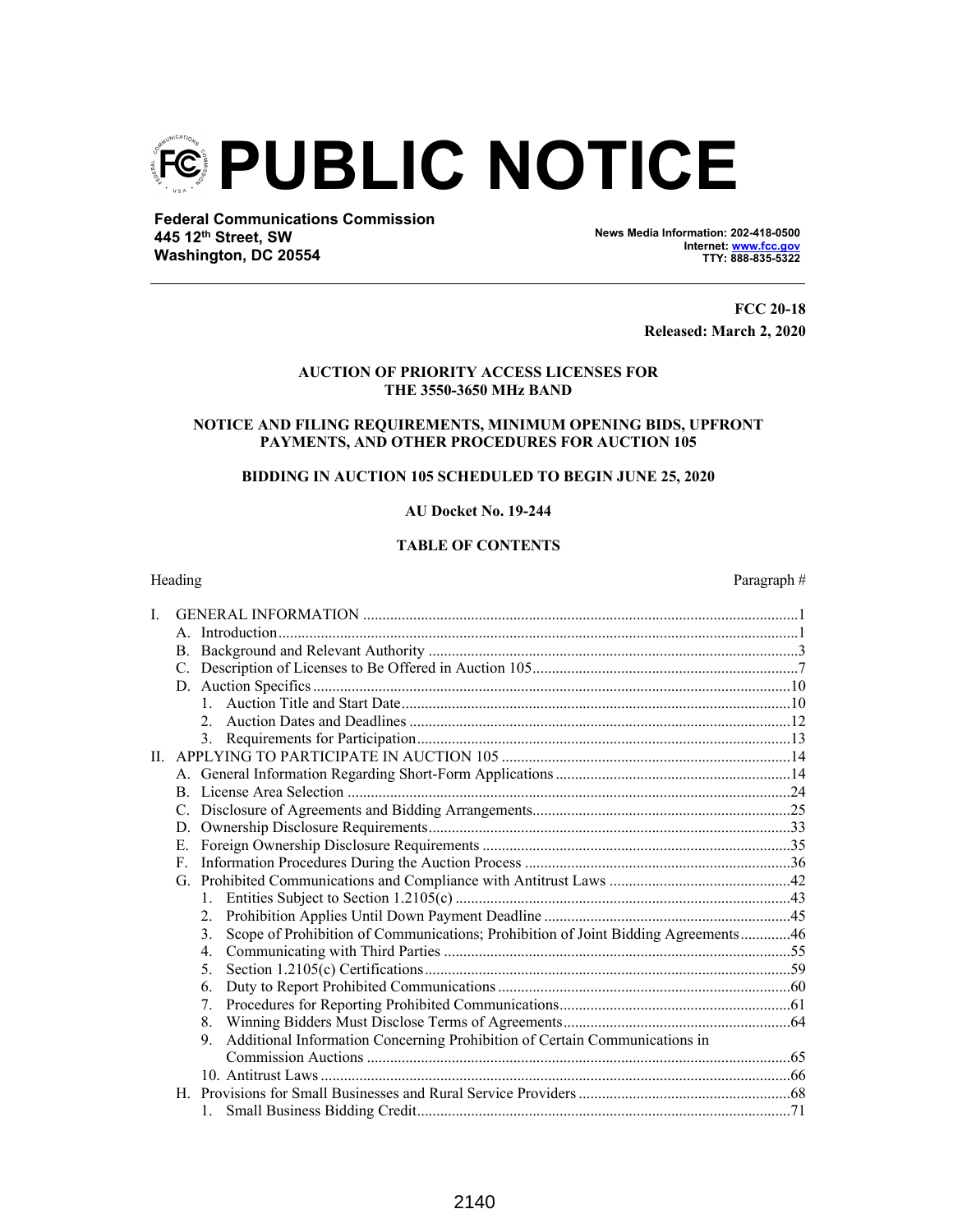**Federal Communications Commission** 

| L  |                                                                                      |  |
|----|--------------------------------------------------------------------------------------|--|
|    | J.                                                                                   |  |
|    |                                                                                      |  |
|    |                                                                                      |  |
|    |                                                                                      |  |
|    |                                                                                      |  |
|    |                                                                                      |  |
|    |                                                                                      |  |
|    |                                                                                      |  |
|    |                                                                                      |  |
|    |                                                                                      |  |
|    |                                                                                      |  |
|    |                                                                                      |  |
|    |                                                                                      |  |
|    |                                                                                      |  |
|    |                                                                                      |  |
|    | 1. Public Notice of Applicants' Initial Application Status and Opportunity for Minor |  |
|    |                                                                                      |  |
|    | 2. Public Notice of Applicants' Final Application Status After Upfront Payment       |  |
|    |                                                                                      |  |
|    | $F_{\perp}$                                                                          |  |
|    |                                                                                      |  |
|    |                                                                                      |  |
|    |                                                                                      |  |
|    |                                                                                      |  |
|    |                                                                                      |  |
|    | L                                                                                    |  |
| J. |                                                                                      |  |
|    |                                                                                      |  |
|    |                                                                                      |  |
|    |                                                                                      |  |
|    |                                                                                      |  |
|    |                                                                                      |  |
|    |                                                                                      |  |
|    |                                                                                      |  |
|    |                                                                                      |  |
|    |                                                                                      |  |
|    | 1.                                                                                   |  |
|    | $\overline{2}$                                                                       |  |
|    | $\mathcal{E}$                                                                        |  |
|    |                                                                                      |  |
|    |                                                                                      |  |
|    | 2.                                                                                   |  |
|    | 3.                                                                                   |  |
|    |                                                                                      |  |
|    |                                                                                      |  |
| L  |                                                                                      |  |
| J. |                                                                                      |  |
|    |                                                                                      |  |
|    |                                                                                      |  |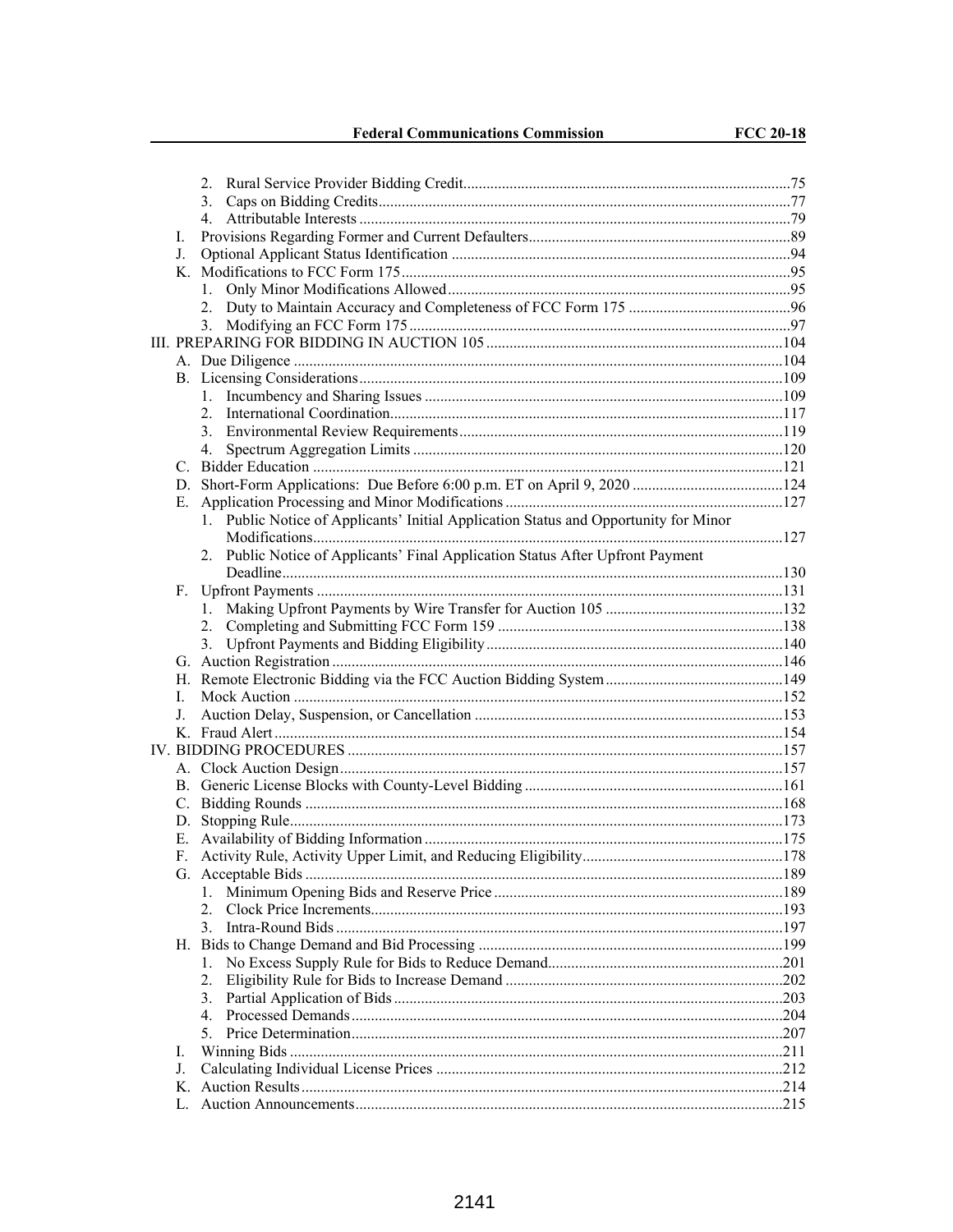| <b>APPENDIX: Commenter Short Names</b> |  |  |  |  |
|----------------------------------------|--|--|--|--|

#### **I. GENERAL INFORMATION**

#### **A. Introduction**

1. By this Public Notice, we establish the procedures to be used for Auction 105, an auction of Priority Access Licenses (PALs) in the Citizens Broadband Radio Service in the 3550-3650 MHz band. Auction 105 will offer the greatest number of spectrum licenses ever made available for bidding in a single auction and is intended to further the deployment of fifth-generation (5G) wireless, the Internet of Things (IoT), and other advanced spectrum-based services.

2. The bidding for new licenses in Auction 105 is scheduled to commence on June 25, 2020. This Public Notice provides details regarding the procedures, terms, conditions, dates, and deadlines governing participation in Auction 105 bidding, as well as an overview of the post-auction application and payment processes.

# **B. Background and Relevant Authority**

3. In the *2015 3.5 GHz Report and Order*, the Commission made available 150 megahertz of spectrum in the 3550-3700 MHz band (3.5 GHz band) for both licensed and licensed-by-rule use.<sup>1</sup> In that Order, the Commission established licensing and operating rules for the 3.5 GHz band, including the assignment of up to seven Priority Access Licenses (PALs) per geographic license area through the use of competitive bidding.<sup>2</sup> Each PAL consists of a 10-megahertz unpaired channel within the 3550-3650 MHz band.<sup>3</sup> In the *2018 3.5 GHz Report and Order*, the Commission adopted a county-based geographic license area for PALs, $4$  as well as a 10-year renewable license term, $5$  and it affirmed the Commission's prior decision to permit licensees to aggregate no more than four PALs per license area.<sup>6</sup>

On September 27, 2019, in accordance with section  $309(j)(3)$  of the Communications Act of 1934, as amended,<sup>7</sup> we released a public notice seeking comment on certain competitive bidding

<sup>1</sup> *See generally Amendment of the Commission's Rules with Regard to Commercial Operations in the 3550-3650 MHz Band,* GN Docket No. 12-354, Report and Order and Second Further Notice of Proposed Rulemaking, 30 FCC Rcd 3959 (2015) (*2015 3.5 GHz Report and Order*).

<sup>2</sup> *Id.*, 30 FCC Rcd at 3982, 4000, paras. 67, 123.

<sup>3</sup> 47 CFR § 96.25(b)(2); *see also 2015 3.5 GHz Report and Order*, 30 FCC Rcd at 3989, para. 91.

<sup>4</sup> *Promoting Investment in the 3550-3700 MHz Band,* GN Docket No. 17-258, Report and Order, 33 FCC Rcd 10598, 10607, para. 19 (2018) (*2018 3.5 GHz Report and Order*).

<sup>5</sup> *Id.* at 10623, para. 46.

<sup>6</sup> *Id.* at 10653-54, para. 107; *2015 3.5 GHz Report and Order*, 30 FCC Rcd at 3998, para. 117.

<sup>7</sup> 47 U.S.C. § 309(j)(3)(E)(i) (requirement to seek comment on proposed auction procedures); *see also id.* § 309(j)(4)(F) (authorization to prescribe reserve price or minimum bid); 47 CFR §§ 1.2104(c)-(d).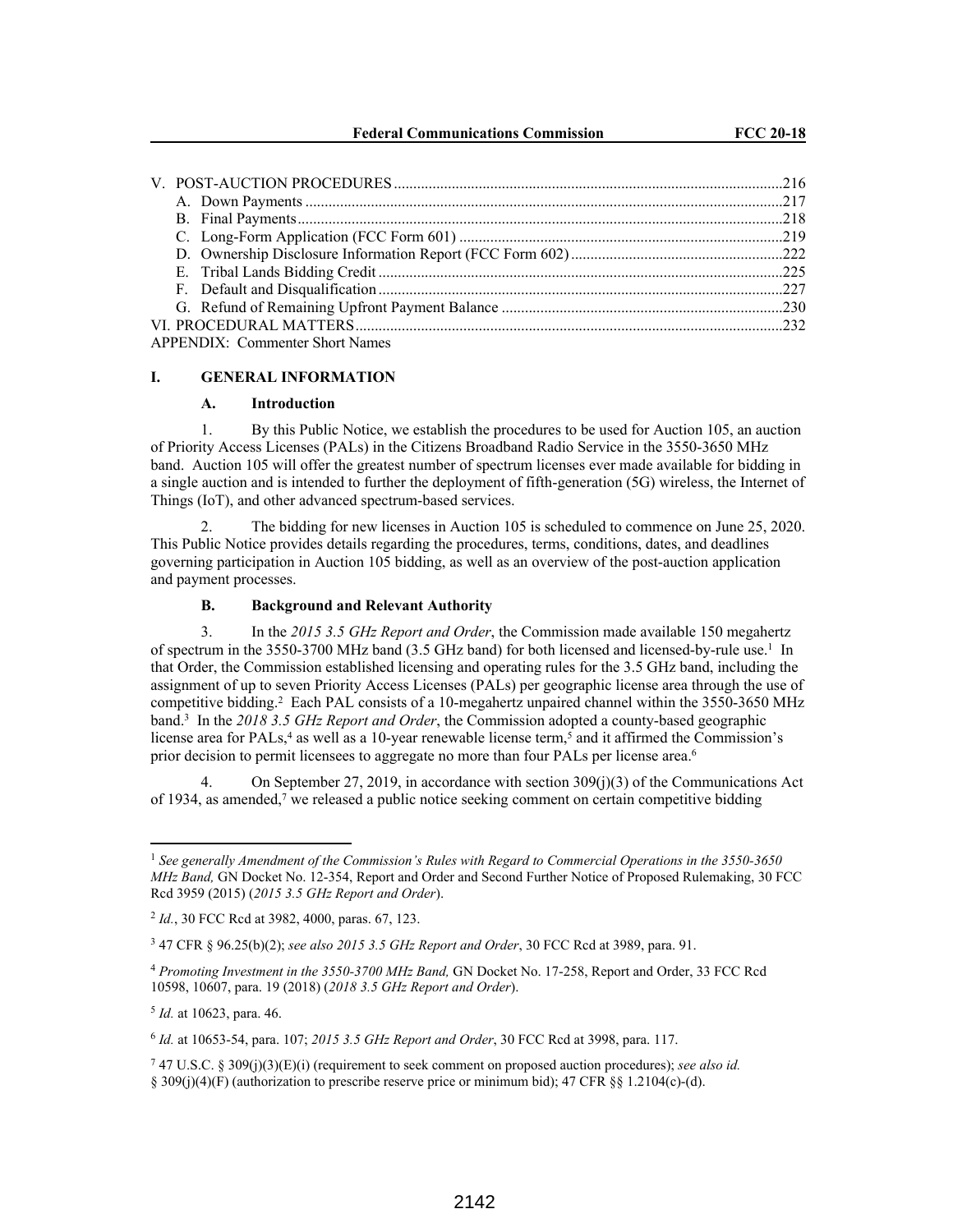procedures and various other procedures to be used in Auction 105.<sup>8</sup> We received comments from 17 parties in response to the *Auction 105 Comment Public Notice*, and 12 reply comments.<sup>9</sup> In this Public Notice, we resolve all open issues raised in the *Auction 105 Comment Public Notice* and address the comments received.

5. Other Commission rules and decisions provide the underlying authority for the procedures we adopt today for Auction 105. Among other things, prospective applicants should familiarize themselves with the Commission's general competitive bidding rules,<sup>10</sup> including recent amendments and clarifications thereto, as well as Commission decisions regarding competitive bidding procedures, application requirements, and obligations of Commission licensees.<sup>11</sup> Prospective applicants also should familiarize themselves with the Commission's rules regarding Citizens Broadband Radio Service.<sup>12</sup> In addition, applicants must be thoroughly familiar with the procedures, terms, and conditions contained in this Public Notice and any future public notices that may be released in this proceeding.

6. The terms contained in the Commission's rules, relevant orders, and public notices are not negotiable. The Commission may amend or supplement the information contained in its public notices at any time and will issue public notices to convey any new or supplemental information to applicants. In addition, we affirm the well-established authority of the Wireless Telecommunications Bureau (Bureau) and the Office of Economics and Analytics (OEA) to establish further procedures during the course of this auction.<sup>13</sup> It is the responsibility of all applicants to remain current with all Commission rules and with all public notices pertaining to Auction 105. Copies of most auctions-related Commission documents, including public notices, can be retrieved from the Commission's FCC Auctions Internet site at www.fcc.gov/auctions. Additionally, documents are available at the Commission's headquarters during normal business hours. Contact Auctions Division staff at auction105@fcc.gov or (202) 418-0660 for guidance.

<sup>10</sup> 47 CFR Part 1, Subpart Q.

<sup>8</sup> *See Auction of Priority Access Licenses for the 3550-3650 MHz Band; Comment Sought on Competitive Bidding Procedures for Auction 105; Bidding in Auction 105 Scheduled to Begin June 25, 2020*, AU Docket No. 19-244, Public Notice, 34 FCC Rcd 9215 (2019) (*Auction 105 Comment Public Notice*)*.* A summary of the *Auction 105 Comment Public Notice* was published in the Federal Register at 84 Fed. Reg. 56743 (Oct. 23, 2019).

<sup>9</sup> These comments are available under proceeding 19-244 in the Commission's Electronic Comment Filing System (ECFS). The ECFS home page is publicly accessible at: www.fcc.gov/ecfs. We generally note in the context of discussing particular issues whether any commenter addressed those issues. An additional filing was submitted that addressed issues that are not relevant to Auction 105, and thus outside the scope of this Public Notice; accordingly, that comment will not be addressed here. *See* Letter from Omar Afifeh, PE, Universal Electrical Contractors, to Marlene Dortch, Secretary, FCC, AU Docket No. 19-244 (filed Nov. 4, 2019).

<sup>11</sup> *See, e.g*., *Updating Part 1 Competitive Bidding Rules et al.*, WT Docket Nos. 14-170 and 05-211, GN Docket No. 12-268, RM-11395, Report and Order, Order on Reconsideration of the First Report and Order, Third Order on Reconsideration of the Second Report and Order, Third Report and Order, 30 FCC Rcd 7493 (2015) (*Updating Part 1 Report and Order*) (modified by Erratum, 30 FCC Rcd 8518 (2015)); *Amendment of Part 1 of the Commission's Rules–Competitive Bidding Procedures*, WT Docket No. 97-82, Order, Memorandum Opinion and Order and Notice of Proposed Rule Making, 12 FCC Rcd 5686 (1997) (*Auction Procedures Consolidation Order*); Order on Reconsideration of the Third Report and Order, Fifth Report and Order, and Fourth Further Notice of Proposed Rule Making, 15 FCC Rcd 15293 (2000) (*Part 1 Fifth Report and Order*) (modified by Erratum, 15 FCC Rcd 21520 (2000)); Seventh Report and Order, 16 FCC Rcd 17546 (2001) (*Part 1 Seventh Report and Order*); Eighth Report and Order, 17 FCC Rcd 2962 (2002); Second Order on Reconsideration of the Third Report and Order and Order on Reconsideration of the Fifth Report and Order, 18 FCC Rcd 10180 (2003) (*Part 1 Third R&O Second Recon/Part 1 Fifth R&O Recon*); Second Order on Reconsideration of the Fifth Report and Order, 20 FCC Rcd 1942 (2005) (*Part 1 Fifth R&O Second Recon*).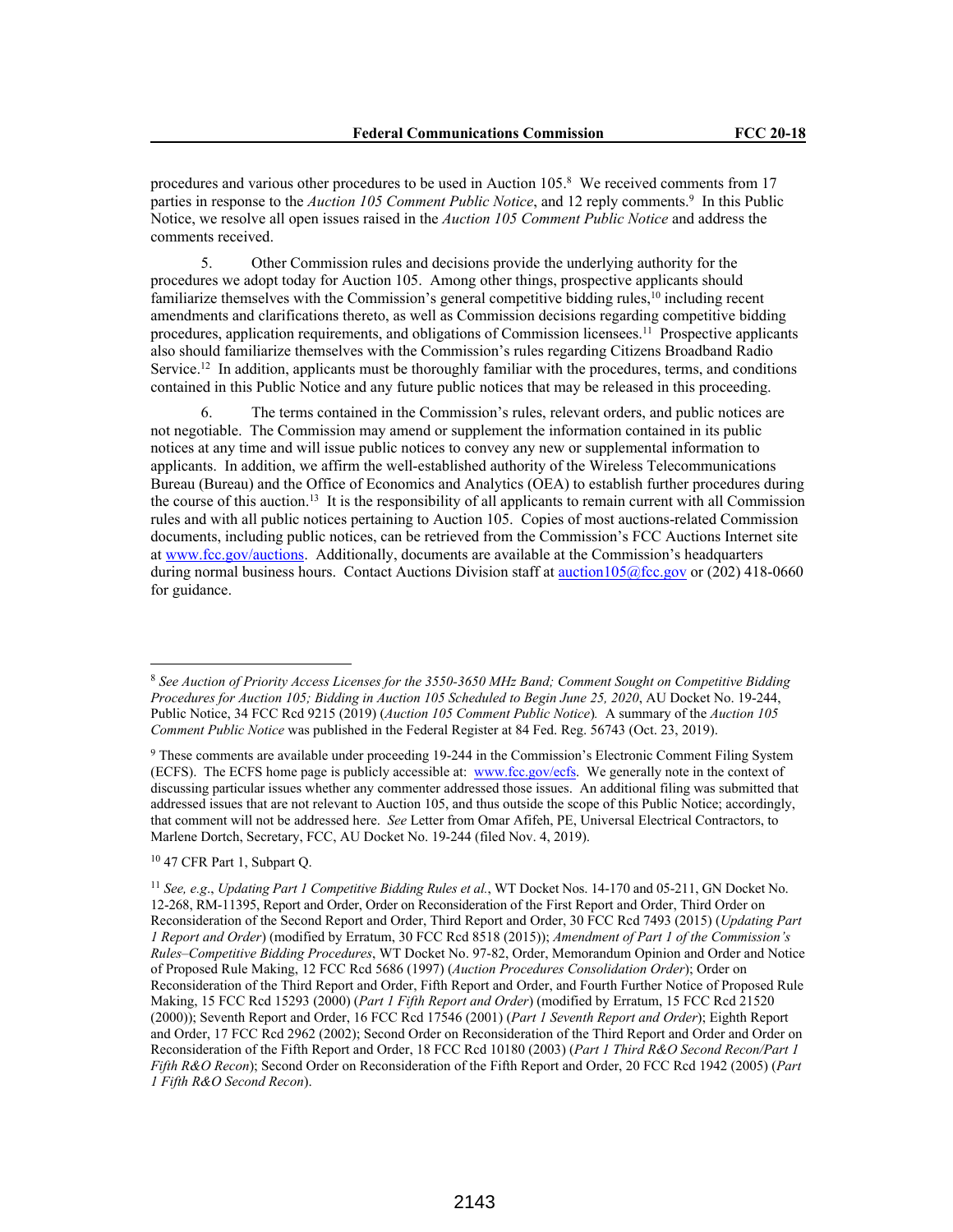#### **C. Description of Licenses to Be Offered in Auction 105**

7. Auction 105 will offer seven PALs in each county-based license area.<sup>14</sup> Each PAL consists of a 10-megahertz unpaired channel within the 3550-3650 MHz band.<sup>15</sup> The auction will offer a total of 22,631 PALs.<sup>16</sup> PALs are 10-year renewable licenses.<sup>17</sup> A Priority Access Licensee may hold up to four 10-megahertz channel licenses (out of a total of seven) within the band in any license area at any given time.<sup>18</sup>

8. A frequency coordinator called a Spectrum Access System (SAS) will assign the specific channel for a particular licensee on a dynamic basis.19 An individual PAL will not be identified by specific spectrum blocks. Although a Priority Access Licensee may request a particular channel or frequency range from an SAS following the auction, bidders should be mindful that licensees are not guaranteed a particular assignment.20 Potential bidders should also understand that an SAS may dynamically reassign a PAL to a different channel as needed to accommodate a higher priority Incumbent Access user.21 To the extent feasible, an SAS will "assign geographically contiguous PALs held by the same Priority Access Licensee to the same channels in each geographic area" and "assign multiple channels held by the same Priority Access Licensee to contiguous channels in the same License Area . . . ."22 An SAS may, however, temporarily reassign individual PALs to non-contiguous channels to the extent necessary to protect incumbent users from harmful interference or if necessary to perform its required functions.23 On January 27, 2020, the Bureau and the Office of Engineering and Technology certified the following SASs to begin full commercial operations: CommScope, Federated Wireless, Inc., Google, and Sony, Inc.<sup>24</sup>

9. Each Priority Access Licensee must register its Citizens Broadband Radio Service Devices (CBSDs) with an SAS before operating those devices in the band.<sup>25</sup> A CBSD registration includes its geographic location, antenna height, CBSD class, requested authorization status, FCC identification number, call sign, user contact information, air interface technology, unique manufacturer's

(Continued from previous page) <sup>12</sup> 47 CFR §§ 96.1–96.67.

<sup>13</sup> *See generally id.* §§ 0.21(m), 0.271(a), 0.131(c), 0.331.

<sup>14</sup> *Id.* § 96.13; *2018 3.5 GHz Report and Order*, 33 FCC Rcd at 10607, para. 19. For purposes of this auction, counties shall be defined using the United States Census Bureau's data reflecting county legal boundaries and names valid through January 1, 2017. *See* 47 CFR § 96.3; *2018 3.5 GHz Report and Order*, 33 FCC Rcd at 10607, para. 19 & n.71. Information regarding PALs, including a map and list of 2017 counties, can be found at https://www.fcc.gov/35-ghz-band-overview. We will not be issuing PALs in the Gulf of Mexico. *See Auction 105 Comment Public Notice*, 34 FCC Rcd at 9216, para. 2 & n.2.

<sup>15</sup> *2018 3.5 GHz Report and Order*, 33 FCC Rcd at 10643, para. 82.

<sup>16</sup> A summary of the licenses offered in Auction 105 is available in Attachment A to the *Auction 105 Comment Public Notice*. Due to the large number of licenses offered in Auction 105, the complete list of licenses to be offered in Auction 105 will be provided in an electronic format only. The separate "Attachment A" file is available on the Auction 105 website at www.fcc.gov/auction/105.

<sup>17</sup> 47 CFR § 96.25(b)(3); *2018 3.5 GHz Report and Order*, 33 FCC Rcd at 10623, para. 46.

<sup>18</sup> 47 CFR § 96.31(a); *2015 Report and Order*, 30 FCC Rcd at 3998, para. 117; *2018 3.5 GHz Report and Order*, 33 FCC Rcd at 10653-54, para. 107. PALs are subject to preemption. *See infra,* Part III.B.1 (Incumbency and Sharing Issues).

<sup>19</sup> 47 CFR § 96.25(b)(2); *2018 3.5 GHz Report and Order*, 33 FCC Rcd at 10643-44, para. 82.

<sup>20</sup> *2018 3.5 GHz Report and Order*, 33 FCC Rcd at 10643-44, para. 82 & n.327.

<sup>21</sup> 47 CFR §§ 96.25(b), 96.59(c); *2018 3.5 GHz Report and Order*, 33 FCC Rcd at 10644, para. 83.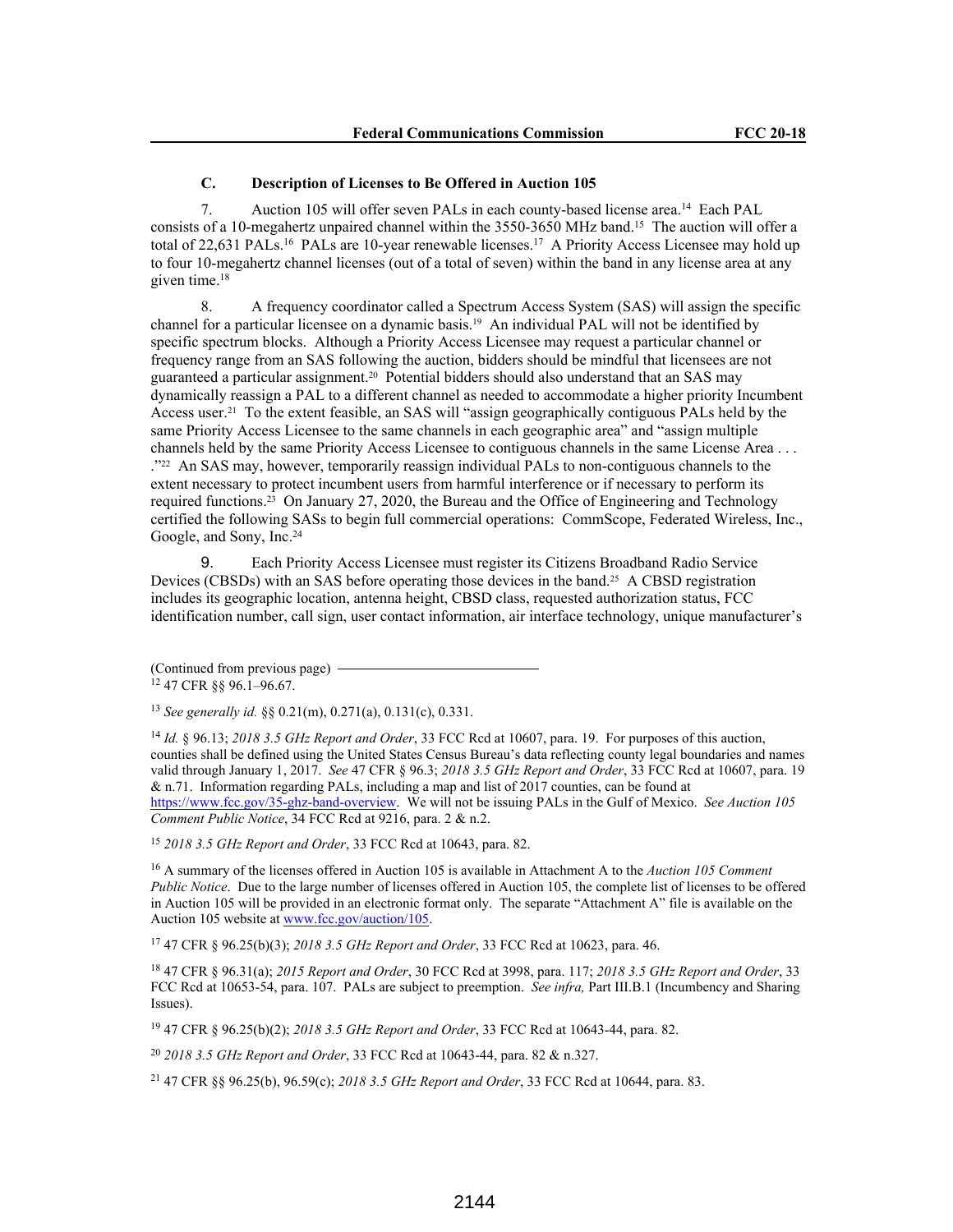serial number, sensing capabilities (if supported), and information on its deployment profile.<sup>26</sup> An SAS relies on this information to coordinate access for Priority Access Licensees and General Authorized Access (GAA) users,<sup>27</sup> and an SAS Administrator may charge Priority Access Licensees and GAA users a reasonable fee for its services.<sup>28</sup>

#### **D. Auction Specifics**

## **1. Auction Title and Start Date**

10. The auction of PALs in the 3550-3650 MHz band will be referred to as "Auction 105." Bidding in Auction 105 will begin on Thursday, June 25, 2020. Pre-bidding dates and deadlines are listed below. The initial schedule for bidding rounds in Auction 105 will be announced by public notice at least one week before bidding begins.

11. Unless otherwise announced, bidding on all licenses will be conducted on each business day until bidding has stopped on all licenses.

## **2. Auction Dates and Deadlines**

12. The following dates and deadlines apply to Auction 105:

Auction Application Tutorial Available (via Internet)......No later than March 9, 2020

| Short-Form Application (FCC Form 175) |  |  |  |
|---------------------------------------|--|--|--|
|                                       |  |  |  |

(Continued from previous page)

<sup>22</sup> 47 CFR § 96.25(b)(1)(i), (b)(2)(i); *see also id.* § 96.59(b); *2018 3.5 GHz Report and Order*, 33 FCC Rcd at 10643-44, paras. 80, 82.

<sup>23</sup> 47 CFR §§ 96.25(b)(1)(i), (b)(2)(i), 96.59; *2015 Report and Order*, 30 FCC Rcd at 3990, para. 93.

<sup>24</sup> *Wireless Telecommunications Bureau and Office of Engineering and Technology Approve Four Spectrum Access System Administrators for Full Scale Commercial Deployment in the 3.5 GHz Band and Emphasize Licensee Compliance Obligations in the 3650-3700 MHz Band Under Part 96*, GN Docket No. 15-319, Public Notice, DA 20-110 (WTB/OET Jan. 27, 2020). With a final certification to operate, these four SAS Administrators may make their SASs available for commercial use for the five-year term specified in our rules. 47 CFR § 96.63(e). Amdocs, Inc. has been approved for initial commercial deployment but has not been certified for full commercial operations at this time. *See Wireless Telecommunications Bureau and Office of Engineering and Technology Approve Five Spectrum Access System Administrators to Begin Initial Commercial Deployments in the 3.5 GHz Band*, GN Docket No. 15-319, Public Notice, 34 FCC Rcd 8106 (WTB/OET 2019).

<sup>25</sup> 47 CFR § 96.23(b). General Authorized Access (GAA) users must also register their CBSDs. *See id.* § 96.33(b). CBSDs are "Fixed Stations, or networks of such stations, that operate on a Priority Access or General Authorized Access basis in the Citizens Broadband Radio Service consistent with this rule part. For CBSDs which comprise multiple nodes or networks of nodes, CBSD requirements apply to each node even if network management and communication with the SAS is accomplished via a single network interface. End User Devices are not considered CBSDs." *Id.* § 96.3.

<sup>26</sup> 47 CFR § 96.39(c). When registering with an SAS, Category A CBSDs must also transmit whether the device will be operated indoors or outdoors. *Id.* § 96.43(b). When registering with an SAS, Category B CBSDs must also transmit antenna gain, beamwidth, azimuth, downtilt angle, and antenna height above ground level. *Id.* § 96.45(d). Upon request, SASs must make available aggregated spectrum usage data to the general public, but SASs may not disclose specific CBSD registration data to the public except where such disclosure is authorized by the registrant. *Id.* § 96.55(a)(3).

<sup>27</sup> *Id.* § 96.53.

<sup>28</sup> *Id.* § 96.65(a). Upon request, the Commission will review SAS fees and can require changes to the fees if they are unreasonable. *See id.* § 96.65(b).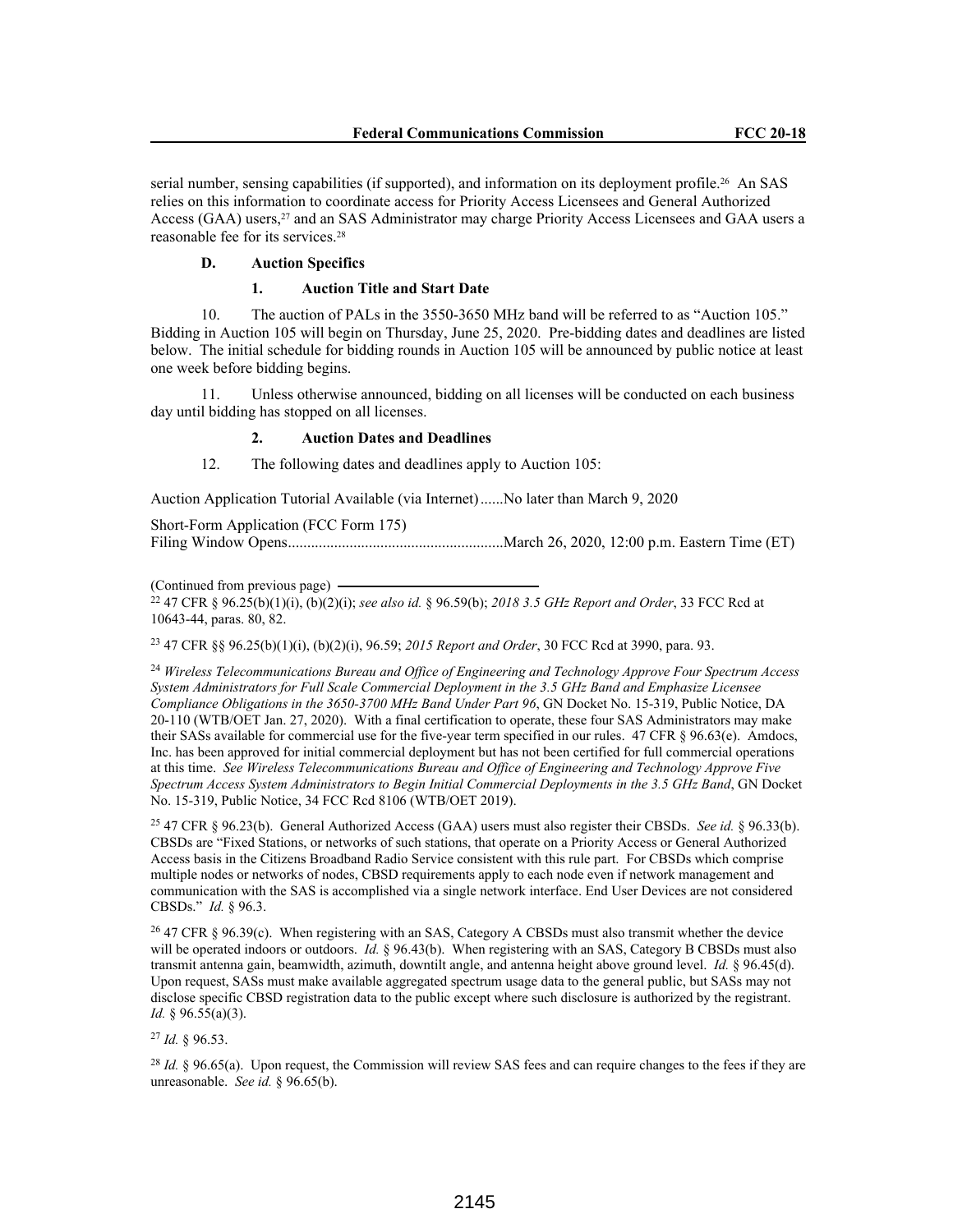| Short-Form Application (FCC Form 175) |  |
|---------------------------------------|--|
|                                       |  |
|                                       |  |
|                                       |  |
|                                       |  |
|                                       |  |

### **3. Requirements for Participation**

- 13. Those wishing to participate in Auction 105 must:
- Submit a short-form application (FCC Form 175) electronically prior to 6:00 p.m. ET on April 9, 2020, following the electronic filing procedures set forth in the FCC Form 175 Instructions.<sup>29</sup>
- Submit a sufficient upfront payment and an FCC Remittance Advice Form (FCC Form 159) by 6:00 p.m. ET on May 21, 2020, following the procedures and instructions set forth in the FCC Form 159 Instructions.
- Comply with all provisions outlined in this Public Notice and applicable Commission rules.

### **II. APPLYING TO PARTICIPATE IN AUCTION 105**

### **A. General Information Regarding Short-Form Applications**

14. An application to participate in Auction 105, referred to as a short-form application or FCC Form 175, provides information that the Commission uses to determine whether the applicant has the legal, technical, and financial qualifications to participate in a Commission auction for spectrum licenses.<sup>30</sup> The short-form application is the first part of the Commission's two-phased auction application process. In the first phase, a party seeking to participate in Auction 105 must file a short-form application in which it certifies, under penalty of perjury, that it is qualified to participate.<sup>31</sup> Eligibility to participate in Auction 105 is based on an applicant's short-form application and certifications and on the applicant's submission of a sufficient upfront payment for the auction.<sup>32</sup> After bidding closes, in the second phase of the process, each winning bidder must file a more comprehensive post-auction, longform application (FCC Form 601) for the licenses it wins in the auction, and it must have a complete and accurate ownership disclosure information report (FCC Form 602) on file with the Commission.<sup>33</sup>

15. A party seeking to participate in Auction 105 must file an FCC Form 175 electronically via the Auction Application System prior to 6:00 p.m. ET on April 9, 2020, following the procedures prescribed in the FCC Form 175 Instructions. If an applicant claims eligibility for a bidding credit, then

<sup>&</sup>lt;sup>29</sup> We direct OEA to prepare and release detailed instructions for submitting an FCC Form 175 for Auction 105 (FCC Form 175 Instructions). Accordingly, OEA will make the FCC Form 175 Instructions available in the Education section of the Auction 105 website at www.fcc.gov/auction/105.

<sup>30</sup> *See* 47 CFR § 1.2105; *see also Implementation of Section 309(j) of the Communications Act–Competitive Bidding*, PP Docket No. 93-253, Second Report and Order, 9 FCC Rcd 2348, 2376-77, para. 166 (1994) (*Competitive Bidding Second Report and Order*).

<sup>31</sup> *Competitive Bidding Second Report and Order*, 9 FCC Rcd at 2376, para. 165.

<sup>32</sup> *See infra* Part III.F (Upfront Payments)*.* 

<sup>&</sup>lt;sup>33</sup> 47 CFR § 1.2107. We remind applicants that being deemed qualified to bid in Auction 105 does not constitute a determination that a party is qualified to hold a Commission license or is eligible for a designated entity bidding credit.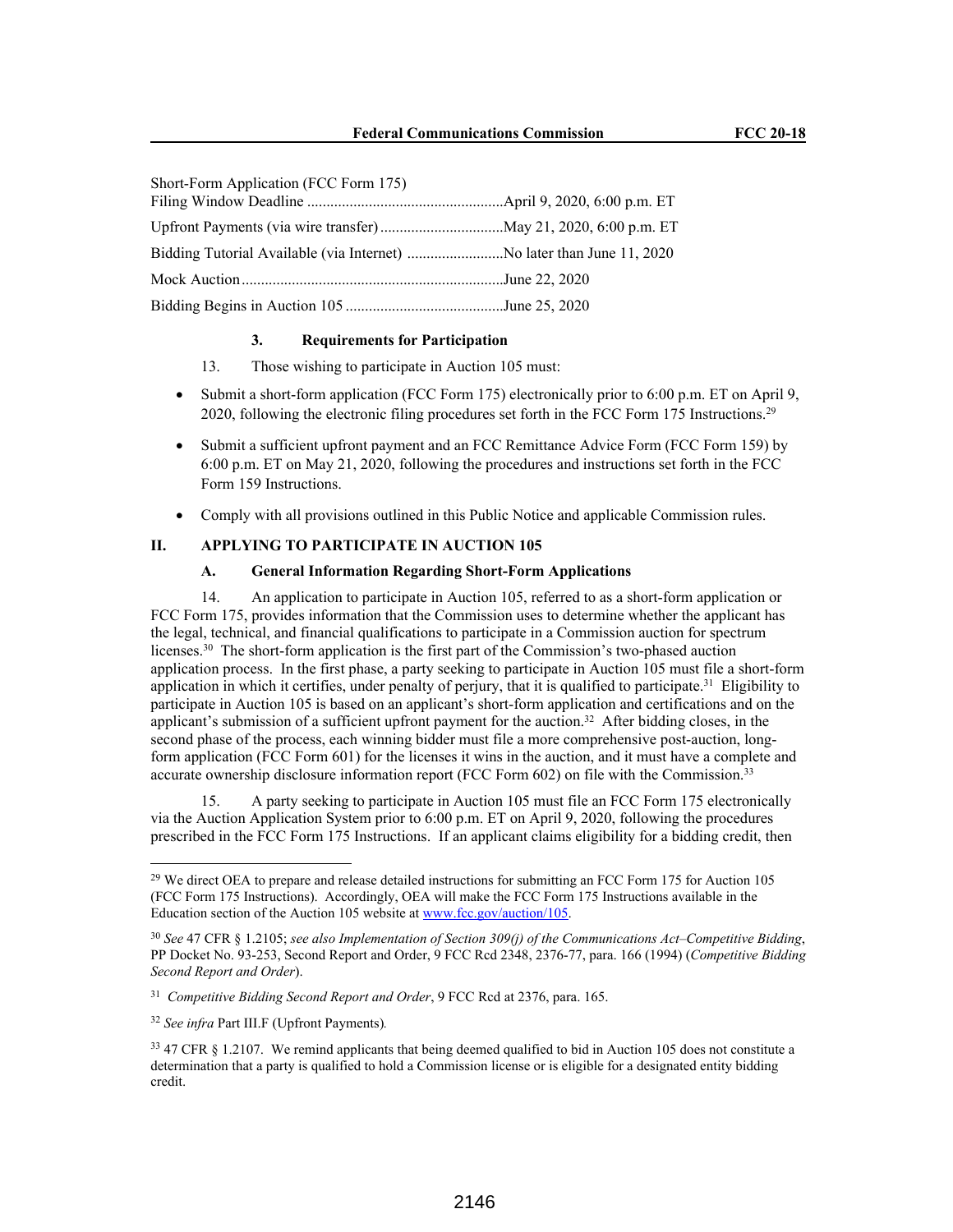the information provided in its FCC Form 175 as of the filing date will be used to determine whether the applicant may request the claimed bidding credit. Below we describe more fully the information disclosures and certifications required in the short-form application. An applicant that files an FCC Form 175 for Auction 105 will be subject to the Commission's rule prohibiting certain communications.<sup>34</sup> An applicant is subject to the prohibition beginning at the deadline for filing short-form applications—6:00 p.m. ET on April 9, 2020.<sup>35</sup>

16. An applicant bears full responsibility for submitting an accurate, complete, and timely short-form application. Each applicant must make a series of certifications under penalty of perjury on its FCC Form 175 related to the information provided in its application and its participation in the auction, and it must confirm that it is legally, technically, financially, and otherwise qualified to hold a license.<sup>36</sup> If an Auction 105 applicant fails to make the required certifications in its FCC Form 175 by the filing deadline, then its application will be deemed unacceptable for filing and cannot be corrected after the filing deadline.<sup>37</sup>

17. An applicant should note that submitting an FCC Form 175 (and any amendments thereto) constitutes a representation by the certifying official that he or she is an authorized representative of the applicant with authority to bind the applicant, that he or she has read the form's instructions and certifications, and that the contents of the application, its certifications, and any attachments are true and correct.<sup>38</sup> Submitting a false certification to the Commission may result in penalties, including monetary forfeitures, license forfeitures, ineligibility to participate in future auctions, and/or criminal prosecution.

18. Applicants are cautioned that, because the required information submitted in FCC Form 175 bears on each applicant's qualifications, requests for confidential treatment will not be routinely granted. The Commission generally has held that it may publicly release confidential business information where the party has put that information at issue in a Commission proceeding or where the Commission has identified a compelling public interest in disclosing the information.<sup>39</sup> In this regard, the Commission specifically has held that information submitted in support of receiving bidding credits in auction proceedings should be made available to the public.<sup>40</sup>

19. An applicant must designate at least one individual as an authorized bidder, and no more than three, in its FCC Form 175. The Commission's rules prohibit an individual from serving as an authorized bidder for more than one auction applicant.<sup>41</sup>

<sup>37</sup> *See id.* § 1.2105(b)(1).

<sup>38</sup> As more fully explained below in Part II.K (Modifications to FCC Form 175), applicants are not permitted to make major modifications to their FCC Form 175 applications after the filing deadline. *See* 47 CFR § 1.2105(b)(2). A change in the required certifications is considered a major change and would therefore not be permitted.

<sup>39</sup> *See Examination of Current Policy Concerning Treatment of Confidential Information Submitted to the Commission*, GC Docket No. 96-55, Report and Order, 13 FCC Red 24816, 24822-23, para. 8 (1998).

<sup>40</sup> *See, e.g.*, *SAL Spectrum, LLC – Request for Confidential Treatment of Subscriber Information Provided in FCC Form 175*, Letter Order, 31 FCC Rcd 3726 (WTB 2016) (denying a request for confidentiality of the number of wireless, wireline, broadband, and cable subscribers submitted by an applicant for only those affiliates operating in the United States).

<sup>41</sup> *See* 47 CFR § 1.2105(a)(2)(iii).

<sup>34</sup> *Id.* § 1.2105(c).

<sup>35</sup> The prohibition will end for applicants on the post-auction down payment deadline for Auction 105. *See infra*  Part II.G.2 (Prohibition Applies Until Down Payment Deadline).

<sup>36</sup> 47 CFR § 1.2105(a)(2).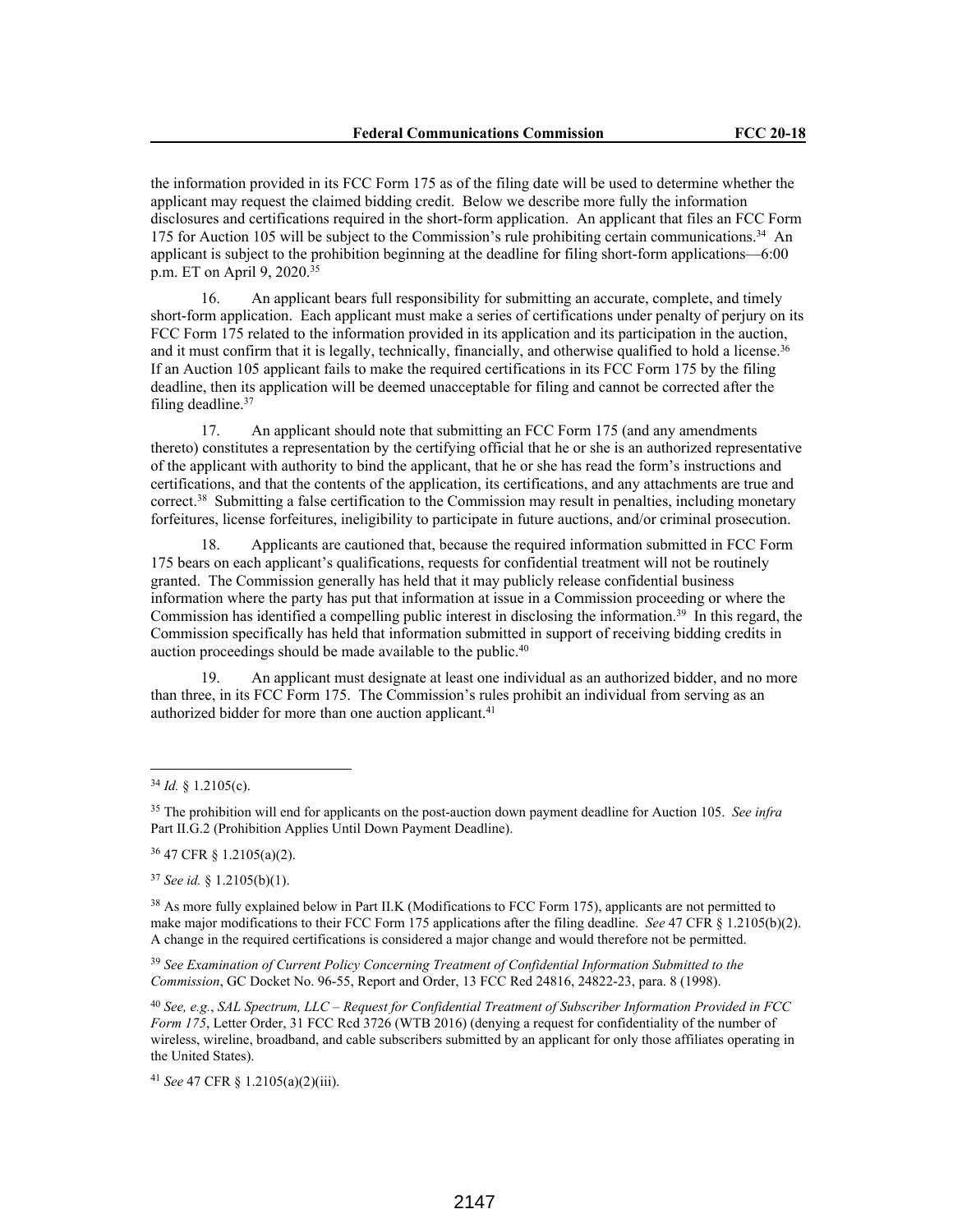20. No individual or entity may file more than one short-form application or have a controlling interest in more than one short-form application.<sup>42</sup> If a party submits multiple short-form applications for an auction, then only one application may form the basis for that party to become qualified to bid in that auction.<sup>43</sup>

21. Similarly, and consistent with the Commission's general prohibition of joint bidding agreements, a party generally is permitted to participate in a Commission auction only through a single bidding entity.<sup>44</sup> Accordingly, the filing of applications in Auction 105 by multiple entities controlled by the same individual or set of individuals generally will not be permitted.<sup>45</sup> As noted by the Commission in adopting the prohibition of applications by commonly controlled entities, this rule, in conjunction with the prohibition against joint bidding agreements, protects the competitiveness of our auctions.<sup>46</sup>

22. After the initial short-form application filing deadline, Commission staff will review all timely submitted applications for Auction 105 to determine whether each application complies with the application requirements and whether the applicant has provided all required information concerning its qualifications for bidding. After this review is completed, a public notice will be released announcing the status of applications and identifying the applications that are complete and those that are incomplete because of minor defects that may be corrected. This public notice also will establish an application resubmission filing window, during which an applicant may make permissible minor modifications to its application to address identified deficiencies.<sup>47</sup> The public notice will include the deadline for resubmitting modified applications. To become a qualified bidder, an applicant must have a complete application (i.e., have timely filed an application that is deemed complete after the deadline for correcting any identified deficiencies), and must make a timely and sufficient upfront payment. Qualified bidders will be identified by public notice at least 10 days prior to the mock auction.

23. Below we discuss additional details regarding certain information required to be submitted in the FCC Form 175. An applicant should consult the Commission's rules to ensure that, in addition to the materials described below, all required information is included in its short-form application. To the extent the information in this Public Notice does not address a potential applicant's specific operating structure, or if the applicant needs additional information or guidance concerning the following disclosure requirements, the applicant should review the educational materials for Auction 105 (see the Education section of the Auction 105 website at www.fcc.gov/auction/105) and/or use the contact information provided in this Public Notice to consult with Commission staff to better understand the information it must submit in its short-form application.

# **B. License Area Selection**

24. An applicant must select all the county-based license areas on which it may want to bid from the list of available counties on its FCC Form 175. An applicant must carefully review and verify

<sup>47</sup> 47 CFR § 1.2105(b)(2).

<sup>42</sup> *See id.* § 1.2105(a)(3); *see also Updating Part 1 Report and Order*, 30 FCC Rcd at 7579, para. 205.

<sup>43</sup> *See* 47 CFR §§ 1.2105(a)(3), (b)(1)(ii).

<sup>44</sup> *See Updating Part 1 Report and Order*, 30 FCC Rcd at 7580-81, paras. 206-08.

<sup>45</sup> *See* 47 CFR §§ 1.2105(a)(3), (a)(4)(i), (b)(1)(ii); *Updating Part 1 Report and Order*, 30 FCC Rcd at 7580-81, paras. 206-08. This restriction applies across all applications, without regard to the geographic areas selected. *See id.* at 7580, para. 206. The Commission adopted a limited exception to the general prohibition of the filing of multiple applications by commonly controlled entities for qualified rural wireless partnerships and individual members of such partnerships. *See* 47 CFR § 1.2105(a)(3). Under this limited exception, each qualifying rural wireless partnership and its individual members will be permitted to participate separately in an auction. *See id.*; *see also Updating Part 1 Report and Order*, 30 FCC Rcd at 7582, para. 210.

<sup>46</sup> *See Updating Part 1 Report and Order*, 30 FCC Rcd at 7580, para. 206.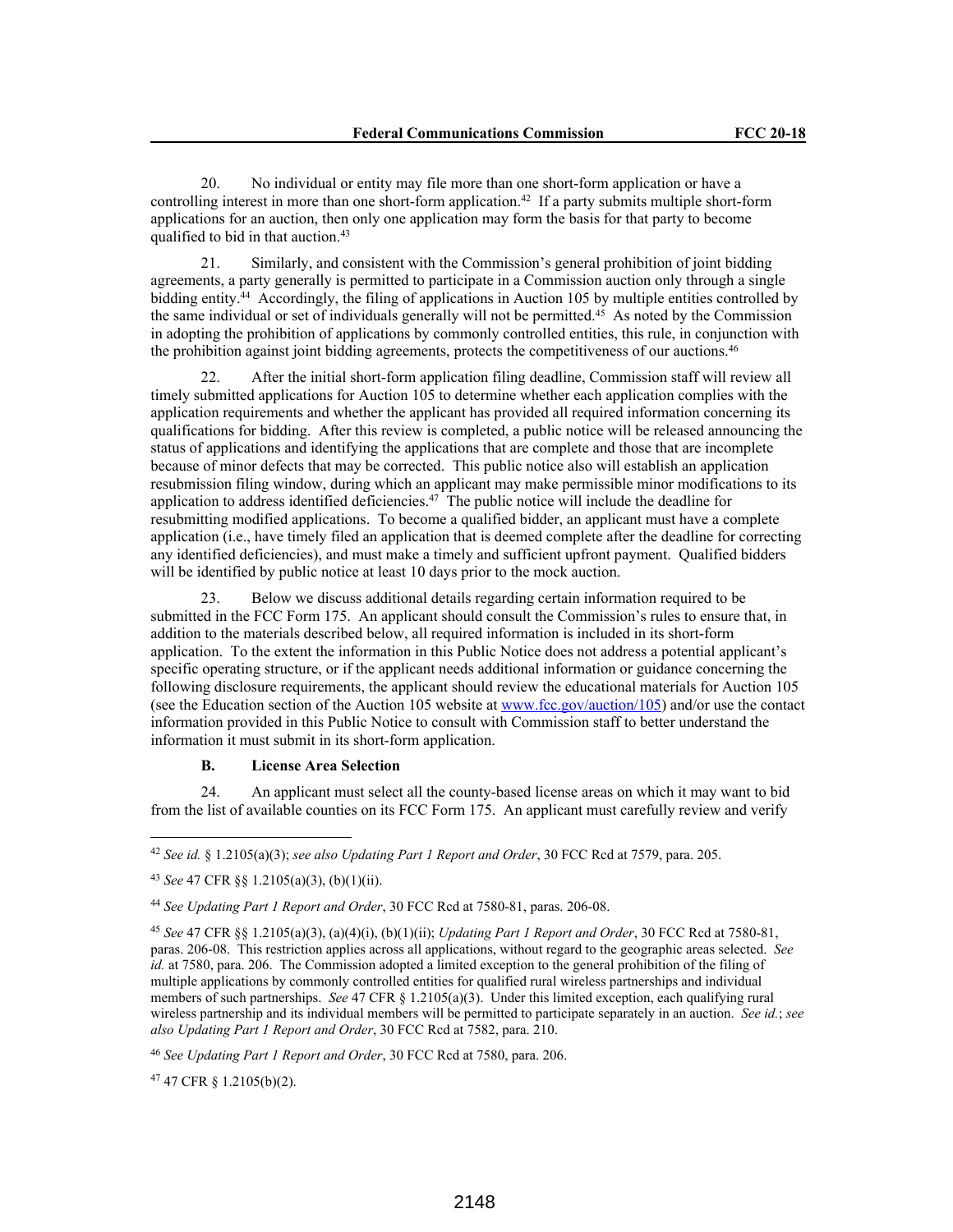its county selections before the FCC Form 175 filing deadline because those selections cannot be changed after the auction application filing deadline.<sup>48</sup> An applicant is not required to place bids on any or all of the license areas selected, but the FCC Auction Bidding System (bidding system) will not accept bids for blocks located in counties that the applicant did not select in its FCC Form 175. The auction application system, however, will provide an applicant the option to select "all counties."

# **C. Disclosure of Agreements and Bidding Arrangements**

25. An applicant must provide in its FCC Form 175 a brief description of, and identify each party to, any partnerships, joint ventures, consortia or agreements, arrangements, or understandings of any kind relating to the licenses being auctioned, including any agreements that address or communicate directly or indirectly bids (including specific prices), bidding strategies (including the specific licenses on which to bid or not to bid), or the post-auction market structure, to which the applicant, or any party that controls or is controlled by the applicant, is a party.<sup>49</sup> In connection with the agreement disclosure requirement, the applicant must certify under penalty of perjury in its FCC Form 175 that it has described, and identified each party to, any such agreements, arrangements, or understandings to which it (or any party that controls it or that controls) is a party.<sup>50</sup> If, after the FCC Form 175 filing deadline, an auction applicant enters into any agreement relating to the licenses being auctioned, then it is subject to these same disclosure obligations. All applicants must maintain the accuracy and completeness of the information in their pending auction application.<sup>51</sup>

26. For purposes of making the required agreement disclosures on the FCC Form 175, if parties agree in principle on all material terms prior to the application filing deadline, then each party to the agreement that is submitting an auction application must provide a brief description of, and identify the other party or parties to, the agreement on its respective FCC Form  $175$ ,<sup>52</sup> even if the agreement has not been reduced to writing.<sup>53</sup> Parties that have not agreed in principle by the FCC Form 175 filing deadline should not describe, or include the names of parties to, the discussions on their applications.<sup>54</sup>

<sup>52</sup> 47 CFR §§ 1.2105(a)(2)(viii), (c)(1).

<sup>53</sup> *See generally Wireless Telecommunications Bureau Clarifies Spectrum Auction Anti-Collusion Rules*, Public Notice, 11 FCC Rcd 9645, 9646 (WTB 1995).

<sup>48</sup> *Id*.

<sup>49</sup> *Id.* §§ 1.2105(a)(2)(viii), (a)(4). As defined for purposes of this rule, a controlling interest includes all individuals or entities with positive or negative *de jure* or *de facto* control of the licensee. *See id.* § 1.2105(a)(4)(i). This definition is modeled on a similar term used in section 1.2110(c) (definitions for designated entities), though it differs in some respects from that rule. *Compare id.* § 1.2105(a)(4)(i) *with id.* § 1.2110(c)(2).

<sup>&</sup>lt;sup>50</sup> *Id.* § 1.2105(a)(2)(viii). As discussed below, an applicant may continue negotiating, discussing, or communicating with respect to a new agreement after the FCC Form 175 filing deadline, provided that the communications involved do not relate both to the licenses being auctioned and to bids or bidding strategies or postauction market structure. *See infra* Part II.G.3 (Scope of Prohibition of Communications; Prohibition of Joint Bidding Agreements).

<sup>51</sup> *See Guidance Regarding the Prohibition of Certain Communications During the Incentive Auction*, *Auction 1000*, AU Docket No. 14-252, WT Docket No. 12-269, GN Docket No. 12-268, Public Notice, 30 FCC Rcd 10794, 10806-07, para. 34 (WTB 2015) (*Prohibited Communications Guidance Public Notice*); *see also* 47 CFR §§ 1.65, 1.2105(b)(4); *Auction of Advanced Wireless Services (AWS-3) Licenses Scheduled for November 13, 2014; Notice and Filing Requirements, Reserve Prices, Minimum Opening Bids, Upfront Payments, and Other Procedures for Auction 97*, AU Docket No. 14-78, Public Notice, 29 FCC Rcd 8386, 8418-19, para. 109 (2014) (discussing applicants' obligation to maintain accuracy and completeness of information in pending auction applications) (*Auction 97 Procedures Public Notice*).

<sup>54</sup> *See id.* (clarifying standard for determining when a disclosable agreement exists, discussed in connection with an earlier version of section 1.2105 of the Commission's rules).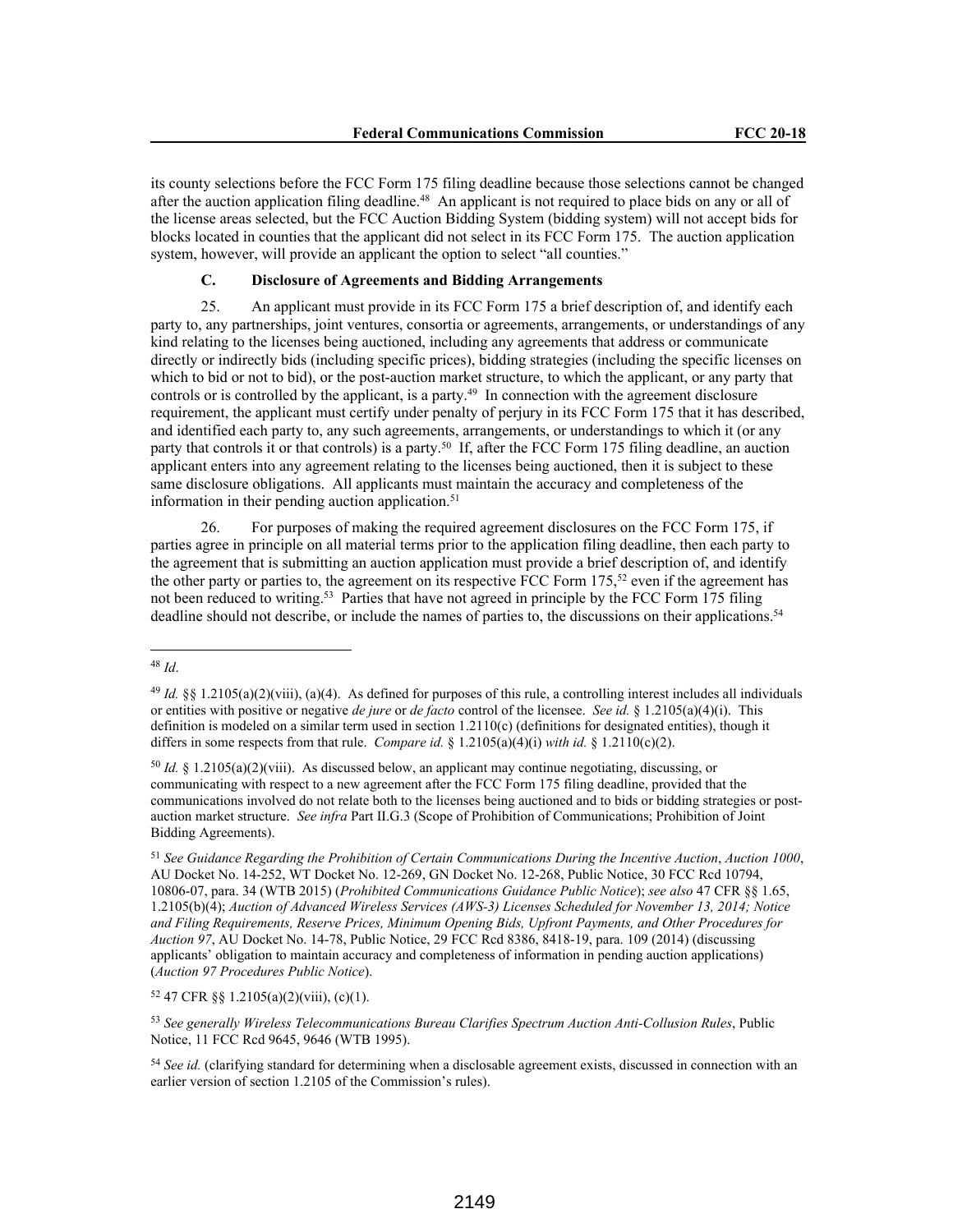27. The Commission's rules generally prohibit joint bidding and other arrangements involving auction applicants (including any party that controls or is controlled by such applicants).<sup>55</sup> For purposes of the prohibition, a joint bidding arrangement includes any arrangement relating to the licenses being auctioned that addresses or communicates, directly or indirectly, bidding at the auction, bidding strategies, including arrangements regarding price or the specific licenses on which to bid, and any such arrangement relating to the post-auction market structure.<sup>56</sup>

28. This prohibition applies to joint bidding arrangements involving two or more nationwide providers,<sup>57</sup> as well as joint bidding arrangements involving a nationwide provider and one or more nonnationwide providers,<sup>58</sup> where at least one party to the arrangement is an applicant for the auction.<sup>59</sup> In the *Updating Part 1 Report and Order*, the Commission stated that entities that qualify as nationwide providers generally would be identified in procedures public notices released before each auction.<sup>60</sup> To that end, and consistent with our decisions in recent spectrum auctions,<sup>61</sup> we consider AT&T, Sprint, T-Mobile, and Verizon Wireless to be "nationwide providers" for the purpose of implementing our competitive bidding rules in Auction 105.

29. Under certain circumstances, a non-nationwide provider may enter into an agreement to form a consortium or a joint venture (as applicable) that results in a single party applying to participate in an auction.<sup>62</sup> Specifically, a designated entity (DE) can participate in one consortium or joint venture in an auction,<sup>63</sup> and non-nationwide providers that are not designated entities may participate in an auction through only one joint venture.<sup>64</sup> A non-nationwide provider may enter into only one agreement to form a consortium or joint venture (as applicable), and such consortium or joint venture shall be the exclusive bidding vehicle for its members in the auction.<sup>65</sup> The general prohibition of joint bidding arrangements excludes certain agreements, including those that are solely operational in nature,<sup>66</sup> as defined in section  $1.2105(a)(2)(ix)(A)-(C)$  of the Commission's rules.<sup>67</sup>

<sup>57</sup> *Id*. at 7571, 7573, paras. 182, 186.

<sup>58</sup> A "non-nationwide provider" refers to any provider of communications services that is not a "nationwide provider." *See id.*

<sup>59</sup> *See* 47 CFR § 1.2105(a)(2)(ix); *see also Updating Part 1 Report and Order*, 30 FCC Rcd at 7574-75, paras. 191- 193.

<sup>60</sup> *Updating Part 1 Report and Order*, 30 FCC Rcd at 7571, para. 182 n.596.

<sup>61</sup> *See Auctions of Upper Microwave Flexible Use Licenses for Next-Generation Wireless Services; Notice and Filing Requirements, Minimum Opening Bids, Upfront Payments, and Other Procedures for Auctions 101 (28 GHz) and 102 (24 GHz); Bidding in Auction 101 Scheduled to Begin November 14, 2018*, AU Docket No. 18-85, Public Notice, 33 FCC Rcd 7575, 7593, para. 44 (2018) (*Auctions 101-102 Procedures Public Notice*); *Incentive Auction of Upper Microwave Flexible Use Service Licenses in the Upper 37 GHz, 39 GHz, and 47 GHz Bands for Next-Generation Wireless Services; Notice and Filing Requirements, Minimum Opening Bids, Upfront Payments, and Other Procedures for Auction 103; Bidding in Auction 103 Scheduled to Begin December 10, 2019*, AU Docket No. 19-59, GN Docket No. 14-177, Public Notice, 34 FCC Rcd 5532, 5547, para. 43 (2019) (*Auction 103 Procedures Public Notice*).

<sup>62</sup> *See Updating Part 1 Report and Order*, 30 FCC Rcd at 7573-74, 7576, paras. 187, 190, 198. While two or more non-nationwide providers may participate in an auction through a joint venture, a nationwide and a non-nationwide provider may not do so. *See id*. at 7575, para. 194.

<sup>63</sup> *See id.* at 7576-77, para. 198. Pursuant to section 1.2105(a)(4)(ii), a consortium is an entity formed to apply as a single applicant to bid at auction pursuant to an agreement by two or more separate and distinct legal entities that individually are eligible to claim the same designated entity benefits under section 1.2110, provided that no member (continued….)

<sup>55</sup> *See* 47 CFR § 1.2105(a)(2)(ix); *see also Updating Part 1 Report and Order*, 30 FCC Rcd at 7569-77, paras. 177- 99.

<sup>56</sup> *See Updating Part 1 Report and Order*, 30 FCC Rcd at 7575, para. 195.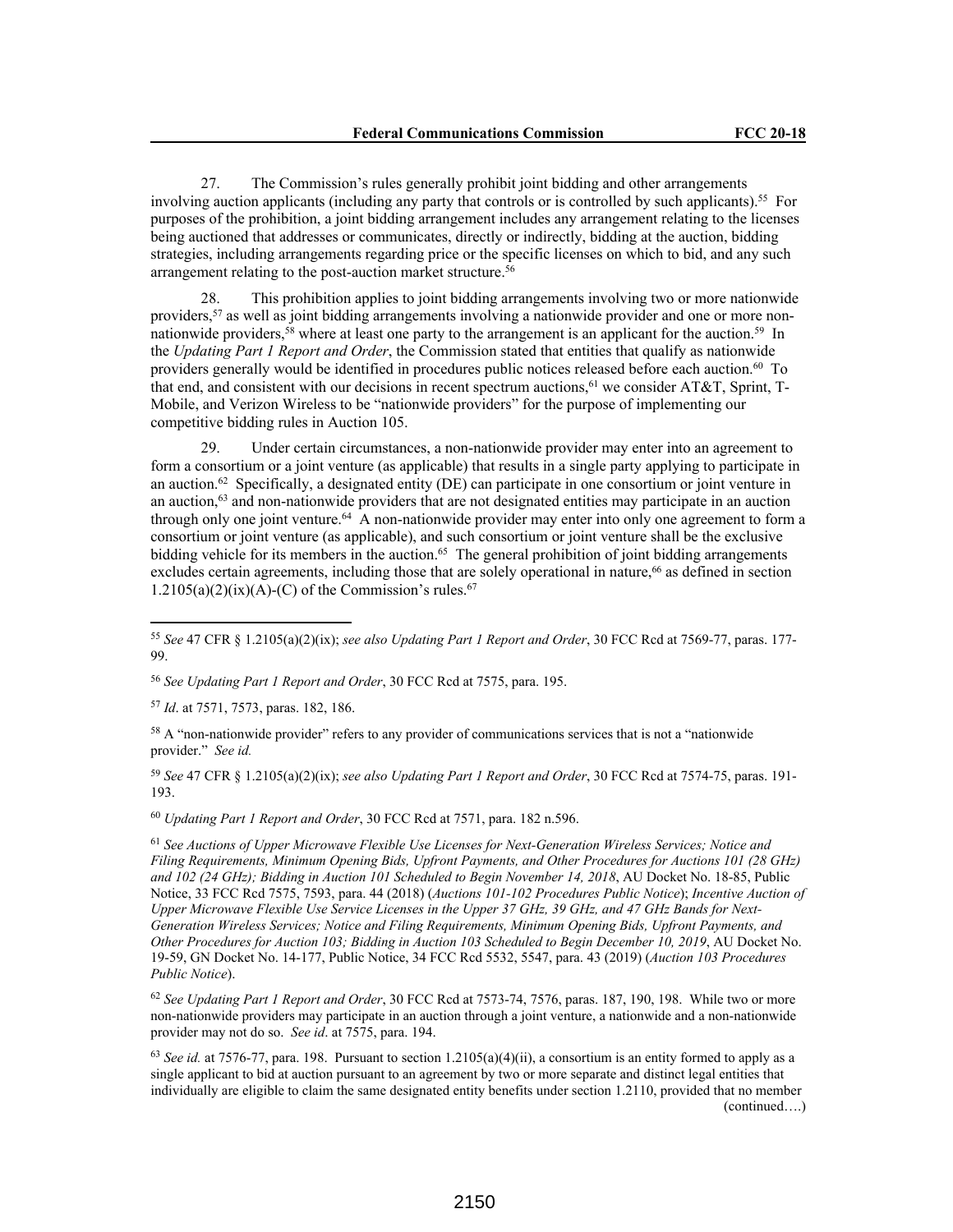30. To implement the prohibition of joint bidding arrangements, the Commission's rules require each applicant to certify in its short-form application that it has disclosed any arrangements or understandings of any kind relating to the licenses being auctioned to which it (or any party that controls or is controlled by it) is a party.<sup>68</sup> The applicant must also certify that it (or any party that controls or is controlled by it) has not entered and will not enter into any arrangement or understanding of any kind relating directly or indirectly to bidding at auction with, among others, any other applicant or a nationwide provider.<sup>69</sup>

31. Although the Commission's rules do not prohibit auction applicants from communicating about matters that are within the scope of an excepted agreement that has been disclosed in an FCC Form 175,<sup>70</sup> the Commission reminds applicants that certain discussions or exchanges could nonetheless touch upon impermissible subject matters, $7<sup>1</sup>$  and that compliance with the Commission's rules will not insulate a party from enforcement of the antitrust laws.<sup>72</sup>

32. Applicants should bear in mind that a winning bidder will be required to disclose in its FCC Form 601 post-auction application the specific terms, conditions, and parties involved in any agreement relating to the licenses being auctioned into which it had entered prior to the time bidding was completed.<sup>73</sup> This applies to any bidding consortium, joint venture, partnership, or other agreement, arrangement, or understanding of any kind entered into relating to the competitive bidding process, including any agreements relating to the licenses being auctioned that address or communicate directly or indirectly bids (including specific prices), bidding strategies (including the specific licenses on which to bid or not to bid), or the post-auction market structure, to which the applicant, or any party that controls or is controlled by the applicant, is a party.<sup>74</sup>

## **D. Ownership Disclosure Requirements**

33. Each applicant must comply with the applicable Part 1 ownership disclosure requirements and provide information required by sections 1.2105 and 1.2112, and, where applicable,

(Continued from previous page) of the consortium may be a nationwide provider. 47 CFR  $\S$  1.2105(a)(4)(ii).

<sup>64</sup> *See Updating Part 1 Report and Order*, 30 FCC Rcd at 7576-77, para. 198. Under the Commission's rule, a joint venture means a legally cognizable entity formed to apply as a single applicant to bid at auction pursuant to an agreement by two or more separate and distinct legal entities, provided that no member of the joint venture may be a nationwide provider. 47 CFR § 1.2105(a)(4)(iii); *see also Updating Part 1 Report and Order*, 30 FCC Rcd at 7575, para. 194.

<sup>65</sup> *Updating Part 1 Report and Order*, 30 FCC Rcd at 7576-77, para. 198.

<sup>66</sup> *See* 47 CFR § 1.2105(a)(2)(ix)(A). Under the Commission's rules, agreements that are solely operational in nature are those that address operational aspects of providing a mobile service, such as agreements for roaming, device acquisition, and spectrum leasing and other spectrum use arrangements, provided that any such agreement does not both relate to the licenses at auction and address or communicate, directly or indirectly, bidding at auction (including specific prices to be bid) or bidding strategies (including the specific licenses on which to bid or not to bid) or post-auction market structure. *See id.* § 1.2105(a)(4); *see also Updating Part 1 Report and Order*, 30 FCC Rcd at 7576, para. 197.

<sup>67</sup> *See* 47 CFR § 1.2105(a)(2)(ix); *see also Updating Part 1 Report and Order*, 30 FCC Rcd at 7575-76, paras. 195- 97.

<sup>68</sup> 47 CFR § 1.2105(a)(2)(viii).

 $69$  "The short-form application must contain . . .

(viii) Certification that the applicant has provided in its application a brief description of, and identified each party to, any partnerships, joint ventures, consortia or other agreements, arrangements or understandings of any kind relating to the licenses being auctioned, including any agreements that address or communicate directly or indirectly bids (including specific prices), bidding strategies (including the specific licenses on which to bid or not to bid), or the post-auction market structure, to which the (continued….)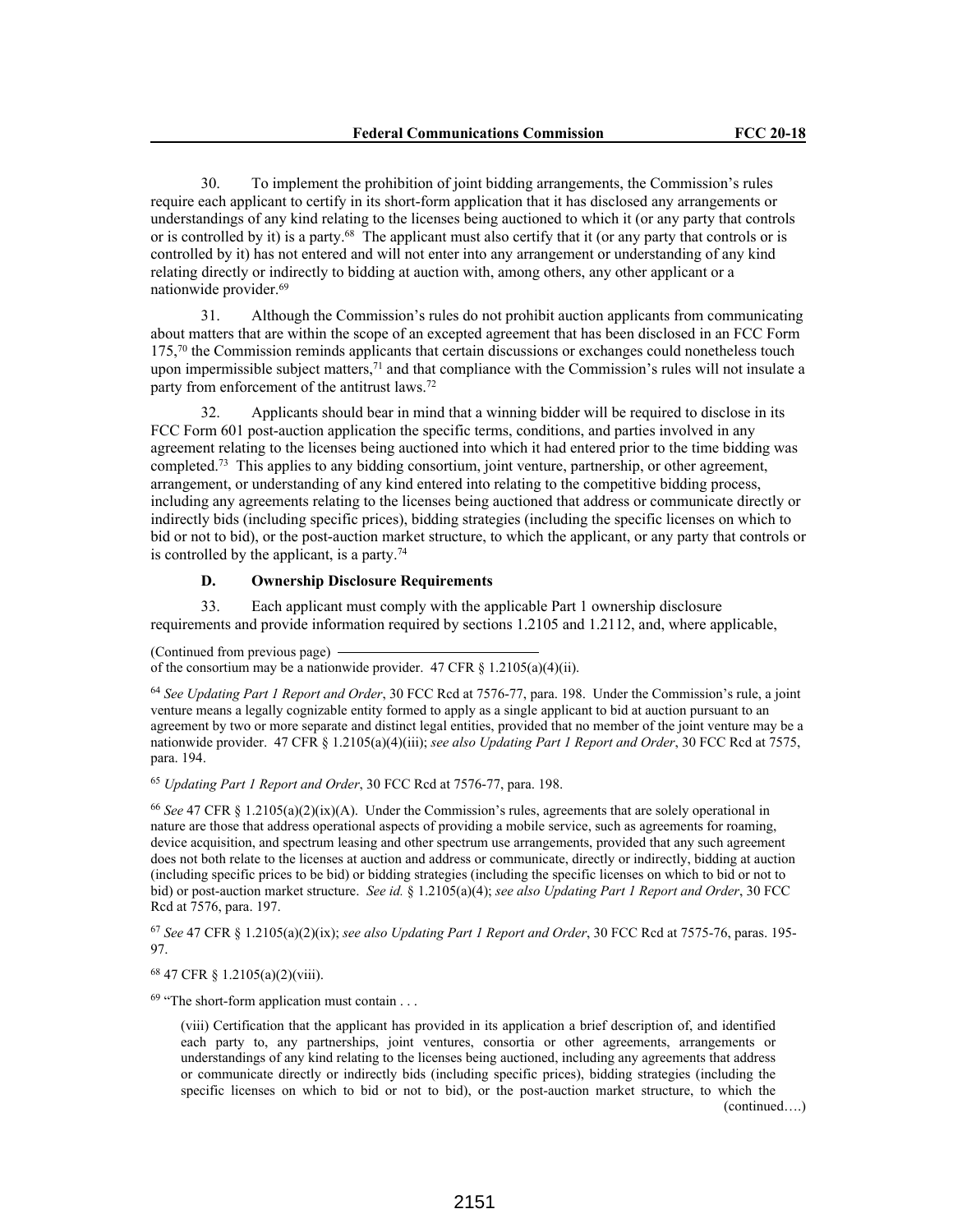section 1.2110, of the Commission's rules.<sup>75</sup> Specifically, in completing FCC Form 175, an applicant must fully disclose information regarding the real party- or parties-in-interest in the applicant or application and the ownership structure of the applicant, including both direct and indirect ownership interests of 10% or more, as prescribed in sections 1.2105 and 1.2112 and, where applicable, section 1.2110 of the Commission's rules.<sup>76</sup> Each applicant is responsible for ensuring that information submitted in its short-form application is complete and accurate.

34. In certain circumstances, an applicant may have previously filed an FCC Form 602 ownership disclosure information report or filed an auction application for a previous auction in which ownership information was disclosed. The most current ownership information contained in any FCC Form 602 or previous auction application on file with the Commission that used the same FCC Registration Number (FRN) the applicant is using to submit its FCC Form 175 will automatically be prefilled into certain ownership sections on the applicant's FCC Form 175,<sup>77</sup> if such information is in an electronic format compatible with FCC Form 175.<sup>78</sup> Each applicant must carefully review any ownership information automatically entered into its FCC Form 175, including any ownership attachments, to confirm that all information supplied on FCC Form 175 is complete and accurate as of the application filing deadline. Any information that needs to be corrected or updated must be changed directly in FCC Form 175.

### **E. Foreign Ownership Disclosure Requirements**

35. Section 310 of the Communications Act requires the Commission to review foreign investment in radio station licenses and imposes specific restrictions on who may hold certain types of radio licenses.<sup>79</sup> Section 310 applies to applications for initial radio licenses, applications for assignments and transfers of control of radio licenses, and spectrum leasing arrangements under the Commission's secondary market rules.<sup>80</sup> In completing FCC Form 175, an applicant is required to disclose information

(ix) Certification that the applicant (or any party that controls as defined in paragraph (a)(4) of this section or is controlled by the applicant) has not entered and will not enter into any partnerships, joint ventures, consortia or other agreements, arrangements, or understandings of any kind relating to the licenses being auctioned that address or communicate, directly or indirectly, bidding at auction (including specific prices to be bid) or bidding strategies (including the specific licenses on which to bid or not to bid), or post-auction market structure with: any other applicant (or any party that controls or is controlled by another applicant); with a nationwide provider that is not an applicant (or any party that controls or is controlled by such a nationwide provider); or, if the applicant is a nationwide provider, with any nonnationwide provider that is not an applicant (or with any party that controls or is controlled by such a nonnationwide provider), other than:

(A) Agreements, arrangements, or understandings of any kind that are solely operational as defined under paragraph (a)(4) of this section;

(B) Agreements, arrangements, or understandings of any kind to form consortia or joint ventures as defined under paragraph (a)(4) of this section;

(C) Agreements, arrangements or understandings of any kind with respect to the transfer or assignment of licenses, provided that such agreements, arrangements or understandings do not both relate to the licenses at auction and address or communicate, directly or indirectly, bidding at auction (including specific prices to be bid), or bidding strategies (including the specific licenses on which to bid or not to bid), or post-auction market structure."

47 CFR §§ 1.2105(a)(2)(viii)-(ix); *see also Updating Part 1 Report and Order*, 30 FCC Rcd at 7570-78, paras. 180- 201.

<sup>70</sup> 47 CFR §§ 1.2105(a)(2)(viii), (a)(2)(ix)(A)-(C), (c)(1).

<sup>71</sup> *See Amendment of Part 1 of the Commission's Rules—Competitive Bidding Procedures*, Third Report and Order (continued….)

<sup>(</sup>Continued from previous page)

applicant, or any party that controls as defined in paragraph (a)(4) of this section or is controlled by the applicant, is a party.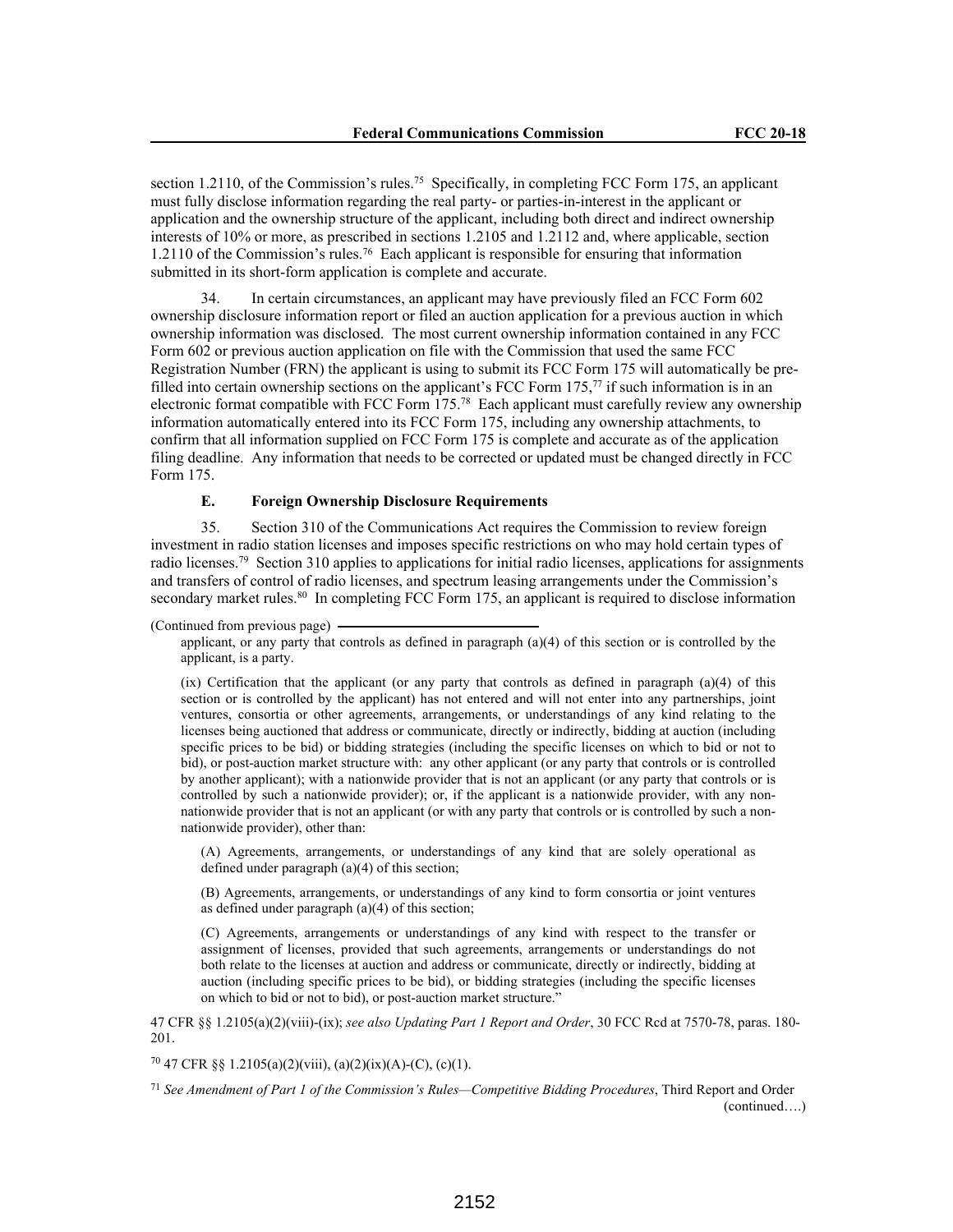concerning foreign ownership of the applicant. If an applicant has foreign ownership interests in excess of the applicable limit or benchmark set forth in section 310(b), then it may seek to participate in Auction 105 as long as it has filed a petition for declaratory ruling with the Commission prior to the FCC Form 175 filing deadline.<sup>81</sup> An applicant must certify in its FCC Form 175 that, as of the deadline for filing its application to participate in the auction, the applicant either is in compliance with the foreign ownership provisions of section 310 or has filed a petition for declaratory ruling requesting Commission approval to exceed the applicable foreign ownership limit or benchmark in section 310(b) that is pending before, or has been granted by, the Commission.<sup>82</sup>

# **F. Information Procedures During the Auction Process**

36. Consistent with past practice in several prior spectrum license auctions,<sup>83</sup> we adopt our proposal to limit information available in Auction 105 in order to prevent the identification of bidders placing particular bids until after the bidding has closed.<sup>84</sup> More specifically, we will not make public until after bidding has closed: (1) the license areas that an applicant selects for bidding in its short-form application, (2) the amount of any upfront payment made by or on behalf of an applicant, (3) any applicant's bidding eligibility, and (4) any other bidding-related information that might reveal the identity of the bidder placing a bid.

37. The limited information disclosure procedures used in past auctions have helped safeguard against potential anticompetitive behavior such as retaliatory bidding and collusion.<sup>85</sup> We find nothing in the record to suggest that we depart from our now-established practice of implementing these procedures in wireless spectrum auctions. We find that the competitive benefits associated with limiting information disclosure support adoption of such procedures and outweigh the potential benefits of full disclosure.<sup>86</sup>

(Continued from previous page)

<sup>73</sup> 47 CFR § 1.2107(d); s*ee also id.* §§ 1.2105(a)(2)(ix)(A)-(C), (a)(2)(viii).

<sup>74</sup> *Id.* § 1.2107(d); s*ee also id.* §§ 1.2105(a)(2)(ix)(A)-(C), (a)(2)(viii).

<sup>76</sup> 47 CFR §§ 1.2105(a)(2)(ii)(B), 1.2112.

<sup>77</sup> The FCC Form 175 Instructions provide additional details on pre-filled information.

<sup>78</sup> Applicants are encouraged to submit an FCC Form 602 ownership report or update any ownership information on file with the Commission in an FCC Form 602 ownership report prior to starting a short-form application for Auction 105 to ensure that their most recent ownership information is pre-filled into their short application.

<sup>79</sup> *See* 47 U.S.C. § 310(a), (b).

<sup>80</sup> *See Review of Foreign Ownership Policies for Common Carrier and Aeronautical Radio Licensees under Section 310(b)(4) of the Communications Act of 1934, as Amended*, IB Docket No. 11-133, Second Report and Order, 28 (continued….)

and Second Further Notice of Proposed Rule Making, 13 FCC Rcd 374, 467-68, para. 163 (1997) (*Part 1 Third Report and Order*); *see generally Prohibited Communications Guidance Public Notice*, 30 FCC Rcd 10794.

<sup>72</sup> 47 CFR §§ 1.2105(a)(2)(ix)(A)-(C), (a)(2)(viii); s*ee also Updating Part 1 Report and Order*, 30 FCC Rcd at 7571, para. 181; *Prohibited Communications Guidance Public Notice*, 30 FCC Rcd at 10809, para. 43.

<sup>75</sup> Section 1.2105 requires the disclosure on the FCC Form 175 of the applicant's ownership information as set forth in sections 1.2105 and 1.2112. *See id.* § 1.2105(a)(2)(ii)(B). In addition, each applicant should ensure that its disclosures comply with the ownership disclosure requirements in the Part 1 rules. *See generally Updating Part 1 Report and Order*, 30 FCC Rcd 7493*.*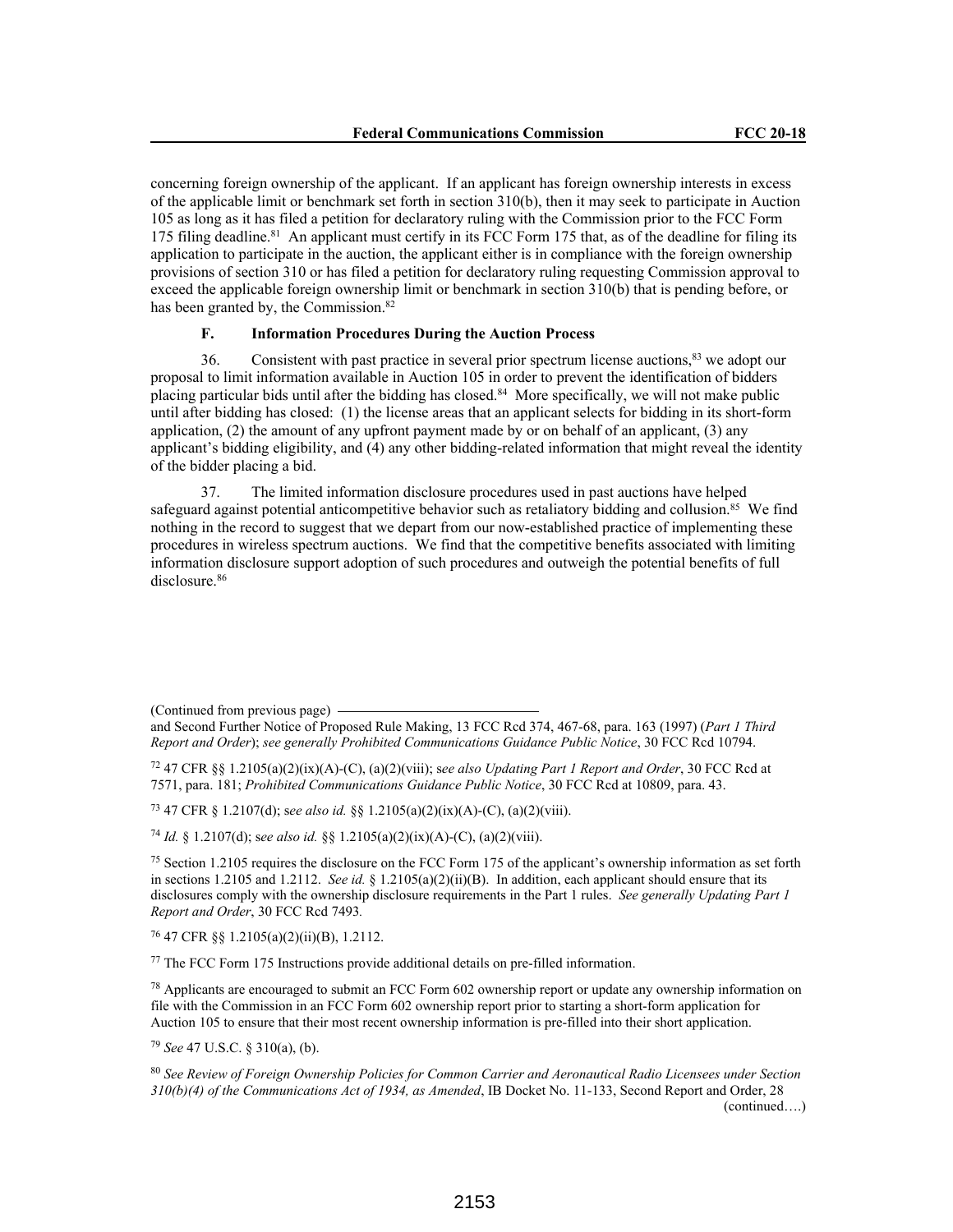38. Once the bidding begins in Auction 105, under the limited information procedures (sometimes also referred to as anonymous bidding), information to be made public after each round of bidding will include for licenses in each geographic area, the supply, the aggregate demand, the price at the end of the last completed round, and the price for the next round. The identities of bidders placing specific bids and the net bid amounts (reflecting bidding credits) will *not* be disclosed until after the close of bidding.<sup>87</sup>

39. Throughout the auction, bidders will have access to additional information related to their own bidding and bidding eligibility through the Commission's bidding system. For example, bidders will be able to view their own level of eligibility, both before and during the auction.

After the close of bidding, bidders' county selections, upfront payment amounts, bidding eligibility, bids, and other bidding-related actions will be made publicly available.

41. We warn applicants that direct or indirect communication to other applicants or the public disclosure of non-public information (e.g., reductions in eligibility, identities of bidders) could violate the Commission's rule prohibiting certain communications.<sup>88</sup> **Therefore, to the extent an applicant believes that such a disclosure is required by law or regulation, including regulations issued by the U.S. Securities Exchange Commission (SEC), we strongly urge that the applicant consult with the Commission staff in the Auctions Division before making such disclosure.**

# **G. Prohibited Communications and Compliance with Antitrust Laws**

42. The rules prohibiting certain communications set forth in section 1.2105(c) apply to each applicant that files a short-form application (FCC Form 175) in Auction 105.<sup>89</sup> Section 1.2105(c)(1) of the Commission's rules provides that, subject to specified exceptions, "[a]fter the short-form application

(Continued from previous page)

FCC Rcd 5741, 5747-48, para. 7 (2013). The Commission amended its foreign ownership rules in *Review of Foreign Ownership Policies for Broadcast, Common Carrier and Aeronautical Radio Licensees under Section 310(b)(4) of the Communications Act of 1934, as Amended*, GN Docket No. 15-236, Report and Order, 31 FCC Rcd 11272 (2016). The rules are now codified in 47 CFR §§ 1.5000-1.5004.

<sup>81</sup> 47 CFR § 1.2105(a)(2)(vi).

<sup>82</sup> *See* 47 CFR §§ 1.2105(a)(2)(v), (vi). Additional information concerning foreign ownership disclosure requirements is provided in the FCC Form 175 Filing Instructions.

<sup>83</sup> *See, e.g.*, *Auctions 101-102 Procedures Public Notice*, 33 FCC Rcd at 7596-98, paras. 50-56; *Broadcast Incentive Auction Scheduled to Begin on March 29, 2016; Procedures for Competitive Bidding in Auction 1000, Including Initial Clearing Target Determination, Qualifying to Bid, and Bidding in Auctions 1001 (Reverse) and 1002 (Forward)*, MB Docket No. 15-146, AU Docket No. 14-252, WT Docket No. 12-269, GN Docket No. 12-268, Public Notice, 30 FCC Rcd 8975, 9046, para. 138 (2015) (*Auction 1000 Procedures Public Notice)*; *see also* 47 CFR § 1.2104(h); *Auction 103 Procedures Public* Notice, 34 FCC Rcd at 5546-47, paras. 35-40.

<sup>84</sup> *See Auction 105 Comment Public Notice*, 34 FCC Rcd at 9219-20, para. 13.

<sup>85</sup> *See Auction of AWS-1 and Broadband PCS Licenses Rescheduled for August 13, 2008; Notice and Filing Requirements, Minimum Opening Bids, Upfront Payments, and Other Procedures for Auction 78*, AU Docket No. 08-46, Public Notice, 23 FCC Rcd 7496, 7536, para. 157 (WTB 2008) (recognizing that limited information procedures may have overall competitive benefits from reduced opportunities for bid signaling, retaliatory bidding, or other anti-competitive strategic bidding) (*Auction 78 Procedures Public Notice*); *Auction of 700 MHz Band Licenses Scheduled for July 19, 2011; Notice and Filing Requirements, Minimum Opening Bids, Upfront Payments, and Other Procedures for Auction 92*, AU Docket No. 10-248, Public Notice, 26 FCC Rcd 3342, 3372, para. 128 (WTB 2011) (finding that the competitive benefits associated with limited information disclosure procedures support adoption of such procedures).

<sup>86</sup> *See Auction 78 Procedures Public Notice*, 23 FCC Rcd at 7536, para. 157.

<sup>87</sup> *See Auction 105 Comment Public Notice*, 34 FCC Rcd at 9220, para. 14.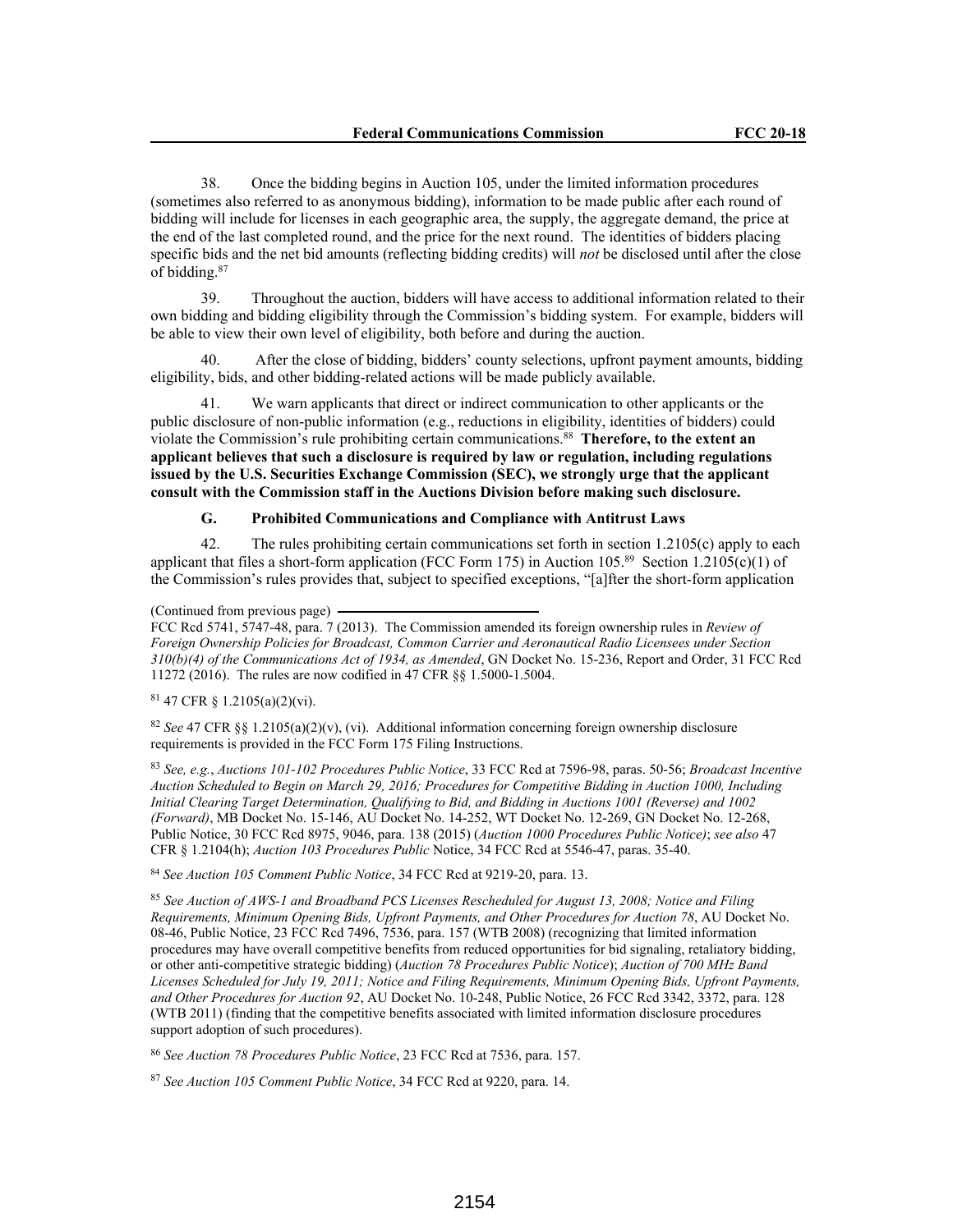filing deadline, all applicants are prohibited from cooperating or collaborating with respect to, communicating with or disclosing, to each other or any nationwide provider [of communications services] that is not an applicant, or, if the applicant is a nationwide provider, any non-nationwide provider that is not an applicant, in any manner the substance of their own, or each other's, or any other applicants' bids or bidding strategies (including post-auction market structure), or discussing or negotiating settlement agreements, until after the down payment deadline . . . . "90

# **1. Entities Subject to Section 1.2105(c)**

43. An "applicant" for purposes of this rule includes all "controlling interests" in the entity submitting the FCC Form 175 auction application, as well as all holders of interests amounting to 10% or more of the entity, and all officers and directors of that entity.<sup>91</sup> Under section 1.2105(c), a party that submits an application becomes an "applicant" under the rule at the application deadline, and that status does not change based on later developments.<sup>92</sup>

We consider AT&T, Sprint, T-Mobile, and Verizon Wireless to be "nationwide" providers" for the purposes of the prohibited communications rule for Auction 105.93

## **2. Prohibition Applies Until Down Payment Deadline**

45. The prohibition in section 1.2105(c) on certain communications begins at an auction's short-form application filing deadline and ends at the auction's down payment deadline after the auction closes, which will be announced in a future public notice.<sup>94</sup>

## **3. Scope of Prohibition of Communications; Prohibition of Joint Bidding Agreements**

46. Section 1.2105(c) of the Commission's rules prohibits certain communications between applicants for an auction, regardless of whether the applicants seek permits or licenses in the same geographic area or market.<sup>95</sup> The rule also applies to communications by applicants with non-applicant nationwide providers of communications services and by nationwide applicants with non-applicant nonnationwide providers.<sup>96</sup> The rule further prohibits "joint bidding arrangements," including arrangements relating to the permits or licenses being auctioned that address or communicate, directly or indirectly, bidding at the auction, bidding strategies, including arrangements regarding price or the specific permits or licenses on which to bid, and any such arrangements relating to the post-auction market structure.<sup>97</sup>

(Continued from previous page)

<sup>88</sup> *See* 47 CFR § 1.2105(c); *see also infra* Part II.G (Prohibited Communications and Compliance with Antitrust Laws).

<sup>89</sup> *See* 47 CFR § 1.2105(c).

<sup>90</sup> *Id*. § 1.2105(c)(1).

<sup>91</sup> *Id.* § 1.2105(c)(5)(i).

<sup>92</sup> *See Star Wireless, LLC v. FCC*, 522 F.3d 469, 473-74 (D.C. Cir. 2008). Thus, an auction applicant that does not correct deficiencies in its application, fails to submit a timely and sufficient upfront payment, or does not otherwise become qualified, remains an "applicant" for purposes of the rule and remains subject to the prohibition on certain communications until the Auction 105 down payment deadline.

<sup>93</sup> *See Updating Part 1 Report and Order*, 30 FCC Rcd at 7571, para. 140 & n.596; *see also supra* Part II.C (Disclosure of Agreements and Bidding Arrangements).

<sup>94</sup> 47 CFR § 1.2105(c)(1).

<sup>95</sup> *See Updating Part 1 Report and Order*, 30 FCC Rcd at 7577, para. 199; 47 CFR §§ 1.2105(a)(2)(ix), (c)(1).

<sup>96</sup> 47 CFR § 1.2105(c)(1); *see also Updating Part 1 Report and Order*, 30 FCC Rcd at 7577, para. 199.

<sup>97</sup> *See* 47 CFR § 1.2105(a)(2)(ix); *Updating Part 1 Report and Order*, 30 FCC Rcd at 7575-76, para. 195.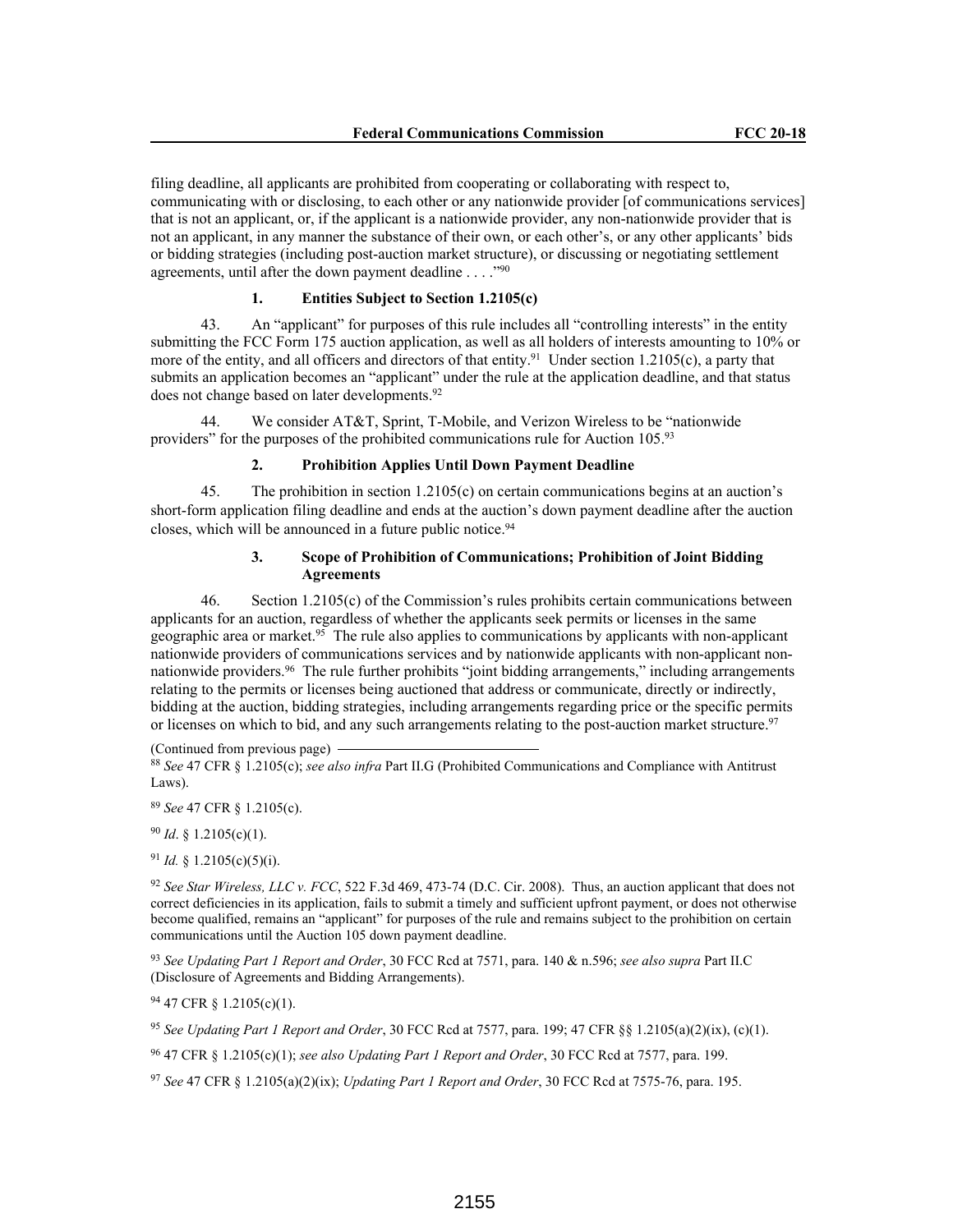The rule allows for limited exceptions for communications within the scope of any arrangement consistent with the exclusion from our rule prohibiting joint bidding, provided such arrangement is disclosed on the applicant's auction application.<sup>98</sup> Applicants may communicate pursuant to any preexisting agreements, arrangements, or understandings that are solely operational or that provide for the transfer or assignment of licenses, provided that such agreements, arrangements, or understandings are disclosed on their applications and do not both relate to the licenses at auction and address or communicate bids (including amounts), bidding strategies, or the particular permits or licenses on which to bid or the post-auction market structure.<sup>99</sup>

47. In addition to express statements of bids and bidding strategies, the prohibition against communicating "in any manner" includes public disclosures as well as private communications and indirect or implicit communications.<sup>100</sup> Consequently, an applicant must take care to determine whether its auction-related communications may reach another applicant.<sup>101</sup>

48. Parties subject to section 1.2105(c) should take special care in circumstances where their officers, directors, and employees may receive information directly or indirectly relating to any applicant's bids or bidding strategies. Such information may be deemed to have been received by the applicant under certain circumstances. For example, Commission staff have found that, where an individual serves as an officer and director for two or more applicants, the bids and bidding strategies of one applicant are presumed to be conveyed to the other applicant through the shared officer, which creates an apparent violation of the rule.<sup>102</sup>

49. Subject to the limited exceptions for communications within the scope of any arrangement consistent with the exclusion from our rule prohibiting joint bidding, section  $1.2105(c)(1)$ prohibits applicants from communicating with specified other parties only with respect to "their own, or each other's, or any other applicant's bids or bidding strategies . . . ."<sup>103</sup> The *Prohibited Communications Guidance Public Notice* released in advance of the broadcast incentive auction (Auction 1000) reviewed the scope of the prohibition generally, as well as in that specific auction's forward auction of spectrum licenses and reverse auction to relinquish broadcast licenses.<sup>104</sup> As the Commission explained therein, a communication conveying "bids or bidding strategies (including post-auction market structure)" must also relate to the "licenses being auctioned" in order to be covered by the prohibition.<sup>105</sup> Thus, the

<sup>99</sup> 47 CFR §§ 1.2105(a)(2)(ix)(A)-(C); *see generally Prohibited Communications Guidance Public Notice*, 30 FCC Rcd 10794.

<sup>100</sup> *See Updating Part 1 Report and Order*, 30 FCC Rcd at 7577, para. 199; *Cascade Access, LLC*, Forfeiture Order, 28 FCC Rcd 141, 144, para. 7 (EB 2013) (rejecting argument that the communication was not prohibited because it did not reveal the "substance" of Cascade's bids or bidding strategies).

<sup>101</sup> We remind applicants that they must determine whether their communications with other parties are permissible under the rule once the prohibition begins at the deadline for submitting applications, even before the public notice identifying applicants is released.

<sup>102</sup> *See, e.g*., *Low Power Television-Television Translator Auction No. 81 TCCSA, Inc., d/b/a Trinity Broadcasting Network National Minority TV, Inc*., Letter Order , 20 FCC Rcd 14648, 14648-49 (2005) (finding apparent violation of communication prohibitions of section 1.2105(c) where applicants with mutually exclusive applications reported sharing same individual as an officer and director and reported having no bidding agreement, which under the rule then in effect would have made an exception to the prohibition applicable).

<sup>103</sup> 47 CFR § 1.2105(c)(1).

<sup>104</sup> *See generally Prohibited Communications Guidance Public* Notice, 30 FCC Rcd 10794.

<sup>105</sup> *Id*. at 10806, para. 33.

<sup>98</sup> *See* 47 CFR §§ 1.2105(a)(2)(viii), (ix)(A)-(C); *Updating Part 1 Report and Order*, 30 FCC Rcd at 7576-77, paras. 197-99.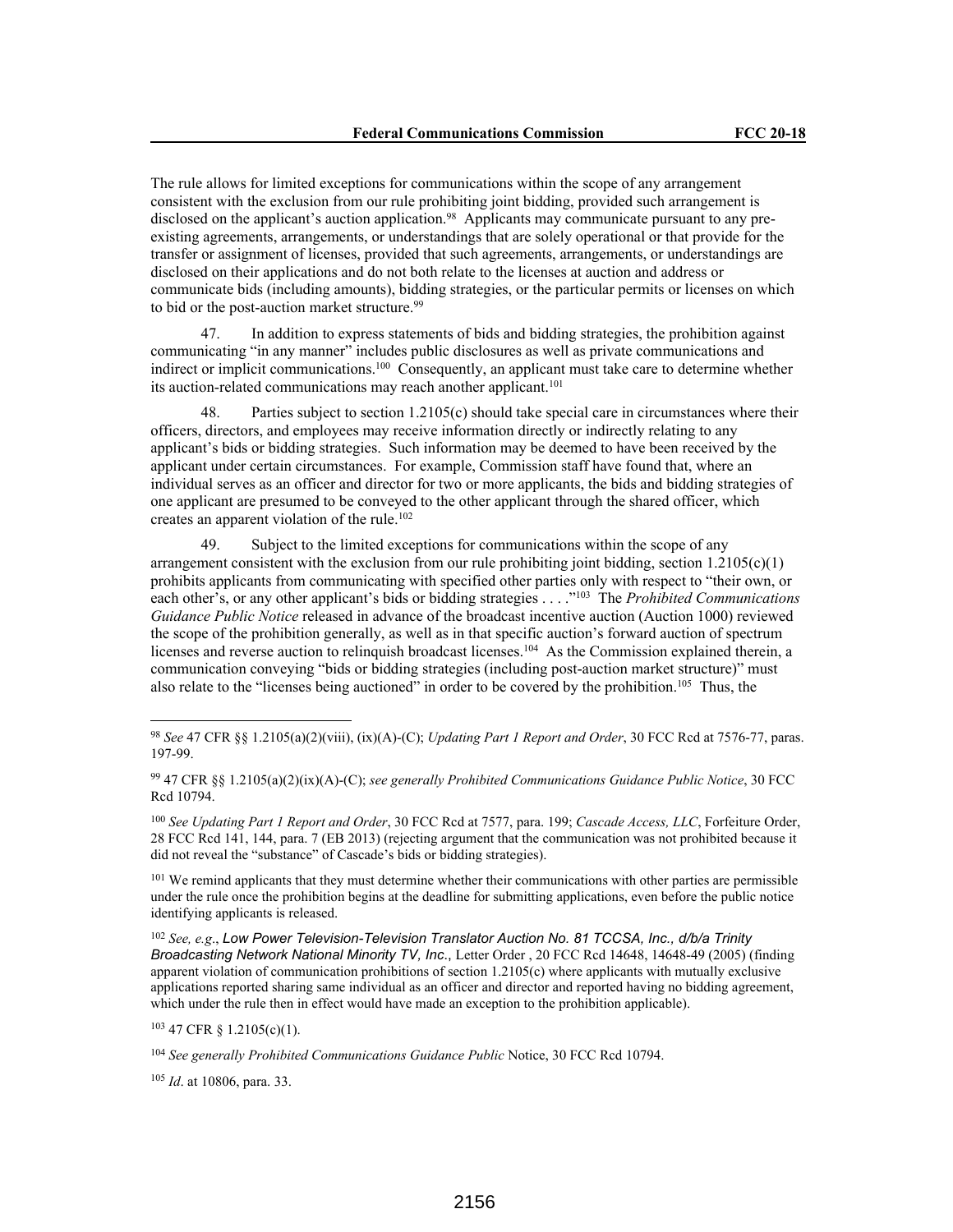prohibition is limited in scope and does not apply to all communications between or among the specified parties. The Commission consistently has made clear that application of the rule prohibiting communications has never required total suspension of essential ongoing business.<sup>106</sup> Entities subject to the prohibition may negotiate agreements during the prohibition period, provided that the communications involved do not relate to both: (1) the licenses being auctioned and (2) bids or bidding strategies or post-auction market structure.<sup>107</sup>

50. Accordingly, business discussions and negotiations that are *unrelated* to bidding in Auction 105 and that do not convey information about the bids or bidding strategies, including the postauction market structure, of an applicant are not prohibited by the rule.<sup>108</sup> Moreover, not all auctionrelated information is covered by the prohibition. For example, communicating merely whether a party has or has not applied to participate in Auction 105 will not violate the rule.<sup>109</sup> In contrast, communicating, among other things, how a party will participate, including specific geographic areas selected, specific bid amounts, and/or whether or not the party is placing bids, would convey bids or bidding strategies and would be prohibited.<sup>110</sup>

51. While section 1.2105(c) does not prohibit business discussions and negotiations among auction applicants that are unrelated to the auction, each applicant must remain vigilant not to communicate, directly or indirectly, information that affects, or could affect, bids or bidding strategies. Certain discussions might touch upon subject matters that could convey price or geographic information related to bidding strategies. Such subject areas include, but are not limited to, management, sales, local marketing agreements, and other transactional agreements.

52. We caution applicants that bids or bidding strategies may be communicated outside of situations that involve one party subject to the prohibition communicating privately and directly with another such party. For example, the Commission has warned that prohibited "communications concerning bids and bidding strategies may include communications regarding capital calls or requests for additional funds in support of bids or bidding strategies to the extent such communications convey information concerning the bids and bidding strategies directly or indirectly."<sup>111</sup> Moreover, the Commission found a violation of the rule against prohibited communications when an applicant used the Commission's bidding system to disclose "its bidding strategy in a manner that explicitly invited other auction participants to cooperate and collaborate . . . in specific markets,"<sup>112</sup> and it has placed auction participants on notice that the use of its bidding system "to disclose market information to competitors will not be tolerated and will subject bidders to sanctions."<sup>113</sup>

<sup>106</sup> *See, e.g., Expanding the Economic and Innovation Opportunities of Spectrum Through Incentive Auctions*, GN Docket No. 12-268, Report and Order, 29 FCC Rcd 6567, 6770-71, para. 492 (2014) (citing *Application of Todd Stuart Noordyk for a New FM Station on Channel 260A at Manistique, Michigan*, Memorandum Opinion and Order, 16 FCC Rcd 18113, 18116–17, para. 12 (2001) ("Our rules do not require the suspension of all relations among auction participants while an auction is pending.")).

<sup>107</sup> *Prohibited Communications Guidance Public Notice*, 30 FCC Rcd at 10806-7, paras. 3334.

<sup>108</sup> *Id*. at 10806, para. 32.

<sup>109</sup> *Id.* at 10796, paras. 6-7.

<sup>110</sup> *Id.* at 10796-97, paras. 8-9.

<sup>111</sup> *Implementation of Section 309(j) of the Communications Act–Competitive Bidding*, PP Docket No. 93-253, Memorandum Opinion and Order, 9 FCC Rcd 7684, 7689, para. 12 (1994) (*Competitive Bidding Memorandum Opinion and Order*).

<sup>112</sup> *Mercury PCS II, LLC*, Notice of Apparent Liability for Forfeiture, 12 FCC Rcd 17970, 17976, para. 17 (1997).

<sup>113</sup> *Mercury PCS II, LLC*, Memorandum Opinion and Order, 13 FCC Rcd 23755, 23760, para. 11 (1998).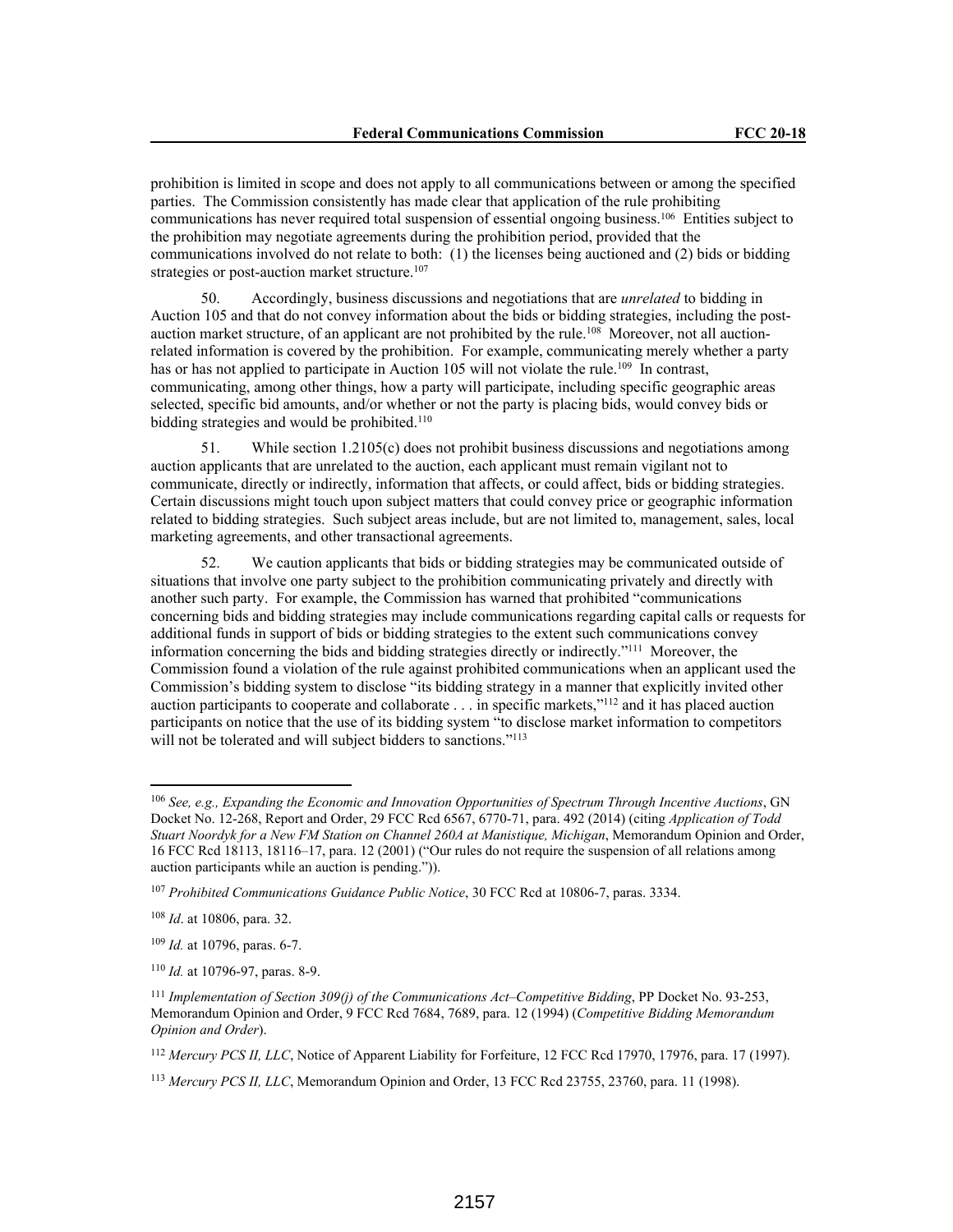53. Likewise, when completing a short-form application, each applicant should avoid any statements or disclosures that may violate section 1.2105(c), particularly in light of the limited information procedures in effect for Auction 105. Specifically, an applicant should avoid including any information in its short-form application that might convey information regarding its county selections, such as referring to certain markets in describing agreements, including any information in application attachments that will be publicly available that may otherwise disclose the applicant's county selections, or using applicant names that refer to licenses being offered.

54. Applicants also should be mindful that communicating non-public application or bidding information publicly or privately to another applicant may violate section 1.2105(c) even though that information subsequently may be made public during later periods of the application or bidding processes.

# **4. Communicating with Third Parties**

55. Section 1.2105(c) does not prohibit an applicant from communicating bids or bidding strategies to a third-party, such as a consultant or consulting firm, counsel, or lender. The applicant should take appropriate steps, however, to ensure that any third party it employs for advice pertaining to its bids or bidding strategies does not become a conduit for prohibited communications to other specified parties, as that would violate the rule.<sup>114</sup> For example, an applicant might require a third party, such as a lender, to sign a non-disclosure agreement before the applicant communicates any information regarding bids or bidding strategy to the third party.<sup>115</sup> Within third-party firms, separate individual employees, such as attorneys or auction consultants, may advise individual applicants on bids or bidding strategies, as long as such firms implement firewalls and other compliance procedures that prevent such individuals from communicating the bids or bidding strategies of one applicant to other individuals representing separate applicants.<sup>116</sup> Although firewalls and/or other procedures should be used, their existence is not an absolute defense to liability if a violation of the rule has occurred.<sup>117</sup>

56. As we have noted in other spectrum auctions, in the case of an individual, the objective precautionary measure of a firewall is not available.<sup>118</sup> As a result, an individual that is privy to bids or bidding information of more than one applicant presents a greater risk of becoming a conduit for a prohibited communication.<sup>119</sup> We will take the same approach to interpreting the prohibited communications rule in Auction 105. We emphasize that whether a prohibited communication has taken place in a given case will depend on all the facts pertaining to the case, including who possessed what information, what information was conveyed to whom, and the course of bidding in the auction.<sup>120</sup>

57. We remind potential applicants that they may discuss the short-form application or bids for specific licenses or license areas with the counsel, consultant, or expert of their choice *before* the

<sup>115</sup> *Id.*

<sup>117</sup> *See Prohibited Communications Guidance Public Notice*, 30 FCC Rcd at 10799, para. 14; *Nevada Wireless Order*, 13 FCC Rcd at 11978, para. 13.

<sup>118</sup> *See Auction 101-102 Procedures Public Notice*, 33 FCC Rcd at 7602, para. 72 (*citing Prohibited Communications Guidance Public Notice*, 30 FCC Rcd at 10800, para. 15).

<sup>119</sup> *Id.*

<sup>120</sup> *See id.*

<sup>114</sup> *See, e.g.*, *Prohibited Communications Guidance Public Notice*, 30 FCC Rcd at 10798, para. 13 (describing the use of non-disclosure agreements and, for third parties that may be advising multiple applicants, firewalls).

<sup>116</sup> *Id.*; *see also Application of Nevada Wireless for a License to Provide 800 MHz Specialized Mobile Radio Service in the Farmington, NM-CO Economic Area (EA 155) Frequency Band A*, Memorandum Opinion and Order, 13 FCC Rcd 11973, 11978, para. 12 (1998) (*Nevada Wireless Order*) (strongly encouraging applicants to implement any firewall procedures necessary and to provide information in their auction applications regarding the procedures).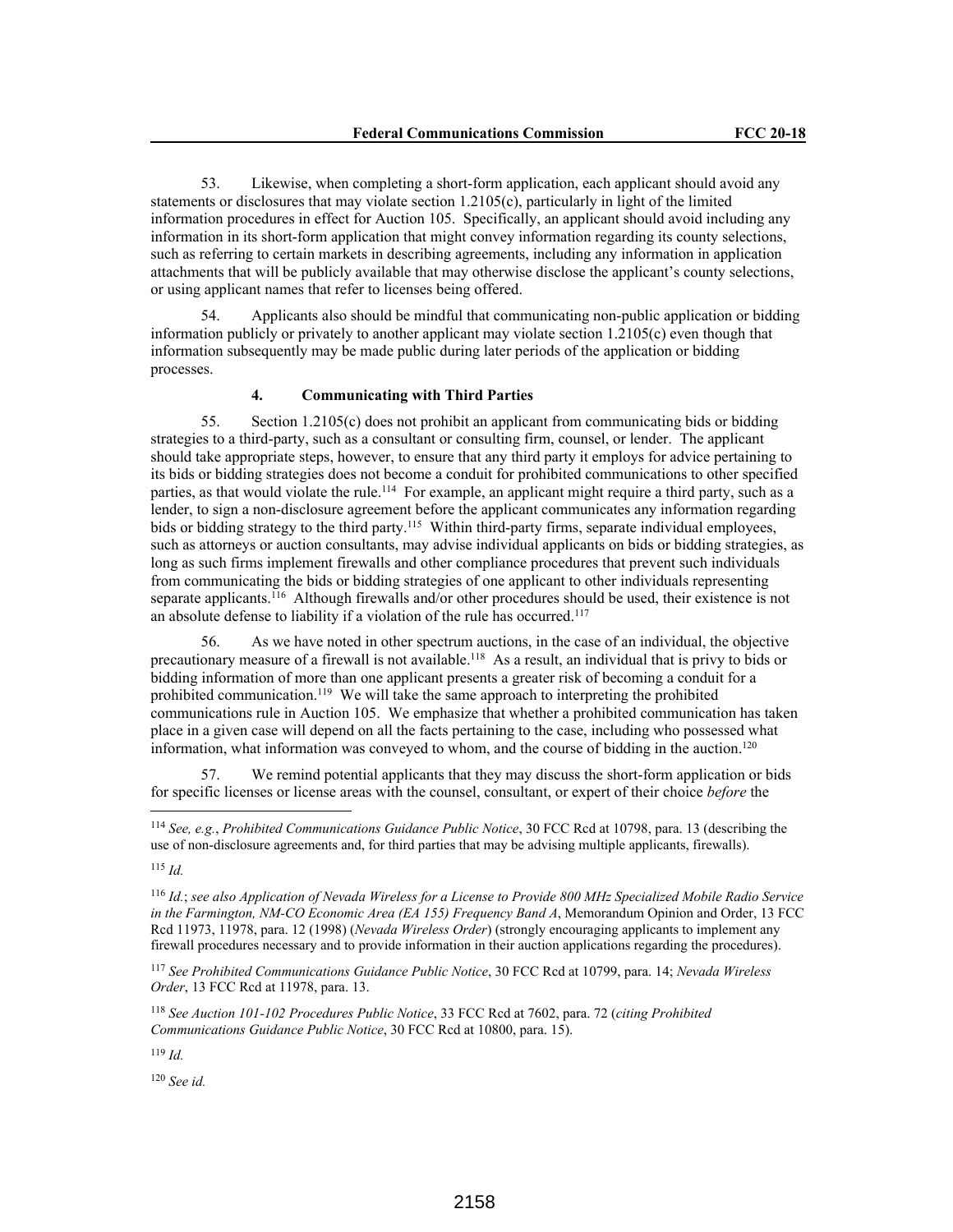short-form application deadline. Furthermore, the same third-party individual could continue to give advice after the short-form deadline regarding the application, provided that no information pertaining to bids or bidding strategies, including counties selected on the short-form application, is conveyed to that individual. To the extent potential applicants can develop bidding instructions prior to the short-form deadline that a third party could implement without changes during bidding, the third party could follow such instructions for multiple applicants provided that those applicants do not communicate with the third party during the prohibition period.<sup>121</sup>

58. Applicants also should use caution in their dealings with other parties, such as members of the press, financial analysts, or others who might become conduits for the communication of prohibited bidding information. For example, even though communicating that it has applied to participate in the auction will not violate the rule, an applicant's statement to the press that it intends to stop bidding in an auction could give rise to a finding of a section 1.2105 violation.<sup>122</sup> Similarly, an applicant's public statement of intent not to place bids during bidding in Auction 105 could also violate the rule.

# **5. Section 1.2105(c) Certifications**

59. By electronically submitting its FCC Form 175 auction application, each applicant for Auction 105 certifies its compliance with section 1.2105(c) of the rules.<sup>123</sup> The mere filing of a certifying statement as part of an application, however, will not outweigh specific evidence that a prohibited communication has occurred, nor will it preclude the initiation of an investigation when warranted.<sup>124</sup> Any applicant found to have violated these communication prohibitions may be subject to sanctions.<sup>125</sup>

#### **6. Duty to Report Prohibited Communications**

60. Section  $1.2105(c)(4)$  requires that any applicant that makes or receives a communication that appears to violate section 1.2105(c) must report such communication in writing to the Commission immediately, and in no case later than five business days after the communication occurs.<sup>126</sup> Each applicant's obligation to report any such communication continues beyond the five-day period after the communication is made, even if the report is not made within the five-day period.<sup>127</sup>

<sup>124</sup> *Nevada Wireless Order*, 13 FCC Rcd at 11978, para. 13; *see also Competitive Bidding Memorandum Opinion and Order*, 9 FCC Rcd at 7689, para. 12.

<sup>125</sup> *See* 47 CFR §§ 1.2105(c), 1.2107(d), 1.2109(d).

<sup>126</sup> *Id.* § 1.2105(c)(4); *see also Part 1 Seventh Report and Order*, 16 FCC Rcd at 17553-55, paras. 13-17.

<sup>121</sup> *Id*. at 10802, para. 20.

<sup>122</sup> *Cf. Wireless Telecommunications Bureau Responds to Questions About the Local Multipoint Distribution Service Auction*, Public Notice, 13 FCC Rcd 341, 347-48 (WTB 1998) ("Public statements can give rise to collusion concerns. This has occurred in the antitrust context, where certain public statements can support other evidence which tends to indicate the existence of a conspiracy.").

<sup>123</sup> 47 CFR § 1.2105(a)(2)(ix). In accordance with the *Updating Part 1 Report and Order*, if an applicant has a noncontrolling interest with respect to more than one application, then the applicant must certify that it has established internal control procedures to preclude any person acting on behalf of the applicant from possessing information about the bids or bidding strategies of more than one applicant or communicating such information with respect to either applicant to another person acting on behalf of and possessing such information regarding another applicant. *Updating Part 1 Report and Order*, 30 FCC Rcd at 7577, para. 199.

<sup>127</sup> *See Service Rules for the 698-746, 747-762 and 777-792 MHz Bands*, *et al*., WT Docket No. 06-150, *et al*., Second Report and Order, 22 FCC Rcd 15289, 15395, paras. 285-86 (2007); *Procedural Amendments to Commission Part 1 Competitive Bidding Rules*, Order, 25 FCC Rcd 521, 523, para. 8 (2010) (*Part 1 Procedural Amendments Order*); *see also* 47 CFR § 1.65; *Part 1 Seventh Report and Order*, 16 FCC Rcd at 17550-51, para. 9.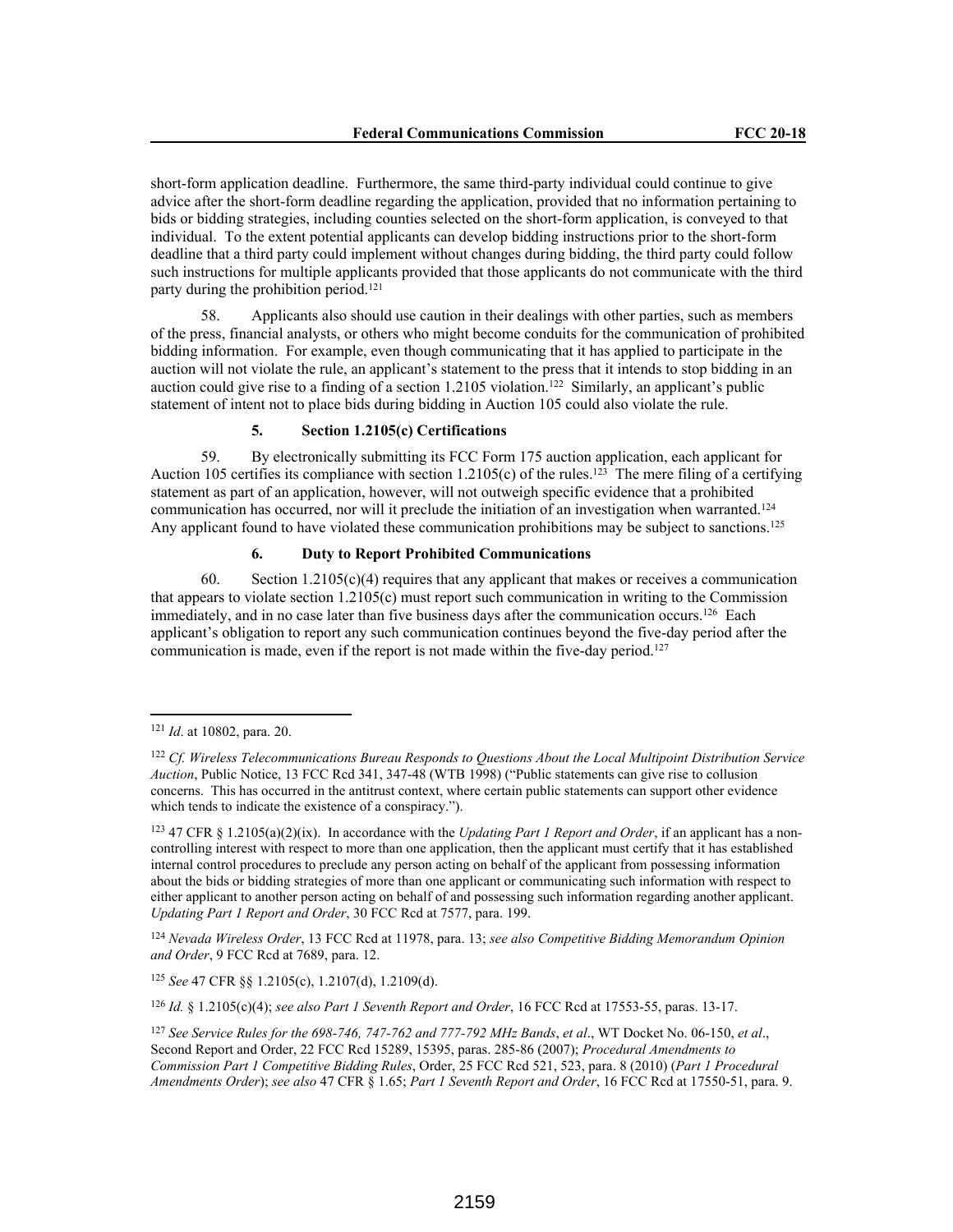### **7. Procedures for Reporting Prohibited Communications**

61. A party reporting any information or communication pursuant to sections 1.65, 1.2105(a)(2), or 1.2105(c)(4) must take care to ensure that any report of a prohibited communication does not itself give rise to a violation of section 1.2105(c). For example, a party's report of a prohibited communication could violate the rule by communicating prohibited information to other parties specified under the rule through the use of Commission filing procedures that allow such materials to be made available for public inspection.

62. Parties must file only a single report concerning a prohibited communication and must file that report with the Commission personnel expressly charged with administering the Commission's auctions.<sup>128</sup> This rule is designed to minimize the risk of inadvertent dissemination of information in such reports. Any reports required by section 1.2105(c) must be filed consistent with the instructions set forth in this Public Notice.<sup>129</sup> For Auction 105, such reports must be filed with the Chief of the Auctions Division, Office of Economics and Analytics, by the most expeditious means available. Any such report should be submitted by email to the Auctions Division Chief and sent to auction105@fcc.gov. If you choose instead to submit a report in hard copy, contact Auctions Division staff at auction105@fcc.gov or (202) 418-0660 for guidance.

63. Given the potential competitive sensitivity of public disclosure of information in such a report, a party seeking to report such a prohibited communication should consider submitting its report with a request that the report or portions of the submission be withheld from public inspection by following the procedures specified in section 0.459 of the Commission's rules.<sup>130</sup> We encourage such parties to coordinate with the Auctions Division staff about the procedures for submitting such reports.<sup>131</sup>

## **8. Winning Bidders Must Disclose Terms of Agreements**

64. Each applicant that is a winning bidder will be required to provide as part of its long-form application any agreement or arrangement it has entered into and a summary of the specific terms, conditions, and parties involved in any agreement it has entered into.<sup>132</sup> This applies to any bidding consortia, joint venture, partnership, or agreement, understanding, or other arrangement entered into relating to the competitive bidding process, including any agreement relating to the post-auction market structure.<sup>133</sup> Failure to comply with the Commission's rules can result in enforcement action.

<sup>129</sup> *Id*.

<sup>128</sup> *Part 1 Procedural Amendments Order*, 25 FCC Rcd at 522, para. 4. This process differs from filing procedures used in connection with other Commission rules and processes, which may call for submission of filings to the Commission's Office of the Secretary or ECFS. Filing through the Office of Secretary or ECFS could allow the report to become publicly available and might result in the communication of prohibited information to other auction applicants.

<sup>130</sup> *See* 47 CFR § 0.459. Filers requesting confidential treatment of documents must be sure that the cover page of the filing prominently displays that the documents seek confidential treatment. For example, a filing might include a cover page stamped with "Request for Confidential Treatment Attached" or "Not for Public Inspection." Any such request must cover all the material to which the request applies. *Id.*  $\S 0.459(a)(1)$ .

<sup>131</sup> *See infra* Part VI (Procedural Matters).

<sup>132</sup> 47 CFR § 1.2107(d); *see also infra* Part V.C (Long-Form Application (FCC Form 601)). Such agreements must have been entered into prior to the filing of short-form applications pursuant to section 1.2105. 47 CFR § 1.2107(d); *see id.* § 1.2105.

<sup>133</sup> 47 CFR § 1.2107(d).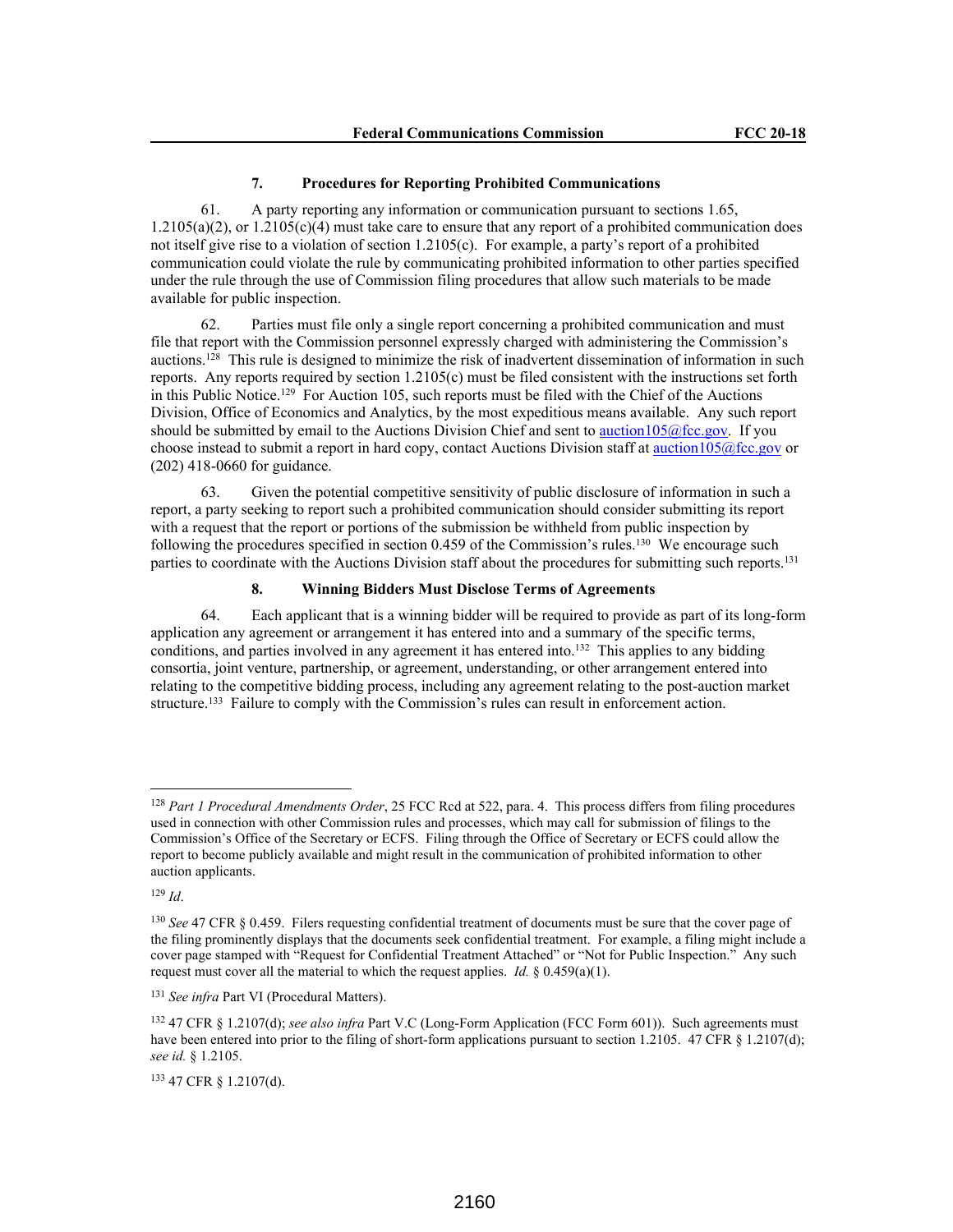## **9. Additional Information Concerning Prohibition of Certain Communications in Commission Auctions**

65. A summary listing of documents issued by the Commission and the Bureau/OEA addressing the application of section 1.2105(c) is available on the Commission's auction web page at www.fcc.gov/summary-listing-documents-addressing-application-rule-prohibiting-certaincommunications.

# **10. Antitrust Laws**

66. Regardless of compliance with the Commission's rules, applicants remain subject to the antitrust laws, which are designed to prevent anticompetitive behavior in the marketplace.<sup>134</sup> Compliance with the disclosure requirements of section 1.2105(c)(4) will not insulate a party from enforcement of the antitrust laws.<sup>135</sup> For instance, a violation of the antitrust laws could arise out of actions taking place well before any party submits a short-form application.<sup>136</sup> The Commission has cited a number of examples of potentially anticompetitive actions that would be prohibited under antitrust laws: for example, actual or potential competitors may not agree to divide territories in order to minimize competition, regardless of whether they split a market in which they both do business, or whether they merely reserve one market for one and another market for the other.<sup>137</sup>

67. To the extent we become aware of specific allegations that suggest that violations of the federal antitrust laws may have occurred, we may refer such allegations to the United States Department of Justice for investigation.<sup>138</sup> If an applicant is found to have violated the antitrust laws or the Commission's rules in connection with its participation in the competitive bidding process, then it may be subject to a forfeiture and may be prohibited from participating further in Auction 105 and in future auctions, among other sanctions.<sup>139</sup>

## **H. Provisions for Small Businesses and Rural Service Providers**

68. In the *Updating Part 1 Report and Order*, the Commission revised the designated entity rules that apply to all licenses acquired with bidding credits,<sup>140</sup> including those won in Auction 105. A bidding credit represents an amount by which a bidder's winning bid will be discounted, subject to the caps discussed below.<sup>141</sup> As set forth in section 1.2110 of the Commission's rules,<sup>142</sup> and as described

<sup>134</sup> *See Amendment of Part 1 of the Commission's Rules–Competitive Bidding Procedures*, WT 97-82, Third Further Notice of Proposed Rulemaking, 14 FCC Rcd 21558, 21560-61, para. 4 & n.17 (1999) (quoting *Competitive Bidding Memorandum Opinion and Order*, 9 FCC Rcd at 7689, para. 12) ("[W]e wish to emphasize that all applicants and their owners continue to be subject to existing antitrust laws. Applicants should note that conduct that is permissible under the Commission's Rules may be prohibited by the antitrust laws."); *Implementation of Section 309(j) of the Communications Act–Competitive Bidding*, Fourth Memorandum Opinion and Order, 9 FCC Rcd 6858, 6869, para. 59 & n.134 (1994) ("[A]pplicants will also be subject to existing antitrust laws.") (*Fourth Memorandum Opinion and Order*).

<sup>135</sup> *See Competitive Bidding Memorandum Opinion and Order*, 9 FCC Rcd at 7689, para. 12; *see also* Press Release, Dep't of Justice, Justice Department Sues Three Firms Over FCC Auction Practices (Nov. 10, 1998), https://www.justice.gov/archive/atr/public/press\_releases/1998/2068.htm.

<sup>136</sup> *See, e.g*., *Fourth Memorandum Opinion and Order*, 9 FCC Rcd at 6869, para. 59 & n.134.

<sup>137</sup> *Id.*

<sup>138</sup> *Competitive Bidding Second Report and Order*, 9 FCC Rcd at 2388, para. 226.

<sup>139</sup> *See id.*; 47 CFR § 1.2109(d).

<sup>140</sup> *See generally Updating Part 1 Report and Order*, 30 FCC Rcd 7493.

<sup>&</sup>lt;sup>141</sup> Applicants should note that all references to a "winning bid" discussed herein in the context of designated entity bidding credits for Auction 105 (e.g., the application of a small business discount to an applicant's winning bid)

<sup>(</sup>continued….)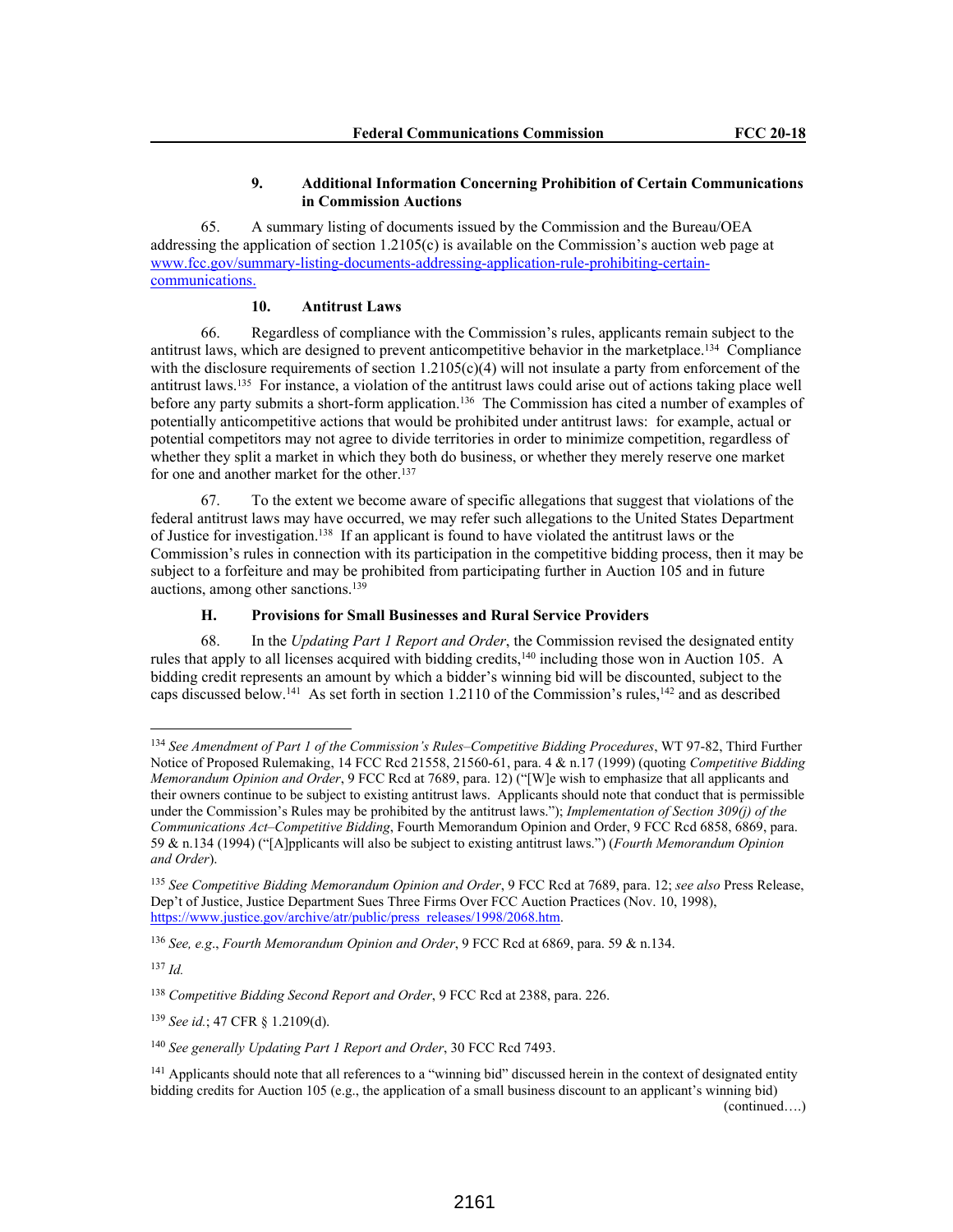below, these rule revisions include, but are not limited to: (1) adopting a two-pronged standard for evaluating eligibility for small business benefits, $143$  (2) establishing a new attribution rule for certain disclosable interest holders of applicants claiming designated entity benefits,<sup>144</sup> (3) updating the gross revenue amounts defining eligibility for small business benefits,<sup>145</sup> (4) creating a separate bidding credit for eligible rural service providers,<sup>146</sup> and (5) establishing caps on the total amount of designated entity benefits any eligible winning bidder may receive.<sup>147</sup>

69. In Auction 105, designated entity bidding credits will be available to applicants demonstrating eligibility for a small business or a rural service provider bidding credit and subsequently winning license(s). These bidding credits will not be cumulative—an applicant is permitted to claim either a small business bidding credit or a rural service provider bidding credit, but not both.<sup>148</sup> Each applicant must also certify that it is eligible for the claimed bidding credit in its FCC Form 175. In addition to the information provided below, each applicant should review carefully the Commission's decisions regarding the designated entity provisions as well as the Part 1 rules.<sup>149</sup>

70. In particular, we remind applicants applying for designated entity bidding credits that they should take due account of the requirements of the Commission's rules and implementing orders regarding *de jure* and *de facto* control of such applicants.<sup>150</sup> These rules include a prohibition, which applies to all applicants (whether they seek bidding credits or not), against changes in ownership of the applicant that would constitute an assignment or transfer of control.<sup>151</sup> **Applicants should not expect to receive any opportunities to revise their ownership structure after the filing of their short- and long-form applications, including making revisions to their agreements or other arrangements with interest holders, lenders, or others in order to address potential concerns relating to compliance with the designated entity bidding credit requirements.** This policy will help to ensure compliance with the Commission's rules applicable to the award of bidding credits prior to the conduct of the auction, which will involve competing bids from those that do and do not seek bidding credits, and thus preserves

<sup>142</sup> 47 CFR § 1.2110.

<sup>143</sup> *Id.* § 1.2110(b)(3); *see Updating Part 1 Report and Order*, 30 FCC Rcd at 7507-10, paras. 29-34.

<sup>144</sup> 47 CFR § 1.2110(c)(2)(ii)(J); *see Updating Part 1 Report and Order*, 30 FCC Rcd at 7512-16, paras. 42-52. For purposes of this rule, a disclosable interest holder of an applicant seeking designated entity benefits is defined as any individual or entity holding a 10% or greater interest of any kind in the applicant, including but not limited to, a 10% or greater interest in any class of stock, warrants, options, or debt securities in the applicant or licensee. 47 CFR  $§ 1.2110(c)(2)(ii)(J)$ . The Commission also clarified its designated entity reporting requirements under 47 CFR § 1.2110(n). *See Updating Part 1 Report and Order*, 30 FCC Rcd at 7562-63, paras. 162-67.

<sup>145</sup> 47 CFR § 1.2110(f)(2); *see Updating Part 1 Report and Order*, 30 FCC Rcd at 7523-25, paras. 72-75.

<sup>146</sup> 47 CFR § 1.2110(f)(4); *see Updating Part 1 Report and Order*, 30 FCC Rcd at 7530-38, paras. 88-108.

<sup>147</sup> *See* 47 CFR §§ 1.2110(f)(2)(ii), (f)(4)(ii); *see also Updating Part 1 Report and Order*, 30 FCC Rcd at 7539-48, paras. 110-30.

<sup>148</sup> *See Updating Part 1 Report and Order*, 30 FCC Rcd at 7538, para. 108.

<sup>149</sup> *See generally Updating Part 1 Report and Order*, 30 FCC Rcd 7493; *see also, e.g.*, *Implementation of the Commercial Spectrum Enhancement Act and Modernization of the Commission's Competitive Bidding Rules and Procedures*, WT Docket No. 05-24, Report and Order, 21 FCC Rcd 891 (2006) (*CSEA/Part 1 Report and Order*); Second Report and Order and Second Further Notice of Proposed Rule Making, 21 FCC Rcd 4753 (2006); Order on Reconsideration of the Second Report and Order, 21 FCC Rcd 6703 (2006).

<sup>150</sup> *See, e.g.*, 47 CFR §§ 1.2110 & 1.2111.

<sup>(</sup>Continued from previous page)

refer to the calculated license price discussed in Part IV.I (Winning Bids), below.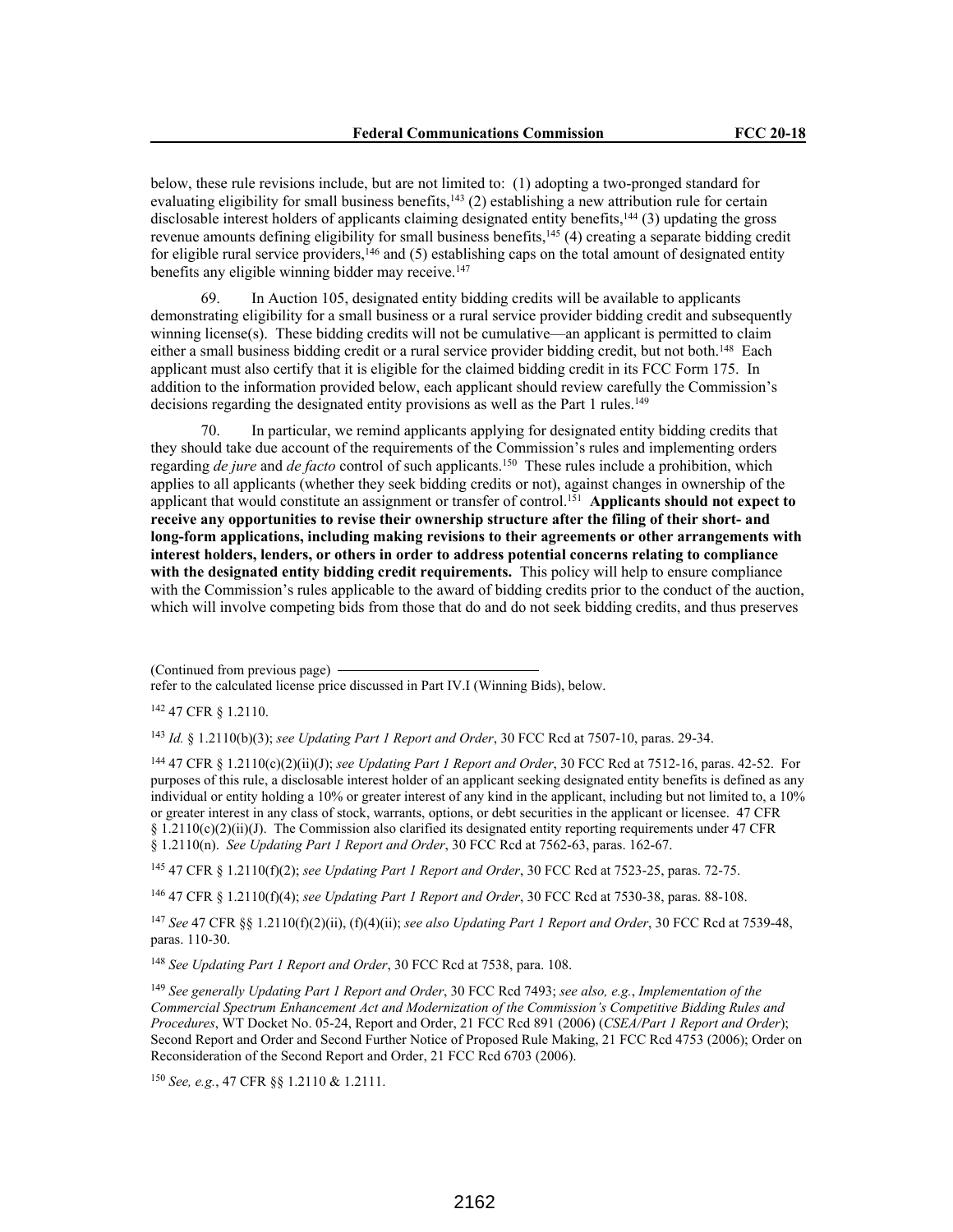the integrity of the auction process. We also believe that this will meet the Commission's objectives in awarding licenses through the competitive bidding process.<sup>152</sup>

# **1. Small Business Bidding Credit**

71. For Auction 105, bidding credits will be available to eligible small businesses and consortia thereof, subject to the caps discussed below. Under the service rules applicable to the PALs to be offered in Auction 105, the level of bidding credit available is determined as follows:

- A bidder that qualifies as a "small business" i.e., one with attributed average annual gross revenues that do not exceed \$55 million for the preceding three years<sup>153</sup> – is eligible to receive a 15% discount on its winning bid.<sup>154</sup>
- A bidder that qualifies as a "very small business" i.e., one with attributed average annual gross revenues that do not exceed \$20 million for the preceding three years<sup>155</sup> – is eligible to receive a 25% discount on its winning bid.<sup>156</sup>

72. In adopting this two-tiered approach in the *2018 3.5 GHz Report and Order*, the Commission observed that this approach would provide consistency and predictability for small businesses.<sup>157</sup>

73. Small business bidding credits are not cumulative; an eligible applicant may receive either the 15% or the 25% bidding credit on its winning bid, but not both. The Commission's unjust enrichment provisions also apply to a winning bidder that uses a bidding credit and subsequently seeks to assign or transfer control of its license within a certain period to an entity not qualifying for at least the same level of small business bidding credit.<sup>158</sup>

74. Each applicant claiming a small business bidding credit must disclose the gross revenues for the preceding three years for each of the following: (1) the applicant, (2) its affiliates, (3) its controlling interests, and (4) the affiliates of its controlling interests.<sup>159</sup> The applicant must also submit an (Continued from previous page)

<sup>151</sup> *Id*. § 1.2105(b)(2). Pursuant to 47 CFR § 1.929(a)(2), any substantial change in ownership or control is classified as a major amendment. *See also id*. §§ 1.927(a)-(b), (h).

<sup>152</sup> The Commission's objectives when awarding licenses through competitive bidding include "the development" and rapid deployment of new technologies, products, and services for the benefit of the public . . . without administrative or judicial delays" and "promoting economic opportunity and competition and ensuring that new and innovative technologies are readily accessible to the American people by avoiding excessive concentration of licenses and by disseminating licenses among a wide variety of applicants, including small businesses." 47 U.S.C. §§ 309(j)(3)(A)-(B); *see also Use of Spectrum Bands Above 24 GHz for Mobile Radio Services et al*., Report and Order and Further Notice of Proposed Rulemaking, 31 FCC Rcd 8014, 8097-101, paras. 244-54 (2016) (*2016 Spectrum Frontiers Order*).

<sup>153</sup> *See* 47 CFR § 1.2110(f)(2)(i)(C).

<sup>154</sup> *2018 3.5 GHz Report and Order*, 33 FCC Rcd at 10646, para. 89.

<sup>155</sup> *See* 47 CFR § 1.2110(f)(2)(i)(B).

<sup>156</sup> *2018 3.5 GHz Report and Order*, 33 FCC Rcd at 10646, para. 89.

<sup>157</sup> *Id*. at 10645-46, para. 88.

<sup>158</sup> 47 CFR § 1.2111. Thus, for example, the Commission's unjust enrichment provisions would not apply to a winning bidder that uses the 15% small business bidding credit and seeks to transfer control of its license to an entity that qualifies for either the 15% small business bidding credit or the rural service provider bidding credit. *See infra* Part II.H.2 (Rural Service Provider Bidding Credit). The provisions would apply, however, if that same winning bidder uses the 25% small business bidding credit, unless the proposed transferee also qualifies for the 25% small business bidding credit.

<sup>159</sup> 47 CFR §§ 1.2110(b)(1)(i), 1.2112(b)(1)(iv).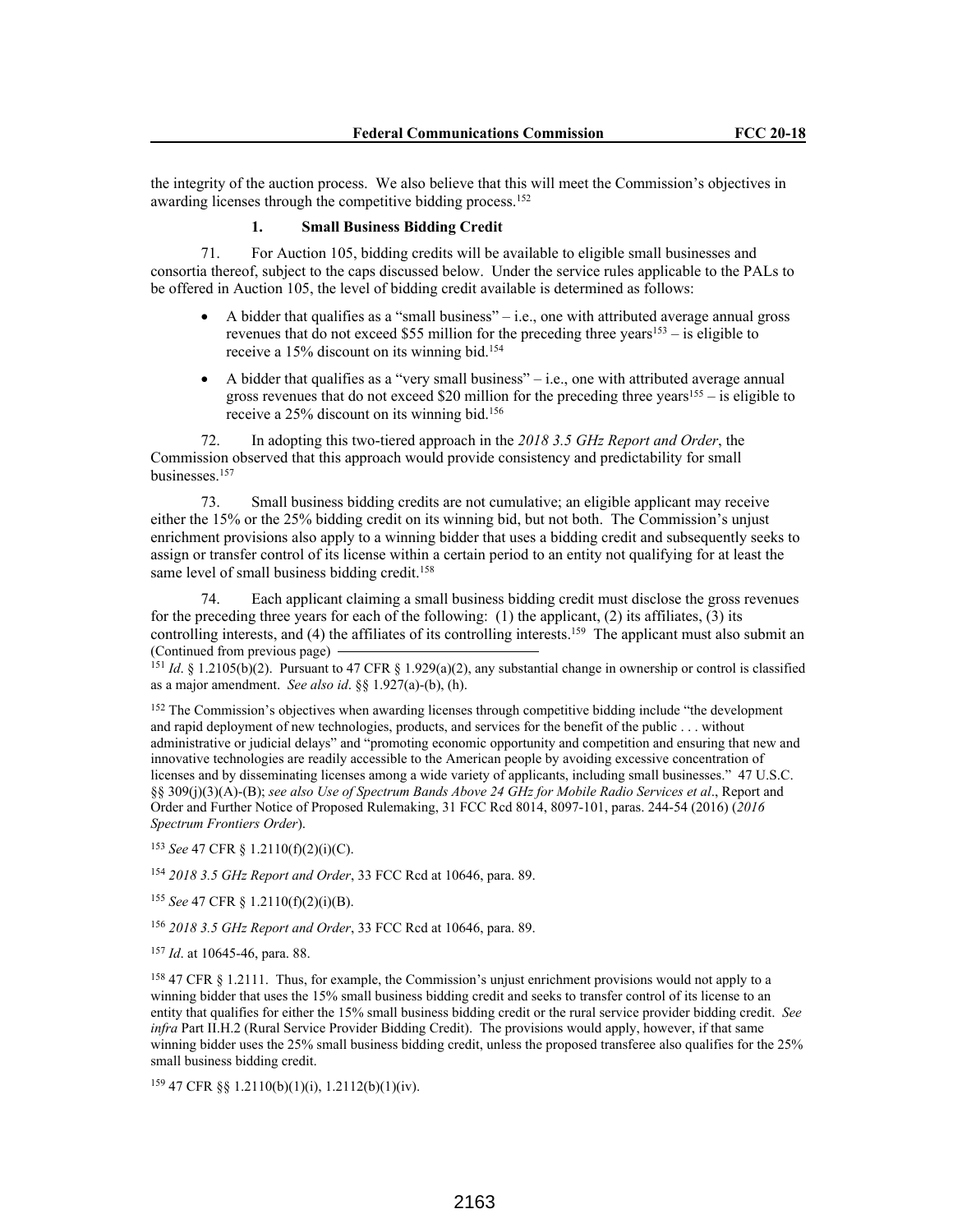attachment that lists all parties with which the applicant has entered into any spectrum use agreements or arrangements for any licenses that may be won by the applicant in Auction 105.<sup>160</sup> In addition, to the extent that an applicant has an agreement with any disclosable interest holder for the use of more than 25% of the spectrum capacity of any license that may be won in Auction 105, the applicant must disclose the identity and the attributable gross revenues of any such disclosable interest holder.<sup>161</sup> This attribution rule will be applied on a license-by-license basis.<sup>162</sup> As a result, an applicant may be eligible for a bidding credit on some, but not all, of the licenses for which it is bidding in Auction 105.<sup>163</sup> If an applicant is applying as a consortium of small businesses, then the disclosures described in this paragraph must be provided for each consortium member.<sup>164</sup>

# **2. Rural Service Provider Bidding Credit**

75. An eligible applicant may request a 15% discount on its winning bid using a rural service provider bidding credit,<sup>165</sup> subject to the cap discussed below. To be eligible for a rural service provider bidding credit, an applicant must: (1) be a service provider that is in the business of providing commercial communications services and, together with its controlling interests, affiliates, and the affiliates of its controlling interests, has fewer than 250,000 combined wireless, wireline, broadband, and cable subscribers; and (2) serve predominantly rural areas.<sup>166</sup> Rural areas are defined as counties with a population density of 100 or fewer persons per square mile.<sup>167</sup> An applicant seeking a rural service provider bidding credit must provide the number of subscribers served as of the short-form application deadline.<sup>168</sup> An applicant may count any subscriber as a single subscriber even if that subscriber receives more than one service.<sup>169</sup>

76. Each applicant seeking a rural service provider bidding credit must disclose the number of its subscribers, along with the number of subscribers of its affiliates, controlling interests, and the affiliates of its controlling interests.<sup>170</sup> The applicant must also submit an attachment that lists all parties with which the applicant has entered into any spectrum use agreements or arrangements for any licenses

<sup>162</sup> *See id.*

<sup>163</sup> *See id.*

<sup>164</sup> *Id.* §§ 1.2110(b)(4)(i), 1.2110(c)(6), 1.2110(k), 1.2112(b)(1)(vi).

<sup>165</sup> *2018 2.5 GHz Report and Order*, 33 FCC Rcd at 10647-48, para. 90; *see also* 47 CFR § 96.30(c)(2). The Commission determines eligibility for bidding credits, including the rural service provider bidding credit, on a service-by-service basis. *See* 47 CFR § 1.2110(f)(1); *see also Updating Part 1 Report and Order*, 30 FCC Rcd at 7529, para. 85.

 $166$  47 CFR §§ 1.2110(f)(4)(i)(A)-(B).

<sup>167</sup> 47 CFR § 1.2110(f)(4)(i)(B); *Updating Part 1 Report and Order*, 30 FCC Rcd at 7536-37, para. 104. We decline SCE's request to further clarify how the eligibility standard for a rural bidding credit would apply to a winning bidder in a particular factual context, which is outside the scope of this proceeding. SCE Comments at 3-4. Although the Commission did establish a definition of "rural areas," in the *Updating Part 1 Report and Order*, it purposely declined "to adopt a specific threshold for the proportion of an applicant's customers who are located in rural areas," electing instead to "put prospective applicants on notice that it is [the Commission's] intent that in order for an applicant to be eligible for a rural service provider bidding credit, the primary focus of its business activity must be the provision of services to rural areas." *Updating Part 1 Report and Order*, 30 FCC Rcd at 7533, para. 94 & n.312.

<sup>168</sup> 47 CFR § 1.2110(f)(4)(i)(A).

<sup>169</sup> For instance, a subscriber receiving both wireline and telephone service and broadband would be counted as a (continued….)

<sup>160</sup> *See id.* § 1.2112(b)(1)(iii).

<sup>161</sup> *See id.* § 1.2110(c)(2)(ii)(J).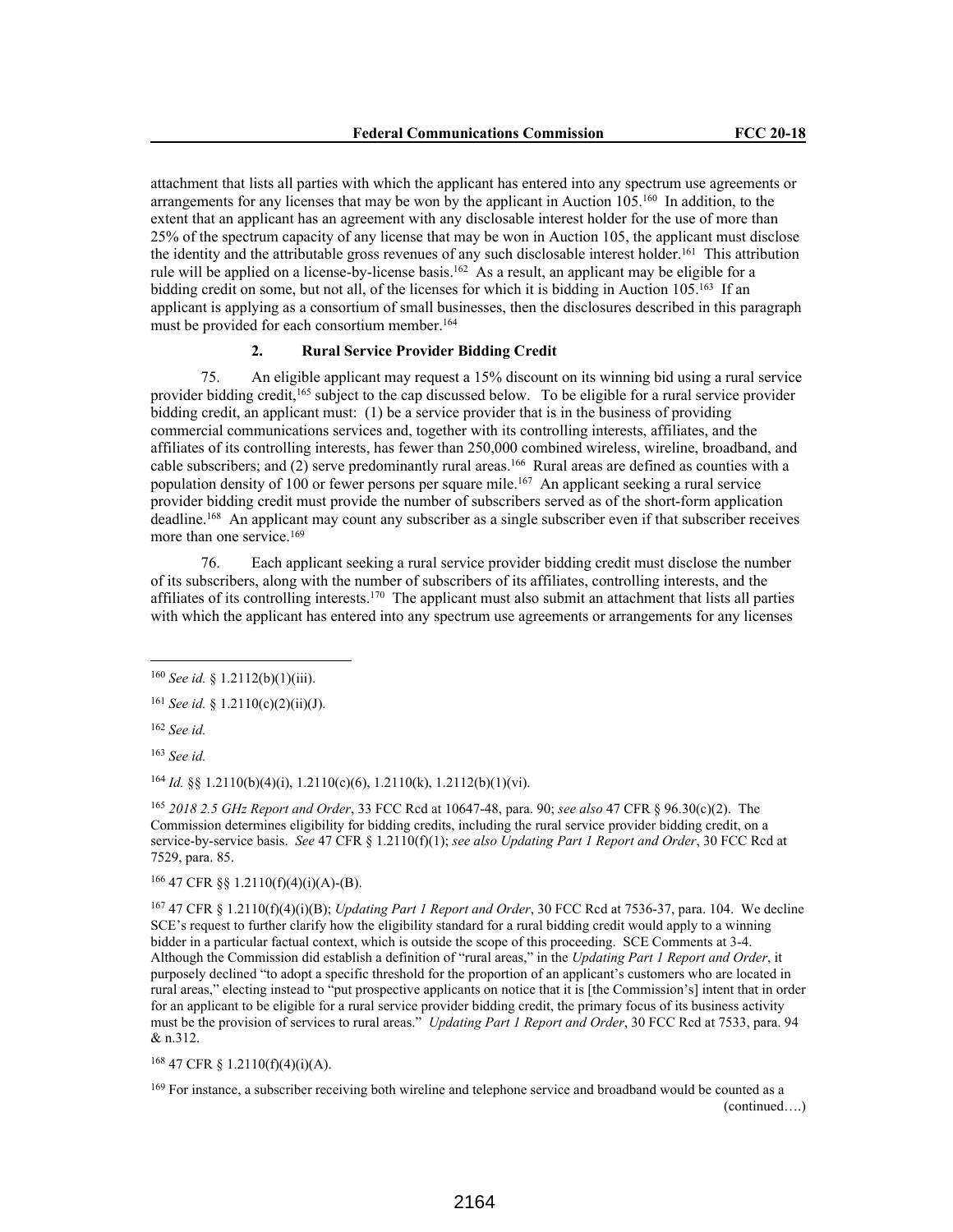that may be won by the applicant in Auction 105.<sup>171</sup> In addition, to the extent that an applicant has an agreement with any disclosable interest holder for the use of more than 25% of the spectrum capacity of any license that may be won in Auction 105, the identity and the attributable subscribers of any such disclosable interest holder must be disclosed.<sup>172</sup> Like applicants seeking eligibility for small business bidding credits, eligible rural service providers may also form a consortium.<sup>173</sup> If an applicant is applying as a consortium of rural service providers, then the disclosures described in this paragraph, including the certification, must be provided for each consortium member.<sup>174</sup>

# **3. Caps on Bidding Credits**

77. Eligible applicants claiming either a small business or rural service provider bidding credit will be subject to certain caps on the total amount of bidding credit discounts that any eligible applicant may receive.<sup>175</sup> For the reasons discussed in the *Auction 105 Comment Public Notice*, we adopt our proposals concerning bidding credit caps for Auction 105.<sup>176</sup> Specifically, we adopt a \$25 million cap on the total amount of bidding credit discounts that may be awarded to an eligible small business,<sup>177</sup> and a \$10 million cap on the total amount of bidding credit discounts that may be awarded to an eligible rural service provider. Additionally, to create parity among eligible small businesses and rural service providers competing against each other in smaller markets, no winning designated entity bidder will receive more than \$10 million in bidding credit discounts in total for licenses won in counties located within any Partial Economic Area (PEA) with a population of 500,000 or less.<sup>178</sup>

78. GeoLinks requests that we eliminate bidding credit caps or, at a minimum, that we "increase them significantly[,]" arguing that the proposed bidding credit caps will disadvantage smaller companies and rural service providers.<sup>179</sup> We reject GeoLinks's suggestion that we refrain from imposing any bidding credit caps in Auction 105, and are not persuaded that the caps we adopt here would disadvantage smaller entities or rural service providers.<sup>180</sup> The Commission decided in 2015, in a comprehensive reexamination of its competitive-bidding rules, that the amount of bidding credits a

(Continued from previous page) single subscriber. *Updating Part 1 Report and Order*, 30 FCC Rcd at 7534, para. 98 & n.326.

<sup>170</sup> *See* 47 CFR § 1.2112(b)(1)(v); *see also id.* § 1.2110(f)(4)(i)(C).

<sup>171</sup> *See id.* § 1.2112(b)(1)(iii).

<sup>172</sup> *See id.* § 1.2110(c)(2)(ii)(J).

<sup>173</sup> *See id.* §§ 1.2110(b)(4)(i), (c)(6).

<sup>174</sup> *Id.* § 1.2112(b)(1)(vi).

<sup>175</sup> *See Updating Part 1 Report and Order*, 30 FCC Rcd at 7541, para. 114; *see also* 47 CFR §§ 1.2110(f)(2)(ii),  $(4)(ii)$ .

<sup>176</sup> *See Auction 105 Comment Public Notice*, 34 FCC Rcd at 9221-22, para. 20.

<sup>177</sup> Bidding credit discounts of 15% are available to entities whose average gross revenue for the preceding three years does not exceed \$55 million, and discounts of 25% are available to entities whose average gross revenue for the preceding three years does not exceed \$20 million. *See 2018 3.5 GHz Report and Order*, 33 FCC Rcd at 10647, para. 89.

<sup>178</sup> As proposed, markets that are subject to the small market bidding credit cap are PEAs 118–416, excluding PEA 412 (Puerto Rico). *See Auction 105 Comment Public Notice*, 34 FCC Rcd at 9222, para. 20 & n.49. If an applicant seeking a small business bidding credit does not claim the full \$10 million in bidding credits in those smaller markets, then it may apply the remaining balance to its winning bids on licenses in larger markets, up to the aggregate \$25 million cap.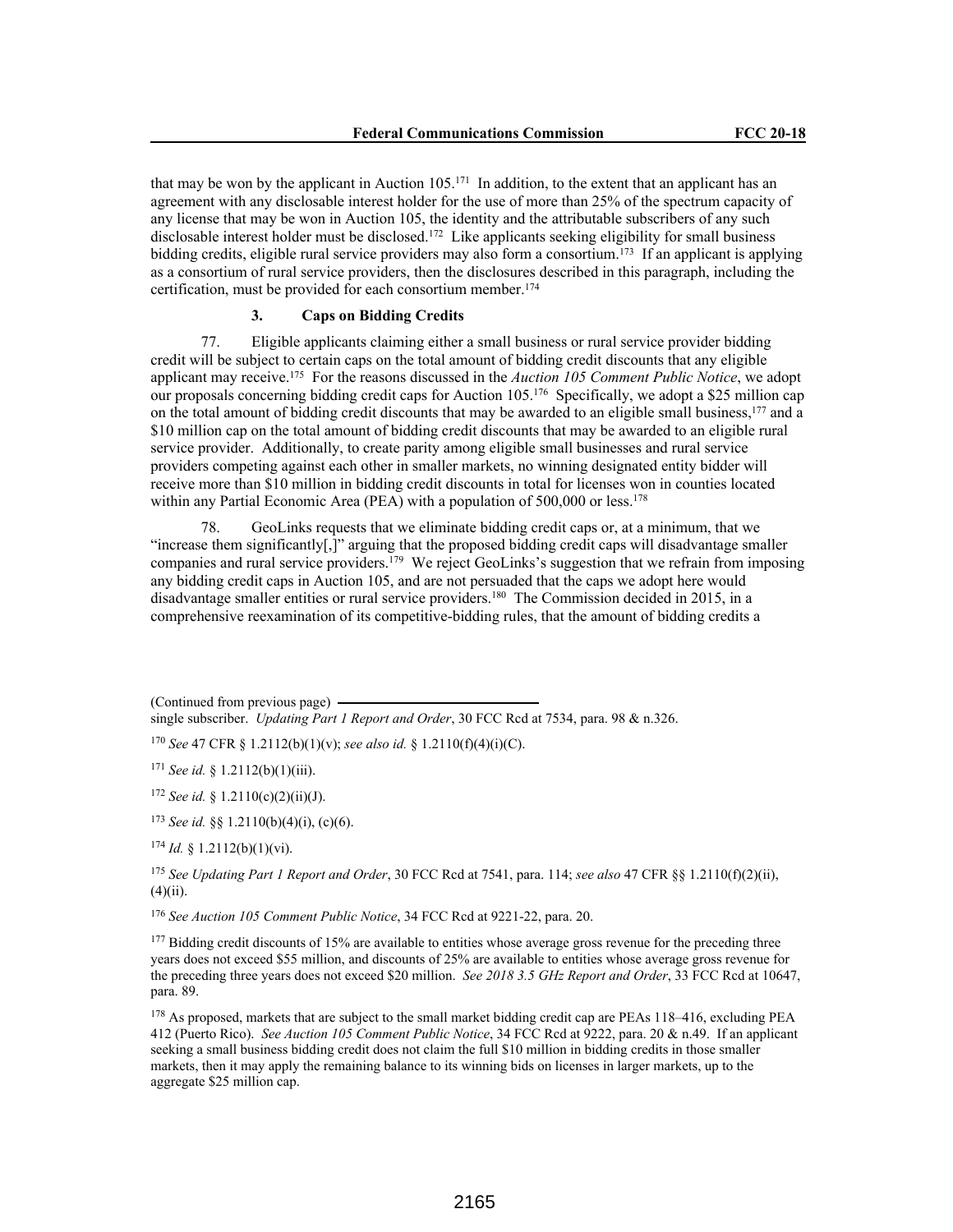designated entity could receive in an auction would be limited.<sup>181</sup> As the Commission explained, establishing appropriate bidding credit caps "protect[s] the integrity of the [Designated Entity] program by providing opportunities for qualified designated entities, while mitigating the incentives for abuse, consistent with our statutory mandates."<sup>182</sup> At that time, the Commission did "not foresee it likely that any subsequent auction would include a bidding [credit] cap that exceeds" the caps established for the Broadcast Incentive Auction.<sup>183</sup> As we have explained previously, using the proposed caps in past auctions would have allowed the vast majority of eligible small businesses to realize the full value of their bidding credits.<sup>184</sup> Moreover, the relatively small license areas for PALs may allow for the deployment of small scale networks as well as lower the winning bid price for individual licenses, making them more affordable for entities that are not interested in providing service in larger geographic areas. Additionally, as the Rural Wireless Association notes, bidding credit caps will help ensure that the availability of bidding credits "is not abused by entities that are not legitimate small businesses or rural service providers."<sup>185</sup>

#### **4. Attributable Interests**

#### **a. Controlling Interests and Affiliates**

79. Pursuant to section 1.2110 of the Commission's rules, an applicant's eligibility for designated entity benefits is determined by attributing the gross revenues (for those seeking small business benefits) or subscribers (for those seeking rural service provider benefits) of the applicant, its affiliates, its controlling interests, and the affiliates of its controlling interests.<sup>186</sup> Controlling interests of an applicant include individuals and entities with either *de facto* or *de jure* control of the applicant.<sup>187</sup> Typically, ownership of greater than 50% of an entity's voting stock evidences *de jure* control.<sup>188</sup> *De* 

<sup>181</sup> *See Updating Part 1 Report and Order*, 30 FCC Rcd at 7539-44, paras. 110-21. The Commission decided in 2015 that only the size—not the existence—of the cap may be determined on an auction-by-auction basis. *Id.* at 7541, para. 114.

<sup>182</sup> *Id.* at 7543-44, para. 119.

<sup>183</sup> *Id.* at 7541, para. 114.

<sup>(</sup>Continued from previous page)

<sup>&</sup>lt;sup>179</sup> GeoLinks Comments at 4-5 (arguing that a smaller or rural service provider could raise sufficient capital to compete with larger providers for the same block of spectrum, and that they should not be "hamstrung" by a limit on the bidding credits that they may receive); *see also* GeoLinks Reply at 6.

<sup>180</sup> *See* GeoLinks Comments at 5; *see also* Letter from Thomas P. Farrell, GM, Rural Connect, LLC, to the Commission, AU Docket No. 19-244, at 1 (filed Dec. 9, 2019) (Rural Connects *Ex Parte*).

<sup>184</sup> *See Auctions of Upper Microwave Flexible Use Licenses for Next Generation Wireless Services; Comment Sought on Competitive Bidding Procedures for Auctions 101 (28 GHz) and 102 (24 GHz); Bidding in Auction 101 Scheduled to Begin November 14, 2018*, AU Docket No. 18-85, Public Notice, 33 FCC Rcd 4103, 4114-15, para. 32 & n.61 (2018) (*citing Updating Part 1 Report and Order,* 30 FCC Rcd at 7541, para. 115 & n.367; *Incentive Auction Closing and Channel Reassignment Public Notice et al.,* MB Docket No. 16-306; AU Docket No. 14-252; WT Docket No. 12-269; GN Docket No. 12-268, Public Notice*,* 32 FCC Rcd 2786, Appx. B (WTB/MB 2017)) ("We observe, for example, that a \$25 million cap would have allowed 95 percent of small businesses in Auction 66, 98 percent of business in Auction 73, 73 percent of small businesses in Auction 97, and 75 percent of small businesses in the Broadcast Incentive Auction to realize the full value of their bidding credits based on gross winning bid amounts."); *see also Auction 105 Comment Public Notice*, 34 FCC Rcd at 9221-22, para. 20. Rural Connect, LLC argues that these statistics "leave[] out the many [small businesses] who could not get into the auction due to (continued….)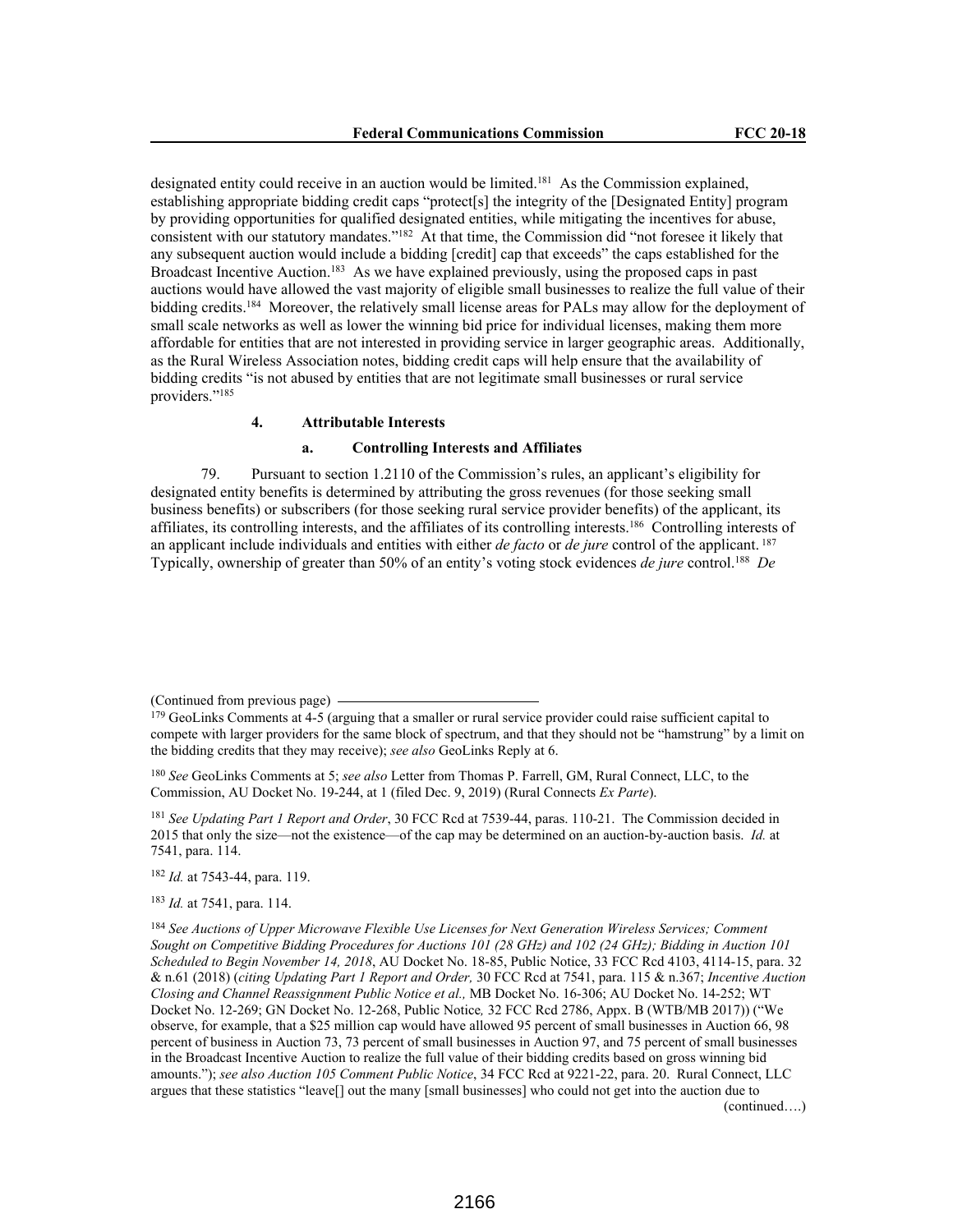*facto* control is determined on a case-by-case basis based on the totality of the circumstances.<sup>189</sup> The following are some common indicia of *de facto* control:

- the entity constitutes or appoints more than 50% of the board of directors or management committee;
- the entity has authority to appoint, promote, demote, and fire senior executives that control the day-to-day activities of the licensee; and
- the entity plays an integral role in management decisions.<sup>190</sup>

80. Applicants should refer to section  $1.2110(c)(2)$  of the Commission's rules and the FCC Form 175 Instructions to understand how certain interests are calculated in determining control for purposes of attributing gross revenues. For example, officers and directors of an applicant are considered to have a controlling interest in the applicant.<sup>191</sup>

81. Affiliates of an applicant or controlling interest include an individual or entity that: (1) directly or indirectly controls or has the power to control the applicant, (2) is directly or indirectly controlled by the applicant, (3) is directly or indirectly controlled by a third party that also controls or has the power to control the applicant, or (4) has an "identity of interest" with the applicant.<sup>192</sup> The Commission's definition of an affiliate of the applicant encompasses both controlling interests of the applicant and affiliates of controlling interests of the applicant.<sup>193</sup> For more information on the application requirements regarding controlling interests and affiliates, applicants should refer to sections  $1.2110(c)(2)$  and  $(c)(5)$  respectively,<sup>194</sup> as well as the FCC Form 175 Instructions.

82. An applicant seeking a small business bidding credit must demonstrate its eligibility for the bidding credit by: (1) meeting the applicable small business size standard, based on the controlling interest and affiliation rules discussed above; and (2) retaining control, on a license-by-license basis, over

185 RWA Reply at 6.

 $186$  47 CFR §§ 1.2110(b)(1), (f)(4)(i)(C)(1).

<sup>188</sup> *Id.*

 $190$  47 CFR §§ 1.2110(c)(2)(i)(A)-(C).

 $191$  *Id.* § 1.2110(c)(2)(ii)(F).

<sup>(</sup>Continued from previous page)

financial constraints," but it provides no evidence that the \$25 million bidding credit cap had a significant deterrent effect on the participation of small businesses. Rural Connects *Ex Parte* at 1. Rural Connect also urges us to adopt a 35% bidding credit for businesses with less than \$4 million in aggregate annual revenues, but we reject this request because the Commission already decided this issue in adopting revised service rules applicable to PALs. *Id*; 2018 3.5 GHz Report and Order, 33 FCC Rcd at 10629-30, paras. 83-89*.*

<sup>187</sup> 47 CFR § 1.2110(c)(2)(i).

<sup>189</sup> *See id*.; *see also, e.g.*, *Implementation of Section 309(j) of the Communications Act–Competitive Bidding*, PP Docket No. 93-253, Fifth Memorandum Opinion & Order, 10 FCC Rcd 403, 447-49, 451, 455-56, paras. 80-82, 85- 86, 95-96 (1994); *Intermountain Microwave*, Public Notice, 12 FCC 2d 559, 559-60 (1963) (*Intermountain Microwave*); *Application of Ellis Thompson Corp.*, CC Docket No. 94-136, Memorandum Opinion and Order and Hearing Designation Order, 9 FCC Rcd 7138, 7138-39, paras. 9-11 (1994); *Baker Creek Commc'ns, L.P.*, Memorandum Opinion and Order, 13 FCC Rcd 18709, 18713-14, paras. 7-8 (WTB 1998); *Northstar Wireless, LLC, SNR Wireless LicenseCo, LLC, Applications for New Licenses in the 1695-1710 MHz, 1755-1780 MHz and 2155- 2180 MHz Bands*, Memorandum Opinion and Order, 30 FCC Rcd 8887, 8889-91, paras. 4-9 (2015), *aff'd on this issue and remanded on other grounds sub nom. SNR Wireless LicenseCo, LLC, et al. v. FCC*, 868 F.3d 1021 (D.C. Cir. 2017), *cert. denied*, No. 17-1058, 138 S. Ct. 2674 (2018).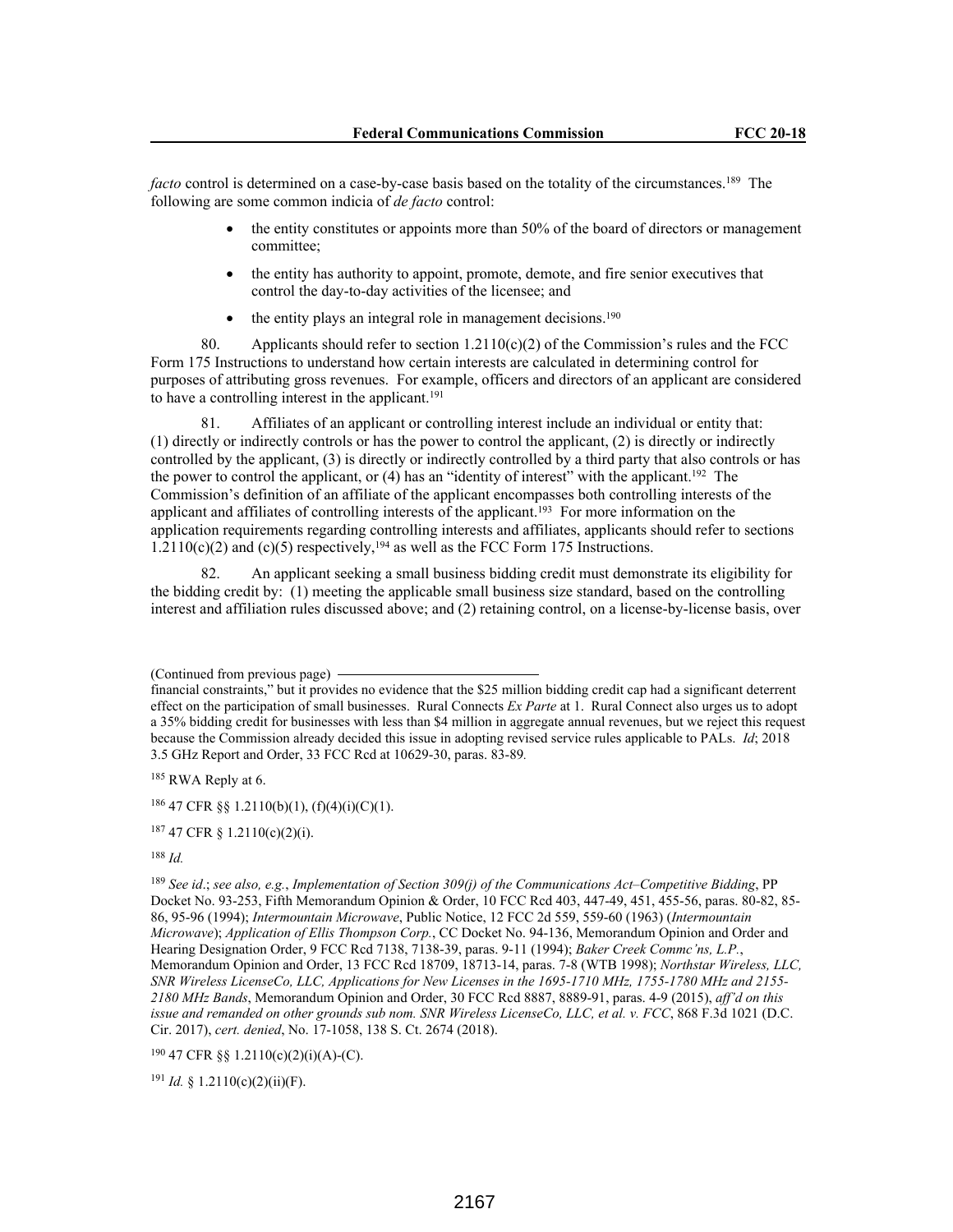the spectrum associated with the licenses for which it seeks small business benefits.<sup>195</sup> For purposes of the first prong of the standard, applicants should note that control and affiliation may arise through, among other things, ownership interests, voting interests, management and other operating agreements, or the terms of any other types of agreements—including spectrum lease agreements—that independently or together create a controlling, or potentially controlling, interest in the applicant's or licensee's business as a whole.<sup>196</sup> In addition, once an applicant demonstrates eligibility as a small business under the first prong, it must also be eligible for benefits on a license-by-license basis under the second prong. As part of making the FCC Form 175 certification that it is qualified as a designated entity under section 1.2110, an applicant is certifying that it does not have any spectrum use or other agreements that would confer either *de jure* or *de facto* control of any license it seeks to acquire with bidding credits.<sup>197</sup>

83. Applicants should note that, under this standard for evaluating eligibility for small business bidding credits, if an applicant executes a spectrum use agreement that does not comply with the Commission's relevant standard of *de facto* control,<sup>198</sup> then it will be subject to unjust enrichment obligations for the benefits associated with that particular license, as well as the penalties associated with any violation of section 310(d) of the Communications Act and related regulations, which require Commission approval of transfers of control.<sup>199</sup> If that spectrum use agreement (either alone or in combination with the designated entity controlling interest and attribution rules described above), goes so far as to confer control of the applicant's overall business, then the gross revenues of the additional interest holders will be attributed to the applicant, which could render the applicant ineligible for all current and future small business benefits on all licenses.<sup>200</sup>

### **b. Limitation on Spectrum Use**

84. Under section  $1.2110(c)(2)(ii)(J)$  of the Commission's rules, the gross revenues (or the subscribers, in the case of a rural service provider) of an applicant's disclosable interest holder are

(Continued from previous page)  $192$  *Id.* § 1.2110(c)(5).

<sup>193</sup> *Id*.

<sup>194</sup> *Id.* §§ 1.2110(c)(2), (c)(5).

<sup>195</sup> *See id.* § 1.2110(b)(3); *see also Updating Part 1 Report and Order*, 30 FCC Rcd at 7507-10, paras. 29-34.

<sup>196</sup> *See* 47 CFR § 1.2105(a)(2)(iv); *Updating Part 1 Report and Order*, 30 FCC Rcd at 7507-09, paras. 29-33; *see also, e.g.*, 47 CFR §§ 1.2110(c)(5)(vii)-(x) (explaining how affiliation can arise where one concern has the power to control or potentially control the other concern). As discussed below, except under the limited provisions provided for spectrum manager lessors, the Commission's decision to discontinue its policy requiring designated-entity licensees to operate as primarily facilities-based providers of service directly to the public does not alter the rules that require the Commission to consider whether any particular use agreement may confer control of or create affiliation with the applicant. *See Updating Part 1 Report and Order*, 30 FCC Rcd at 7509, para. 33.

<sup>197</sup> *See* 47 CFR § 1.2105(a)(2)(iv); *Updating Part 1 Report and Order*, 30 FCC Rcd at 7509-10, paras. 33-34; *see also* 47 CFR § 1.2110(c)(2)(ii)(A). For instance, if an applicant has a spectrum use agreement on a particular license that calls into question whether, under the Commission's affiliation rules, the user's revenues should be attributed to the applicant for that particular license, rather than for its overall business operations, the applicant could be ineligible to acquire or retain benefits with respect to that particular license. By taking this license-bylicense approach, an applicant need not be eligible for small business benefits on each of the spectrum licenses it holds in order to demonstrate its overall eligibility for such benefits. *Updating Part 1 Report and Order*, 30 FCC Rcd at 7509, para. 33.

<sup>198</sup> *See* 47 CFR § 1.9010 (defining *de facto* control for spectrum leasing arrangements); *see also Intermountain Microwave*, 12 FCC 2d at 559-60 (describing *de facto* control for non-leasing situations); 47 CFR § 1.2110(c)(2) (defining *de facto* control for designated entities); *Part 1 Fifth Report and Order*, 15 FCC Rcd at 15324, para. 61 (incorporating the *Intermountain Microwave* principles of control into section 1.2110 of the Commission's rules).

<sup>199</sup> Although in this scenario the applicant may not be eligible for a bidding credit and may be subject to the

(continued….)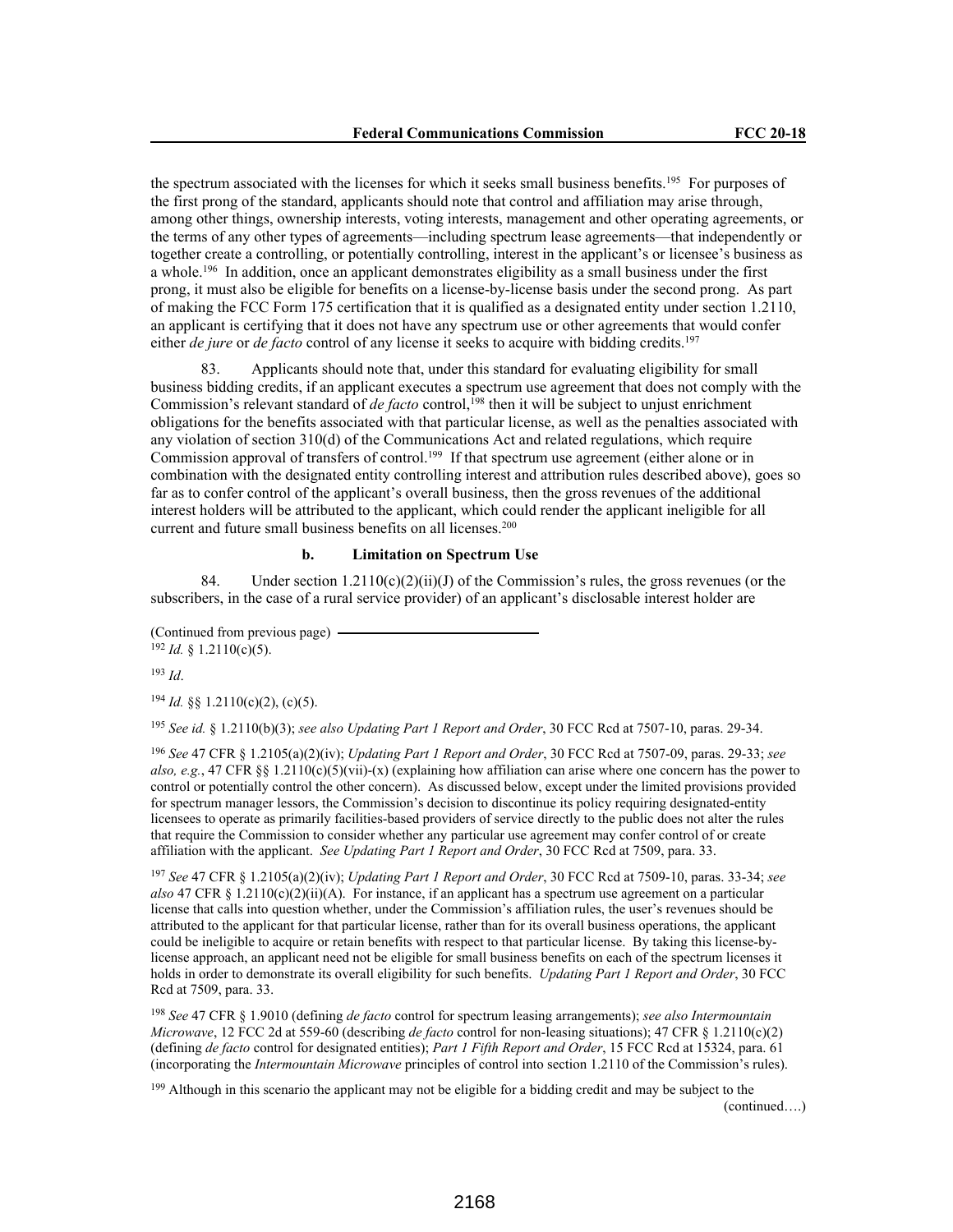attributable to the applicant, on a license-by-license basis, if the disclosable interest holder has an agreement with the applicant to use, in any manner, more than 25% of the spectrum capacity of any license won by the applicant and acquired with a bidding credit during the five-year unjust enrichment period for the applicable license.<sup>201</sup> For purposes of this requirement, a disclosable interest holder of an applicant seeking designated entity benefits is defined as any individual or entity holding a 10% or greater interest of any kind in the applicant, including but not limited to, a 10% or greater interest in any class of stock, warrants, options, or debt securities in the applicant or licensee.<sup>202</sup> Any applicant seeking a bidding credit for licenses won in Auction 105 will be subject to this attribution rule and must make the requisite disclosures.<sup>203</sup>

85. Certain disclosable interest holders may be excluded from this attribution rule. Specifically, an applicant claiming the rural service provider bidding credit may have spectrum license use agreements with a disclosable interest holder, without having to attribute the disclosable interest holder's subscribers, so long as the disclosable interest holder is independently eligible for a rural service provider credit and the use agreement is otherwise permissible under the Commission's existing rules.<sup>204</sup> If applicable, the applicant must attach to its FCC Form 175 any additional information as may be required to indicate any license (or license area) that may be subject to this attribution rule or to demonstrate its eligibility for the exception from this attribution rule.<sup>205</sup> Consistent with the Commission's limited information procedures, the Commission intends to withhold from public disclosure all information contained in any such attachments until after the close of Auction 105.

### **c. Exceptions from Attribution Rules for Small Businesses and Rural Service Providers**

86. Applicants claiming designated entity benefits may be eligible for certain exceptions from the Commission's attribution rules.<sup>206</sup> For example, in calculating an applicant's gross revenues under the controlling interest standard, the Commission will not attribute to the applicant the personal net worth, including personal income, of its officers and directors.<sup>207</sup> The Commission has also exempted

(Continued from previous page)

Commission's unjust enrichment rules, the applicant need not be eligible for small business benefits on each of the spectrum licenses it holds in order to demonstrate its overall eligibility for such benefits.

<sup>200</sup> This rule does not alter the requirement of full dilution in 47 CFR § 1.2110(c)(2)(ii)(A). Except where the leasing standard of *de facto* control applies under sections 1.9010 and 1.9020 of the secondary market rules, the criteria of *Intermountain Microwave* and *Ellis Thompson* will continue to apply to every Commission licensee for purposes of assessing whether it can demonstrate that it retains *de facto* control of its business venture and spectrum license. 47 CFR §§ 1.9010, 1.9020; *Application of Ellis Thompson Corporation*, Summary Decision, 10 FCC Rcd 12554, 12555-56, para. 9 (ALJ decision 1995). In the *Updating Part 1 Report and Order*, the Commission also modified section 1.9020 of its rules so as to apply the same *de facto* control standard to designated entity spectrum manager lessors that is applied to non-designated entity spectrum manager lessors. *Updating Part 1 Report and Order*, 30 FCC Rcd at 7510-11, paras. 35-39; *see* 47 CFR § 1.9020.

<sup>201</sup> *See* 47 CFR § 1.2110(c)(2)(ii)(J); *see also Updating Part 1 Report and Order*, 30 FCC Rcd at 7512-16, paras. 42-53.

<sup>202</sup> 47 CFR § 1.2110(c)(2)(ii)(J).

<sup>203</sup> *See supra* Parts II.H.1 (Small Business Bidding Credit), II.H.2 (Rural Service Provider Bidding Credit).

<sup>204</sup> 47 CFR § 1.2110(c)(2)(ii)(J); *see also Updating Part 1 Report and Order*, 30 FCC Rcd at 7513, para. 46.

 $^{205}$  To the extent an Auction 105 applicant is required to submit any such additional information, the applicant must not disclose details of its submission to others as it would reveal information regarding its county selection(s).

<sup>206</sup> *See, e.g.*, 47 CFR § 1.2110(b)(4).

<sup>207</sup> *See id.* § 1.2110(c)(2)(ii)(F); *see also Part 1 Third R&O Second Recon/Part 1 Fifth R&O Recon*, 18 FCC Rcd at 10185-86, paras. 8-9. To the extent that the officers and directors of the applicant are controlling interest holders of other entities, the gross revenues of those entities will be attributed to the applicant. Moreover, if an officer or (continued….)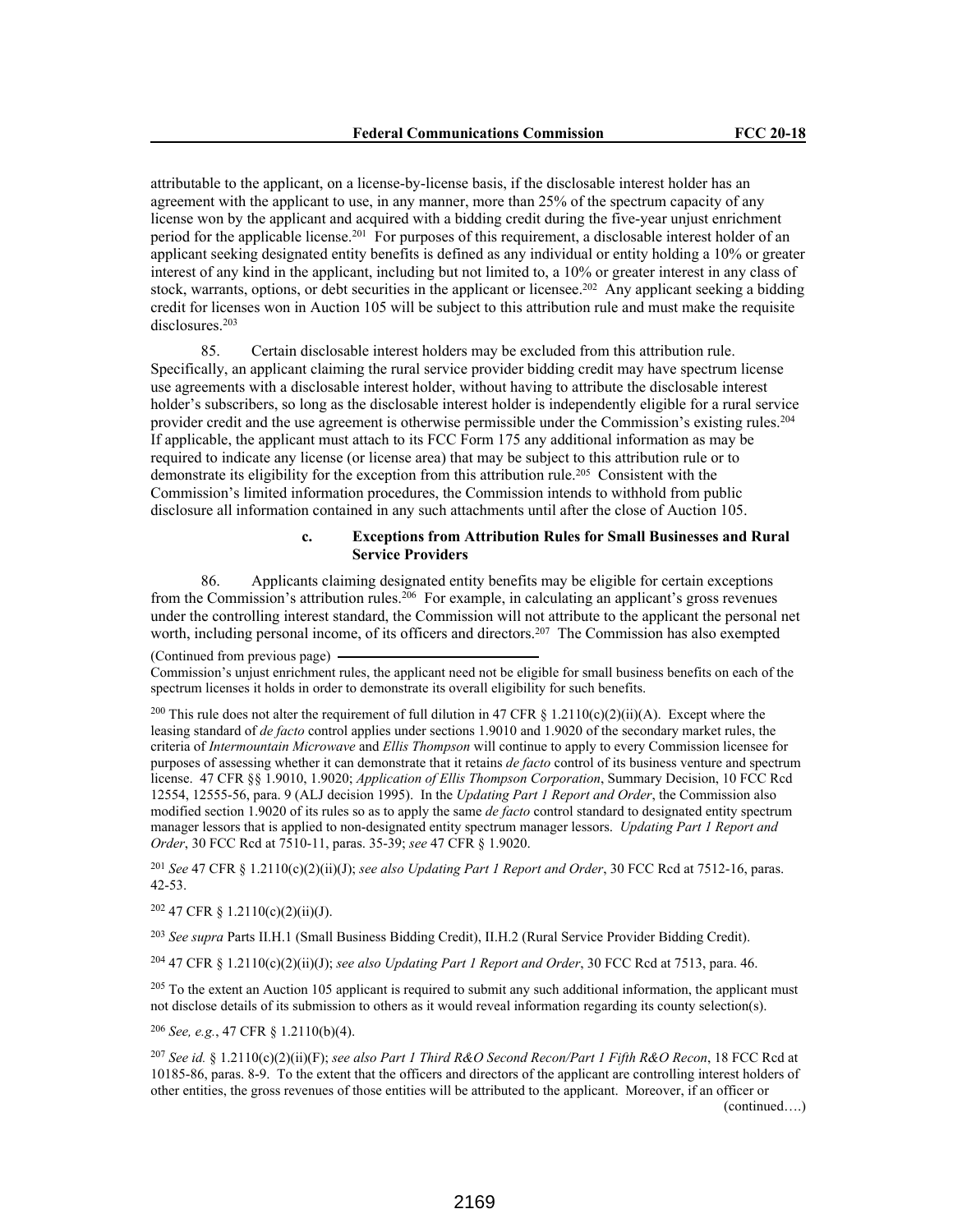from attribution to the applicant the gross revenues of the affiliates of a rural telephone cooperative's officers and directors, if certain conditions specified in section 1.2110(b)(4)(iii) of the Commission's rules are met.<sup>208</sup> An applicant claiming this exemption must provide, in an attachment, an affirmative statement that the applicant, affiliate and/or controlling interest is an eligible rural telephone cooperative within the meaning of section  $1.2110(b)(4)(iii)$ , and the applicant must supply any additional information as may be required to demonstrate eligibility for the exemption from the attribution rule.<sup>209</sup>

87. An applicant claiming a rural service provider bidding credit may be eligible for an exception from the Commission's attribution rules as an existing rural partnership. To qualify for this exception, an applicant must be a rural partnership providing service as of July 16, 2015, and each member of the rural partnership must individually have fewer than 250,000 combined wireless, wireline, broadband, and cable subscribers.<sup>210</sup> Because each member of the rural partnership must individually qualify for the bidding credit, by definition, a partnership that includes a nationwide provider as a member will not be eligible for the benefit.<sup>211</sup>

88. Finally, a consortium of small businesses or rural service providers may seek an exception from the Commission's attribution rules. Under the Commission's rules, a consortium of small businesses or rural service providers is a conglomerate organization composed of two or more entities, each of which individually satisfies the definition of small business or rural service provider.<sup>212</sup> A consortium must provide additional information for each member demonstrating each member's eligibility for the claimed bidding credit in order to show that the applicant satisfies the eligibility criteria for the bidding credit.<sup>213</sup> The gross revenue or subscriber information of each consortium member will not be aggregated for purposes of determining the consortium's eligibility for the claimed bidding credit. This information must be provided, however, to ensure that each consortium member qualifies for the bidding credit sought by the consortium.

## **I. Provisions Regarding Former and Current Defaulters**

89. Pursuant to the rules governing competitive bidding, each applicant must make certifications regarding whether it is a current or former defaulter or delinquent. A current defaulter or delinquent is not eligible to participate in Auction 105,<sup>214</sup> but a former defaulter or delinquent may

(Continued from previous page) director operates a separate business, then the gross revenues derived from that separate business would be attributed to the applicant, although any personal income from such separate business would not be attributed. *See Part 1 Third R&O Second Recon/Part 1 Fifth R&O Recon*, 18 FCC Rcd at 10186, para. 9.

<sup>208</sup> *See Part 1 Third R&O Second Recon/Part 1 Fifth R&O Recon*, 18 FCC Rcd at 10186-94, paras. 10-18; *Part 1 Fifth R&O Second Recon*, 20 FCC Rcd at 1945-50, paras. 9-18.

<sup>209</sup> 47 CFR § 1.2110(b)(4)(iii); *see also Part 1 Third R&O Second Recon/Part 1 Fifth R&O Recon*, 18 FCC Rcd at 10186-95, paras. 10-20; *Part 1 Fifth R&O Second Recon*, 20 FCC Rcd at 1945-50, paras. 9-18.

<sup>210</sup> *See* 47 CFR § 1.2110(f)(4)(i)(C)(2); *Updating Part 1 Report and Order*, 30 FCC Rcd at 7536, para. 102. Thus, the Commission will evaluate eligibility for an existing rural wireless partnership on the same basis as it would for an applicant applying for a bidding credit as a consortium of rural service providers. *See Updating Part 1 Report and Order*, 30 FCC Rcd at 7536, para. 102 & n.336.

<sup>211</sup> *Updating Part 1 Report and Order*, 30 FCC Rcd at 7536, para. 103. We also note that members of such partnerships that fall under this exception may also apply as individual applicants or members of a consortium (to the extent that it is otherwise permissible to do so under the Commission's rules) and seek eligibility for a rural service provider bidding credit. *Id.* at 7536, 7582, paras. 102-03, 210.

<sup>212</sup> 47 CFR § 1.2110(c)(6).

<sup>213</sup> *See supra* Parts II.H.1 (Small Business Bidding Credit), II.H.2 (Rural Service Provider Bidding Credit).

<sup>214</sup> An applicant is considered a "current defaulter" or a "current delinquent" when it, any of its affiliates, any of its controlling interests, or any of the affiliates of its controlling interests, is in default on any payment for any Commission construction permit or license (including a down payment) or is delinquent on any non-tax debt owed (continued….)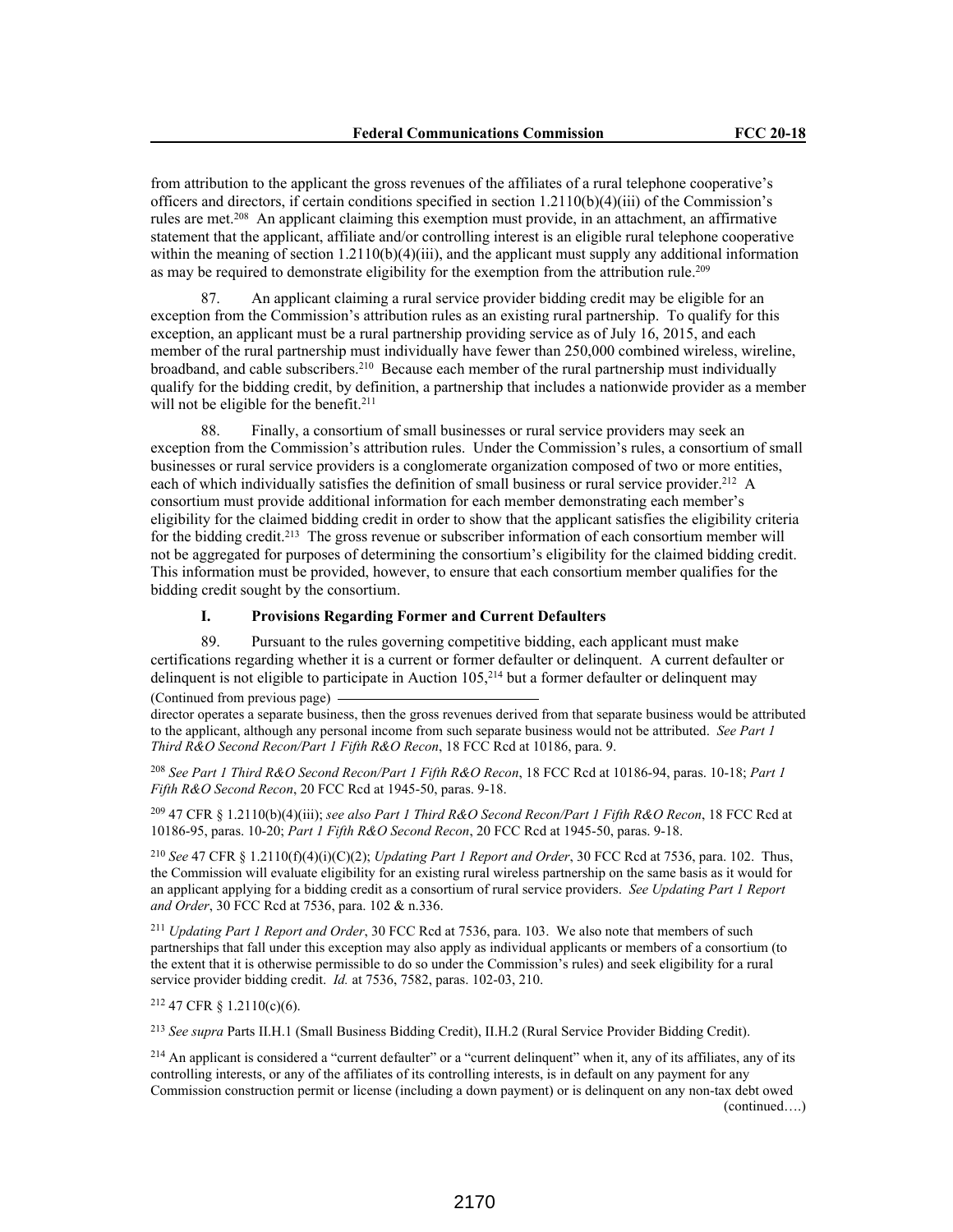participate so long as it is otherwise qualified and makes an upfront payment that is 50% more than would otherwise be necessary.<sup>215</sup> Accordingly, each applicant must certify under penalty of perjury on its FCC Form 175 that it, its affiliates, its controlling interests, and the affiliates of its controlling interests are not in default on any payment for a Commission construction permit or license (including down payments) and that it is not delinquent on any non-tax debt owed to any Federal agency.<sup>216</sup> Additionally, an applicant must certify under penalty of perjury whether it (along with its controlling interests) has ever been in default on any payment for a Commission construction permit or license (including down payments) or has ever been delinquent on any non-tax debt owed to any Federal agency, subject to the exclusions described below.<sup>217</sup> For purposes of making these certifications, the term "controlling interest" is defined in section  $1.2105(a)(4)(i)$  of the Commission rules.<sup>218</sup>

90. Under the Commission's rule regarding applications by former defaulters, an applicant is considered a "former defaulter" or a "former delinquent" when, as of the FCC Form 175 deadline, the applicant or any of its controlling interests has defaulted on any Commission construction permit or license or has been delinquent on any non-tax debt owed to any Federal agency, but has since remedied all such defaults and cured all of the outstanding non-tax delinquencies.<sup>219</sup> For purposes of the certification under section  $1.2105(a)(2)(xii)$ , the applicant may exclude from consideration any cured default on a Commission construction permit or license or cured delinquency on a non-tax debt owed to a Federal agency for which any of the following criteria are met: (1) the notice of the final payment deadline or delinquency was received more than seven years before the FCC Form 175 filing deadline, (2) the default or delinquency amounted to less than \$100,000, (3) the default or delinquency was paid within two quarters (i.e., six months) after receiving the notice of the final payment deadline or delinquency, or (4) the default or delinquency was the subject of a legal or arbitration proceeding and was cured upon resolution of the proceeding.<sup>220</sup> With respect to the first exclusion, notice to a debtor may include notice of a final payment deadline or notice of delinquency and may be express or implied

<sup>(</sup>Continued from previous page)

to any Federal agency as of the filing deadline for auction applications. *See Part 1 Fifth Report and Order*, 15 FCC Rcd at 15317, para. 42 & n.142; *Wireless Telecommunications Bureau Reminds Prospective Broadband PCS Spectrum Auction Applicants of Default and Delinquency Disclosure Requirements*, Public Notice, 19 FCC Rcd 21920 (2004) (*Auction Default Disclosure Public Notice*). This public notice may be found at www.fcc.gov/auction/58.

<sup>&</sup>lt;sup>215</sup> 47 CFR §§ 1.2105(a)(2)(xi), (xii), (b)(1), 1.2106(a). For purposes of evaluating the certifications under sections  $1.2105(a)(2)(xi)$  and  $(xii)$ , we clarify that "non-tax debt owed to any Federal agency" includes, within the meaning of the rule, all amounts owed under Federal programs, including contributions to the Universal Service Fund, Telecommunications Relay Services Fund, and the North American Numbering Plan Administration, notwithstanding that the administrator of any such fund may not be considered a Federal "agency" under the Debt Collection Improvement Act of 1996, Pub. L. No. 104-134, 110 Stat. 1321 (1996) (codified in relevant parts at 31 U.S.C. §§ 3716 (administrative offset), 3717 (interest and penalty on claims)); *see also* 47 CFR §§ 1.1901, 1.1911, 1.1912, 1.1940. For example, an applicant with a past due USF contribution as of the auction application filing deadline would be disqualified from participating in Auction 105 under the Commission's rules. 47 CFR §§  $1.2105(a)(2)(xi)$ , (b)(1). If, however, the applicant cures the overdue debt prior to the auction application filing deadline (and such debt does not fall within one of the exclusions described in paragraph 92 of this Public Notice), then it may be eligible to participate in Auction 105 as a former defaulter under the Commission's rules. *See id.*  §§ 1.2105(a)(2)(xii), 1.2106(a). For additional information on upfront payments and related forms, *see infra* Part III.F (Upfront Payments).

<sup>216</sup>47 CFR § 1.2105(a)(2)(xi); *see also Part 1 Fifth Report and Order*, 15 FCC Rcd at 15317, para. 42 & n.142 ("If any one of an applicant's controlling interests or their affiliates . . . is in default on any Commission licenses or is delinquent on any non-tax debt owed to any Federal agency at the time the applicant files it[s] FCC Form 175, the applicant will not be able to make the certification required by Section  $1.2105(a)(2)(x)$ ... and will not be eligible to participate in Commission auctions.").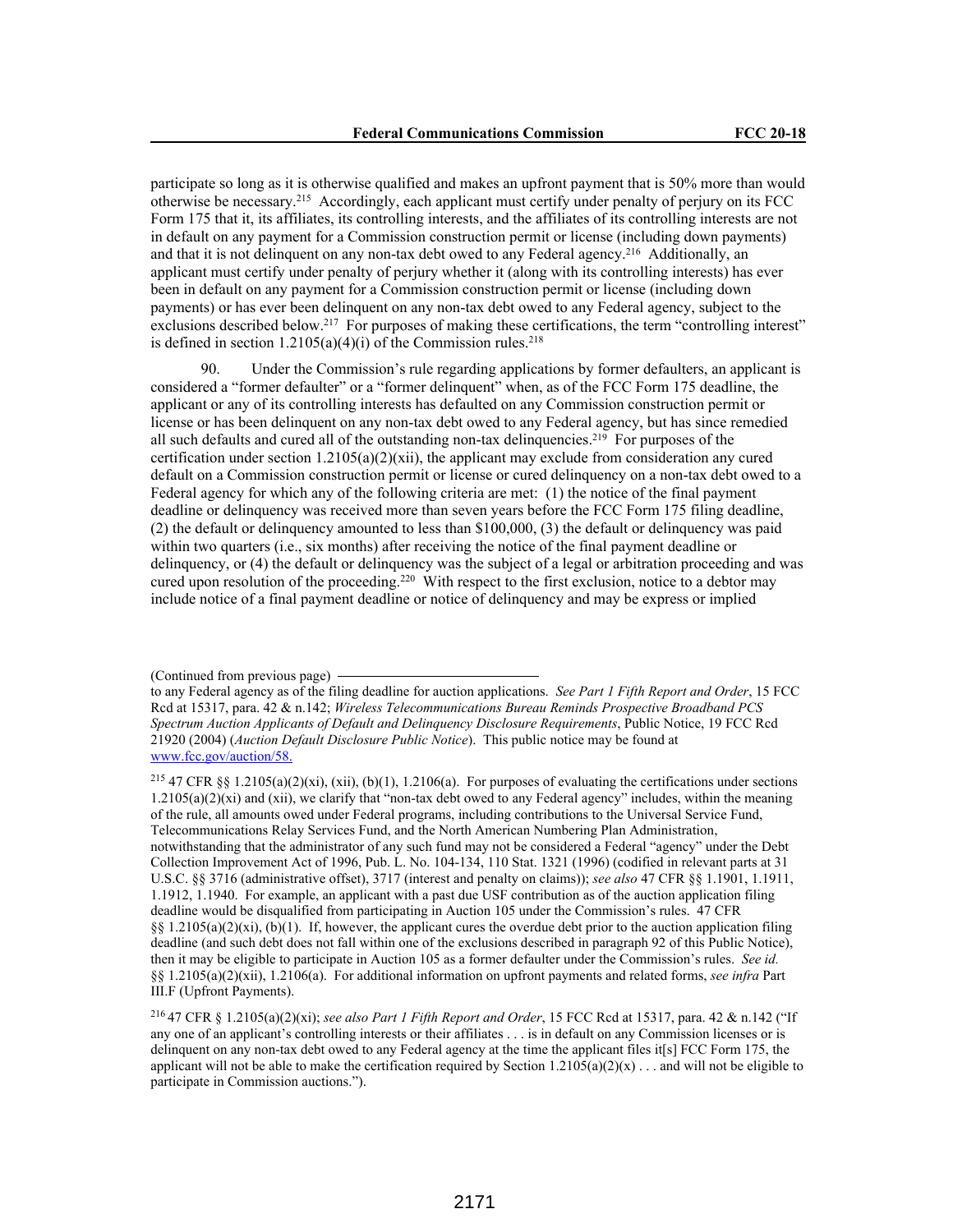depending on the origin of any Federal non-tax debt giving rise to a default or delinquency.<sup>221</sup> Additionally, for the third exclusion, the date of receipt of the notice of a final default deadline or delinquency by the intended party or debtor will be used for purposes of verifying receipt of notice.<sup>222</sup>

91. In addition to this Public Notice, applicants are encouraged to review previous guidance on default and delinquency disclosure requirements in the context of the auction short-form application process.<sup>223</sup> Parties are also encouraged to consult with Auctions Division staff if they have any questions about default and delinquency disclosure requirements.

92. We consider outstanding debts owed to the United States Government, in any amount, to be a serious matter. The Commission adopted rules, including a provision referred to as the "red light rule" that implement its obligations under the Debt Collection Improvement Act of 1996, which governs the collection of debts owed to the United States.<sup>224</sup> Under the red light rule, applications and other requests for benefits filed by parties that have outstanding debts owed to the Commission will not be processed. When adopting that rule, the Commission explicitly declared, however, that its competitive bidding rules "are not affected" by the red light rule.<sup>225</sup> As a consequence, the Commission's adoption of the red light rule does not alter the applicability of any of its competitive bidding rules, including the provisions and certifications of sections 1.2105 and 1.2106, with regard to current and former defaults or delinquencies.

93. We remind each applicant, however, that any indication in the Commission's Red Light Display System, which provides information regarding debts currently owed to the Commission, may not be determinative of an auction applicant's ability to comply with the default and delinquency disclosure requirements of section 1.2105.<sup>226</sup> Thus, while the red light rule ultimately may prevent the processing of long-form applications by auction winners, an auction applicant's lack of current "red light" status is not necessarily determinative of its eligibility to participate in an auction (or whether it may be subject to an increased upfront payment obligation). Moreover, a prospective applicant in Auction 105 should note (Continued from previous page)

 $2^{17}$  47 CFR § 1.2105(a)(2)(xii).

# <sup>218</sup> *Id.* § 1.2105(a)(4)(i).

<sup>219</sup> In 2015, the Commission narrowed the scope of the individuals and entities to be considered for purposes of the former defaulter rule. *Updating Part 1 Report and Order*, 30 FCC Rcd at 7568, para. 175; *see* 47 CFR §§ 1.2105(a)(2)(xii), (a)(4).

<sup>220</sup> 47 CFR §§ 1.2105(a)(2)(xii), (a)(4); *see also Updating Part 1 Report and Order*, 30 FCC Rcd at 7566-68, paras. 173-75. Additionally, for purposes of the certification required on an FCC Form 175, a debt will not be deemed to be in default or delinquent until after the expiration of a final payment deadline. *See, e*.*g., Expedited Clarification of Sections 1.2105(a) and 1.2106(a) of the Commission's Rules*, Letter Order, 19 FCC Rcd 22907 (WTB 2004). Thus, to the extent that the rules providing for payment of a specific federal debt permit payment after an original payment deadline accompanied by late fee(s), such debts would not be in default or delinquent for purposes of applying the former defaulter rules until after the late payment deadline. In addition, we provide the following regarding defaults on Commission licenses: any winning bidder that fails to timely pay its post-auction down payment or the balance of its final winning bid amount(s) or is disqualified for any reason after the close of an auction will be in default and subject to a default payment. 47 CFR § 1.2109(c). Commission staff provide individual notice of the amount of such a default payment as well as procedures and information required by the Debt Collection Improvement Act of 1996, including the payment due date and any charges, interest, and/or penalties that accrue in the event of delinquency. *See, e*.*g*., 31 U.S.C. §§ 3716, 3717; 47 CFR §§ 1.1911, 1.1912, 1.1940. For purposes of the certifications required on an FCC Form 175, such notice provided by Commission staff assessing a default payment arising out of a default on a winning bid constitutes notice of the final payment deadline with respect to a default on a Commission license.

<sup>221</sup> *Updating Part 1 Report and Order*, 30 FCC Rcd at 7566, para. 173 & n.556.

<sup>222</sup> *See id.* at 7567, para. 173 & n.559.

<sup>223</sup> *Auction Default Disclosure Public Notice*, 19 FCC Rcd at 21920.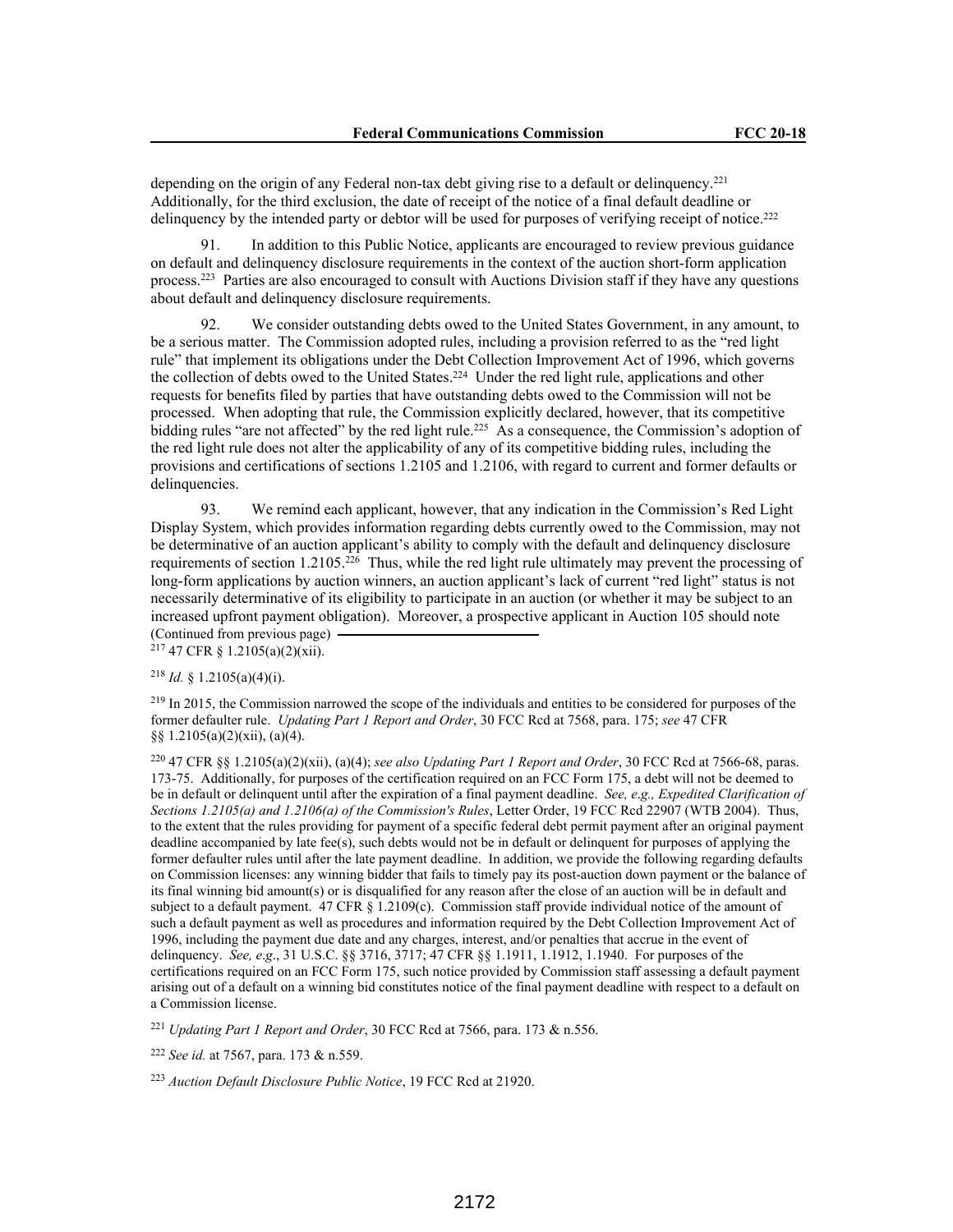that any long-form applications filed after the close of bidding will be reviewed for compliance with the Commission's red light rule,<sup>227</sup> and such review may result in the dismissal of a winning bidder's longform application.<sup>228</sup> We encourage each applicant to carefully review all records and other available Federal agency databases and information sources to determine whether the applicant, or any of its affiliates, or any of its controlling interests, or any of the affiliates of its controlling interests, owes or was ever delinquent in the payment of non-tax debt owed to any Federal agency.

# **J. Optional Applicant Status Identification**

94. Applicants owned by members of minority groups and/or women, as defined in section  $1.2110(c)(3)$ ,<sup>229</sup> and rural telephone companies, as defined in section  $1.2110(c)(4)$ ,<sup>230</sup> may identify themselves regarding this status in filling out their FCC Form 175 applications. This applicant status information is collected for statistical purposes only and assists the Commission in monitoring the participation of various groups in its auctions.<sup>231</sup>

# **K. Modifications to FCC Form 175**

#### **1. Only Minor Modifications Allowed**

95. After the initial FCC Form 175 filing deadline, an Auction 105 applicant will be permitted to make only minor changes to its application consistent with the Commission's rules.<sup>232</sup> Examples of minor changes include the deletion or addition of authorized bidders (to a maximum of three) and the revision of addresses and telephone numbers of the applicant, its responsible party, and its contact person. Major modification to an FCC Form 175 (e.g., change of county selection, certain changes in ownership that would constitute an assignment or transfer of control of the applicant, change in the required certifications, change in applicant's legal classification that results in a change in control, or change in claimed eligibility for a higher percentage of bidding credit) will not be permitted after the initial FCC Form 175 filing deadline.<sup>233</sup> If an amendment reporting changes is a "major amendment," as

<sup>226</sup> *Auction Default Disclosure Public Notice*, 19 FCC Rcd at 21920 (addressing relationship between Commission's Red Light Display System and short-form application default and delinquency disclosure requirements for auction applicants). To access the Commission's Red Light Display System, go to: https://apps.fcc.gov/redlight/login.cfm.

<sup>227</sup> *Debt Collection Report and Order*, 19 FCC Rcd at 6540-42, paras. 1, 3-5; *see also* 47 CFR § 1.1114.

<sup>228</sup> Applicants that have their long-form applications dismissed will be deemed to have defaulted and will be subject to default payments under 47 CFR  $\S$ § 1.2104(g) and 1.2109(c).

 $229$  47 CFR § 1.2110(c)(3).

 $230$  *Id.* § 1.2110(c)(4).

<sup>231</sup> For instance, designated entities are defined as small businesses (including businesses owned by members of minority groups and/or women), rural telephone companies, and rural service providers. *Id.* § 1.2110(a).

<sup>232</sup> *See id.* § 1.2105(b)(2). Minor amendments include any changes that are not major, such as correcting typographical errors and supplying or correcting information as requested to support the certifications made in the application. *Id.*

<sup>233</sup> *See id.*; *see also Two Way Radio of Carolina, Inc.*, Memorandum Opinion and Order, 14 FCC Rcd 12035 (1999) (*Two Way Radio*) (holding that auction applicant was not allowed to change its designated entity status after application filing deadline).

<sup>(</sup>Continued from previous page)

<sup>224</sup> *Amendment of Parts 0 and 1 of the Commission's Rules; Implementation of the Debt Collection Improvement Act of 1996 and Adoption of Rules Governing Applications or Requests for Benefits by Delinquent Debtors*, MD Docket No. 02-339, Report and Order, 19 FCC Rcd 6540 (2004) (*Debt Collection Report and Order*).

<sup>&</sup>lt;sup>225</sup> *Id.* at 6541, para. 3 & n.11 (specifically noting the current defaulter and former defaulter certifications of 47 CFR §§ 1.2105(a)(2)(x) and (xi) and stating that "[t]hese rules are not affected by the red light rule").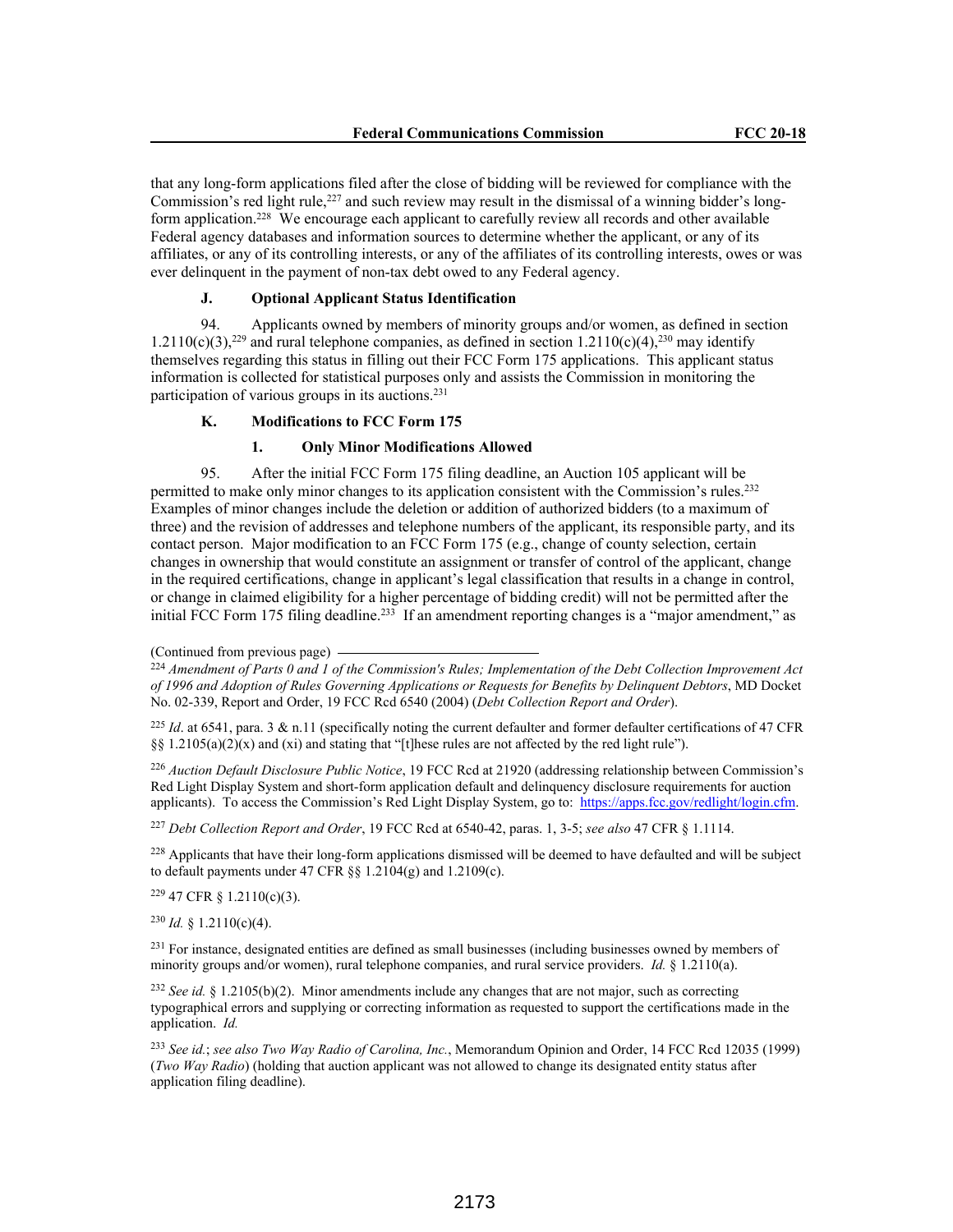described in section  $1.2105(b)(2)$ , the major amendment will not be accepted and may result in the dismissal of the application.<sup>234</sup>

# **2. Duty to Maintain Accuracy and Completeness of FCC Form 175**

96. Pursuant to section 1.65 of the Commission's rules, each applicant has a continuing obligation to maintain the accuracy and completeness of information furnished in a pending application, including a pending application to participate in Auction 105.<sup>235</sup> Consistent with the requirements for our spectrum auctions, an applicant for Auction 105 must furnish additional or corrected information to the Commission within five business days after a significant occurrence, or amend its FCC Form 175 no more than five business days after the applicant becomes aware of the need for the amendment.<sup>236</sup> An applicant is obligated to amend its pending application even if a reported change may result in the dismissal of the application because it is subsequently determined to be a major modification.

## **3. Modifying an FCC Form 175**

97. As noted above, a party seeking to participate in Auction 105 must file an FCC Form 175 electronically via the FCC's Auction Application System. During the initial filing window, an applicant will be able to make any necessary modifications to its FCC Form 175 in the Auction Application System. An applicant that has certified and submitted its FCC Form 175 before the close of the initial filing window may continue to make modifications as often as necessary until the close of that window; however, the applicant must re-certify and re-submit its FCC Form 175 before the close of the initial filing window to confirm and effect its latest application changes. After each submission, a confirmation page will be displayed stating the submission time and submission date.<sup>237</sup>

98. An applicant will also be allowed to modify its FCC Form 175 in the Auction Application System, except for certain fields,<sup>238</sup> during the resubmission filing window and after the release of the public notice announcing the qualified bidders for an auction. During these times, if an applicant needs to make permissible minor changes to its FCC Form 175 or must make changes in order to maintain the accuracy and completeness of its application pursuant to sections 1.65 and 1.2105(b)(4), then it must make the change(s) in the Auction Application System and re-certify and re-submit its application to confirm and effect the change(s).

An applicant's ability to modify its FCC Form 175 in the Auction Application System will be limited between the closing of the initial filing window and the opening of the application resubmission filing window, and between the closing of the resubmission filing window and the release

<sup>236</sup> *See* 47 CFR §§ 1.65; 1.2105(b)(4). We remind each applicant of its duty to continuously maintain the accuracy of information submitted in its auction application. *See, e.g.*, *Vermont Telephone Company, Inc.*, Notice of Apparent Liability for Forfeiture, 26 FCC Rcd 14130, 14134, para. 11 (EB 2011).

<sup>237</sup> We advise applicants to retain a copy of this confirmation page.

<sup>238</sup> Specifically, an applicant will not be allowed to modify electronically in the Auction Application System the applicant's legal classification, the applicant's name, or the certifying official.

<sup>234</sup> *See* 47 CFR § 1.2105(b)(2). Any change in control of an applicant—resulting from a merger, for example—will be considered a major modification, and the application will consequently be dismissed. The Commission reiterates that, even if an applicant's FCC Form 175 is dismissed, the applicant would remain subject to the communication prohibitions of 47 CFR § 1.2105(c) until the down payment deadline for Auction 105.

<sup>&</sup>lt;sup>235</sup> *See id.* §§ 1.65; 1.2105(b)(4). For purposes of sections 1.65 and 1.2105(b)(4), an applicant's FCC Form 175 and associated attachments will remain pending until the release of a public notice announcing the close of the auction. However, we remind Auction 105 applicants that they remain subject to the section 1.2105(c) prohibition of certain communications until the post-auction deadline for making down payments on winning bids. *See supra* Part II.G.2 (Prohibition Applies Until Down Payment Deadline). An applicant's post-auction application (FCC Form 601) is considered pending from the time it is accepted for filing by the Commission until a Commission grant or denial of the application is no longer subject to reconsideration by the Commission or to review by any court. 47 CFR § 1.65.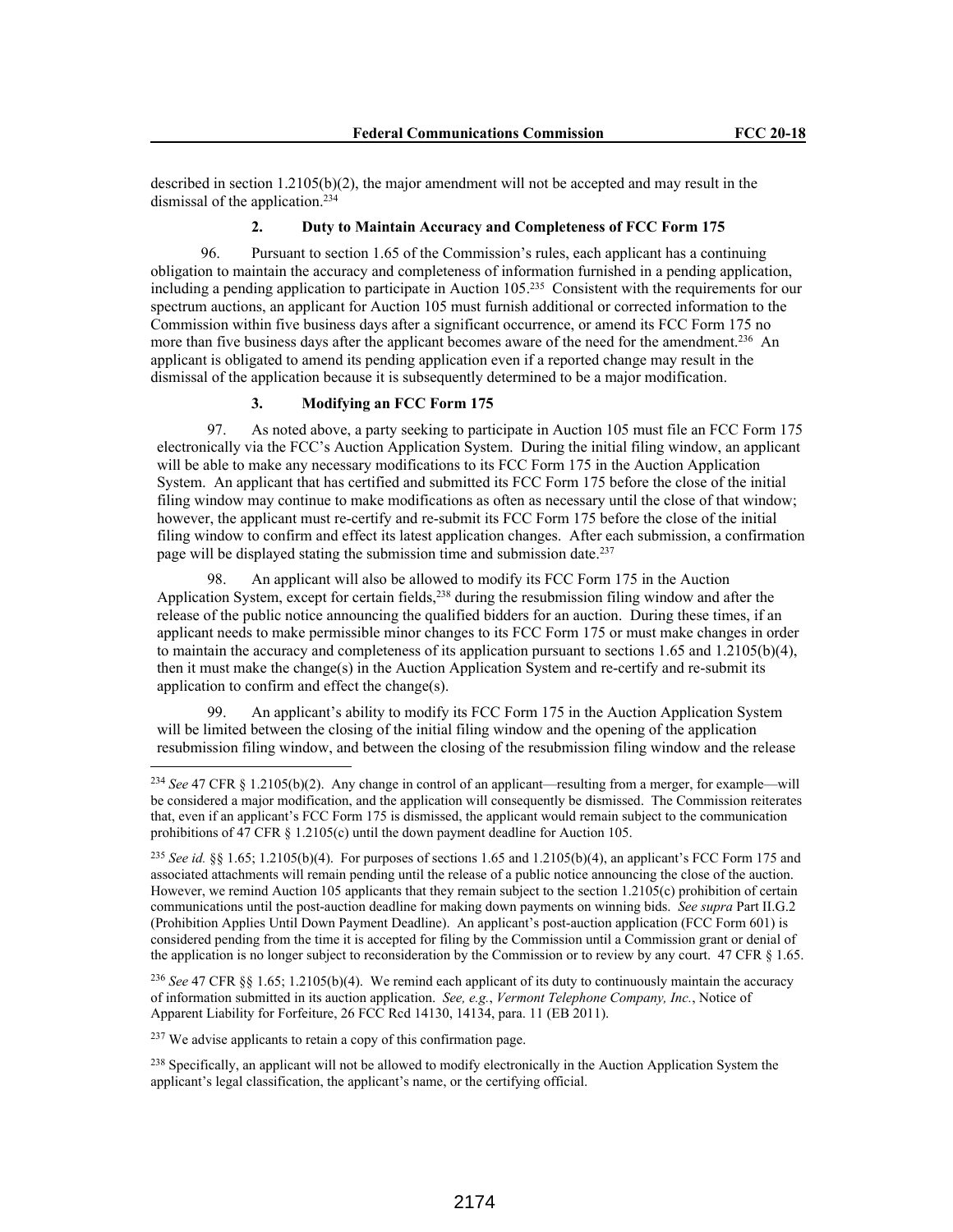of the public notice announcing the qualified bidders for an auction. During these periods, an applicant will be able to view its submitted application, but will be permitted to modify only the applicant's address, responsible party address, and contact information (e.g., name, address, telephone number, etc.) in the Auction Application System. An applicant will not be able to modify any other pages of the FCC Form 175 in the Auction Application System during these periods. If, during these periods, an applicant needs to make other permissible minor changes to its FCC Form 175, or changes to maintain the accuracy and completeness of its application pursuant to sections 1.65 and 1.2105(b)(4), then the applicant must submit a letter briefly summarizing the changes to its FCC Form 175 via email to auction105 $@$ fcc.gov. The email summarizing the changes must include a subject line referring to Auction 105 and the name of the applicant, for example, "Re: Changes to Auction 105 Auction Application of XYZ Corp." Any attachments to the email must be formatted as Adobe® Acrobat® (PDF) or Microsoft® Word documents. An applicant that submits its changes in this manner must subsequently modify, certify, and submit its FCC Form 175 application(s) electronically in the Auction Application System once it is again open and available to applicants.

100. Applicants should also note that even at times when the Auction Application System is open and available to applicants, the system will not allow an applicant to make certain other permissible changes itself (e.g., correcting a misstatement of the applicant's legal classification).<sup>239</sup> If an applicant needs to make a permissible minor change of this nature, then it must submit a written request by email to the Auctions Division Chief, via  $\frac{\text{auction105@fcc.gov}}{\text{ecc.gov}}$  requesting that the Commission manually make the change on the applicant's behalf. Once Commission staff has informed the applicant that the change has been made in the Auction Application System, the applicant must then re-certify and re-submit its FCC Form 175 in the Auction Application System to confirm and effect the change(s).

101. As with filing the FCC Form 175, any amendment(s) to the application and related statements of fact must be certified by an authorized representative of the applicant with authority to bind the applicant. Applicants should note that submission of any such amendment or related statement of fact constitutes a representation by the person certifying that he or she is an authorized representative with such authority and that the contents of the amendment or statement of fact are true and correct.

Applicants must not submit application-specific material through the Commission's Electronic Comment Filing System. Further, as discussed above, parties submitting information related to their applications should use caution to ensure that their submissions do not contain confidential information or communicate information that would violate section 1.2105(c) or the limited information procedures adopted for Auction 105. An applicant seeking to submit, outside of the Auction Application System, information that might reflect non-public information, such as an applicant's county selection(s), upfront payment amount, or bidding eligibility, should consider including in its email a request that the filing or portions of the filing be withheld from public inspection until the end of the prohibition on certain communications pursuant to section 1.2105(c).

103. Questions about FCC Form 175 amendments should be directed to the Auctions Division at (202) 418-0660.

## **III. PREPARING FOR BIDDING IN AUCTION 105**

# **A. Due Diligence**

104. We remind each potential bidder that it is solely responsible for investigating and evaluating all technical and marketplace factors that may have a bearing on the value of the licenses that it is seeking in Auction 105. **The Commission makes no representations or warranties about the use of this spectrum or these licenses for particular services. Each applicant should be aware that a Commission auction represents an opportunity to become a Commission licensee, subject to certain** 

 $^{239}$  This is the case because certain fields on the FCC Form 175 will no longer be changeable by the applicant after the initial filing window closes.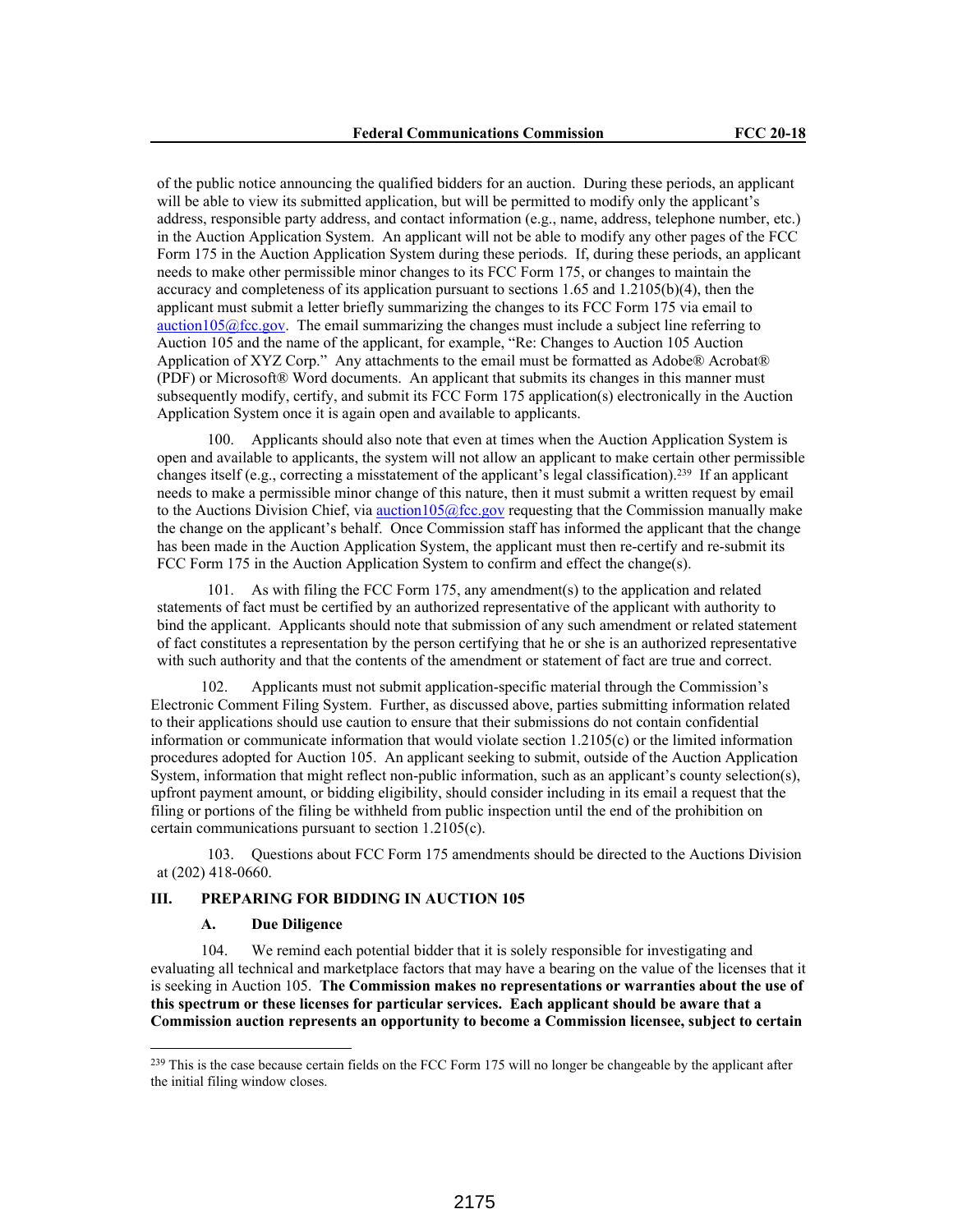**conditions and regulations. This includes the established authority of the Commission to alter the terms of existing licenses by rulemaking, which is equally applicable to licenses awarded by auction.**<sup>240</sup> **A Commission auction does not constitute an endorsement by the Commission of any particular service, technology, or product, nor does a Commission license constitute a guarantee of business success.**

105. An applicant should perform its due diligence research and analysis before proceeding, as it would with any new business venture. In particular, we encourage each potential bidder to perform technical analyses and/or refresh its previous analyses to assure itself that, should it become a winning bidder for any Auction 105 license, it will be able to build and operate facilities that will fully comply with all applicable technical and legal requirements. We urge each applicant to inspect any prospective sites for communications facilities located in, or near, the geographic area for which it plans to bid, confirm the availability of such sites, and to familiarize itself with the Commission's rules regarding the National Environmental Policy Act (NEPA), <sup>241</sup> the National Historic Preservation Act (NHPA), <sup>242</sup> and other environmental statutes.<sup>243</sup>

106. We also encourage each applicant in Auction 105 to continue to conduct its own research throughout the auction in order to determine the existence of pending or future administrative or judicial proceedings that might affect its decision on continued participation in the auction. Each applicant is responsible for assessing the likelihood of the various possible outcomes and for considering the potential impact on licenses available in an auction. The due diligence considerations mentioned in this Public Notice do not constitute an exhaustive list of steps that should be undertaken prior to participating in Auction 105. As always, the burden is on the potential bidder to determine how much research to undertake, depending upon the specific facts and circumstances related to its interests.

107. **Applicants are solely responsible for identifying associated risks and for investigating and evaluating the degree to which such matters may affect their ability to bid on, otherwise acquire, or make use of the licenses available in Auction 105.** Each potential bidder is responsible for undertaking research to ensure that any licenses won in the auction will be suitable for its business plans and needs. Each potential bidder must undertake its own assessment of the relevance and importance of information gathered as part of its due diligence efforts.

108. The Commission makes no representations or guarantees regarding the accuracy or completeness of information in its databases or any third-party databases, including, for example, court docketing systems. To the extent the Commission's databases may not include all information deemed necessary or desirable by an applicant, it must obtain or verify such information from independent sources or assume the risk of any incompleteness or inaccuracy in said databases. Furthermore, the Commission makes no representations or guarantees regarding the accuracy or completeness of information that has been provided by incumbent licensees and incorporated into its databases.

## **B. Licensing Considerations**

## **1. Incumbency and Sharing Issues**

109. Potential applicants in Auction 105 should consider carefully the implications of the Commission's sharing scheme for the 3550-3650 MHz band. The 3550-3700 MHz band (collectively, the 3.5 GHz band) is governed by a three-tiered spectrum authorization framework. The three tiers of authorization are: Incumbent Access, Priority Access, and General Authorized Access (GAA). SASs

<sup>240</sup> *See, e.g.*, *Cellco P'ship v. FCC*, 700 F.3d 534, 542 (D.C. Cir. 2012); *Celtronix Telemetry, Inc. v. FCC*, 272 F.3d 585, 589 (D.C. Cir. 2001) (citing 47 U.S.C. § 309(j)(6)(D)).

<sup>241</sup> 42 U.S.C. § 4321 *et seq*.

<sup>242</sup> 54 U.S.C. § 300101 *et seq*.

<sup>243</sup> 47 CFR Chapter 1, Part 1, Subpart I.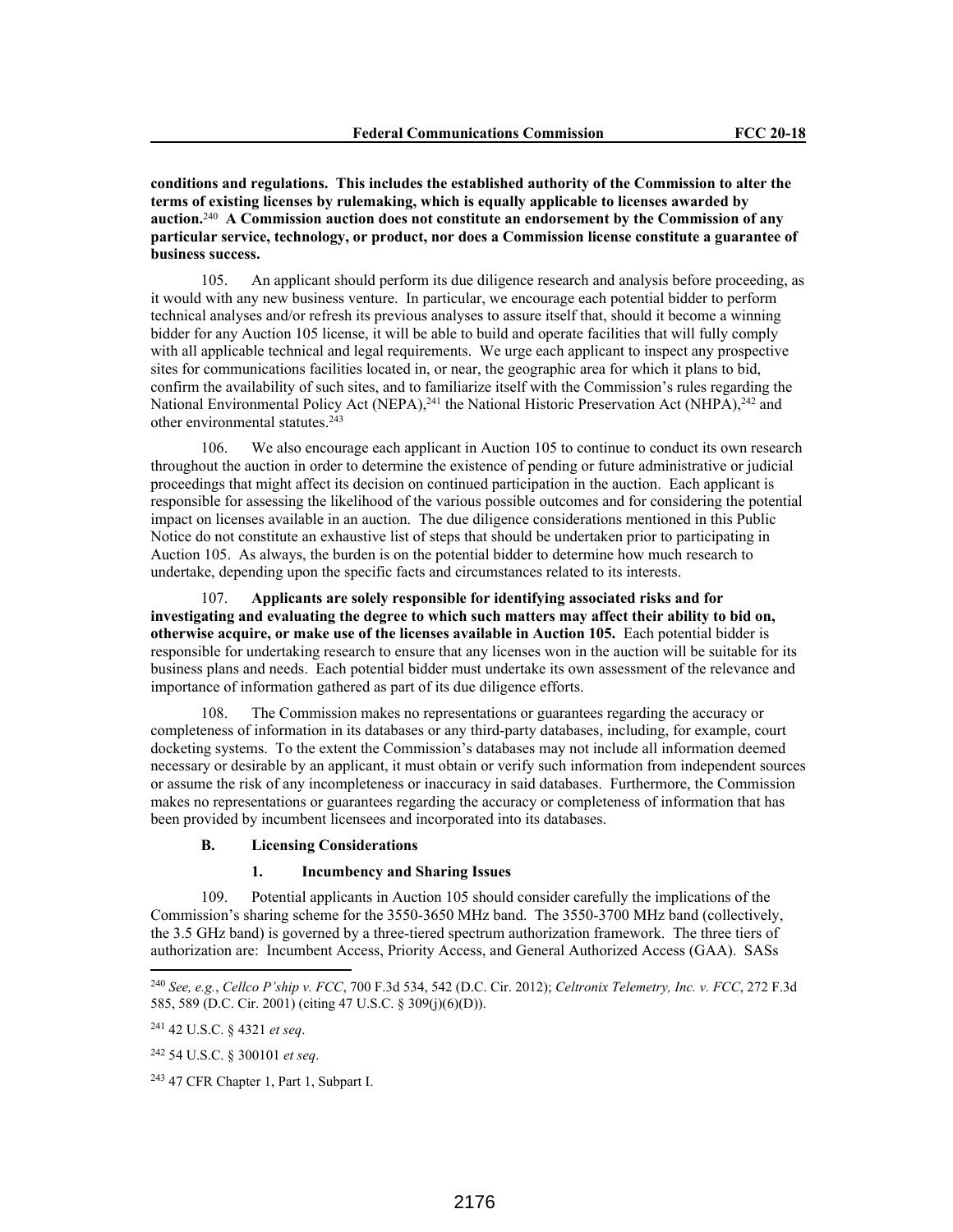will facilitate sharing among the three tiers of authorized users. Incumbent users receive protection from Priority Access Licensees and GAA users, while Priority Access Licensees receive protection from GAA users. The three-tiered structure is designed to accommodate a variety of commercial uses on a shared basis with incumbent federal and non-federal uses of the band. The Citizens Broadband Radio Service includes Priority Access Licensees in the 3550-3650 MHz band and GAA users throughout the 3.5 GHz band.

110. In addition to the spectrum authorization framework, potential applicants in Auction 105 should consider carefully the operations of incumbent licensees currently in the 3550-3650 MHz portion of the 3.5 GHz band when developing business plans, assessing market conditions, and evaluating the availability of equipment for Citizens Band Radio Service operations. Each applicant should follow closely releases from the Commission concerning these issues<sup>244</sup> and consider carefully the technical and economic implications for commercial use of the 3550-3650 MHz band. Each applicant should also be aware of the exclusion zones for federal radiolocation sites posted on the National Telecommunications and Information Administration (NTIA) website.<sup>245</sup>

111. Table 1 shows the tiered structure of the 3550-3650 MHz band.

|  |  |  |  |  |  |  |  | Table 1: 3550-3650 MHz Band Tiered Structure |
|--|--|--|--|--|--|--|--|----------------------------------------------|
|--|--|--|--|--|--|--|--|----------------------------------------------|

| 3550 MHz                                                               | 3650 MHz<br><b>3600 MHz</b>        |  |  |  |
|------------------------------------------------------------------------|------------------------------------|--|--|--|
| Tier 1: Federal Radiolocation and Federal Aeronautical Radionavigation |                                    |  |  |  |
| <b>Tier 1: Non-Federal Grandfathered</b>                               |                                    |  |  |  |
|                                                                        | Fixed Satellite Service (space-to- |  |  |  |
|                                                                        | Earth)                             |  |  |  |
| Tier 2: Priority Access Licenses                                       |                                    |  |  |  |
| <b>Tier 3:</b> General Authorized Access                               |                                    |  |  |  |

#### 112. Figure 1 shows the band plan for the 3.5 GHz band.

#### **Figure 1: 3.5 GHz Band Plan**



A licensee can aggregate up to four PALs channels in one county.

<sup>244</sup> *See, e.g.*, GN Docket No. 17-258 and 12-354, WT Docket No. 12-354, which include Orders and Public Notices related to the commercial operations in the 3.5 GHz band.

<sup>&</sup>lt;sup>245</sup> 47 CFR § 96.15(a)(3). The exclusion zones are shown at https://www.ntia.doc.gov/category/3550-3650-mhz. NTIA will notify the Commission in writing if and when the list of radiolocation sites is updated. *See* 47 CFR § 96.15(a)(3); *see also* Letter from Charles Cooper, Associate Administrator, Office of Spectrum Management, National Telecommunications and Information Administration, to Ronald T. Repasi, Acting Chief, Office of Engineering and Technology, FCC and Donald Stockdale, Jr., Chief, Wireless Telecommunications Bureau, FCC, GN Docket No. 17-258 (filed Jan. 22, 2020).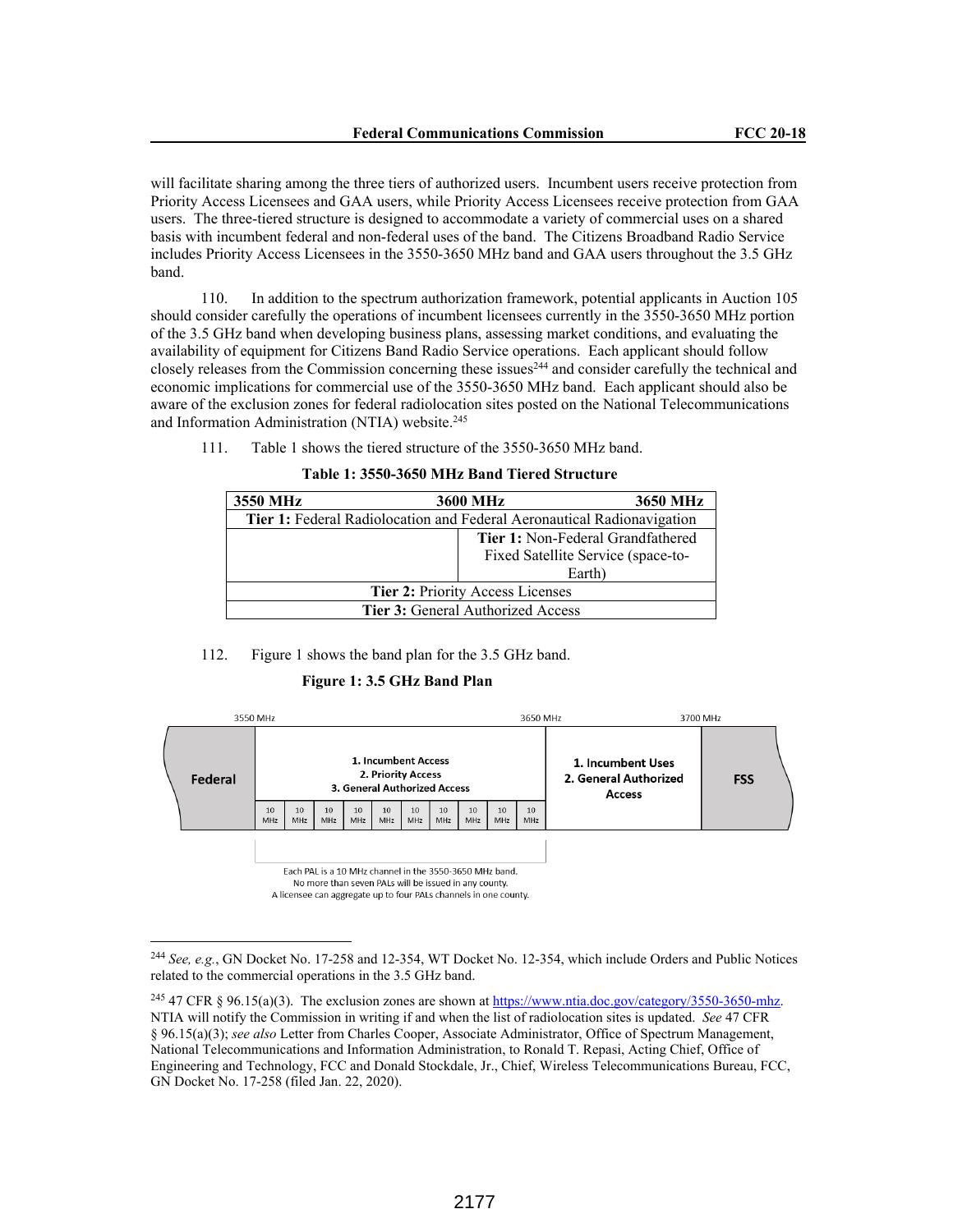113. Incumbent users, which have the highest priority, include federal radiolocation users in the 3550-3650 MHz band and non-Federal grandfathered Fixed Satellite Service (FSS) earth stations in the 3600-3650 MHz band.<sup>246</sup>

114. The 3550-3650 MHz band segment is allocated for use by Department of Defense (DoD) radar systems on a primary basis and by Federal non-military Radiolocation Service on a secondary basis.247 Federal aeronautical radionavigation (ground-based) stations may also be authorized on a primary basis in the 3500-3650 MHz band when accommodation in the 2700-2900 MHz band is not technically or economically feasible.248 Non-Federal licensees, including Priority Access Licensees, may not cause harmful interference to or claim protection from federal stations in the aeronautical radionavigation (ground-based) and radiolocation services in the 3550-3650 MHz band.249 The NTIA may approve frequency assignments for new and modified Federal stations at current or new locations.<sup>250</sup>

115. In the 3550-3650 MHz band, non-Federal stations in the Radiolocation Service that were licensed or had pending applications prior to July 23, 2015, may operate on a secondary basis to the Citizens Broadband Radio Service until the end of the equipment's useful lifetime.251 FSS (space-to-Earth) earth station operations in the 3600-3650 MHz band may operate on a primary basis if the Commission authorized operation prior to or granted an application filed prior to July 23, 2015, and if the FSS licensee constructed the subject earth station(s) within 12 months of the initial authorization.252 Any new FSS (space-to-Earth) earth stations in the 3600-3650 MHz band assigned after July 23, 2015, are authorized on a secondary basis.253 Regardless of primary or secondary status, all non-Federal FSS (space-to-Earth) operations in the 3600-3650 MHz band are limited to international inter-continental systems and subject to case-by-case electromagnetic compatibility analysis.<sup>254</sup>

116. GAA users may operate in the 3550-3700 MHz band,255 but are not guaranteed protection from interference.256 GAA users may operate on any frequencies not in use by Priority Access Licensees (in the 3550-3650 MHz band) or Tier 1 users (across the 3.5 GHz band).257 The GAA tier is licensed-byrule to permit open, flexible access to the band for the widest possible group of potential users.<sup>258</sup>

<sup>251</sup> 47 CFR § 2.106, note US105; *2015 Report and Order*, 30 FCC Rcd at 3974, para 40.

<sup>246</sup> 47 CFR §§ 96.3, 96.15, 96.17, 96.19, 96.21. *See 2015 Report and Order*, 30 FCC Rcd at 3964-3967, paras. 15- 22, 30-43. Note that for a finite period, grandfathered terrestrial wireless licensees operating in the 3650-3700 MHz band fall within the "Incumbent Access" tier and receive attendant interference-protection rights. The 3650-3700 MHz band is not, however, available for PALs.

<sup>247</sup> 47 CFR§ 2.106, note G59; *2015 Report and Order*, 30 FCC Rcd at 3964, para. 15.

<sup>248</sup> 47 CFR § 2.106, note G110; *2015 Report and Order*, 30 FCC Rcd at 3964-65, para. 15.

<sup>249</sup> 47 CFR § 2.106, note US433, 96.15(a); *2015 Report and Order*, 30 FCC Rcd at 4037, para. 255.

<sup>&</sup>lt;sup>250</sup> 47 CFR § 96.15(a)(3). The exclusion zones are shown at https://www.ntia.doc.gov/category/3550-3650-mhz. NTIA will notify the Commission in writing if and when the list of radiolocation sites is updated. *See* 47 CFR § 96.15(a)(3).

<sup>252</sup> 47 CFR § 2.106, note US107(a); *2015 Report and Order*, 30 FCC Rcd at 3973, para 37.

<sup>253</sup> 47 CFR § 2.106, note US107(b); *2015 Report and Order*, 30 FCC Rcd at 3973, para 37.

<sup>254</sup> 47 CFR § 2.106, note US245.

<sup>255</sup> 47 CFR § 96.11(a)(1); *2015 Report and Order*, 30 FCC Rcd at 4011, para. 159.

<sup>256</sup> 47 CFR §§ 96.35(c)-(d).

<sup>257</sup> 47 CFR §§ 96.11, 96.35; *2015 Report and Order*, 30 FCC Rcd at 3982, para. 67.

<sup>258</sup> 47 CFR § 96.33; *2015 Report and Order*, 30 FCC Rcd at 4011, paras. 159-60.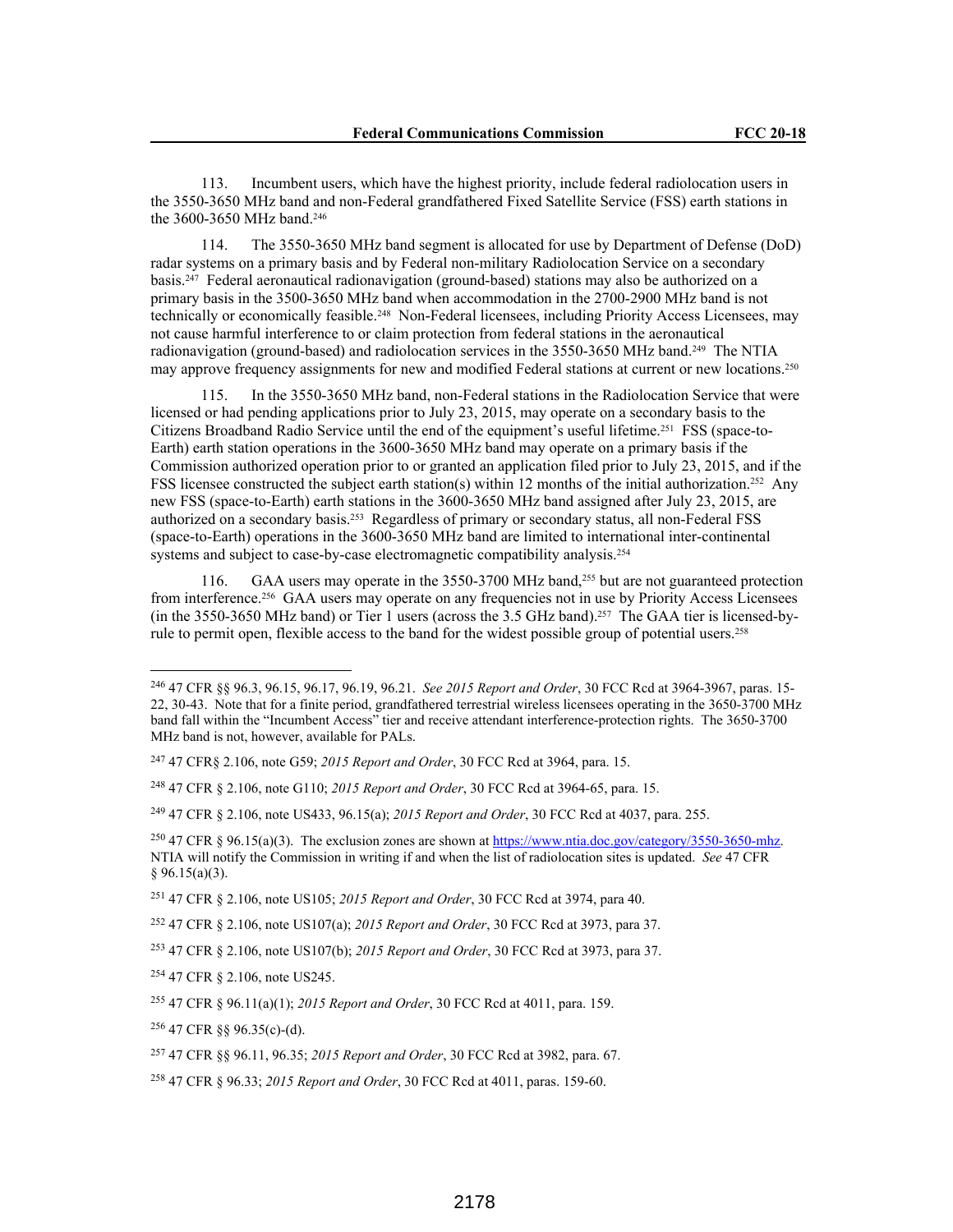#### **2. International Coordination**

117. Potential bidders seeking licenses for geographic areas adjacent to the Canadian and Mexican border should be aware that the use of the Citizens Broadband Radio Service frequencies they acquire in Auction 105 are subject to current and future agreements with the governments of Canada and Mexico.<sup>259</sup> Our rules require the SAS Administrators to implement the terms of any such agreements.<sup>260</sup>

118. The Commission routinely works with the United States Department of State and Canadian and Mexican government officials to ensure the efficient use of the spectrum as well as interference-free operations in the border areas near Canada and Mexico. Until such time as any adjusted agreements, as needed, between the United States, Mexico, and/or Canada can be agreed to, operations in the 3550-3650 MHz band must not cause harmful interference across the border, consistent with the terms of the agreements currently in force.

## **3. Environmental Review Requirements**

119. Licensees must comply with the Commission's rules for environmental review under the NEPA,<sup>261</sup> the NHPA,<sup>262</sup> and other environmental statutes.<sup>263</sup> Licensees and other applicants that propose to build certain types of communications facilities for licensed service must follow Commission procedures implementing obligations under NEPA and NHPA prior to constructing the facilities.<sup>264</sup> Under the NEPA, a licensee or applicant must assess if certain environmentally sensitive conditions specified in the Commission's rules are relevant to the proposed facilities, and prepare an environmental assessment (EA) when applicable.<sup>265</sup> If an EA is required, then facilities may not be constructed until environmental processing is completed. Under NHPA, a licensee or applicant must follow the procedures in section 1.1320 of the Commission's rules,<sup>266</sup> the *Nationwide Programmatic Agreement for Collocation of Wireless Antennas* and the *Nationwide Programmatic Agreement Regarding the Section 106 National Historic Preservation Act Review Process*. <sup>267</sup> Compliance with section 106 of the NHPA requires tribal consultation, and if construction of the communications facilities would have adverse effects on historic or tribally significant properties, an EA must be prepared.<sup>268</sup>

## **4. Spectrum Aggregation Limits**

120. We remind bidders of the Commission's spectrum aggregation limits applicable to the 3.5 GHz band. Priority Access Licensees may aggregate up to four PALs in any county license area at

<sup>261</sup> 42 U.S.C. § 4321 *et seq*.

<sup>262</sup> 54 U.S.C. § 300101 *et seq*.

<sup>263</sup> 47 CFR Chapter 1, Part 1, Subpart I.

<sup>264</sup> *See Accelerating Wireless Broadband Deployment by Removing Barriers to Infrastructure Investment*, WT Docket No. 17-79, Second Report and Order, 33 FCC Rcd 3102 (2018) (amending the Commission's rules concerning the types of deployments that are subject to review pursuant to the National Historic Preservation Act and the National Environmental Policy Act).

<sup>265</sup> 47 CFR § 1.1307. This assessment may require consultation with expert agencies having environmental responsibilities, such as U.S. Fish and Wildlife Service, the U.S. Army Corps of Engineers, and the Federal Emergency Management Agency, among others.

<sup>266</sup> 47 CFR § 1.1320.

<sup>267</sup> 47 CFR Part 1, App. B and C.

<sup>268</sup> 47 CFR § 1.1307.

<sup>259</sup> *See* 47 CFR § 96.19.

<sup>260</sup> 47 CFR § 96.53(n).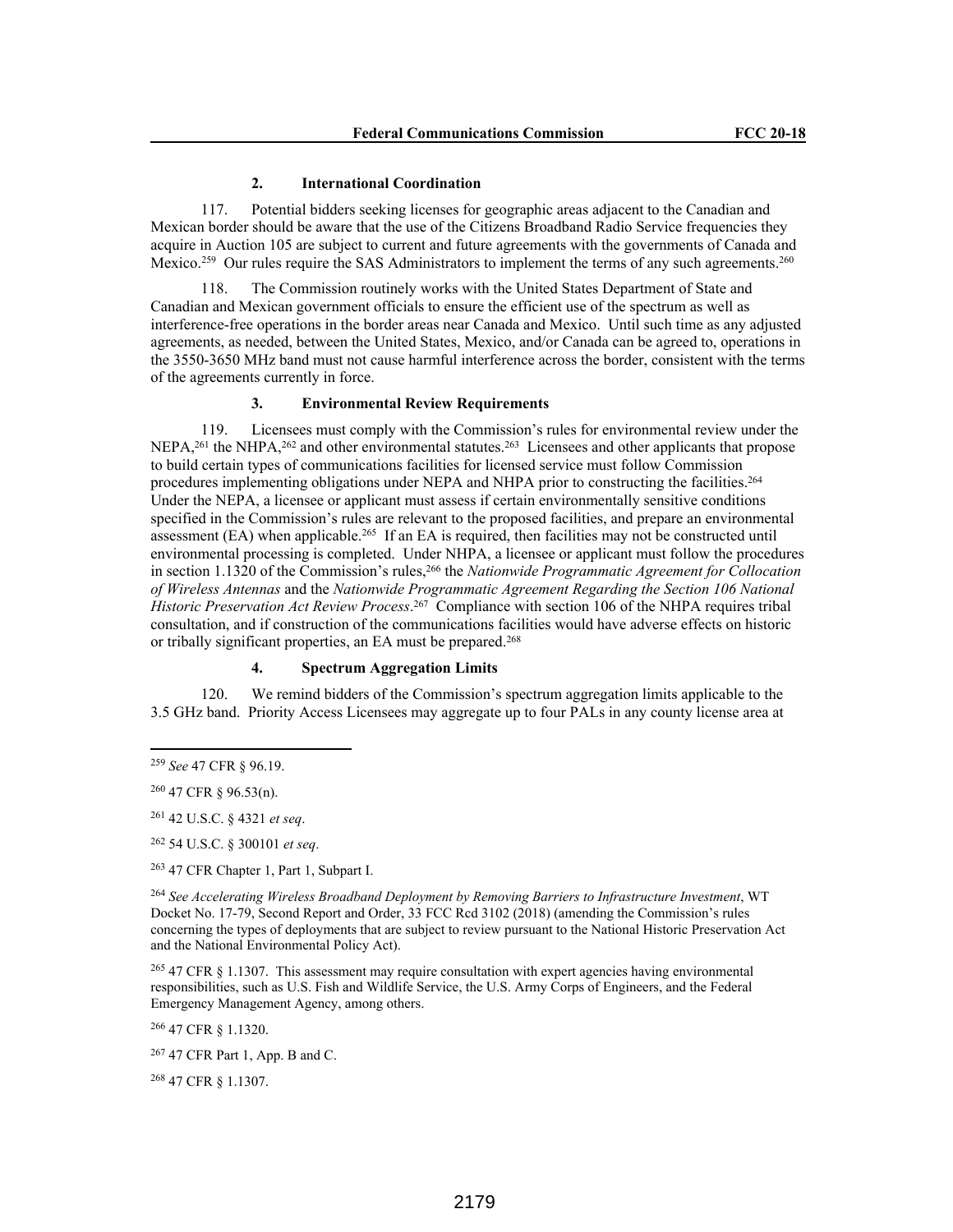any given time.<sup>269</sup> For purposes of applying this spectrum aggregation limit on Priority Access Licensees, the criteria in section 20.22(b) will apply in order to attribute partial ownership and other interests.<sup>270</sup> The spectrum aggregation limit of 40 megahertz will ensure the availability of PALs for at least two users in the counties where there is the greatest likelihood of high demand for such spectrum.<sup>271</sup>

#### **C. Bidder Education**

121. Before the opening of the short-form filing window for Auction 105, detailed educational information will be provided in various formats to would-be participants on the Auction 105 web page. Specifically, we direct OEA to provide various materials on the pre-bidding processes in advance of the opening of the short-form application window, beginning with the release of step-by-step instructions for completing the FCC Form 175, which OEA will make available in the Education section of the Auction 105 website at www.fcc.gov/auction/105. In addition, OEA will provide an online application procedures tutorial for the auction, covering information on pre-bidding preparation, completing short-form applications, and the application review process.

122. In advance of the start of the mock auction, OEA will provide educational materials on the bidding procedures for Auction 105, beginning with release of a user guide for the bidding system and bidding system file formats, followed by an online bidding procedures tutorial. We recognize the importance of these materials to applicants' and bidders' comprehension of the bidding procedures we adopt herein. Accordingly, the educational materials shall be released as soon as reasonably possible to provide potential applicants and bidders with time to understand them and ask questions before bidding begins.

123. We believe that parties interested in participating in Auction 105 will find the interactive, online tutorials an efficient and effective way to further their understanding of the application and bidding processes. The online tutorials will allow viewers to navigate the presentation outline, review written notes, listen to audio of the notes, and search for topics using a text search function. Additional features of this web-based tool include links to auction-specific Commission releases, email links for contacting Commission staff, and screen shots of the online application and bidding systems. The online tutorials will be accessible in the Education section of the Auction 105 website at www.fcc.gov/auction/105. Once posted, the tutorials will be accessible anytime.

#### **D. Short-Form Applications: Due Before 6:00 p.m. ET on April 9, 2020**

124. In order to be eligible to bid in Auction 105, an applicant must first follow the procedures to submit a short-form application (FCC Form 175) electronically via the Auction Application System, following the instructions set forth in the FCC Form 175 Instructions. The short-form application will become available with the opening of the initial filing window and must be submitted **prior to** 6:00 p.m. ET on April 9, 2020. **Late applications will not be accepted.** No application fee is required.

125. Applications may be filed at any time beginning at noon ET on March 26, 2020, until the filing window closes at 6:00 p.m. ET on April 9, 2020. Applicants are strongly encouraged to file early and are responsible for allowing adequate time for filing their applications. There are no limits or restrictions on the number of times an application can be updated or amended until the initial filing deadline on April 9, 2020.

126. An applicant must always click on the CERTIFY & SUBMIT button on the "Certify & Submit" screen to successfully submit its FCC Form 175 and any modifications; otherwise, the

<sup>&</sup>lt;sup>269</sup> 47 CFR § 96.31(a). Public Knowledge's request that we reconsider the established spectrum aggregation limits for PALs is outside the scope of this proceeding. *See* Letter from Harold Feld, Senior Vice President, Public Knowledge to Marlene Dortch, Secretary, FCC, AU Docket No. 19-244 et al., at 1-2 (filed Feb. 18, 2020).

<sup>270</sup> 47 CFR § 96.31(b).

<sup>271</sup> *2015 Report and Order*, 30 FCC Rcd at 3999, para. 119.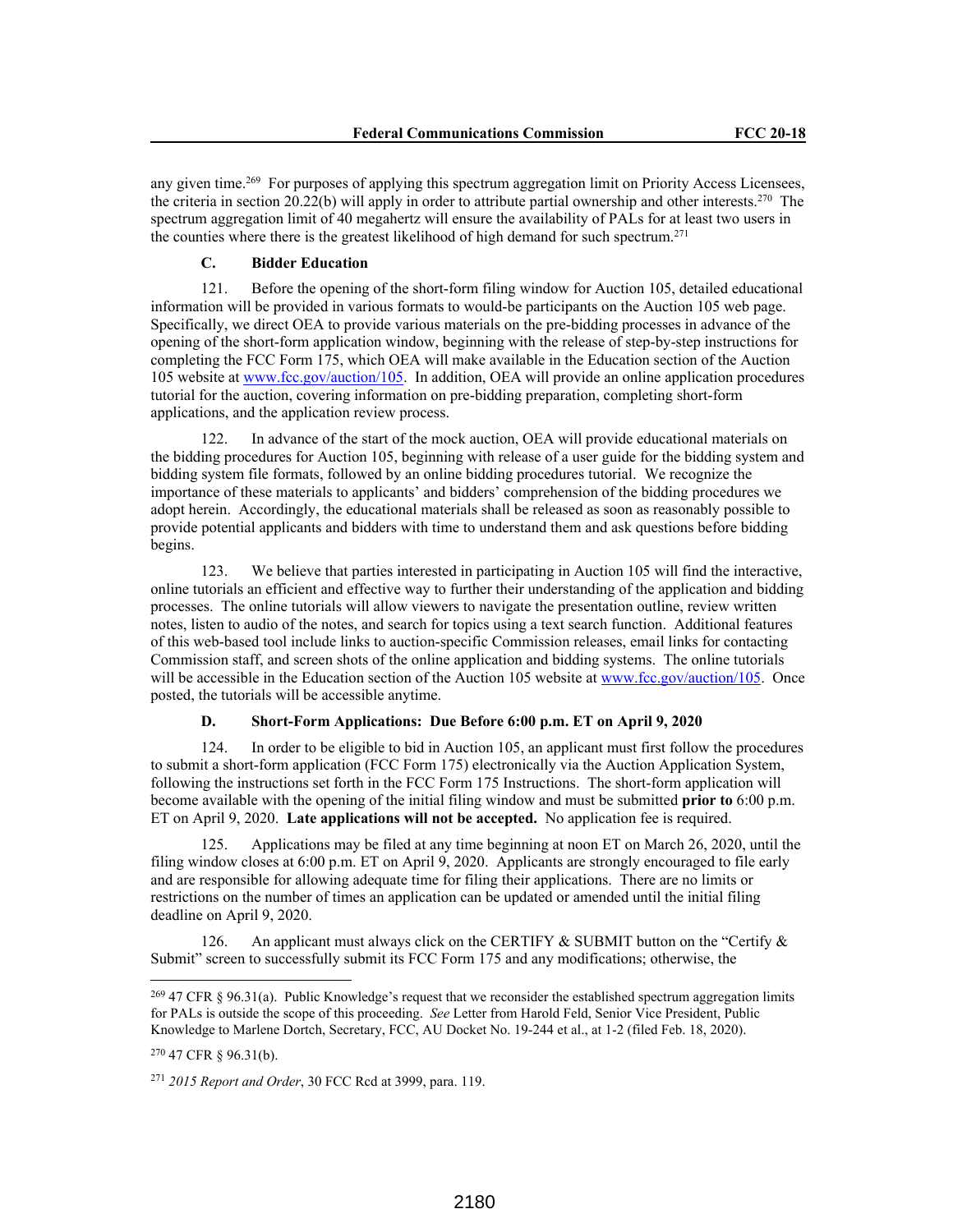application or changes to the application will not be received or reviewed by Commission staff. Additional information about accessing, completing, and viewing the FCC Form 175 is provided in the FCC Form 175 Instructions. Applicants requiring technical assistance should contact FCC Auctions Technical Support at (877) 480-3201, option nine; (202) 414-1250; or (202) 414-1255 (text telephone (TTY)); hours of service are Monday through Friday, from 8:00 a.m. to 6:00 p.m. ET.<sup>272</sup> In order to provide better service to the public, all calls to Technical Support are recorded.

## **E. Application Processing and Minor Modifications**

## **1. Public Notice of Applicants' Initial Application Status and Opportunity for Minor Modifications**

127. After the deadline for filing auction applications, the Commission will process all timely submitted applications to determine whether each applicant has complied with the application requirements and provided all information concerning its qualifications for bidding. OEA will issue a public notice with applicants' initial application status, identifying: (1) those that are complete and (2) those that are incomplete or deficient because of defects that may be corrected. The public notice will include the deadline for resubmitting corrected applications and a paper copy will be sent by overnight delivery to the contact address listed in the FCC Form 175 for each applicant. In addition, each applicant with an incomplete application will be sent information on the nature of the deficiencies in its application, along with the name and phone number of a Commission staff member who can answer questions specific to the application.

128. After the initial application filing deadline on April 9, 2019, applicants can make only minor modifications to their applications.<sup>273</sup> Major modifications (e.g., change of county, certain changes in ownership that would constitute an assignment or transfer of control of the applicant, change in the required certifications, change in applicant's legal classification that results in a change in control, or change in claimed eligibility for a higher percentage of bidding credit) will not be permitted.<sup>274</sup> After the deadline for resubmitting corrected applications, an applicant will have no further opportunity to cure any deficiencies in its application or provide any additional information that may affect Commission staff's ultimate determination of whether and to what extent the applicant is qualified to participate in Auction 105.

129. Commission staff will communicate only with an applicant's contact person or certifying official, as designated on the applicant's FCC Form 175, unless the applicant's certifying official or contact person notifies Commission staff in writing that another representative is authorized to speak on the applicant's behalf.<sup>275</sup> Authorizations may be sent by email to auction105@fcc.gov.

## **2. Public Notice of Applicants' Final Application Status After Upfront Payment Deadline**

130. After Commission staff review resubmitted applications and upfront payments, OEA will release a public notice identifying applicants that have become qualified bidders for the auction. A

<sup>&</sup>lt;sup>272</sup> We caution applicants that the Commission periodically performs scheduled maintenance of its IT systems. During scheduled maintenance activities, which typically occur over the weekends, every effort is made to minimize any downtime to auction-related systems, including the Auction Application System. However, there are occasions when auction-related systems may be temporarily unavailable.

<sup>273</sup> *See supra* Part II.K (Modifications to FCC Form 175).

<sup>274</sup> 47 CFR § 1.2105(b); *see also Two Way Radio*, 14 FCC Rcd at 12039, para. 8.

<sup>&</sup>lt;sup>275</sup> In no event, however, will the Commission send auction registration materials to anyone other than the contact person listed on the applicant's FCC Form 175 or respond to a request for replacement registration materials from anyone other than the authorized bidder, contact person, or certifying official listed on the applicant's FCC Form 175. *See infra* Part III.G (Auction Registration).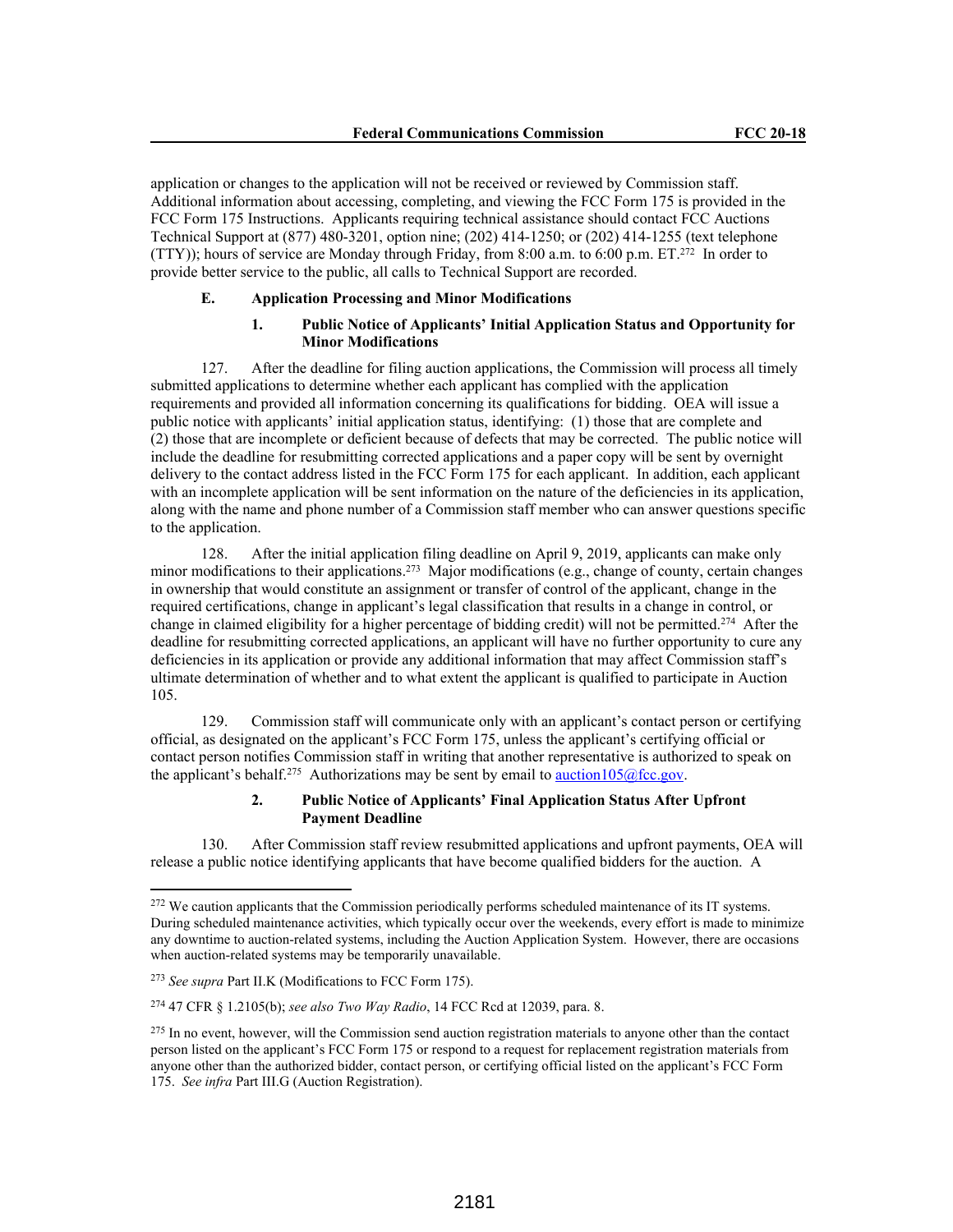*Qualified Bidders Public Notice* will be issued before bidding in the auction begins. Qualified bidders are those applicants with submitted FCC Form 175 applications that are deemed timely filed and complete and that have made a sufficient upfront payment.

#### **F. Upfront Payments**

131. In order to be eligible to bid in Auction 105, a sufficient upfront payment and a complete and accurate FCC Remittance Advice Form (FCC Form 159, Revised 2/03) must be submitted before 6:00 p.m. ET on May 21, 2020. After completing its short-form application, an applicant will have access to an electronic pre-filled version of the FCC Form 159. An accurate and complete FCC Form 159 must accompany each payment. Proper completion of this form is critical to ensuring correct crediting of upfront payments. Payers using the pre-filled FCC Form 159 are responsible for ensuring that all the information on the form, including payment amounts, is accurate. Detailed instructions for completing FCC Form 159 for Auction 105 will be released by OEA concurrently with the release of this Public Notice.

#### **1. Making Upfront Payments by Wire Transfer for Auction 105**

132. Upfront payments for Auction 105 must be wired to, and will be deposited in, the U.S. Treasury.<sup>276</sup>

133. Wire transfer payments for Auction 105 must be received before 6:00 p.m. ET on May 21, 2020.<sup>277</sup> No other payment method is acceptable.<sup>278</sup> To avoid untimely payments, applicants should discuss arrangements (including bank closing schedules and other specific bank wire transfer requirements, such as an in-person written request before a specified time of day) with their bankers several days before they plan to make the wire transfer, and must allow sufficient time for the transfer to be initiated and completed before the deadline. The following information will be needed:

ABA Routing Number: 021030004 Receiving Bank: TREAS NYC 33 Liberty Street New York, NY 10045

BENEFICIARY: FCC 445 12th Street, SW Washington, DC 20554 ACCOUNT NUMBER: 827000001001 Originating Bank Information (OBI Field): (Skip one space between each information item) "AUCTIONPAY" APPLICANT FCC REGISTRATION NUMBER (FRN): (use the same FRN as used on the applicant's FCC Form 159, block 21) PAYMENT TYPE CODE: (same as FCC Form 159, block 24A: "**U105**")

NOTE: The beneficiary account number (BNF Account Number) is specific to the upfront payments for Auction 105. Do not use a BNF Account Number from a previous auction.

<sup>276</sup> *See* Consolidated Appropriations Act, 2018, Pub. L. No. 115-141, Division P, Title I, 132 Stat. 348, 1080 (2018). For more information on calculating upfront payments, and the impact of upfront payments on bidding eligibility, *see infra* Part III.F.3 (Upfront Payments and Bidding Eligibility).

<sup>&</sup>lt;sup>277</sup> An applicant must initiate the wire transfer through its bank, authorizing the bank to wire funds from the applicant's account to the proper account at the U.S. Treasury.

<sup>&</sup>lt;sup>278</sup> The Commission will not accept checks, credit cards, or automated clearing house (ACH) payments.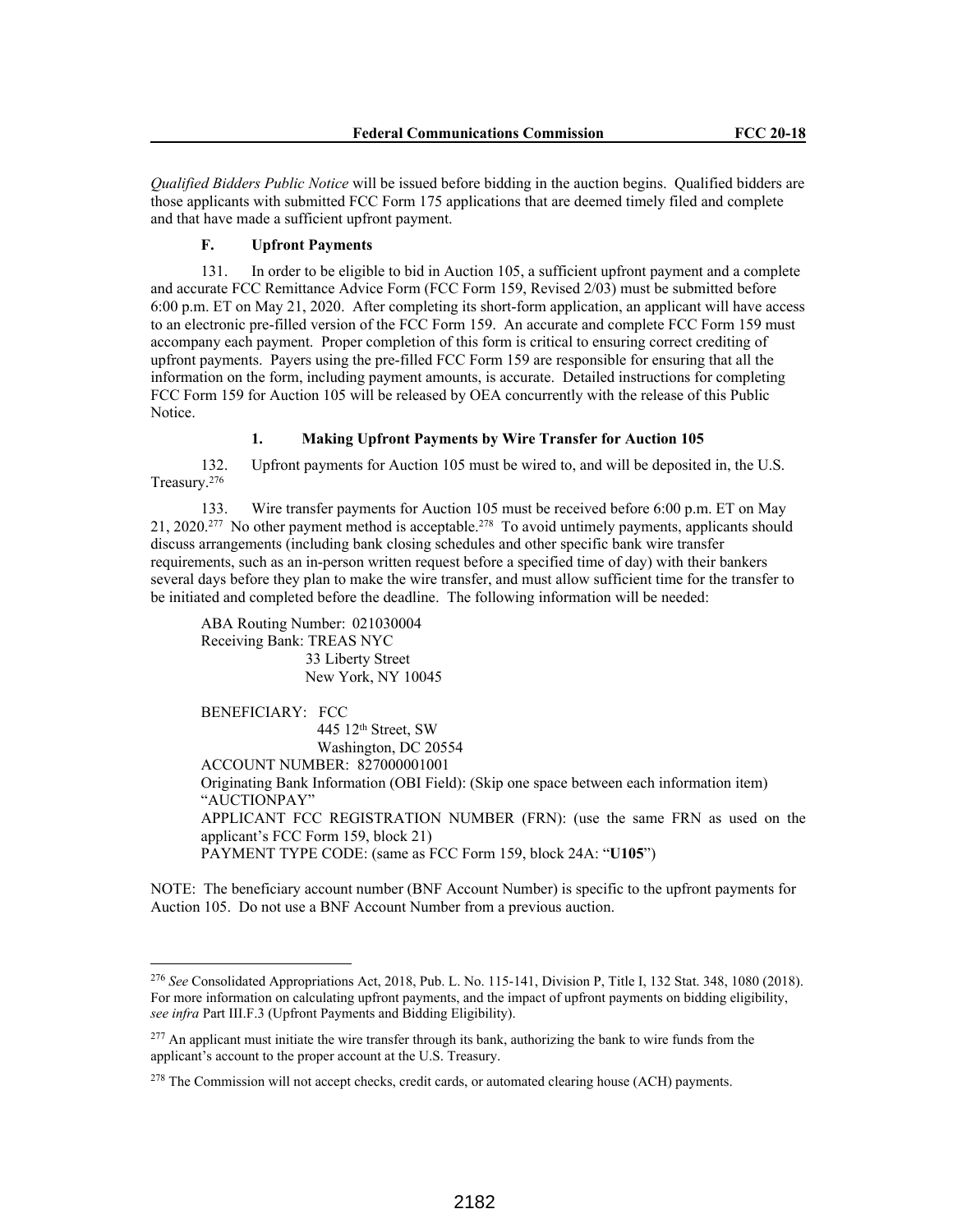134. At least one hour before placing the order for the wire transfer (but on the same business day), applicants must print and fax a completed FCC Form 159 (Revised 2/03) to the FCC at (202) 418- 2843. Alternatively, the completed form can be scanned and sent as an attachment to an email to RROGWireFaxes@fcc.gov. On the fax cover sheet or in the email subject header, write "Wire Transfer – Auction Payment for Auction 105". To meet the upfront payment deadline, an applicant's payment must be credited to the Commission's account for Auction 105 before the deadline.<sup>279</sup>

135. Each applicant is responsible for ensuring timely submission of its upfront payment and for timely filing of an accurate and complete FCC Form 159. An applicant should coordinate with its financial institution well ahead of the due date regarding its wire transfer and allow sufficient time for the transfer to be initiated and completed prior to the deadline. The Commission repeatedly has cautioned auction participants about the importance of planning ahead to prepare for unforeseen last-minute difficulties in making payments by wire transfer.<sup>280</sup> **Each applicant also is responsible for obtaining confirmation from its financial institution that its wire transfer to the U.S. Treasury was successful and from Commission staff that its upfront payment was timely received and that it was deposited into the proper account**. To receive confirmation from Commission staff, contact Scott Radcliffe of the Office of Managing Director's Revenue & Receivables Operations Group/Auctions at (202) 418-7518 or Theresa Meeks at (202) 418-2945.

- 136. Please note the following information regarding upfront payments:
- All payments must be made in U.S. dollars.
- All payments must be made by wire transfer.
- Upfront payments for Auction 105 go to an account number different from the accounts used in previous FCC auctions.

137. Failure to deliver a sufficient upfront payment as instructed herein by the upfront payment deadline will result in dismissal of the short-form application and disqualification from participation in the auction.

## **2. Completing and Submitting FCC Form 159**

138. The following information supplements the standard instructions for FCC Form 159 (Revised 2/03) and is provided to help ensure correct completion of FCC Form 159 for upfront payments for Auction 105. Applicants need to complete FCC Form 159 carefully, because:

- **Mistakes may affect bidding eligibility; and**
- **Lack of consistency between information provided in FCC Form 159 (Revised 2/03), FCC Form 175, long-form application, and correspondence about an application may cause processing delays.**

139. Therefore, appropriate cross-references between the FCC Form 159 Remittance Advice and the short-form application (FCC Form 175) are described below.

<sup>279</sup>*See, e.g.*, *Four Corners Broadcasting, LLC – Request for Waiver of Section 1.2106(a), Closed Broadcast Auction 88*, Letter Order, 25 FCC Rcd 9046 (WTB 2010).

<sup>280</sup> *See, e.g.*, *Spectrum Acquisitions, Inc. Application to Participate in Auction 73 – Request for Waiver of Upfront Payment Deadline*, Letter Order, 23 FCC Rcd 4765 (WTB 2008).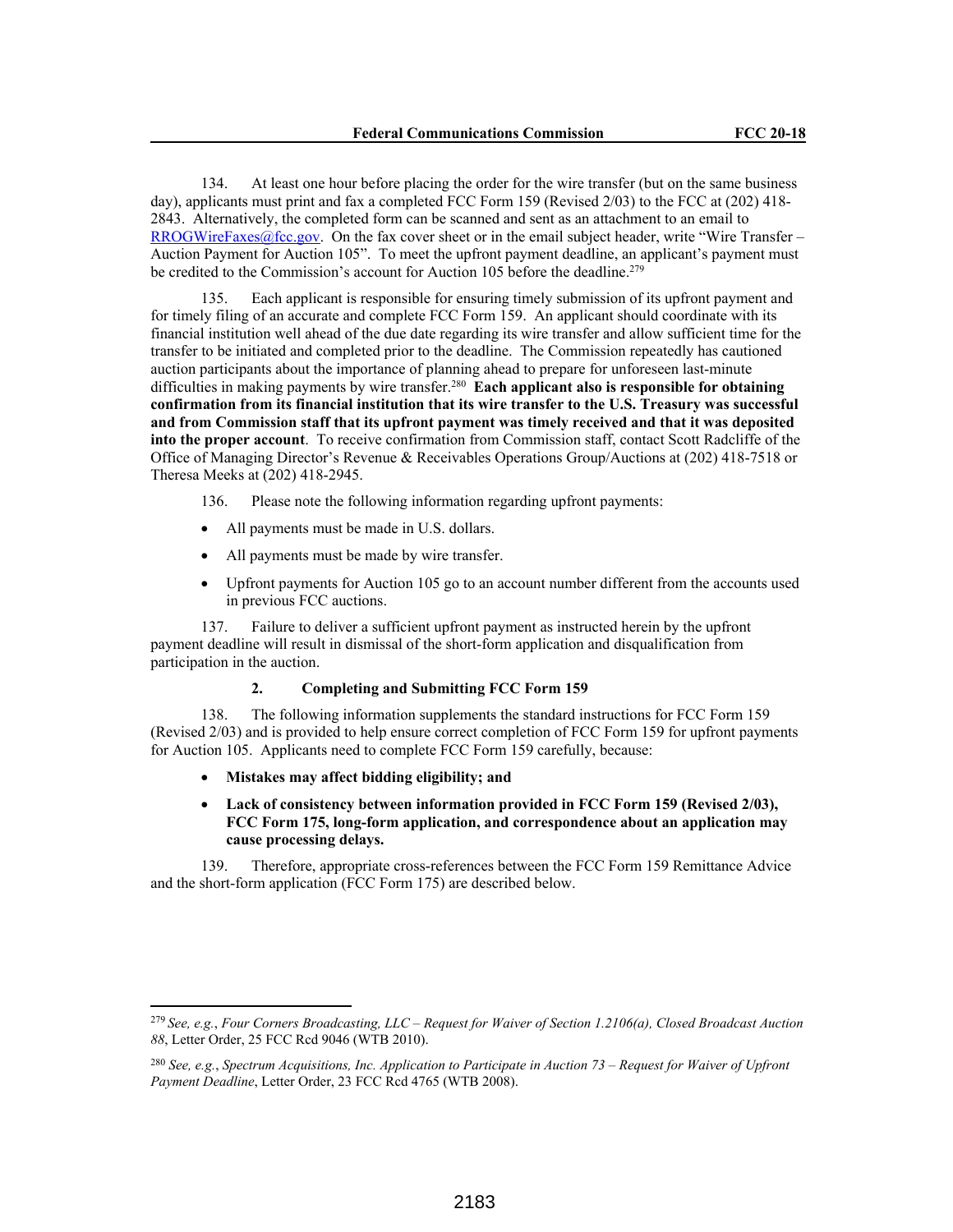| <b>Block</b><br><b>Number</b> | <b>Required Information</b>                                                                                                                                                                                                                                                |  |  |  |  |  |
|-------------------------------|----------------------------------------------------------------------------------------------------------------------------------------------------------------------------------------------------------------------------------------------------------------------------|--|--|--|--|--|
| 1                             | LOCKBOX # - Leave Blank                                                                                                                                                                                                                                                    |  |  |  |  |  |
| $\overline{2}$                | Payer Name - Enter the name of the person or company making the payment. If the<br>applicant itself is the payer, this entry would be the same name as in FCC Form 175.                                                                                                    |  |  |  |  |  |
| 3                             | Total Amount Paid - Enter the amount of the upfront payment associated with the FCC<br>Form 159 (Revised 2/03).                                                                                                                                                            |  |  |  |  |  |
| $4 - 8$                       | Street Address, City, State, ZIP Code - Enter the street mailing address (not Post Office box<br>number) where mail should be sent to the payer. If the applicant is the payer, these entries<br>would be the same as FCC Form 175 from the Applicant Information section. |  |  |  |  |  |
| 9                             | Daytime Telephone Number - Enter the telephone number of a person knowledgeable about<br>this upfront payment.                                                                                                                                                             |  |  |  |  |  |
| 10                            | Country Code - For addresses outside the United States, enter the appropriate postal<br>country code (available from the Mailing Requirements Department of the U.S. Postal<br>Service).                                                                                   |  |  |  |  |  |
| 11                            | Payer FRN - Enter the payer's 10-digit FCC Registration Number (FRN) registered in the<br>Commission Registration System (CORES).                                                                                                                                          |  |  |  |  |  |
| 21                            | Applicant FRN (Complete only if applicant is different than payer) – Enter the applicant's<br>10-digit FRN registered in CORES.                                                                                                                                            |  |  |  |  |  |
| 24A                           | Payment Type Code - Enter "U105".                                                                                                                                                                                                                                          |  |  |  |  |  |
| 25A                           | Quantity - Enter the number "1".                                                                                                                                                                                                                                           |  |  |  |  |  |
| 26A                           | Fee Due - Amount of Upfront Payment                                                                                                                                                                                                                                        |  |  |  |  |  |
| 27A                           | Total Fee - Will be the same amount as 26A.                                                                                                                                                                                                                                |  |  |  |  |  |
| 28A                           | FCC Code 1 - Enter the number "105" (indicating Auction 105).                                                                                                                                                                                                              |  |  |  |  |  |
| NOTES:                        |                                                                                                                                                                                                                                                                            |  |  |  |  |  |
| ٠                             | Do not use Remittance Advice (Continuation Sheet), FCC Form 159-C, for upfront<br>payments.                                                                                                                                                                                |  |  |  |  |  |

- If applicant is different from the payer, complete blocks 13 through 21 for the applicant, using the same information shown on FCC Form 175. Otherwise leave them blank.
- Since credit card payments will not be accepted for upfront payments for an auction, leave Section E blank.

## **3. Upfront Payments and Bidding Eligibility**

140. The Commission has authority to determine appropriate upfront payments for each license being auctioned, taking into account such factors as the efficiency of the auction process and the potential value of similar licenses.<sup>281</sup> An upfront payment is a refundable deposit made by each applicant seeking to participate in bidding to establish its eligibility to bid on licenses. Upfront payments that are

<sup>281</sup> *See Auction Procedures Consolidation Order*, 12 FCC Rcd at 5697-98, para. 16; s*ee also Part 1 Third Report and Order*, 13 FCC Rcd at 425, para. 86; *Competitive Bidding Second Report and Order*, 9 FCC Rcd at 2377-79, paras. 169-75.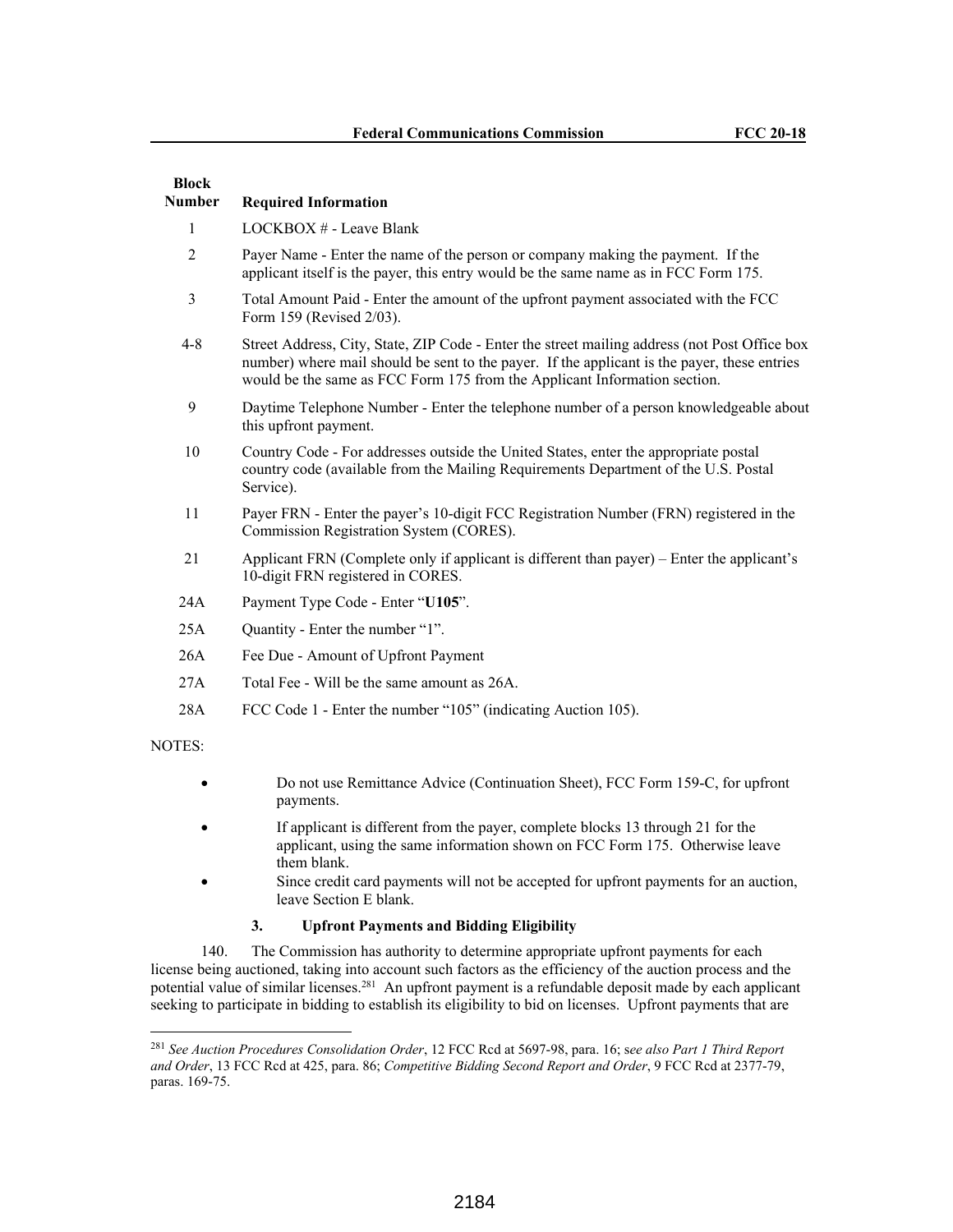related to the inventory of licenses being auctioned protect against frivolous or insincere bidding and provide the Commission with a source of funds from which to collect payments owed at the close of bidding.<sup>282</sup>

141. Applicants that are former defaulters must pay upfront payments 50% greater than nonformer defaulters.<sup>283</sup> For purposes of classification as a former defaulter or a former delinquent, defaults and delinquencies of the applicant itself and its controlling interests are included.<sup>284</sup>

142. An applicant must make an upfront payment sufficient to obtain bidding eligibility on the generic blocks on which it will bid. We adopt our proposal to set upfront payments based on MHz-pops, and that the amount of the upfront payment submitted by an applicant will determine its initial bidding eligibility, the maximum number of bidding units on which a bidder may place bids in any single round.<sup>285</sup> In order to bid for a block, qualified bidders must have a current eligibility level that meets or exceeds the number of bidding units assigned to that generic block in a county. **At a minimum, therefore, an applicant's total upfront payment must be enough to establish eligibility to bid on at least one block in one of the counties selected on its FCC Form 175 for Auction 105, or else the applicant will not become qualified to participate in the auction.** The total upfront payment does not affect the total dollar amount the bidder may bid.

143. In the *Auction 105 Comment Public Notice*, we proposed to require applicants to submit upfront payments based on \$0.01 per MHz-pop, with a minimum of \$500 per county.<sup>286</sup> No commenters objected to this proposal, and it is adopted.<sup>287</sup> The upfront payment amount per block in each county is set forth in the "Attachment A" file. The upfront payment amounts are approximately half the minimum opening bid amounts, described in Part IV.G.1, below.

144. We also adopt our proposal to assign each generic block in a county a specific number of bidding units, equal to one bidding unit per \$10 of the upfront payment.<sup>288</sup> The number of bidding units for one block in a given county is fixed, since it is based on the MHz-pops in the block and does not change during the auction as prices change. Thus, in calculating its upfront payment amount, an applicant should determine the **maximum** number of bidding units on which it may wish to bid in any single round, and submit an upfront payment amount for the auction covering that number of bidding units.<sup>289</sup> In order to make this calculation, an applicant should add together the bidding units for the number of blocks in counties on which it seeks to be active in any given round. **Applicants should check their calculations carefully, as there is no provision for increasing a bidder's eligibility after the upfront payment deadline.** 

<sup>282</sup> *See Competitive Bidding Second Report and Order*, 9 FCC Rcd at 2377-79, paras. 169-76.

<sup>283</sup> *See Part 1 Fifth Report and Order*, 15 FCC Rcd at 15316-18, paras. 40-43; 47 CFR § 1.2106(a); *supra* Part II.I (Provisions Regarding Former and Current Defaulters)*.* 

<sup>&</sup>lt;sup>284</sup> For this purpose, the term "controlling interest" is defined in 47 CFR § 1.2105(a)(4)(i).

<sup>285</sup> *See Auction 105 Comment Public Notice*, 34 FCC Rcd at 9226-27, paras. 39-41.

<sup>286</sup> *Id.* at 9226, para. 39.

<sup>&</sup>lt;sup>287</sup> The proposal was supported by the Blooston Rural Carriers. Blooston Comments at 5.

<sup>288</sup> *See Auction 105 Comment Public Notice*, 34 FCC Rcd at 34 FCC Rcd at 9227, para. 40.

<sup>&</sup>lt;sup>289</sup> In some cases, a qualified bidder's maximum eligibility may be less than the amount of its upfront payment because the qualified bidder has either previously been in default on a Commission construction permit or license or delinquent on non-tax debt owed to a Federal agency, *see* 47 CFR § 1.2106(a), or has submitted an upfront payment that exceeds the total amount of bidding units associated with the licenses or license areas it selected on its FCC Form 175.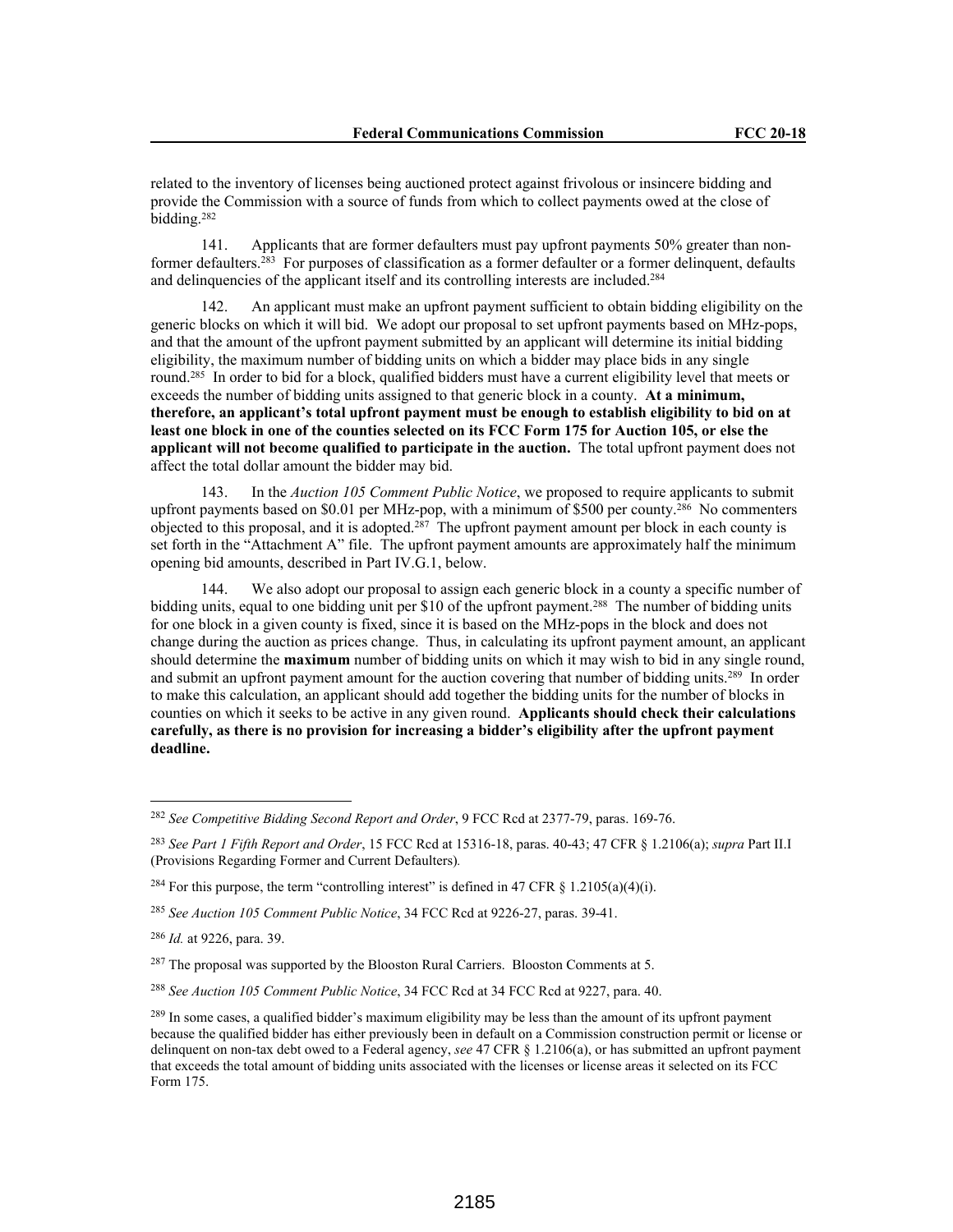| County                                                                                                                                                                            | <b>Bidding Units</b> | <b>Upfront Payment</b> |  |  |  |  |
|-----------------------------------------------------------------------------------------------------------------------------------------------------------------------------------|----------------------|------------------------|--|--|--|--|
| \$519,000<br>Cook, IL<br>51,900                                                                                                                                                   |                      |                        |  |  |  |  |
| Lake, IN                                                                                                                                                                          | 5,000                | \$50,000               |  |  |  |  |
| If a bidder wishes to bid on one block in both of the above counties in a round, it must<br>have selected both counties on its FCC Form 175 and purchased at least 56,900 bidding |                      |                        |  |  |  |  |
| units $(51,900 + 5,000)$ of bidding eligibility. If a bidder only wishes to bid on a block in                                                                                     |                      |                        |  |  |  |  |
| one of these counties, but not both, purchasing 51,900 bidding units would meet the                                                                                               |                      |                        |  |  |  |  |

eligibility requirement for a block in either county. The bidder would be able to bid on a block in either county, but not both at the same time. If the bidder purchased only 5,000 bidding units, the bidder would have enough eligibility to bid for a block in Lake County

| Table 1: Upfront Payments, Bidding Eligibility, and Bidding Flexibility Example |  |
|---------------------------------------------------------------------------------|--|
|---------------------------------------------------------------------------------|--|

145. If an applicant is a former defaulter, it must calculate its upfront payment for the maximum amount of generic blocks in each county on which it plans to bid by multiplying the number of bidding units on which it wishes to be active by 1.5.<sup>290</sup> In order to calculate the number of bidding units on to assign to former defaulters, the Commission will divide the upfront payment received by 1.5 and round the result up to the nearest bidding unit.<sup>291</sup>

## **G. Auction Registration**

but not for one in Cook County.

146. All qualified bidders for Auction 105 are automatically registered for the auction. Registration materials will be distributed prior to the auction by overnight delivery. The mailing will be sent only to the contact person at the contact address listed in the FCC Form 175 and will include the SecurID® tokens that will be required to place bids.

147. Qualified bidders that do not receive this registration mailing will not be able to submit bids. Therefore, any qualified bidder for Auction 105 that has not received this mailing by noon on June 17, 2020, should call the Auctions Hotline at (717) 338-2868. Receipt of this registration mailing is critical to participating in the auction, and each applicant is responsible for ensuring it has received all the registration materials.

148. In the event that SecurID<sup>®</sup> tokens are lost or damaged, only a person who has been designated as an authorized bidder, the contact person, or the certifying official on the applicant's shortform application may request replacements. To request replacement of these items, call the Auction Bidder Line at the telephone number provided in the registration materials or the Auction Hotline at (717) 338-2868.

<sup>290</sup> 47 CFR § 1.2106(a).

 $^{291}$  If a former defaulter fails to submit a sufficient upfront payment to establish eligibility to bid on at least one generic block in a county, the applicant will not be eligible to participate in Auction 105. *Implementation of Section 309(j) of the Communications Act – Competitive Bidding for Commercial Broadcast and Instructional Television Fixed Service Licenses et al.*, MM Docket No. 97-234, Report and Order, 13 FCC Rcd 15920, 15979-80, para. 153 (1998). The applicant, however, will retain its status as an applicant in Auction 105 and will remain subject to 47 CFR § 1.2105(c). *See Star Wireless, LLC*, Forfeiture Order, 19 FCC Rcd 18626, 18628, para. 4 & n.19 (EB 2004), *granted in part sub nom. Star Wireless, LLC and Northeast Communications of Wisconsin, Inc*., Order on Review, 22 FCC Rcd 8943 (2007), *petition for review denied, Star Wireless, LLC v. FCC*, 522 F.3d 469 (D.C. Cir. 2008).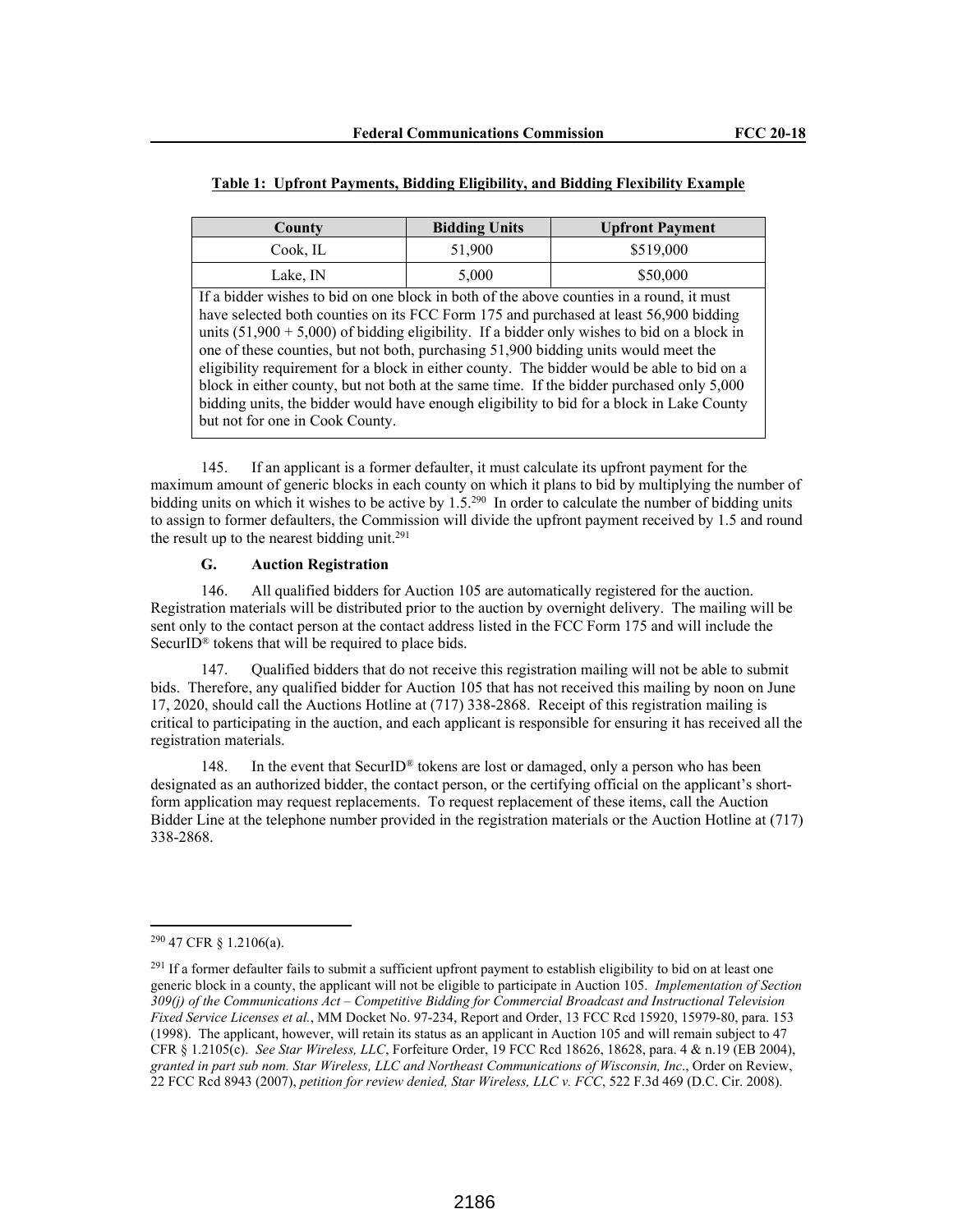#### **H. Remote Electronic Bidding via the FCC Auction Bidding System**

149. Bidders will be able to participate in Auction 105 over the Internet using the FCC Auction Bidding System (bidding system).<sup>292</sup> Only qualified bidders are permitted to bid. Each authorized bidder must have his or her own SecurID® token, which the Commission will provide at no charge. Each applicant with one authorized bidder will be issued two SecurID® tokens, while applicants with two or three authorized bidders will be issued three tokens. A bidder cannot bid without his or her SecurID tokens. **For security purposes, the SecurID**® **tokens and a telephone number for bidding questions are only mailed to the contact person at the contact address listed on the FCC Form 175.** Each SecurID® token is tailored to a specific auction. SecurID® tokens issued for other auctions or obtained from a source other than the FCC will not work for Auction 105. Please note that the SecurID® tokens can be recycled, and the Commission encourages bidders to return the tokens to the FCC. Preaddressed envelopes will be provided to return the tokens once the auction has ended.

**150. The Commission makes no warranties whatsoever, and shall not be deemed to have made any warranties, with respect to the bidding system, including any implied warranties of merchantability or fitness for a particular purpose. In no event shall the Commission, or any of its officers, employees, or agents, be liable for any damages whatsoever (including, but not limited to, loss of business profits, business interruption, loss of use, revenue, or business information, or any other direct, indirect, or consequential damages) arising out of or relating to the existence, furnishing, functioning, or use of the bidding system. Moreover, no obligation or liability will arise out of the Commission's technical, programming, or other advice or service provided in connection with the bidding system.**

151. To the extent an issue arises with the bidding system itself, the Commission will take all appropriate measures to resolve such issues quickly and equitably. Should an issue arise that is outside the bidding system or attributable to a bidder, including, but not limited to, a bidder's hardware, software, or Internet access problem that prevents the bidder from submitting a bid prior to the end of a round, the Commission shall have no obligation to resolve or remediate such an issue on behalf of the bidder. Similarly, if an issue arises due to bidder error using the bidding system, the Commission shall have no obligation to resolve or remediate such an issue on behalf of the bidder. Accordingly, after the close of a bidding round, the results of bid processing will not be altered absent evidence of any failure in the bidding system.

## **I. Mock Auction**

152. All qualified bidders will be eligible to participate in a mock auction, which will begin on June 22, 2020.<sup>293</sup> The mock auction will enable qualified bidders to become familiar with the bidding system and to practice submitting bids prior to the auction. We recommend that all qualified bidders, including all their authorized bidders, participate to assure that they can log in to the bidding system and gain experience with the bidding procedures. Participating in the mock auction may reduce the likelihood of a bidder making a mistake during the auction. Details regarding the mock auction will be announced in the *Qualified Bidders Public Notice* for Auction 105.

#### **J. Auction Delay, Suspension, or Cancellation**

153. At any time before or during the bidding process, OEA, in conjunction with the Bureau, may delay, suspend, or cancel bidding in Auction 105 in the event of a natural disaster, technical obstacle,

<sup>&</sup>lt;sup>292</sup> Telephonic bidding will not be available for Auction 105 because it would not be feasible given the number of county-based licenses and the file upload required to submit bids. However, the Auction Bidder Line will be available during the mock auction and actual auction for bidder questions. The Auction Bidder Line telephone number will be supplied in the registration materials sent to each qualified bidder.

 $^{293}$  Only those bidders that are qualified to participate in Auction 105 will be eligible to participate in the mock auction.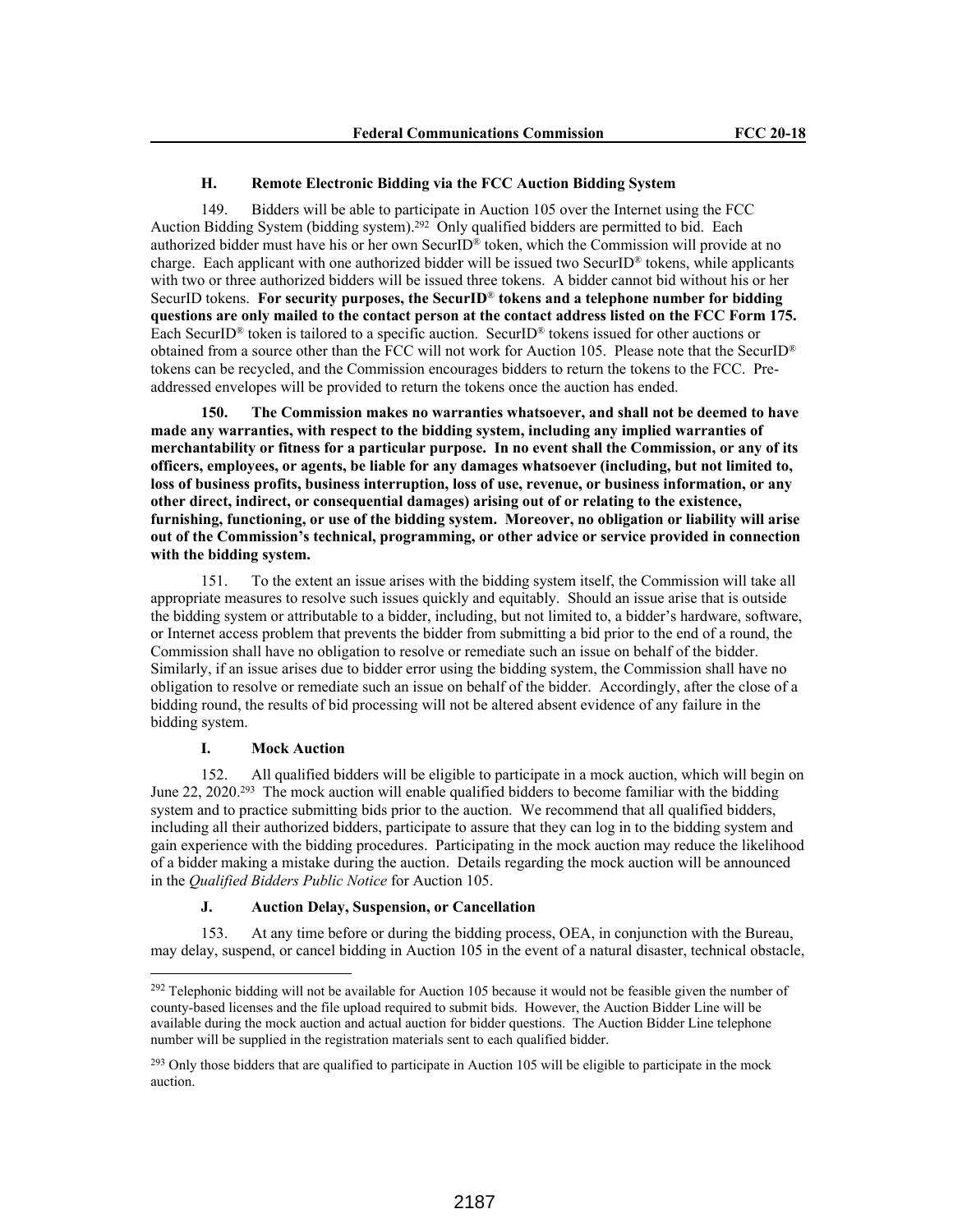network interruption, administrative or weather necessity, evidence of an auction security breach or unlawful bidding activity, or for any other reason that affects the fair and efficient conduct of competitive bidding.<sup>294</sup> This approach has proven effective in resolving exigent circumstances in previous auctions and we find no reasons to depart from it here. OEA will notify participants of any such delay, suspension, or cancellation by public notice and/or through the bidding system's announcement function. If the bidding is delayed or suspended, then OEA may, in its sole discretion, elect to resume the auction starting from the beginning of the current round or from some previous round, or cancel the auction in its entirety. We emphasize that OEA and the Bureau will exercise this authority at their discretion.

## **K. Fraud Alert**

154. As is the case with many business investment opportunities, some unscrupulous entrepreneurs may attempt to use Auction 105 to deceive and defraud unsuspecting investors. Common warning signals of fraud include the following:

- The first contact is a "cold call" from a telemarketer or is made in response to an inquiry prompted by a radio or television infomercial.
- The offering materials used to invest in the venture appear to be targeted at IRA funds, for example, by including all documents and papers needed for the transfer of funds maintained in IRA accounts.
- The amount of investment is less than \$25,000.
- The sales representative makes verbal representations that: (a) the Internal Revenue Service, Federal Trade Commission (FTC), Securities and Exchange Commission (SEC), FCC, or other government agency has approved the investment; (b) the investment is not subject to state or federal securities laws; or (c) the investment will yield unrealistically high short-term profits. In addition, the offering materials often include copies of actual FCC releases, or quotes from FCC personnel, giving the appearance of FCC knowledge or approval of the solicitation.

155. Information about deceptive telemarketing investment schemes is available from the FCC as well as the FTC and SEC. Additional sources of information for potential bidders and investors may be obtained from the following sources:

- the FCC's Consumer Call Center at (888) 225-5322 or by visiting www.fcc.gov/general/frauds-scams-and-alerts-guides
- $\bullet$  the FTC at (877) FTC-HELP ((877) 382-4357) or by visiting www.consumer.ftc.gov/articles/0238-investment-risks
- $\bullet$  the SEC at (202) 942-7040 or by visiting https://www.sec.gov/investor

156. Complaints about specific deceptive telemarketing investment schemes should be directed to the FTC, the SEC, or the National Fraud Information Center at (202) 835-0618.

### **IV. BIDDING PROCEDURES**

#### **A. Clock Auction Design**

157. We will conduct Auction 105 using an ascending clock auction design, in which bidders indicate their demands for generic license blocks in specific counties, generally as proposed in the *Auction 105 Comment Public Notice*. Under the clock auction format we adopt, the auction will proceed in a series of rounds, with bidding being conducted simultaneously for all spectrum blocks in all counties available in the auction. During each bidding round, the bidding system will announce a per-block clock price in each county, and qualified bidders will submit, for each county for which they wish to bid, the

<sup>294</sup> *See* 47 CFR § 1.2104(i).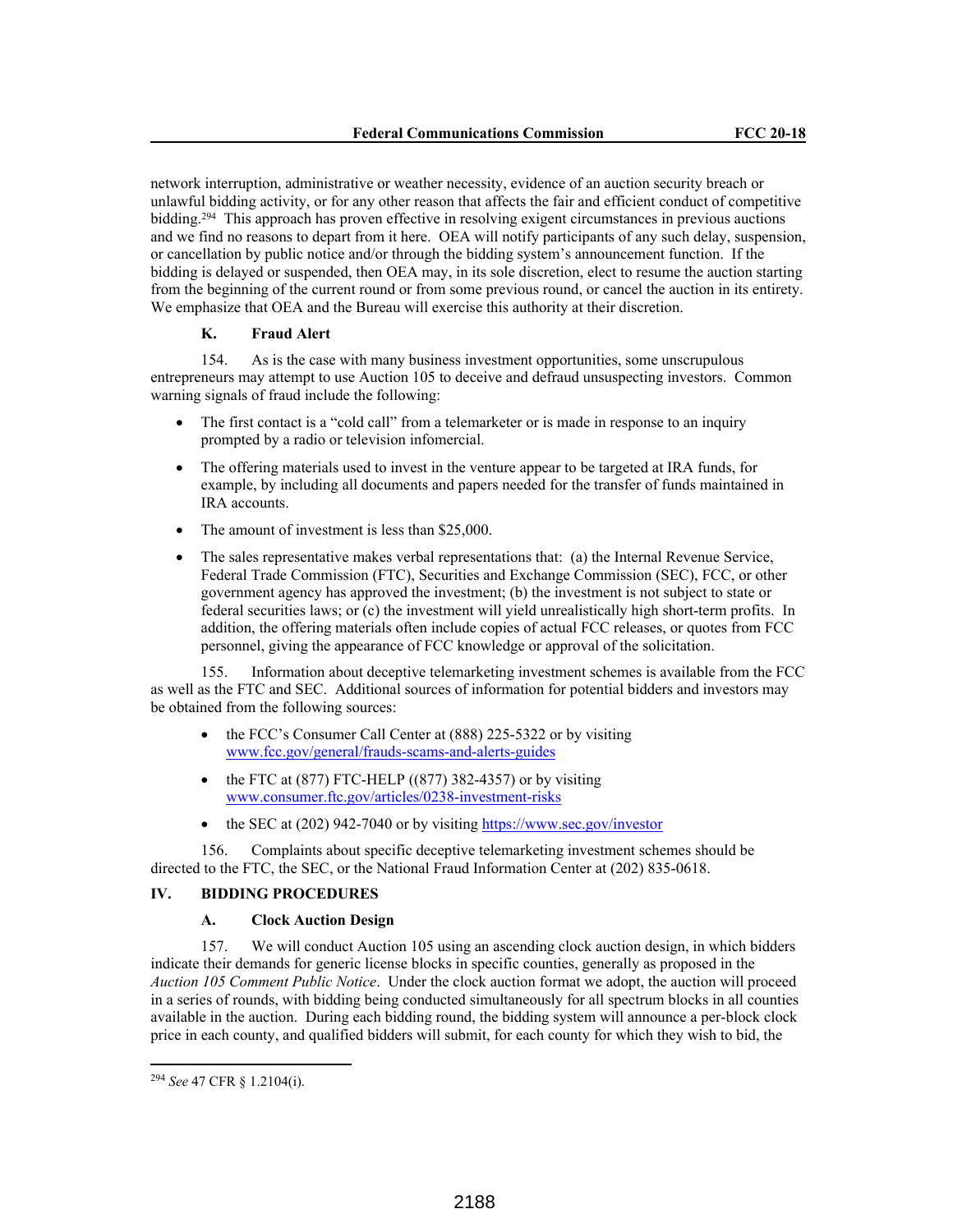number of blocks they seek at the clock prices associated with the current round. Bidding rounds will be open for predetermined periods of time. Bidders will be subject to activity and eligibility rules that govern the pace at which they participate in the auction.

158. In Auction 105, in each county, the clock price for a generic license block will increase from round to round if bidders indicate total demand in that county that exceeds the number of blocks available. The bidding rounds will continue until, for all counties, the total number of blocks that bidders demand does not exceed the supply of available blocks. At that point, those bidders indicating demand for a block at the final price will be deemed winning bidders. No assignment phase will be held to assign frequency-specific licenses, as was done in previous spectrum auctions that used a clock format,<sup>295</sup> because the frequencies associated with Priority Access Licensees' PALs will be dynamically assigned by SASs.296 No commenting parties object to the ascending clock auction structure.

159. The specific bidding procedures that we adopt differ from our proposed procedures in that we decline to allow a bidder to elect to bid at a Cellular Market Area (CMA) level for more populous CMAs; instead, all bidding will be on a county-level only. In declining to adopt CMA-level bidding, the auction format for Auction 105 follows more closely the clock auction format used in Auctions 1002, 102, and 103. We do, however, adopt our proposal to modify the bidding activity rules that we used in our prior clock auctions to allow an "upper activity limit," which will help provide a safeguard against a bidder losing bidding eligibility under certain circumstances.

160. To reflect the procedures we adopt here, we direct OEA, in conjunction with the Bureau, to prepare and release an updated technical guide that provides the mathematical details of the adopted auction design and algorithms for Auction 105. The information in the updated technical guide, which is available in the Education section of the Auction 105 website (www.fcc.gov/auction/105), supplements our decisions in this Public Notice.

## **B. Generic License Blocks with County-Level Bidding**

161. In accordance with the *2018 3.5 GHz Report and Order* and consistent with the rules governing Citizens Broadband Radio Service, 70 megahertz of spectrum designated for PALs in the 3550-3650 MHz band will be licensed in seven generic 10-megahertz blocks by county.297 Accordingly, in the auction, seven generic block licenses will be available for bidding in each county, for a total of 22,631 PALs.

162. *Limit on number of blocks per bidder*. The bidding system will limit to four the quantity of blocks that a bidder can demand in any given area at any point in the auction. This implements the Commission's rules limiting the aggregation for PALs to 40 megahertz (i.e., four PALs) in any geographic area at any point in time.298 Therefore, in each bidding round, a bidder will have the opportunity to bid for up to four generic blocks of spectrum per county, subject to the eligibility rules.

<sup>295</sup> *See Auction 1000 Procedures Public Notice*, 30 FCC Rcd at 9086-9094, paras. 236-56; *Auctions 101-102 Procedures Public Notice,* 33 FCC Rcd at 7655-7657, paras. 268-78; *Auction 103 Procedures Public Notice* 34 FCC Rcd at 5596-99, paras 218-235.

<sup>296</sup> 47 CFR § 96.13.

<sup>297</sup> 47 CFR § 96.13; *2018 3.5 GHz Report and Order*, 33 FCC Rcd at 10643, para. 82. For purposes of this auction, counties shall be defined using the United States Census Bureau's data reflecting county legal boundaries and names valid through January 1, 2017. *See* 47 CFR § 96.3; *see also 2018 3.5 GHz Report and Order*, 33 FCC Rcd at 10607, para. 19 & n.71. Information regarding PALs, including: (1) a map and list of 2017 counties, (2) a map and list of the proposed 172 CMA-level bidding areas, and (3) an interactive map of both counties and CMA-level biddings areas, can be found at https://www.fcc.gov/35-ghz-band-overview. We will not be issuing Priority Access Licenses in the Gulf of Mexico. *See Auction 105 Comment Public Notice*, 34 FCC Rcd at 9216, para. 2 & n.2.

<sup>298</sup> 47 CFR § 96.31; *see also 2018 3.5 GHz Report and Order*, 33 FCC Rcd at 10653-54, paras. 105-107; *2015 3.5 GHz Report and Order*, 30 FCC Rcd at 3998, para. 117.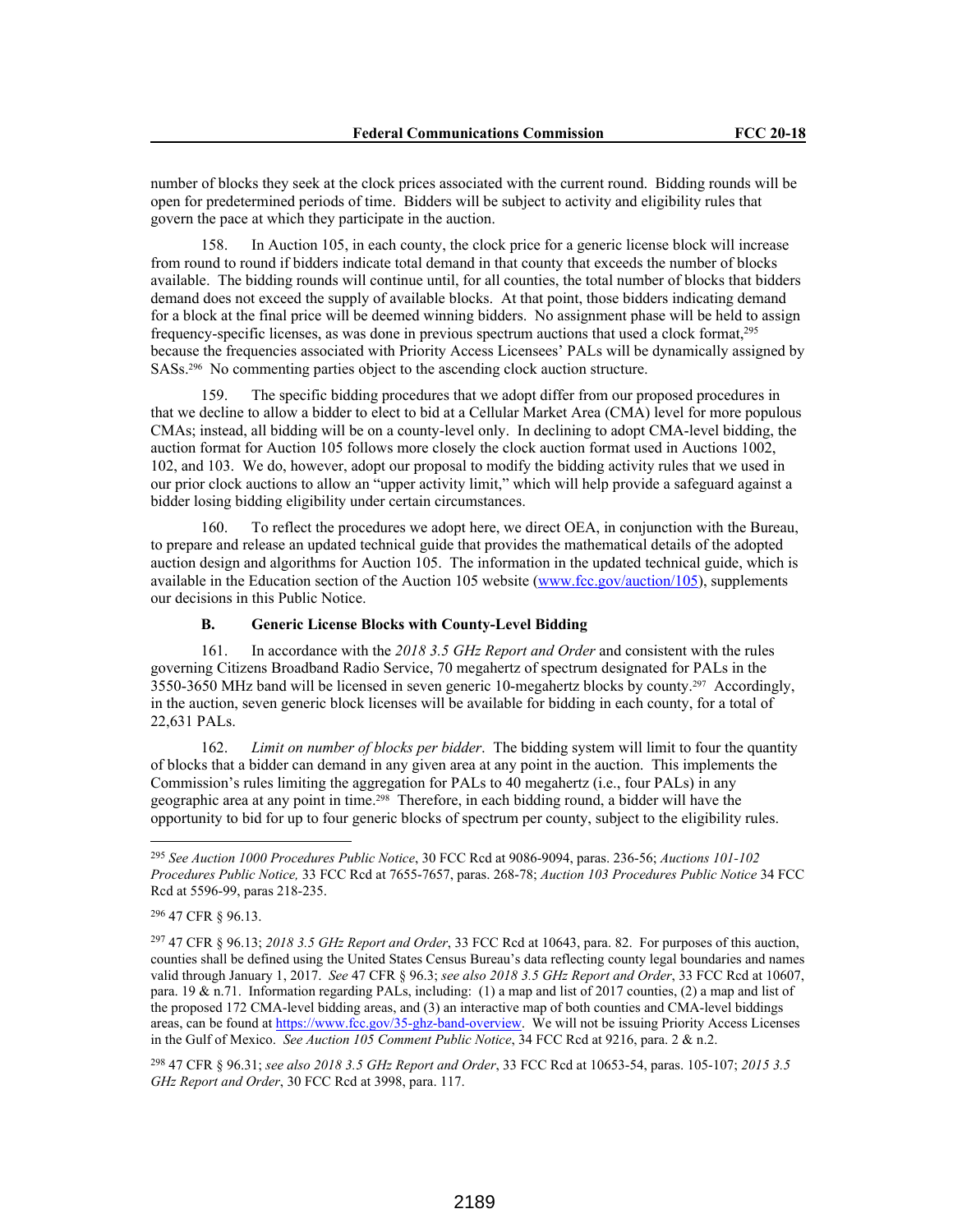163. *Bidding at the county level only; no CMA-level bidding*. In the *Auction 105 Comment Public Notice*, we proposed procedures that would allow bidders to bid at a CMA level for blocks in counties that comprise more populous CMAs, but we decline to adopt that proposal and associated proposed procedures.<sup>299</sup>

164. Under our proposal, prior to the auction bidders would have been able to elect to bid on a CMA-by-CMA level for PALs in those CMAs that are classified as Metropolitan Statistical Areas (MSAs) and that incorporate multiple counties.<sup>300</sup> Those electing to bid at the CMA level would not be permitted to bid at the county level in that CMA, and vice versa.<sup>301</sup> Several commenters raise concerns that the proposed bidding procedures would complicate the auction. Verizon, for example, asserts that the CMA-level bidding proposal "would create a complex and uncertain environment that both CMA-level and county-level bidders may find difficult to navigate[.]"<sup>302</sup> Others agree, expressing concern that this supposed complexity could deter smaller entities from participating in the auction.<sup>303</sup> Still others oppose CMA-level bidding based on additional perceived disadvantages to county-level bidders, particularly smaller entities interested in serving rural counties.<sup>304</sup> Meanwhile, others claim that CMA-level bidding could lead to inefficient outcomes.<sup>305</sup>

165. Although we recognize that the bidding rules would be significantly simpler with countylevel bidding only, we are not persuaded that the additional complexities created by the CMA-level bidding procedures would be so harmful as to warrant rejection of the proposal if the record demonstrated that the benefits of CMA-level bidding outweighed the harms in this specific instance. We note, however, that no commenter describes any substantial benefits of CMA-level bidding, and several commenters assert the opposite—that the proposal would provide little benefit, even to those interested in obtaining licenses in every county within a CMA.<sup>306</sup> Commenters observe that a bidder interested in assembling aggregations of multiple counties will be able to do so without the option of CMA-level bidding,<sup>307</sup> and that, as Blooston states, "county-based bidding for all counties should not be unduly

<sup>299</sup> *Auction 105 Comment Public Notice*, 34 FCC Rcd at 9224-25, paras. 29-33. In conjunction with the proposal to permit CMA-level bidding, we proposed a limited exception to the "no excess supply rule." *Id.* at 9232, para. 69.

<sup>300</sup> *Id.* at 9224-25, paras. 30-31.

<sup>301</sup> *Id.* at 9224, para. 29.

<sup>302</sup> Verizon Comments at 4-5.

<sup>&</sup>lt;sup>303</sup> See Southern Linc Comments at 5 (asserting that the proposed rules are so complex that "there can be little doubt that the rules alone will be sufficient to disincent new entrants and smaller bidders from competing in CMAs where CMA-level bidding is allowed."); SCE Comments at 2 ("The CMA bidding process adds significantly to the already complex bidding process of this auction . . . . The greater the complexity and inscrutability of the auction procedures, the more ordinary citizens are deterred from participating."); GeoLinks Reply at 3 (arguing that the proposal is "overly complex" and that the procedures "may lead to confusion or a lack of participation in the auction."); WISPA Comments at 5 ("CMA-level bidding combined with county-level bidding would create bidding complexity favoring those large companies that can afford to engage the limited number of economists and game theorists to advise them."); *see also* EWA Reply at 3; NCTA Reply at 4; RWA Reply at 4.

<sup>304</sup> *See* API Comments at 1-2; Blooston Comments at 4; NCTA Comments at 11; NTCA Comments at 3; RWA Comments at 3-4; SCE Comments at 2; CenturyLink Reply at 2-3; UTC Reply at 1; CCA Comments at 4-7; DSA Comments at 8-10; GeoLinks Comments at 2-4; NRECA Comments at 3-4; NA-OTI Comments at 5-8; Southern Linc Comments at 3-7; WISPA Comments at 3-6; IIoT Reply at 3-4; RWA Reply at 3-4.

<sup>305</sup> NCTA Comments at 9-11*;* CCA Comments at 7-9; OTI Comments at 7-8; Southern Linc Comments at 7-8; Verizon Comments at 4-5; SCE Comments at 1.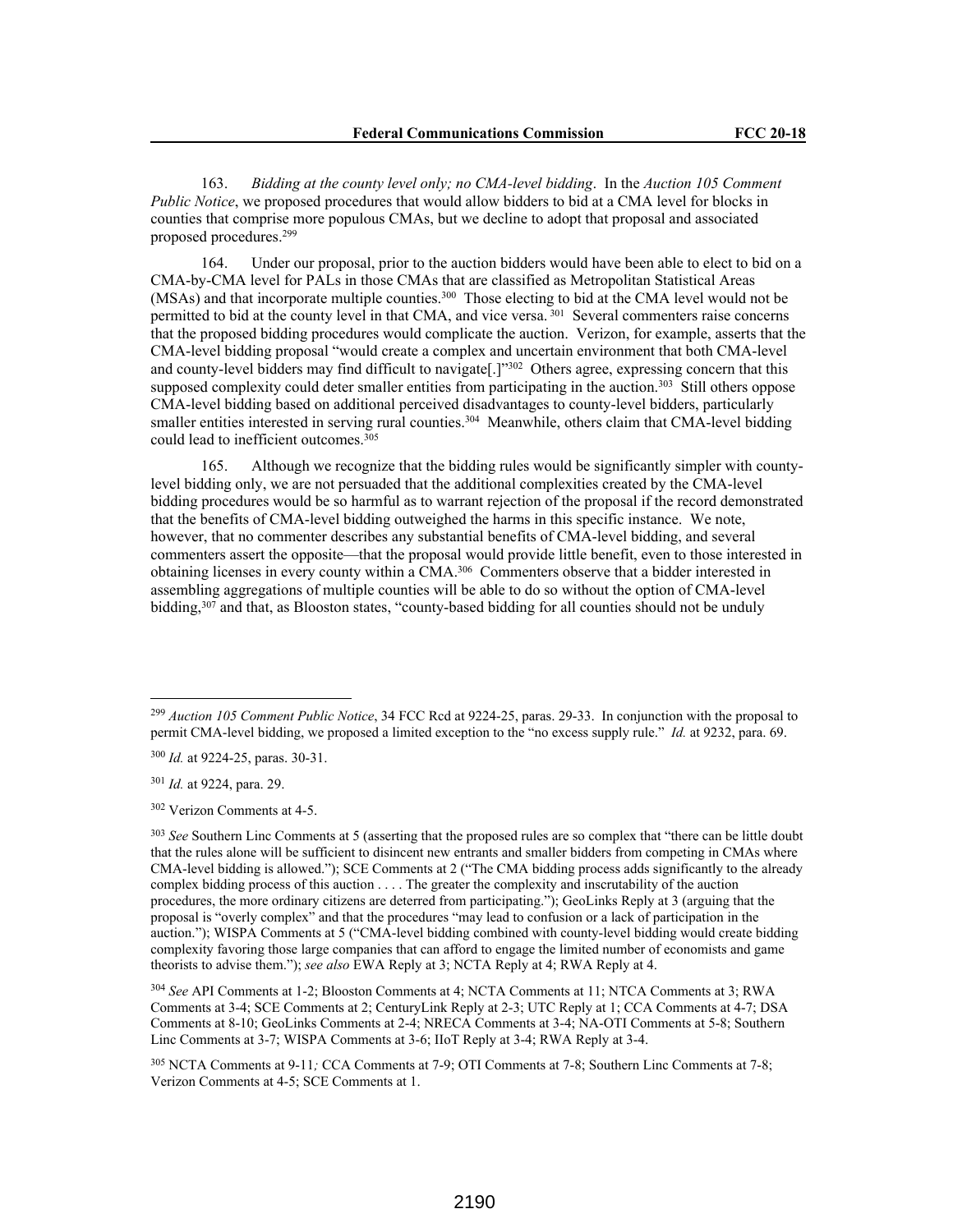burdensome to large bidders."<sup>308</sup> Absent additional support for the benefits of our proposed procedures to implement CMA-level bidding, we see no reason to implement bidding procedures that are any more complicated than necessary.

166. Finally, T-Mobile objects to our proposed procedures for CMA-level bidding because, under the proposal, bidders not electing CMA-level bidding would have bid at the county level for counties included in a CMA that is subject to CMA-level bidding. T-Mobile argues that allowing both types of bids in the same area would make it possible for different entities to obtain licenses within a single CMA, thereby increasing the potential for interference issues across users.<sup>309</sup> T-Mobile instead suggests that we permit only CMA-level bidding in the top 50 CMAs that are also MSAs and that include more than one county, and permit only county-level bidding in all other areas.<sup>310</sup> In the 2018 3.5 GHz *Report and Order*, however, the Commission decided to adopt counties as the basic licensing area for PALs blocks, and we regard T-Mobile's suggestion to make the CMA the minimum bidding area for the top-50 CMAs as inconsistent with that decision.<sup>311</sup> In stating that a form of package bidding would be considered during the pre-auction process, the Commission did not intend to prevent bidders from bidding on individual counties within the CMAs subject to CMA-level bidding, given that package bidding is fundamentally a way to allow bidders to indicate whether a group of items should be won as a group or as individual pieces. Moreover, the T-Mobile proposal would completely prevent bidders interested in obtaining county-level licenses for fewer than all of the counties in the largest CMAs from having the opportunity to bid for those licenses individually.

167. We conclude, based on our record and in light of our experience in previous auctions, that a standard ascending clock auction with county-by-county bidding will offer adequate opportunity for bidders to aggregate licenses in order to obtain the level of coverage they desire consistent with their business plans. Furthermore, the lack of record support, even though it's based on objections with which we disagree, suggests that we might increase the chances of a successful auction with a greater variety of bidders if we go with the near unanimously supported county-level bidding. We agree with NCTA that a clock auction without CMA-level bidding will result in a simple, well-understood auction.<sup>312</sup>

<sup>306</sup> *See* Verizon Comments at 5 ("Because of its inherent drawbacks, the Commission's proposed CMA-level bidding procedures will be of little value to sincere bidders."); *see also, e.g.*, WISPA Comments at 3 ("[B]idders seeking to combine counties do not need CMA-level bidding in order to assemble spectrum blocks across multiple counties."); NA-OTI Comments at 8 ("Nor does CMA-level bidding ease any major burden on the national and regional mobile carriers most likely to select that form of bidding."); GeoLinks Reply at 4 ("CMA-level bidding is simply not needed for bidders to obtain PALs across an aggregation of counties."); NTCA Reply at 4 ("[P]roviders interested in aggregation of counties can still achieve such an outcome under a county-level bidding scheme[.]")).

<sup>307</sup> *See, e.g.,* GeoLinks Comments at 3; DSA Comments at 10.

<sup>308</sup> Blooston Reply at 3 (agreeing with other commenters who state that county-based bidding for all counties should not be unduly burdensome to large bidders).

<sup>309</sup> T-Mobile Comments at 2 (arguing that allowing both county-level and CMA-level bidding in the same areas would "perpetuate the precise interference protection problems the Commission was attempting to solve in allowing licensing throughout larger geographic areas[.]").

<sup>310</sup> *Id.* at 3.

<sup>311</sup> *2018 3.5 GHz Report and Order*, 33 FCC Rcd at 10607, para. 19.

<sup>312</sup> NCTA Comments at 2; *see also* Blooston Reply at 9 ("By refraining from its CMA-level bidding proposal, the FCC will promote opportunities for the widest variety of applicants, including designated entities, to participate in Auction 105 and to compete on an even-handed basis."); API Comments at 2 ("Eliminating larger level bidding … reduces rule complexity for the auction."); GeoLinks Comments at 3 (stating that implementing bidding on a county basis only would reduce burdens on both bidders and Commission staff); T-Mobile Reply at 6 (abandoning CMAlevel bidding "would eliminate the complexities and special auction process required to allow a mix of CMA-level bidding and county-level bidding in the same geographic area.").

<sup>(</sup>Continued from previous page)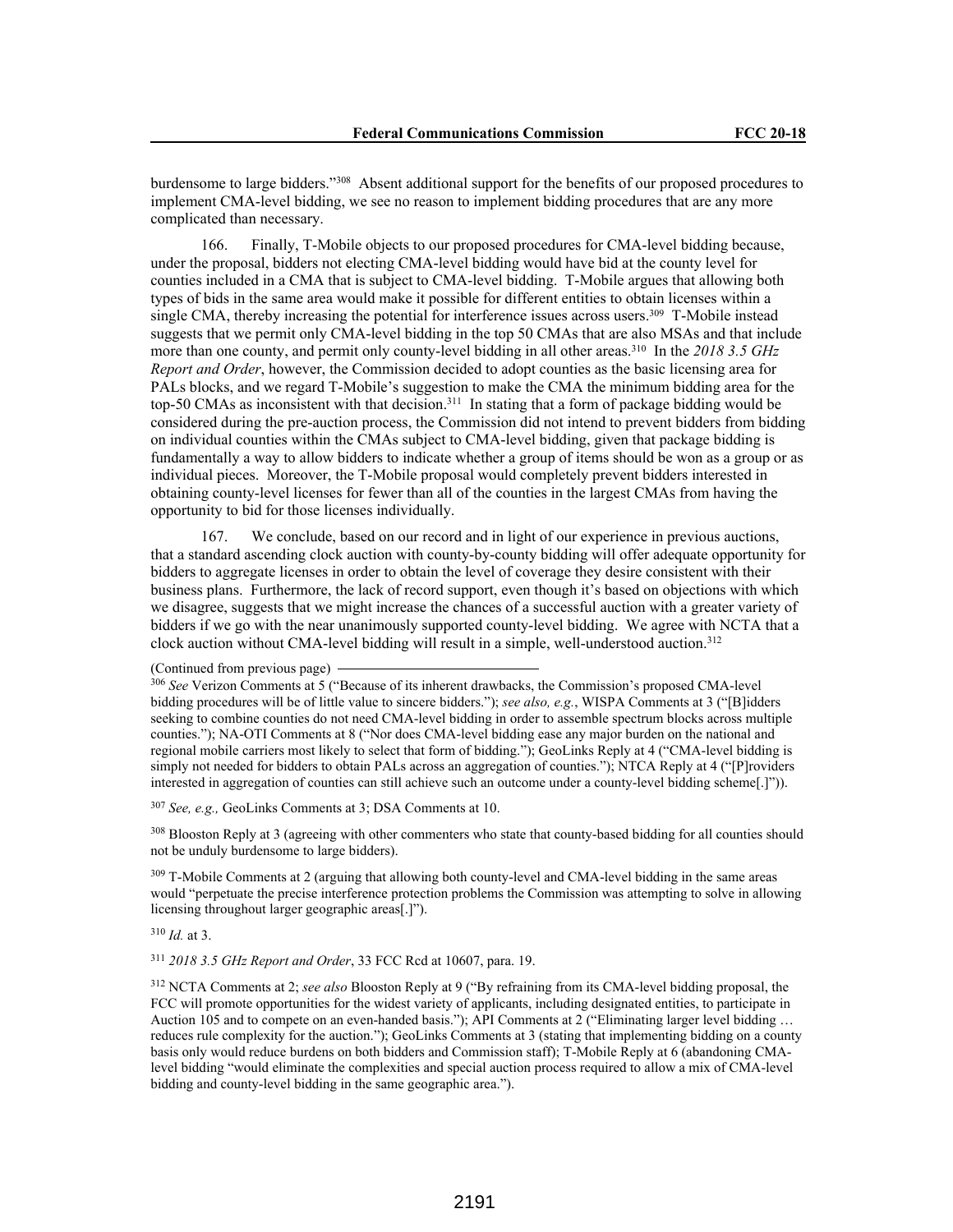#### **C. Bidding Rounds**

168. As proposed, Auction 105 will proceed in a series of rounds, with bidding conducted simultaneously for all spectrum blocks for all counties available in the auction.<sup>313</sup> During each bidding round, the bidding system will announce a per-block price in each county, and qualified bidders will submit, for each county for which they wish to bid, the number of blocks they seek at the clock prices associated with the current round. Bidding rounds will be open for predetermined periods of time. Bidders will be subject to activity and eligibility rules that govern the pace at which they participate in the auction.

169. In each county, the clock price for a generic license block will increase from round to round if bidders indicate total demand in that county that exceeds the number of blocks available. The bidding rounds will continue until, for all counties, the total number of blocks that bidders demand does not exceed the supply of available blocks. At that point, those bidders indicating demand for a block at the final price will be deemed winning bidders.

170. The initial bidding schedule will be announced in a public notice to be released at least one week before the start of bidding.<sup>314</sup> We also adopt the proposal that the bidding schedule may be changed in order to foster an auction pace that reasonably balances speed with the bidders' need to study round results and adjust their bidding strategies.<sup>315</sup> Such changes may include the amount of time for bidding rounds, the amount of time between rounds, or the number of rounds per day, depending upon bidding activity and other factors.<sup>316</sup> As is typical, the bidding system will announce any such changes to the bidding schedule several rounds before the change occurs.

171. A bidder may submit its bids using the bidding system's *upload* function that allows bid files in a comma-separated value (CSV) format to be uploaded. The bidding system will not allow bids to be submitted unless the bidder selected the counties on its FCC Form 175 and the bidder has sufficient bidding eligibility.<sup>317</sup>

172. During each round of the bidding, a bidder may also remove bids placed in the current bidding round, as proposed.<sup>318</sup> If a bidder modifies its bids for blocks in a county in a round, the system takes the last bid submission as that bidder's bid for the round.<sup>319</sup>

## **D. Stopping Rule**

173. We adopt our proposal to use a simultaneous stopping rule for Auction 105, under which all blocks in all counties will remain available for bidding until the bidding stops in every county.<sup>320</sup> Specifically, bidding will close for blocks in all counties after the first round in which there is no excess processed demand in any county. Consequently, it is not possible to determine in advance how long the bidding in Auction 105 will last.

<sup>314</sup> *Id*.

<sup>315</sup> *Id.* at 9225, para. 36.

<sup>316</sup> *Id*.

<sup>317</sup> *See infra.*, Part IV. F (Activity Rule, Activity Upper Limit, and Reducing Eligibility).

<sup>318</sup> *Auction 105 Comment Public Notice*, 34 FCC Rcd at 9234, para. 80.

<sup>319</sup> No bids may be withdrawn after the close of a round. Unlike an auction conducted using the Commission's standard simultaneous multiple-round auction format for bidding on frequency-specific licenses (as opposed to generic blocks), there are no provisionally winning bids in a clock auction. As a result, the concept of bid withdrawals as used in standard simultaneous multiple-round auctions does not apply to a clock auction.

<sup>313</sup> *Auction 105 Comment Public Notice*, 34 FCC Rcd at 9225, para. 34.

<sup>320</sup> *See Auction 105 Comment Public Notice*, 34 FCC Rcd at 9226, para. 37.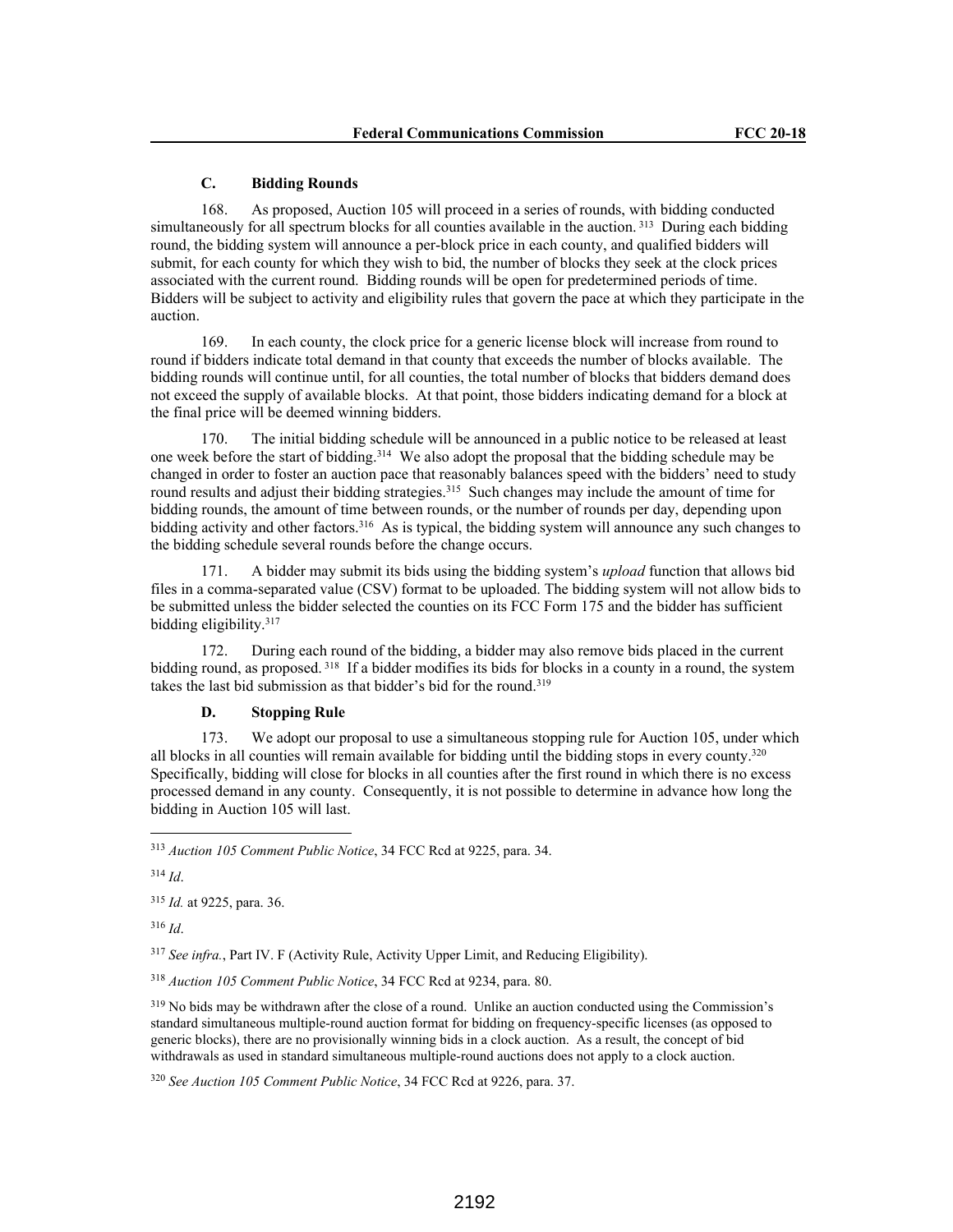174. We disagree with the American Petroleum Institute (API) that bidding should end on each county after two rounds of inactivity on that county.<sup>321</sup> A simultaneous stopping rule is intended to maximize bidders' flexibility to change their bidding strategies as information about demand becomes available, and to ensure that the spectrum is licensed to the bidder who values it the most highly. Ending bidding in some license areas while it continues in other areas would reduce this flexibility and limit auction participants' ability to pursue alternative strategies if they are priced out of their first-choice license areas. Moreover, we agree with T-Mobile that the approach suggested by API would be administratively inefficient and could prevent the timely conclusion of the auction.<sup>322</sup>

## **E. Availability of Bidding Information**

175. We will make public after each round of Auction 105, for each county: (1) the supply, (2) the aggregate demand, (3) the posted price of the last completed round,<sup>323</sup> and (4) the clock price for the next round. The identities of bidders demanding blocks in a specific county will not be disclosed until after Auction 105 concludes (i.e., after the close of bidding).<sup>324</sup>

176. As proposed, each bidder will have access to additional information related to its own bidding and bid eligibility.<sup>325</sup> Specifically, after the bids of a round have been processed, the bidding system will inform each bidder of the number of blocks it holds after the round (its processed demand) for every county and its eligibility for the next round.

177. Limiting the availability of bidding information during the auction balances our interest in providing bidders with sufficient information about the status of their own bids and the general level of bidding in all areas and license categories to allow them to bid confidently and effectively, while restricting the availability of information that may facilitate identification of bidders placing particular bids, which could potentially lead to undesirable strategic bidding.

## **F. Activity Rule, Activity Upper Limit, and Reducing Eligibility**

178. We adopt the proposal that bidders be required to maintain a minimum, high level of activity in each clock round in order to maintain bidding eligibility, which will help ensure that the auction moves quickly and promote a sound price discovery process.<sup>326</sup> We will set the activity requirement (the *activity requirement percentage*) between 90% and 100% of a bidder's bidding eligibility in all clock rounds, as proposed.<sup>327</sup> Further, we will set the initial activity requirement percentage at 95%. Failure to maintain the requisite activity level will result in a reduction in the bidder's eligibility, possibly curtailing or eliminating the bidder's ability to place additional bids in the auction. T-Mobile and API both recommend adopting a lower initial activity requirement.<sup>328</sup> We conclude, however, that an activity requirement below that which we adopt here would create uncertainty regarding

<sup>321</sup> *See* API Comments at 2.

<sup>322</sup> T-Mobile Comments at 7.

<sup>&</sup>lt;sup>323</sup> The posted price of the previous round generally is: the clock price of the previous round if demand exceeds supply; the start-of-round price of the previous round if supply exceeds demand; or the price at which a reduction caused demand to equal supply. See the *Auction 105 Technical Guide*, section 5.3 for more details.

<sup>324</sup> *See Auction 105 Comment Public Notice*, 34 FCC Rcd at 9220, para. 14; *see also supra* Part II.F (Information Procedures During the Auction Process).

<sup>325</sup> *See Auction 105 Comment Public Notice*, 34 FCC Rcd at 9220, para. 15.

<sup>326</sup> *See Id.* at 9227, para. 43.

<sup>327</sup> *Id.*

<sup>328</sup> T-Mobile Comments at 10; API Comments at 3.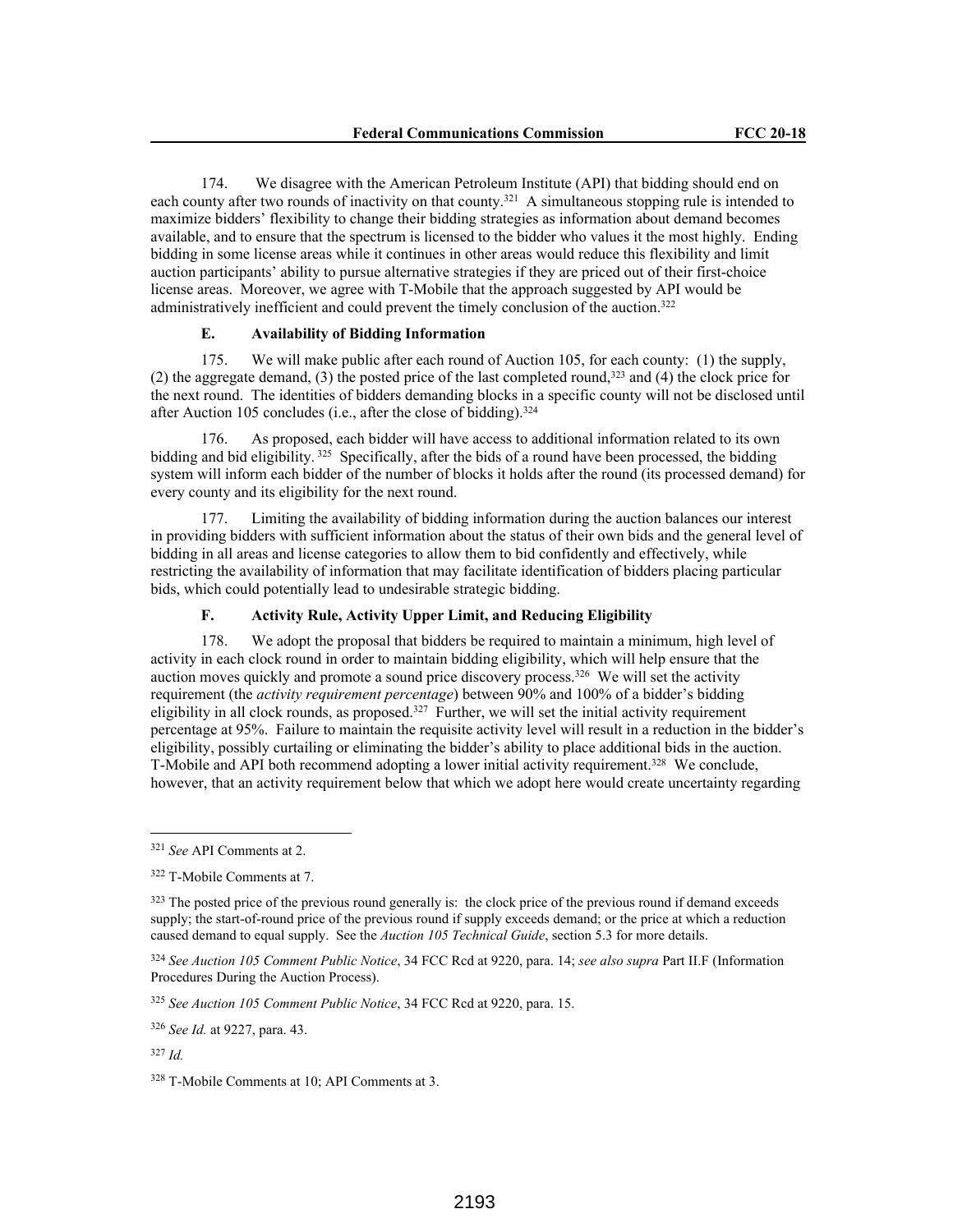the exact level of bidder demand, interfere with the basic clock-price setting and winner determinations, provide less helpful information to bidders, and prolong the auction unduly.

We will use upfront payments to determine a bidder's initial (maximum) eligibility in terms of bidding units. Each spectrum block in a county will be assigned a specific number of bidding units based on the number of MHz-pops in the county. Therefore, a bidder's upfront payment will determine the maximum number of blocks as measured by their associated bidding units that a bidder can demand at the start of the auction.

180. The activity rule will be satisfied when a bidder has bidding activity on blocks with bidding units that total at least the activity requirement percentage (set between 90 and 100%) of its eligibility in the round. If the activity rule is met, then the bidder's eligibility will not change in the next round. Bidding eligibility will be reduced as the auction progresses if a bidder does not meet the activity requirement.<sup>329</sup>

181. For this clock auction, a bidder's activity in a round for purposes of the activity rule will be the sum of the bidding units associated with the bidder's processed demands, which may not be equal to its submitted demands. For instance, if a bidder requests a reduction in the quantity of blocks it demands in a category, but the bidding system does not apply the request because demand for the category would fall below the available supply, the bidder's activity will reflect its unreduced demand.<sup>330</sup>

182. *Activity upper limit.* We adopt our proposal to allow a bidder to submit bids with associated bidding activity greater than its current bidding eligibility, noting, however, that a bidder's activity *as applied* by the auction system during bid processing will not exceed the bidder's current bidding eligibility.<sup>331</sup> Because a bidder's eligibility for the next round is calculated based on the bidder's demands as applied by the auction system during bid processing, a bidder's eligibility may be reduced even if the bidder submitted bids that meet its activity requirement for the round.332 We anticipate that adopting an "activity upper limit" will help a bidder avoid having its eligibility reduced as a result of submitted bids that cannot be applied during bid processing.<sup>333</sup> When submitting bids with associated bidding activity greater than its current bidding eligibility, a bidder would consider the price points associated with each of its bids to indicate the order in which it wishes the bidding system to consider its

<sup>&</sup>lt;sup>329</sup> For example, with an activity requirement of 95%, the eligibility of a bidder not meeting the activity requirement would be calculated as the bidder's activity multiplied by 100/95.

<sup>&</sup>lt;sup>330</sup> Under the ascending clock auction format, the FCC auction bidding system will not allow a bidder to reduce the quantity of blocks it demands in an individual county if the reduction would result in aggregate demand falling below (or further below) the available supply of blocks in the county.

<sup>331</sup> *See Auction 105 Comment Public Notice*, 34 FCC Rcd at 9227-28, para. 44.

 $332$  This may occur, for example, if the bidder bids to reduce its demand in county A by two blocks (with 10 bidding units each) and bids to increase its demand by one block (with 20 bidding units) in county B. If the bidder's demand can only be reduced by one block in county A (because there is only one block of excess demand), the increase in county B cannot be applied, and absent other bidding activity the bidder's eligibility would be reduced. *See* Parts IV.I.1 and 3 (No Excess Supply Rule; and Processed Demands), for further details on bid processing. We note that, contrary to the suggestions of some commenters, this issue is unrelated to CMA-level bidding and can occur even with county-level bidding only. *See* T-Mobile Comments at 11 ("Like the complexities imposed by the adoption of the exception to the 'no excess supply' rule, the Commission can eliminate the need for an activity upper limit by permitting only CMA-level bidding."); *see also* Blooston Reply at 7 ("[A]doption of an 'activity upper limit' would not be necessary if the Commission used county-based bidding in all areas and it refrained from providing a CMAlevel bidding option.").

<sup>&</sup>lt;sup>333</sup> For example, depending upon the bidder's overall bidding eligibility and the activity limit percentage, a bidder could submit an "additional" bid or bids that would be considered (in price point order with its other bids) and applied as available eligibility permits during the bid processing. *See* Auction 105 Technical Guide, sections 4.3 (Activity Upper Limit) and 7.1 (Processed Demand and Next Round Activity) for further details and an example.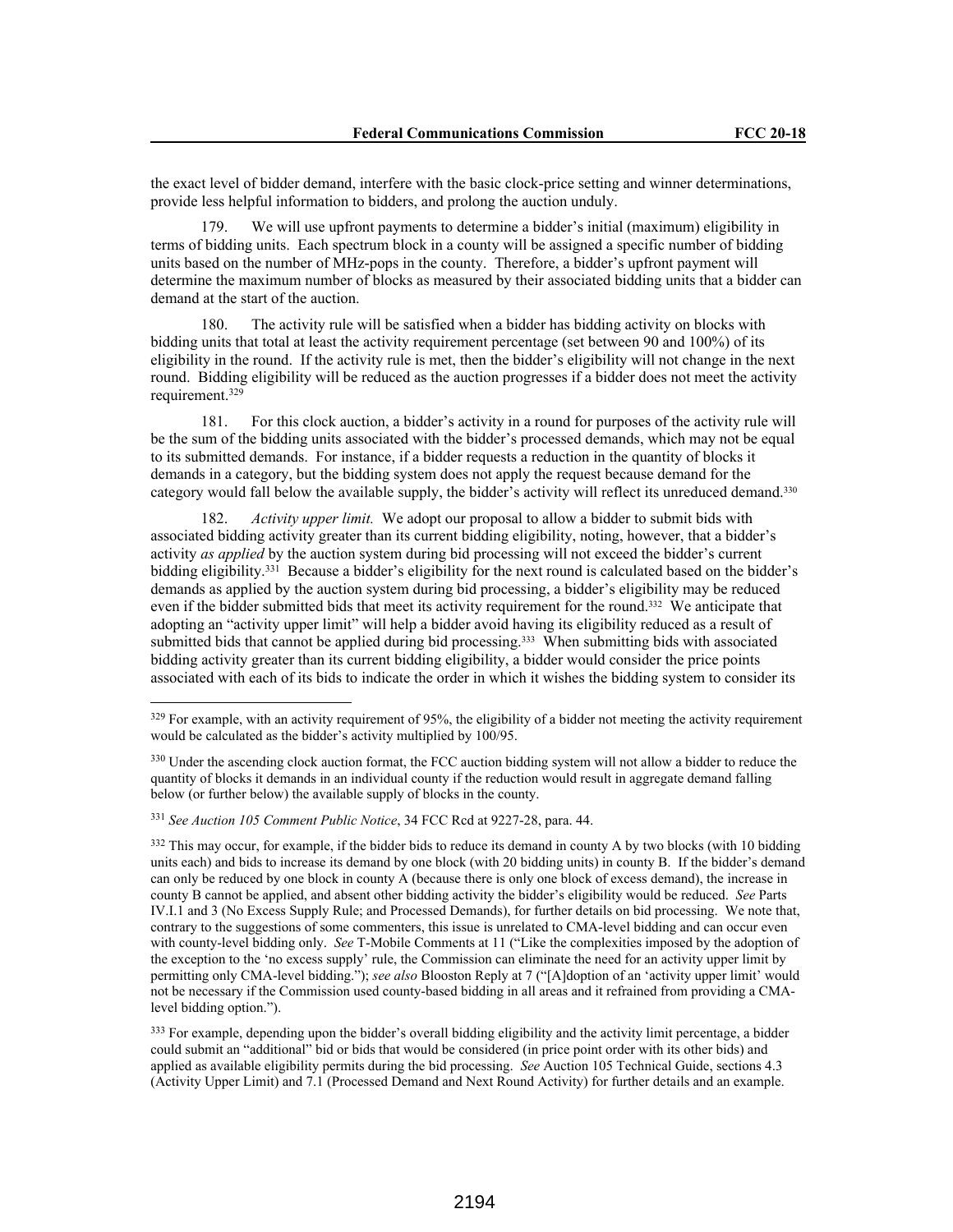bid requests. Therefore, if bids submitted at lower price points cannot be applied as requested, thereby leaving the bidder with unused eligibility, then the system will consider the additional bids submitted at higher price points to use the otherwise lost eligibility. We emphasize, however, that a bidder may submit bids with associated bidding units exceeding 100% of its current bidding eligibility, but its processed activity can never exceed its eligibility.

183. Specifically, after Round 1 a bidder may submit bids with bidding units totaling up to an *activity upper limit* equal to the bidder's current bidding eligibility for the round times a percentage (the *activity limit percentage)* equal to or greater than 100%. We adopt an initial activity limit percentage of 120% to apply to Round 2 and subsequent rounds.334 In any bidding round, the auction bidding system will advise the bidder of its current bidding eligibility, its required bidding activity, and its activity upper limit.

184. Under the procedures we adopt, OEA retains the discretion to change the activity requirement percentage and the activity limit percentage during the auction, and to set the activity limit percentage within a range of 100% and 140%. We acknowledge commenters' concerns that an activity upper limit that is set as high as 140% may encourage speculation that could increase prices and prolong the auction.<sup>335</sup> Given that we are incorporating an upper activity limit for the first time, we agree that adopting a more conservative initial activity upper limit of 120% is appropriate. We do not adopt Verizon's suggestion to reduce the upper bound of the activity limit percentage to  $110\%$ , 336 but we retain the discretion to adjust the percentage during the auction if necessary. The bidding system would announce any such changes in advance of the round in which they would take effect, giving bidders adequate notice to adjust their bidding strategies.

185. We also recognize the concern expressed by API that the activity upper limit "would add an unnecessary layer of complexity to an already complex auction...."<sup>337</sup> We believe, however, that in this case the benefits of the proposal—namely that it reduces the risk that a bidder's eligibility will be reduced inadvertently—outweigh that professed harm.<sup>338</sup> Moreover, we believe that the educational materials that will be made available throughout the auction process will significantly reduce confusion as to the application and impact of the activity upper limit. We also believe that the activity upper limit we adopt here will be simpler for bidders to employ than the "all-or-nothing" bids that were implemented in Auction 1002 and that Verizon urges us to adopt here.<sup>339</sup> That approach was not widely used in Auction 1002—all-or-nothing bids represented less than 1% of all bids submitted in that auction—suggesting that bidders did not view all-or-nothing bidding as a viable solution to the problem of inadvertent loss of eligibility.

186. Commenters also expressed general concern that the activity upper limit could lead to insincere bidding.<sup>340</sup> Verizon, for example, argues that "[w]ith such a large artificial eligibility cushion,

338 AT&T also observes out that the upper activity limit is "efficiency-enhancing" and will "provide bidders with greater flexibility to redistribute a portfolio" in rounds where the activity requirement is increased. AT&T Comments at 6.

<sup>339</sup> Verizon Comments at 7; *see also* CenturyLink Reply at 4.

<sup>&</sup>lt;sup>334</sup> For Round 1, the activity upper limit will be 100% of the bidder's initial bidding eligibility.

<sup>335</sup> *See* AT&T Comments at 6-7, *citing* Letter from Michael P. Goggin, AT&T Services, Inc., to Marlene H. Dortch, Secretary, FCC, GN Docket No. 17-258; AU Docket No. 19-244, at 2 (filed Sept. 16, 2019); *see also* CenturyLink Reply at 4.

<sup>336</sup> Verizon Comments at 7; *see also* CenturyLink Reply at 4.

<sup>337</sup> Blooston Reply at 6-7; *see also* Verizon Comments at 7 ("The Commission's proposed 'upper activity limit' is unnecessarily complex and should not be adopted.").

<sup>340</sup> Verizon Comments at 7; Blooston Reply at 6-7.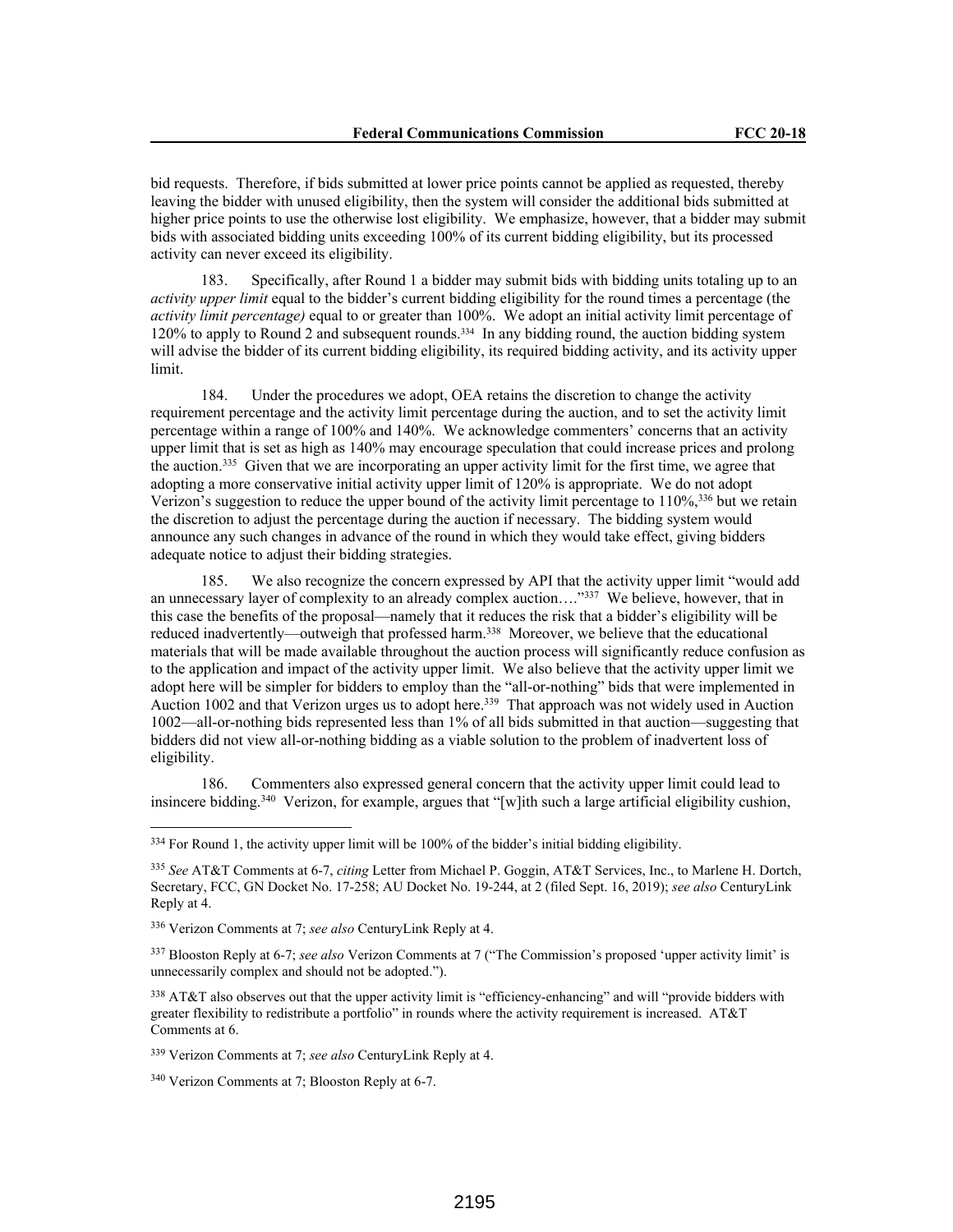certain auction participants could engage freely in insincere bidding across counties without regard for their processed demand or level of eligibility."<sup>341</sup> Under the procedures we adopt, bidders that attempt to use the activity upper limit to place insincere bids would run the risk of winning licenses that they do not actually want. That risk significantly reduces the incentive to bid insincerely, and commenters do not provide sufficient detail about their concerns to persuade us that the potential harm they assert outweighs the benefits.

187. *Missing bids.* Under the clock auction format, a bidder is required to indicate its demands in every round, even if its demands at the new round's prices are unchanged from the previous round. Missing bids—bids that are not reconfirmed—are treated by the auction bidding system as requests to reduce to a quantity of zero blocks for the county. If these requests are applied, or applied partially, then a bidder's bidding activity, and its bidding eligibility for the next round, may be reduced.<sup>342</sup>

188. For Auction 105, as for other clock auctions, we do not provide for activity rule waivers to preserve a bidder's eligibility.343 We note that our adoption of an activity upper limit to permit a bidder to submit bids with bidding activity greater than its eligibility, within the precise limits set forth above, would address some of the circumstances under which a bidder risks losing bidding eligibility and otherwise could wish to use a bidding activity waiver,<sup>344</sup> while minimizing any potential adverse impacts on either bidder incentives to bid sincerely or the price-setting mechanism of the clock auction. The clock auction relies on precisely identifying the point at which demand decreases to equal supply to determine winning bidders and final prices. Allowing waivers would create uncertainty with respect to the exact level of bidder demand and interfere with the basic clock price-setting and winner determination mechanism. Moreover, uncertainty about the level of demand would affect the way bidders' requests to reduce demand are processed by the bidding system, as addressed below.<sup>345</sup>

## **G. Acceptable Bids**

### **1. Minimum Opening Bids and Reserve Price**

189. As is typical for each auction, we sought comment on the use of a minimum opening bid amount and/or reserve price, as mandated by section 309(j) of the Communications Act of 1934, as amended.<sup>346</sup> We will establish minimum opening bid amounts for Auction 105. The bidding system will not accept bids lower than the minimum opening bids for each product. Based on our experience in past auctions, setting minimum opening bid amounts judiciously is an effective tool for accelerating the competitive bidding process.<sup>347</sup>

<sup>344</sup> *See* API Comments at 3 (arguing that waivers will allow bidders additional flexibility).

<sup>345</sup> *See* Parts IV.H.1 and 3 (No Excess Supply Rule for Bids to Reduce Demand; and Processed Demands), below.

<sup>346</sup> *See Auction 105 Comment Public Notice*, 34 FCC Rcd at 9229, para. 50; *see also* 47 U.S.C. § 309(j).

<sup>341</sup> Verizon Comments at 7; *see also* Blooston at 6 (arguing that the activity upper limit "could invite mischievous behavior for little apparent gain").

<sup>342</sup> *See* Parts IV.I.1 and 3 (No Excess Supply Rule for Bids to Reduce Demand; and Processed Demands) regarding partial application of bids.

<sup>343</sup> *See Auction 1000 Procedures Public Notice*, 30 FCC Rcd at 9077, para. 213; *Auctions 101-102 Procedures Public Notice,* 33 FCC Rcd at 7650, para. 245; *Auction 103 Procedures Public Notice* 34 FCC Rcd at 5591, para. 195. In previous FCC simultaneous multiple round auctions for frequency-specific licenses (as opposed to generic blocks), when a bidder's eligibility in the current round was below a required minimum level, the bidder was able to preserve its current level of eligibility with a limited number of activity rule waivers. *See, e.g., Auction of H Block Licenses in the 1915-1920 MHz and 1995-2000 MHz Bands Scheduled for January 14, 2014; Notice and Filing Requirements, Reserve Price, Minimum Opening Bids, Upfront Payments, and Other Procedures for Auction 96*, AU Docket No. 13-178, Public Notice, 28 FCC Rcd 13019, 13060, paras. 157-60 (WTB 2013).

<sup>347</sup> *See*, *e.g., Auction 97 Procedures Public Notice*, 29 FCC Rcd at 8440, para. 193.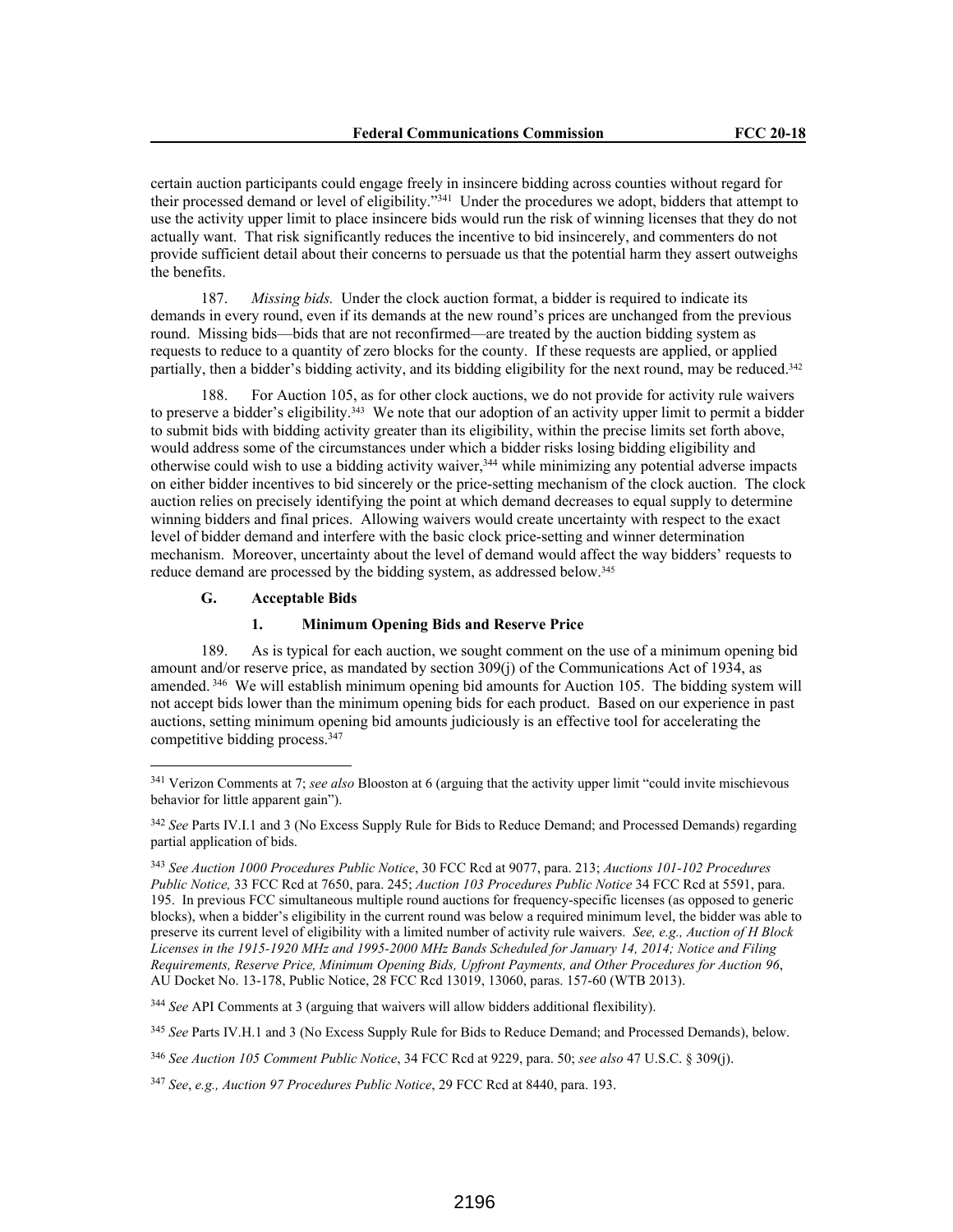190. In the first bidding round of Auction 105, a bidder will indicate how many generic license blocks in a county it demands at the minimum opening bid price. We will calculate minimum opening bid amounts using a formula based on bandwidth and license area population, which is similar to our approach in many previous spectrum auctions. We will use a calculation based on \$0.02 per MHz-pop, with a minimum of \$1,000.<sup>348</sup> These minimum opening bid amounts are specified in the Attachment A file.

191. API advocated calculating minimum opening bids based on \$0.01 per MHz-pop for counties with population less than  $150,000$ .<sup>349</sup> Harlan 2 Way Inc. requested that the minimum opening bid amount for Harlan County, Kentucky, be reduced.<sup>350</sup> We do not adopt these proposals. Based on our experience in past auctions, we conclude that the minimum opening bid amounts we set here will an effective tool for accelerating the competitive bidding process,<sup>351</sup> and that adopting minimum opening bid amounts that are approximately half of the proposed amounts could prolong the auction unnecessarily.

192. Additionally, we establish an aggregate reserve price of \$107,991,840 million for Auction 105.<sup>352</sup> Although we suggested in the Comment PN that no reserve price would be necessary for Auction 105,<sup>353</sup> we agree, based on subsequent correspondence with NTIA, that the frequencies involved in Auction 105 contain "eligible frequencies" as described by the Commercial Spectrum Enhancement Act (CSEA).<sup>354</sup> As required by the CSEA,<sup>355</sup> the Commission provided notice of its intent to auction PALs to NTIA on or before September 5, 2018. NTIA, in turn, provided notice of estimated sharing costs and timelines for such sharing on December 20, 2019, more than six months prior to the scheduled start of bidding in Auction 105.<sup>356</sup> It is therefore necessary to establish a reserve price of no less than 110% of the estimated relocation or sharing costs provided by an eligible Federal entity.<sup>357</sup> NTIA's estimated total sharing costs of \$98,174,400 million<sup>358</sup> yield an aggregate reserve price of \$107,991,840 million. The aggregate reserve price will be met if, at the close of the auction, the total net winning bids exceed this amount.<sup>359</sup>

<sup>352</sup> An aggregate reserve price is an amount below which a group of items may not be won.

<sup>353</sup> *Auction 105 Comment Public Notice*, 34 FCC Rcd at 9229, para. 151.

<sup>354</sup> *See* 47 U.S.C. § 923(g)(2)(B).

<sup>356</sup> Letter from Douglas W. Kinkoph, Associate Administrator, Office of Telecommunications and Information Applications, Performing the Non-Exclusive Functions and Duties of the Assistant Secretary of Commerce for Communications and Information, NTIA to the Honorable Ajit Pai, Chairman, FCC, AU Docket No. 19-244 (filed Feb. 3, 2020) (*NTIA Letter*). T-Mobile's argument that we cannot establish a reserve price as part of our auction price due to a lack of an estimate of relocation and sharing costs is now moot. *See* T-Mobile Comments at 16.

<sup>357</sup> *See* 47 U.S.C. § 309(j)(16)(B); 47 CFR § 1.2104(c).

<sup>359</sup> Consistent with our long-standing precedent of applying the upfront payments of winning bidders towards payment of their winning bids, and with the statutory direction for how proceeds are to be directed to funds other than the general Treasury fund, the cash proceeds of Auction 105 to be deposited in the Spectrum Relocation Fund, pursuant to 47 U.S.C. 309(j)(8)(D)(i), will include any proceeds from upfront payments by winning bidders that do (continued….)

<sup>&</sup>lt;sup>348</sup> As in Auction 103, the result will be rounded as follows: results above \$10,000 will be rounded up to the nearest \$1,000; results below \$10,000 but above \$1,000 will be rounded up to the nearest \$100; and results below \$1,000 will be rounded up to the nearest \$10.

<sup>349</sup> *See* API Comments at 2.

<sup>350</sup> *See* Harlan 2 Way Comments at 1.

<sup>351</sup> *See*, *e.g., Auction 97 Procedures Public Notice*, 29 FCC Rcd at 8440, para. 193.

 $355$  *Id.* § 923(g)(4)(A).

<sup>358</sup> *NTIA Letter* at 2.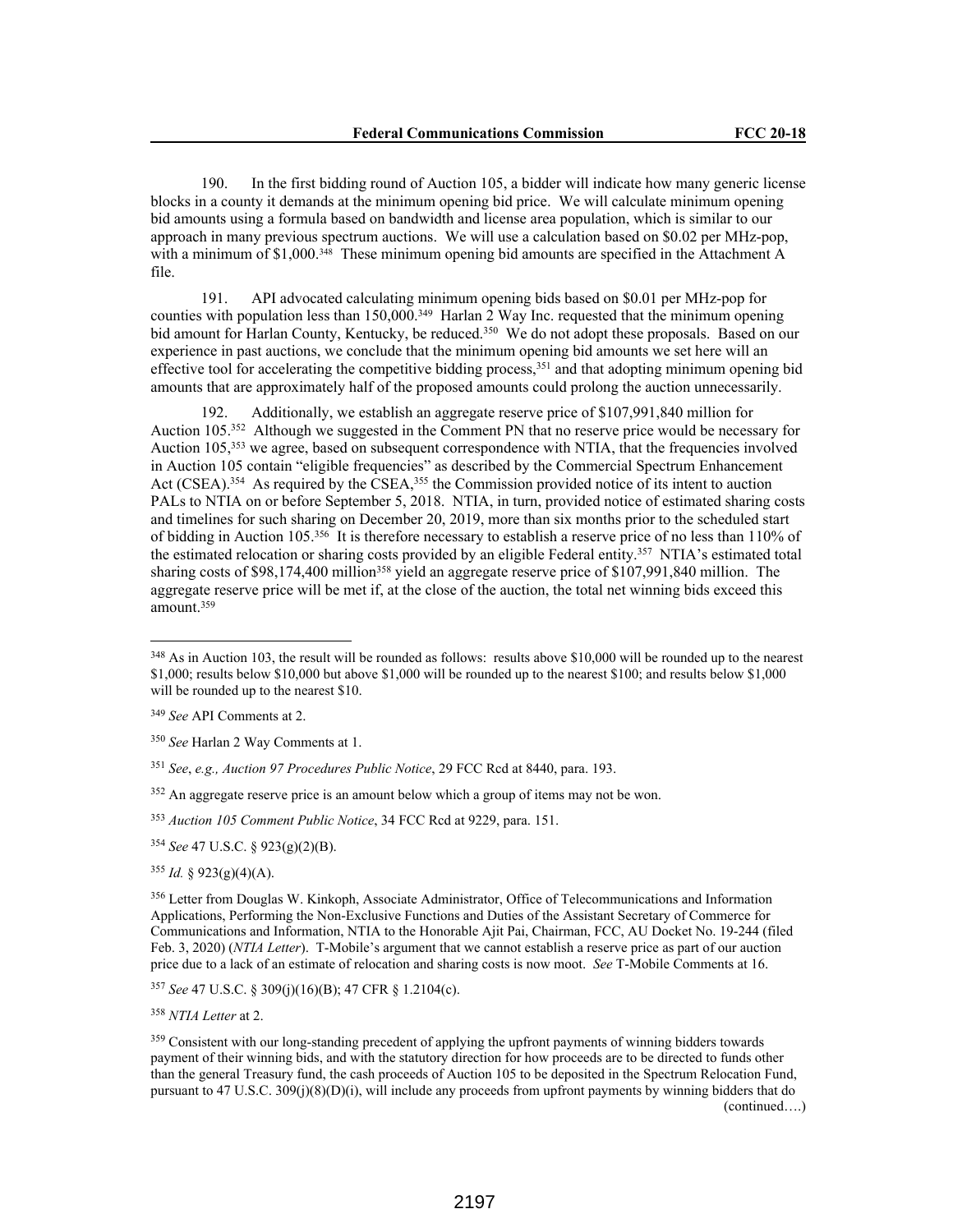#### **2. Clock Price Increments**

193. Under the procedures we adopt, after bidding in the first round and before each subsequent round, the FCC auction bidding system will announce the start-of-round price<sup>360</sup> and the clock price for the upcoming round—that is, the lowest price and the highest price at which bidders can specify the number of blocks they demand during the round. As long as aggregate demand for blocks in the county exceeds the supply of blocks, the start-of-round price will be equal to the clock price from the prior round.361 If aggregate demand equals supply at a price in a previous round, either a clock price or an intra-round price, then the start-of-round price for the next round will be equal to the price at which demand equaled supply. If demand was less than supply in the previous round, then the start-of-round price for the next round will not increase.

194. We will set the clock price for blocks in a specific county for a round by adding a percentage increment to the start-of-round price.362 The total dollar amount of the increment (the difference between the clock price and the start-of-round price) will not exceed a certain amount. We will set this cap on the increment initially at \$10 million and will retain the discretion to adjust this cap as rounds continue. We disagree with Verizon that the dollar cap we set on clock price increments will "disrupt the orderly flow of the clock price upward in some markets" and prolong the auction.<sup>363</sup> Under our procedures, staff retains the authority to adjust the cap as needed to manage the auction pace and ensure that bidding proceeds in an orderly fashion.

195. We adopt our proposal to set the clock price for blocks in a county by adding a fixed increment percentage to the start-of-round price. We will set the increment percentage within a range of 5% to 20% inclusive and will set the initial increment percentage at 10%. We may adjust the increment as rounds continue. This 5% to 20% increment range will allow us to set a percentage that manages the auction pace and takes into account bidders' needs to evaluate their bidding strategies while moving the auction along quickly. We do not adopt API's recommendation to apply, for counties with a population of 150,000 or less, a bid increment of only 5% for counties where there is excess demand and the price is more than double the minimum bid.<sup>364</sup> Instead, we conclude that a more flexible approach is appropriate to manage the pace of the auction and staff will retain the discretion to evaluate various bidding dynamics when determining if a change should be made.<sup>365</sup>

196. In the *Auction 105 Comment PN*, we proposed to apply a variable price increment, rather than a fixed increment, to determine the minimum acceptable bid for counties subject to CMA-level bidding.<sup>366</sup> We also asked if, as an alternative, we should apply the variable price increment to all (Continued from previous page)

not exceed the amount of such bidders' net winning bids. *See Implementation of the Commercial Spectrum Enhancement Act and Modernization of the Commission's Competitive Bidding Rules and Procedures*, WT Docket No. 05-211, Declaratory Ruling and Notice of Proposed Rulemaking, 20 FCC Rcd 11268, 11269, para. 2 (2005) (interpreting the phrase "total cash proceeds" to mean winning bids net of any applicable bidding credit discounts); 47 U.S.C. §§ 309(j)(8)(D)(ii), (E)(ii), (F), (G)(i), (G)(iii), 309(j)(16).

<sup>360</sup> The start-of-round price is also referred to as the posted price of the previous round.

<sup>361</sup> Aggregate demand for a county is equal to the total number of blocks for which bidders have processed demand.

<sup>362</sup> For example, if the start-of-round price for a block in a given county is \$10,000, and the percentage increment is 20%, then the clock price for the round will be \$12,000. *See* note 341 (concerning rounding) above.

<sup>363</sup> Verizon Comments at 8; *see also* CenturyLink Reply at 4-5.

<sup>364</sup> *See* API Comments at 3.

<sup>365</sup> For similar reasons, we decline to adopt Verizon's suggestion that we commit to conducting at least 6 rounds of bidding per day. Verizon Comments at 9. Commission staff will adjust the auction schedule throughout the bidding process as necessary to ensure that the auction concludes within a reasonable time period.

<sup>366</sup> *See Auction 105 Comment Public Notice*, 34 FCC Rcd at 9230-31, para. 59.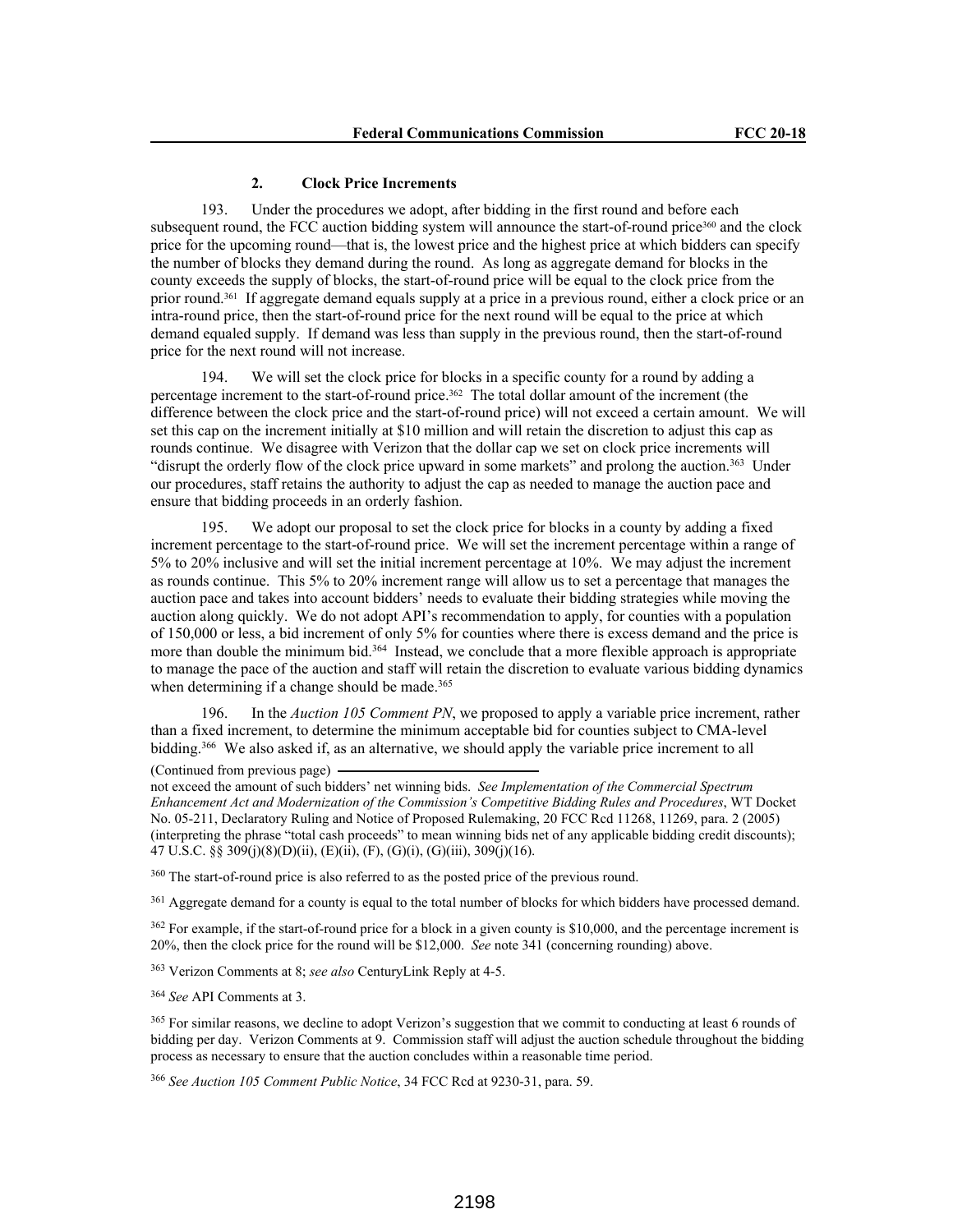CMAs.<sup>367</sup> No commenters assert that a variable price increment was desirable for all areas, and because we do not adopt our adopt CMA-level bidding proposal, we accordingly will not use a variable price increment.

#### **3. Intra-Round Bids**

197. We will permit a bidder to make intra-round bids by indicating a point between the startof-round price and the clock price at which its demand for blocks changes. In placing an intra-round bid, a bidder would indicate a specific price and a quantity of blocks it demands if the price for blocks should increase beyond that price. For example, if a bidder has processed demand of 3 blocks at the start of the round price of \$100, but wishes to hold only 2 blocks if the price increases by more than \$10 (assuming the bid increment is greater than \$10), then the bidder will indicate a bid quantity of 2 at a price of \$110 (\$100+\$10). Similarly, if the bidder wishes to reduce its demand to 0 should the price increase at all above \$100, then the bidder will indicate a bid quantity of 0 at the start-of-round price of \$100.

198. Intra-round bids are optional; a bidder may choose to express its demands only at the clock prices. Intra-round bids give a bidder the flexibility to express its bid amounts precisely. At the same time, intra-round bids allow the auction system to use relatively large increments, thereby speeding the auction, without running the risk that an increase in the clock price will exceed the market clearing price—the point at which demand for blocks equals the available supply.<sup>368</sup>

## **H. Bids to Change Demand and Bid Processing**

199. Under the ascending clock format we adopt for Auction 105, a bidder that is willing to maintain the same demand in a county at the new clock price will bid for that quantity at the clock price, indicating that it is willing to pay up to that price, if need be, for the specified quantity. Bids to maintain demand will always be applied by the auction bidding system. A bidder that wishes to change the quantity it demands in a county (relative to its demand from the previous round as processed by the bidding system) can express its demand at the clock price or at an intra-round price, but depending upon the bidder's eligibility and the aggregate demand for the county, the bidding system may not be able to apply the requested change.

200. Under the bid processing procedures we adopt here, the auction bidding system will, after each bidding round, process bids to change demand to determine the *processed demand* of each bidder in each county and a *posted price* for each county that would serve as the start-of-round price for the next round.

#### **1. No Excess Supply Rule for Bids to Reduce Demand**

201. With the ascending clock auction format, the FCC auction bidding system will not apply a bid to reduce the quantity of blocks a bidder demands in an individual county if the reduction would result in aggregate demand falling below (or further below) the available supply of blocks in the county. Therefore, if a bidder bids to reduce the number of blocks for which it has processed demand as of the previous round, then the FCC auction bidding system will treat the bid as a request to reduce demand that will be applied only if the "no excess supply" rule would be satisfied.

<sup>367</sup> *Id.* at 9231, para. 62.

<sup>&</sup>lt;sup>368</sup> We are not persuaded by the commenter that opposes intra-round bids on the grounds that adjusting bid increments alone is a "more effective way to move the auction along." *See* API Comments at 3. Using large increments absent intra-round bidding could significantly reduce the bidding system's ability to identify market clearing prices since a bidder would not be able to precisely indicate the points at which its demands for an item change, potentially resulting in more bids assigned by pseudo-random numbers, and lowering auction efficiency.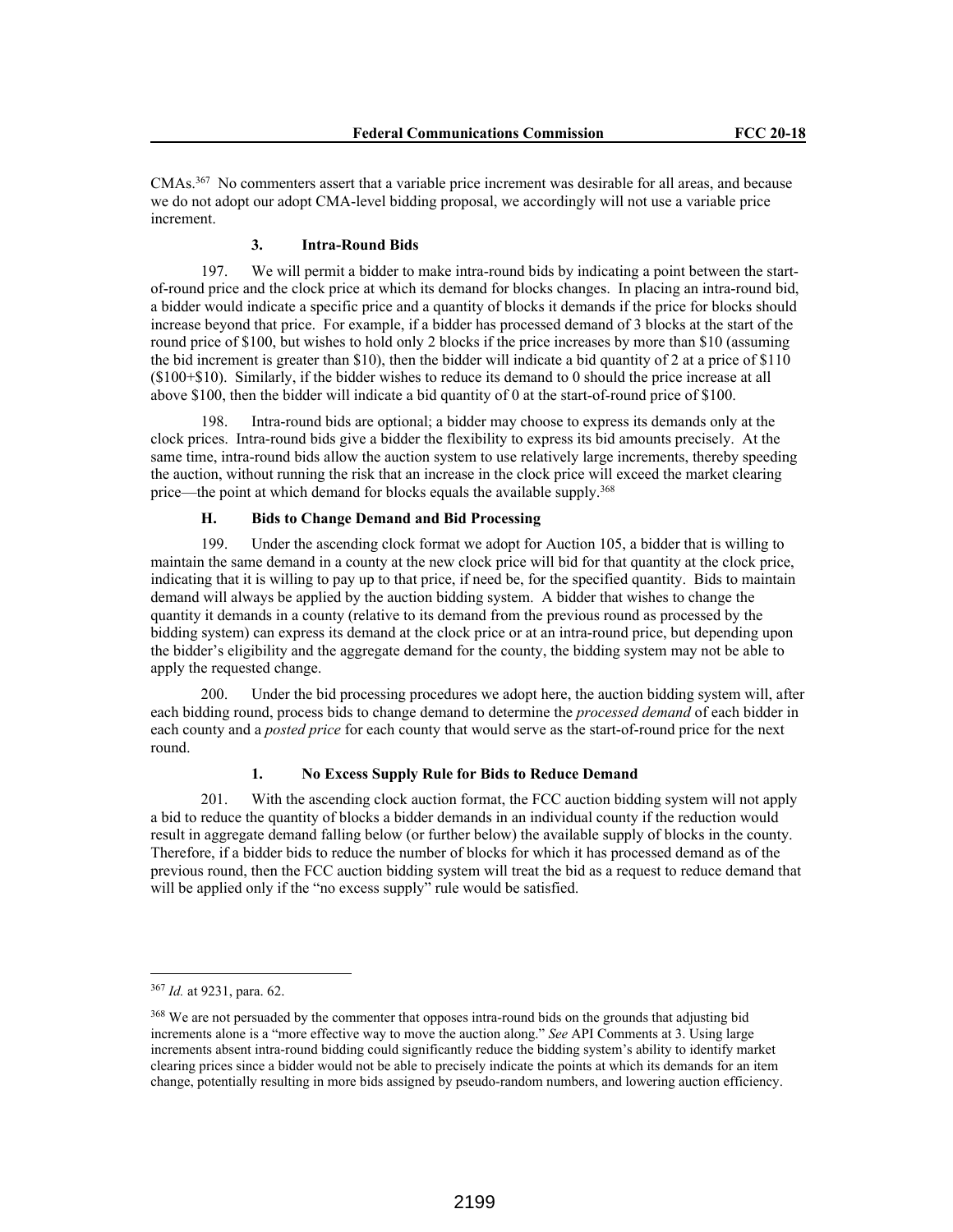#### **2. Eligibility Rule for Bids to Increase Demand**

202. The bidding system will not allow a bidder to increase the quantity of blocks it demands in a product if the total number of bidding units associated with the bidder's demand exceeds the bidder's bidding eligibility for the round. Therefore, if a bidder bids to increase the number of blocks for which it has processed demand as of the previous round, the FCC auction bidding system will treat the bid as a request to increase demand that will be applied only if that would not cause the bidder's activity to exceed its eligibility.

## **3. Partial Application of Bids**

203. Under the bid processing procedures we adopt, a bid that involves a reduction from the bidder's previous demands will be applied partially—that is, reduced by fewer blocks than requested in the bid—if excess demand is insufficient to support the entire reduction. A bid to increase a bidder's demands will be applied partially if the bidder's eligibility for the round is insufficient to apply the total number of bidding units associated with the bidder's increased demand.

#### **4. Processed Demands**

204. After a round ends, the bidding system will process bids to change demand in order of price point,<sup>369</sup> where the price point represents the percentage of the bidding interval for the round.<sup>370</sup> The bidding system will first consider intra-round bids in ascending order of price point and then bids at the clock price. The system will consider bids at the lowest price point across all counties, then look at bids at the next price point in all areas, and so on.<sup>371</sup> As it considers each submitted bid during bid processing, the bidding system will determine the extent to which there is excess demand in each county at that price point in the processing to determine whether a bidder's request to reduce demand can be applied. Similarly, the auction bidding system will evaluate the activity associated with the bidder's most recently determined demands at that point in the processing to determine whether a request to increase demand can be applied.

205. Because in any given round some bidders may request to increase demands for licenses while others may request reductions, the price point at which a bid is considered by the auction bidding system can affect whether it is applied. In addition to deciding that bids will be considered by the system in increasing order of price point, we also adopt procedures such that bids not applied because of insufficient aggregate demand or insufficient eligibility be held in a queue and considered, again in order, if there should be excess supply or sufficient eligibility later in the processing after other bids are processed.

206. Therefore, once a round closes, the auction system will process bids to change demand by first considering the bid submitted at the lowest price point and determining the maximum extent to which that bid can be applied given bidders' demands as determined at that point in the bid processing. If the bid can be applied (either in full or partially), the number of licenses the bidder holds at that point in the processing will be adjusted, and aggregate demand will be recalculated accordingly. If the bid cannot be applied in full, the unfulfilled bid, or portion thereof, will be held in a queue to be considered later during bid processing for that round. The bidding system will then consider the bid submitted at the next highest price point, applying it in full, in part, or not at all, given the most recently determined demands of bidders. Any unfulfilled requests will again be held in the queue, and aggregate demand will again be recalculated. Every time a bid or part of a bid is applied, the unfulfilled bids held in the queue will be

<sup>&</sup>lt;sup>369</sup> Bids to maintain demand are always applied before the bidding system considers bids to change demand.

<sup>370</sup> For example, if the start-of-round price is \$5,000 and the clock price is \$6,000, a price of \$5,100 will correspond to the 10% price point, since it is 10% of the bidding interval between \$5,000 and \$6,000.

 $371$  If there are multiple bids at a single price point, the system will process bids in order of a bid-specific pseudorandom number.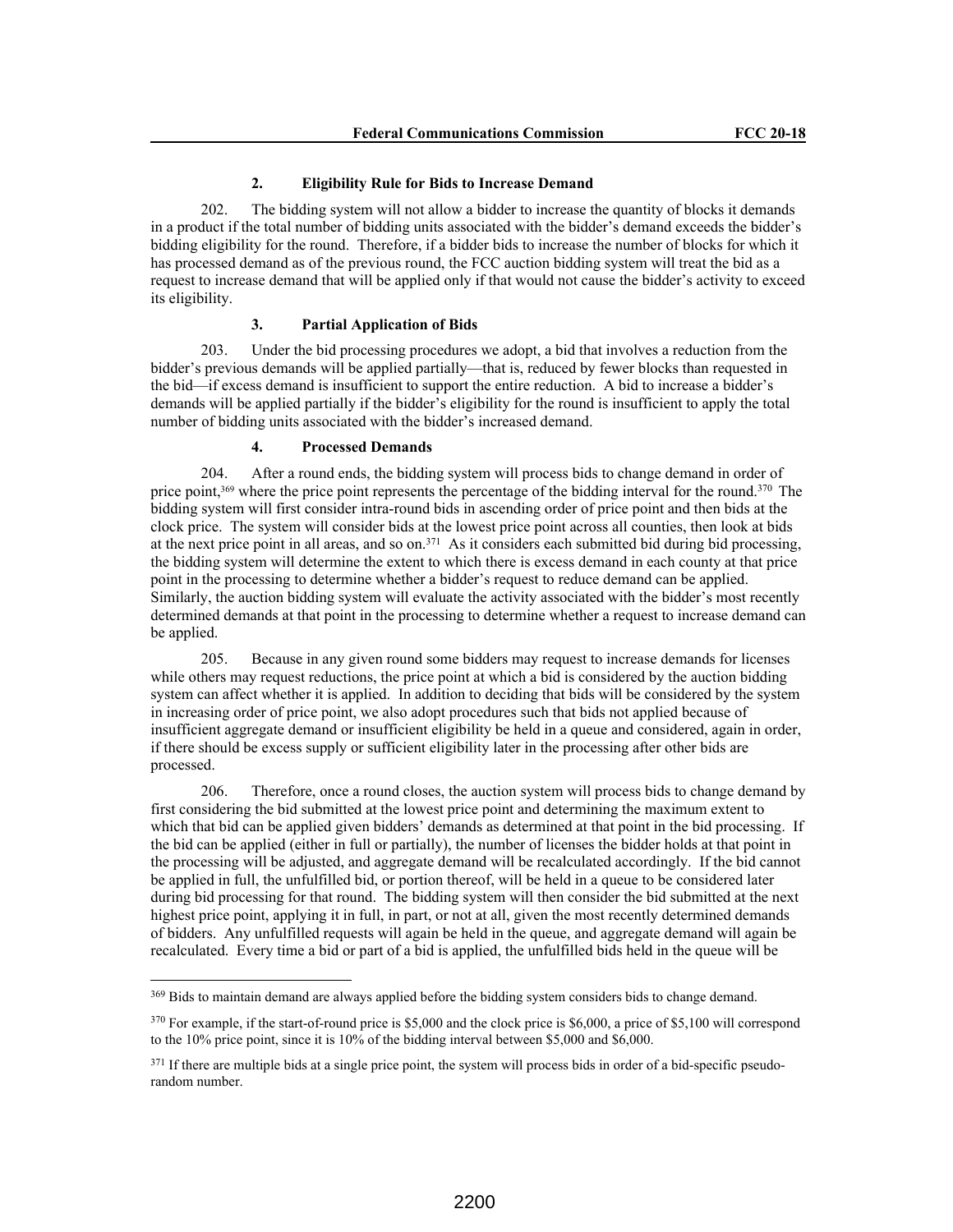reconsidered, in the order of their original price points (and by pseudo-random number, in the case of tied price points). The auction bidding system will not carry over unfulfilled bid requests to the next round, however. The bidding system will advise bidders of the status of their bids when round results are released.

#### **5. Price Determination**

207. We adopt bid processing procedures to determine, based on aggregate demand, the posted price for each county for the round that will serve as the start-of-round price for the next round. The uniform price for all of the blocks in a county will increase from round to round as long as there is excess demand for blocks in the county, but will not increase if aggregate demand does not exceed the available supply of blocks.

208. If, at the end of a round, the aggregate demand for blocks in the county exceeds the supply of blocks (which is 7 for Auction 105), then the posted price will equal the clock price for the round. If a reduction in demand was applied during the round and caused demand in the county to equal supply, then the posted price will be the price at which the reduction was applied. If aggregate demand is less than or equal to supply and no bid to reduce demand was applied for the county, then the posted price will equal the start-of-round price for the round. The range of acceptable bid amounts for the next round will be set by adding the percentage increment to the posted price.

When a bid to reduce demand can be applied only partially, the uniform price for the county will stop increasing at that point, since the partial application of the bid will result in demand falling to equal supply. Hence, a bidder that makes a bid to reduce demand that cannot be fully applied will not face a price for the remaining demand that is higher than its bid price.

210. After the bids of the round have been processed, the FCC auction bidding system will announce clock prices to indicate a range of acceptable bids for the next round (assuming the stopping rule has not been met). Each bidder will be informed of its processed demand and the extent of excess demand for blocks in each county.

#### **I. Winning Bids**

211. Under the clock auction format for Auction 105, bidders with processed demand in a county at the time the stopping rule is met will become the winning bidders of licenses corresponding to that number of blocks. The final price for a generic block in a county will be the posted price for the final round.<sup>372</sup>

## **J. Calculating Individual License Prices**

212. While final auction payments for winning bidders will be calculated with bidding credit caps applied on an aggregate basis, rather than to individual licenses, the bidding system will also calculate a net per-license price for each license.<sup>373</sup> Such individual prices may be needed if a licensee later incurs license-specific obligations, such as unjust enrichment payments.

213. The gross per-license price of a license will be the final price. To calculate the net price, the bidding system will apportion any applicable bidding credit discounts in proportion to the gross payment for that license.

#### **K. Auction Results**

214. The bidding system will determine winning bidders as described in Part IV.I (Winning Bids), above. After release of the public notice announcing auction results, the public will be able to view and download bidding and results data through the FCC Public Reporting System (PRS).

<sup>372</sup> This and other Auction 105 bid processing details are addressed in the *Auction 105 Technical Guide*.

<sup>373</sup> See the *Auction 105 Technical Guide* for details.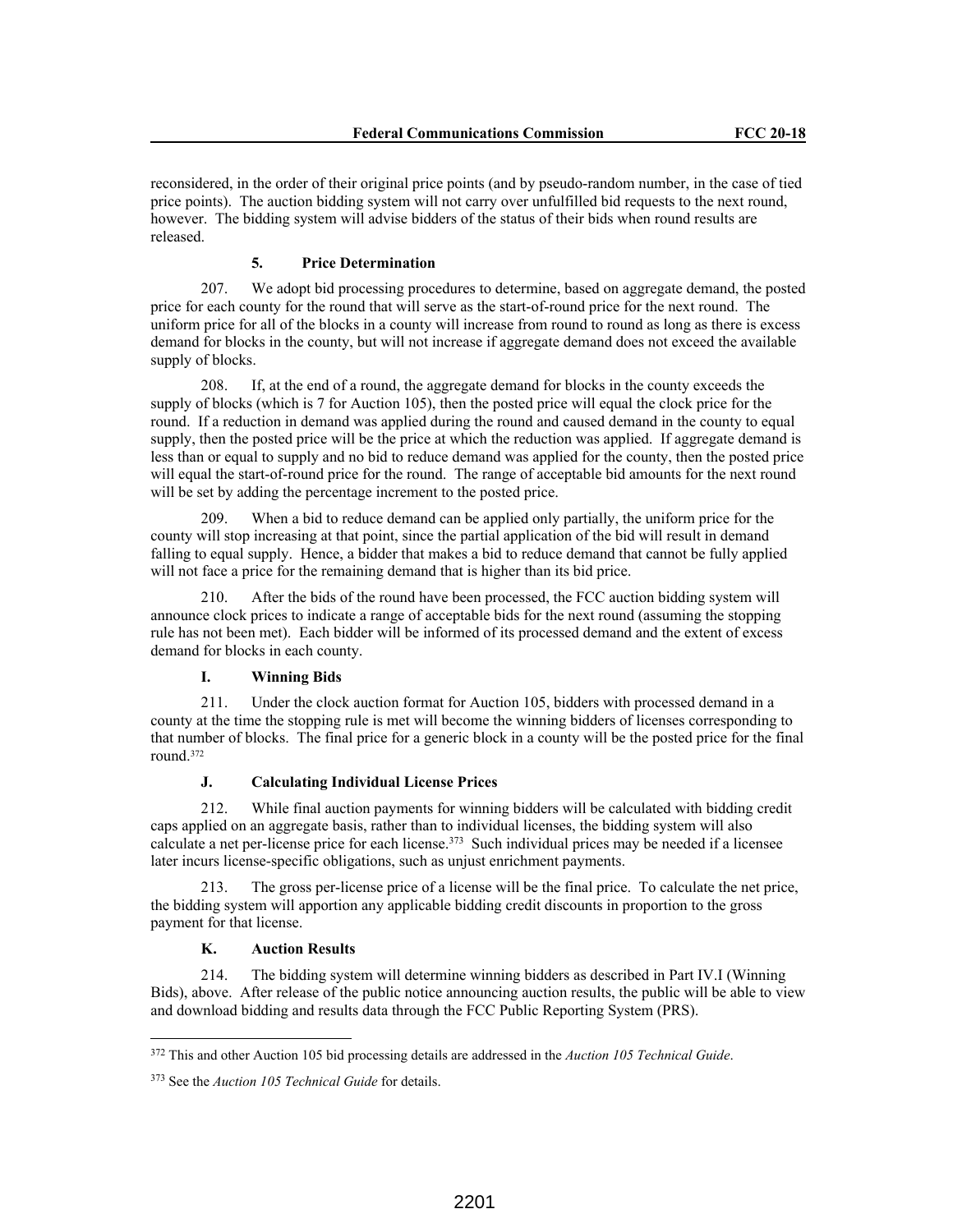#### **L. Auction Announcements**

215. Commission staff will use auction announcements to report necessary information, such as schedule changes, to bidders. All auction announcements will be available by clicking a link in the bidding system.

#### **V. POST-AUCTION PROCEDURES**

216. The public notice announcing the close of the bidding and auction results will be released shortly after bidding has ended in Auction 105. This public notice will also establish the deadlines for submitting down payments, final payments, and the long-form applications (FCC Form 601) for the auction.

#### **A. Down Payments**

217. Within 10 business days after release of the auction closing public notice for Auction 105, each winning bidder must submit sufficient funds (in addition to its upfront payment) to bring its total amount of money on deposit with the Commission to 20% of the net amount of its winning bids (less any bidding credits, if applicable).  $374$ 

## **B. Final Payments**

218. Each winning bidder will be required to submit the balance of the net amount for each of its winning bids within 10 business days after the deadline for submitting down payments.<sup>375</sup>

## **C. Long-Form Application (FCC Form 601)**

219. The Commission's rules provide that, within 10 business days after release of the auction closing public notice, winning bidders must electronically submit a properly completed post-auction application (FCC Form 601) for the license(s) they won through the auction.<sup>376</sup>

220. A winning bidder claiming eligibility for a small business bidding credit or a rural service provider bidding credit must demonstrate its eligibility in its FCC Form 601 post-auction application for the bidding credit sought.<sup>377</sup> Further instructions on these and other filing requirements will be provided to winning bidders in the auction closing public notice for Auction 105.

221. Winning bidders organized as bidding consortia must comply with the FCC Form 601 post-auction application procedures set forth in section  $1.2107(g)$  of the Commission's rules.<sup>378</sup> Specifically, license(s) won by a consortium must be applied for as follows: (a) an individual member of the consortium or a new legal entity comprising two or more individual consortium members must file for licenses covered by the winning bids; (b) each member or group of members of a winning consortium seeking separate licenses will be required to file a separate FCC Form 601 for its/their respective license(s) in their legal business name; (c) in the case of a license to be partitioned or disaggregated, the member or group filing the applicable FCC Form 601 shall include the parties' partitioning or disaggregation agreement with the FCC Form 601; and (d) if a DE credit is sought (either small business

<sup>374</sup> *See* 47 CFR § 1.2107(a).

<sup>375</sup> 47 CFR § 1.2109(a); *see CSEA/Part 1 Report and Order*, 21 FCC Rcd at 907-09, paras. 43-46.

<sup>376</sup> 47 CFR § 1.2107(c).

<sup>377</sup> *Id.* § 1.2112(b).

<sup>378</sup> *Id.* § 1.2107(g); *see also CSEA/Part 1 Report and Order*, 21 FCC Rcd at 911-12, paras. 51-52; *Updating Part 1 Report and Order*, 30 FCC Rcd at 7535, para. 101.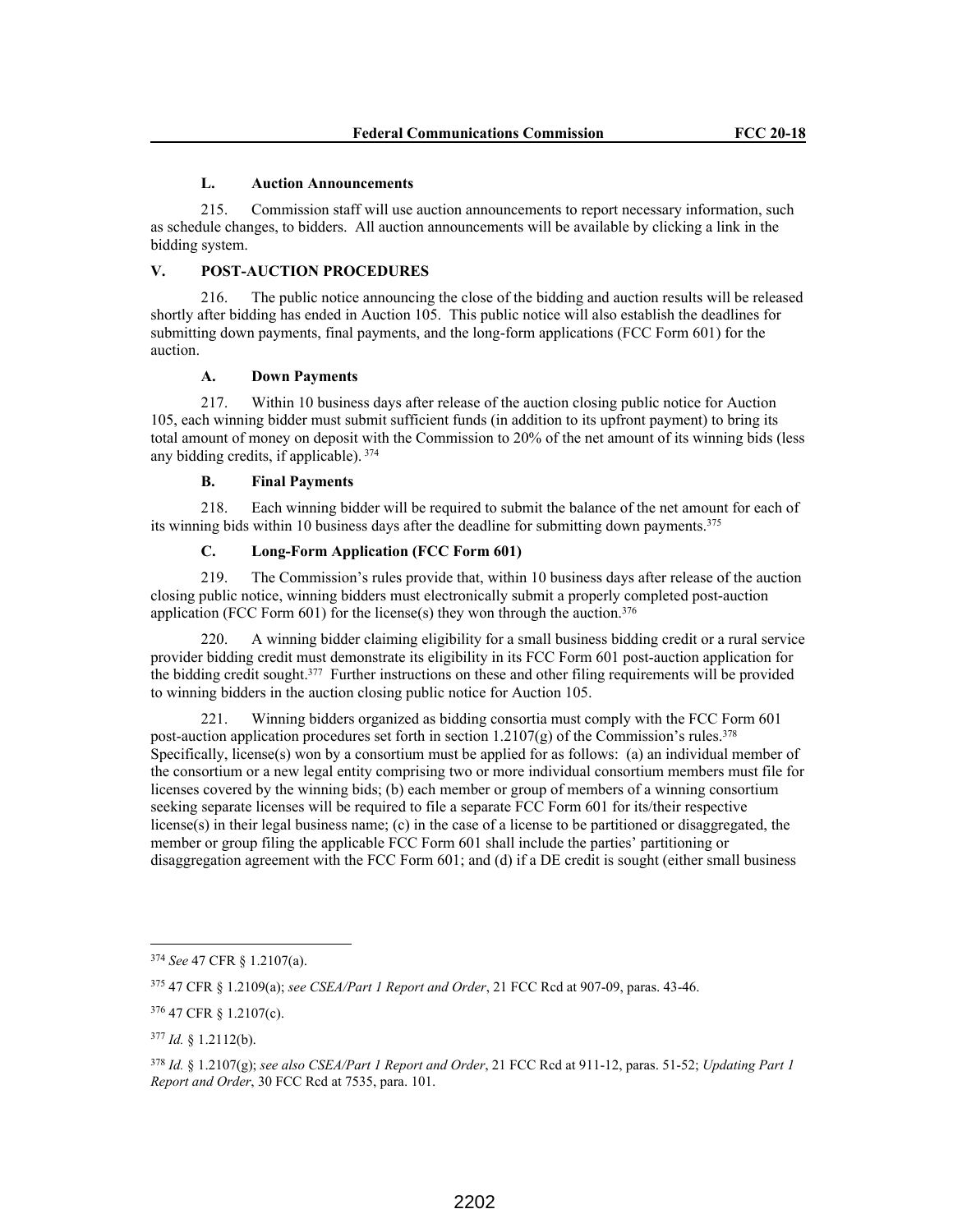or rural service provider), the applicant must meet the applicable eligibility requirements in the Commission's rules for the credit.<sup>379</sup>

## **D. Ownership Disclosure Information Report (FCC Form 602)**

222. Within 10 business days after release of the auction closing public notice for Auction 105, each winning bidder must also comply with the ownership reporting requirements in sections 1.913, 1.919, and 1.2112 of the Commission's rules by submitting an ownership disclosure information report for wireless telecommunications services (FCC Form 602) with its FCC Form 601 post-auction application.<sup>380</sup>

223. If a winning bidder already has a complete and accurate FCC Form 602 on file in the FCC's Universal Licensing System (ULS), then it is not necessary to file a new report, but the winning bidder must certify in its FCC Form 601 application that the information on file with the Commission is complete and accurate. If the winning bidder does not have an FCC Form 602 on file, or if the form on file is not complete and accurate, then the winning bidder must submit a new one.

224. When a winning bidder submits an FCC Form 175, ULS automatically creates an ownership record. **This record is not an FCC Form 602, but it may be used to pre-fill the FCC Form 602 with the ownership information submitted on the winning bidder's FCC Form 175 application.** A winning bidder must review the pre-filled information and confirm that it is complete and accurate as of the filing date of the FCC Form 601 post-auction application before certifying and submitting the FCC Form 602. Further instructions will be provided to winning bidders in the auction closing public notice.

#### **E. Tribal Lands Bidding Credit**

225. A winning bidder that intends to use its license(s) to deploy facilities and provide services to federally recognized tribal lands that are unserved by any telecommunications carrier or that have a wireline penetration rate equal to or below 85% is eligible to receive a tribal lands bidding credit as set forth in sections 1.2107 and 1.2110(f) of the Commission's rules.<sup>381</sup> A tribal lands bidding credit is in addition to, and separate from, any other bidding credit for which a winning bidder may qualify.

226. Unlike other bidding credits that are requested prior to the auction, a winning bidder applies for the tribal lands bidding credit after the auction when it files its FCC Form 601 post-auction application. When initially filing the post-auction application, the winning bidder will be required to inform the Commission whether it intends to seek a tribal lands bidding credit, for each license won in the auction, by checking the designated box(es). After stating its intent to seek a tribal lands bidding credit, the winning bidder will have 180 days from the close of the post-auction application filing window to amend its application to select the specific tribal lands to be served and provide the required tribal government certifications. Licensees receiving a tribal lands bidding credit are subject to performance criteria as set forth in section  $1.2110(f)(3)(vii).$ <sup>382</sup> For additional information on the tribal lands bidding credit, including how the amount of the credit is calculated, applicants should review the Commission's rulemaking proceeding regarding tribal lands bidding credits and related public notices.<sup>383</sup>

<sup>379</sup> 47 CFR § 1.2107(g); s*ee also id.* §§ 1.2110 (b)(4)(i), (c)(6); *Updating Part 1 Report and Order*, 30 FCC Rcd at 7535-36, 7574, 7583-86, paras. 101-03, 190, 214-26*.*

<sup>380</sup> 47 CFR §§ 1.913, 1.919, 1.2107(f), 1.2112.

<sup>381</sup> *Id.* §§ 1.2107, 1.2110(f); *2016 Spectrum Frontiers Order*, 31 FCC Rcd at 8101, para. 253.

<sup>382</sup> *See id.* § 1.2110(f)(3)(ii)-(vii).

<sup>383</sup> *See generally Extending Wireless Telecommunications Services to Tribal Lands*, Report and Order and Further Notice of Proposed Rule Making, 15 FCC Rcd 11794 (2000); Second Report and Order and Second Further Notice of Proposed Rulemaking, 18 FCC Rcd 4775, 4778-79, para. 10 (2003); Third Report and Order, 19 FCC Rcd 17652 (2004); *see also Wireless Telecommunications Bureau Announces Enhancements to the Universal Licensing System*  (continued….)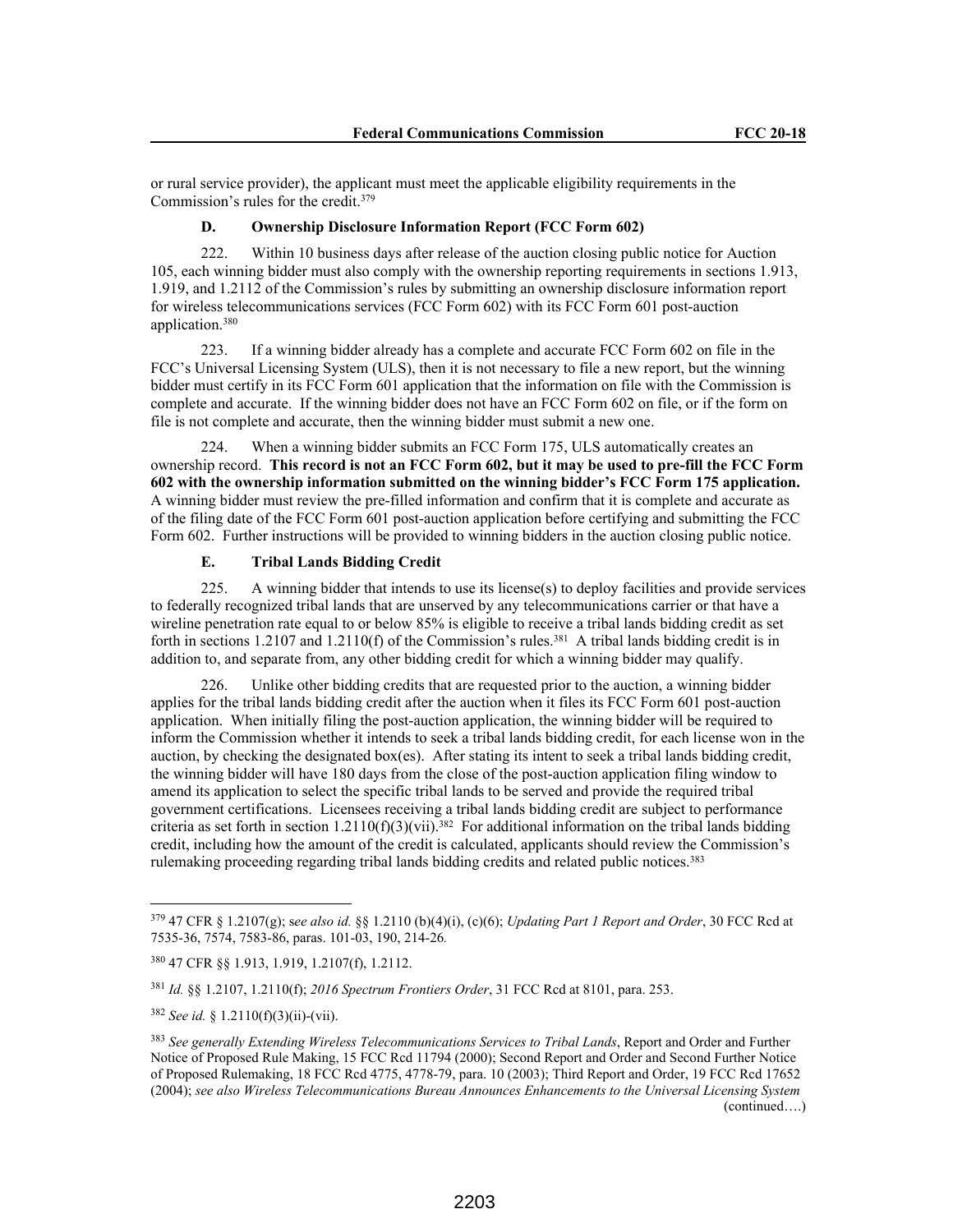#### **F. Default and Disqualification**

227. Any winning bidder that defaults or is disqualified after the close of an auction (i.e., fails to remit the required down payment by the specified deadline, fails to submit a timely long-form application, fails to make a full and timely final payment, or is otherwise disqualified) is liable for default payments as described in section  $1.2104(g)(2).$ <sup>384</sup> A default payment consists of a deficiency payment, equal to the difference between the amount of the bidder's winning bid and the amount of the winning bid the next time a license covering the same spectrum is won in an auction, plus an additional payment equal to a percentage of the defaulter's bid or of the subsequent winning bid, whichever is less.<sup>385</sup>

228. The percentage of the applicable bid to be assessed as an additional payment for defaults in a particular auction is established in advance of the auction. We adopt our proposal to set the additional default payment for Auction 105 at 20% of the applicable bid for winning bids.<sup>386</sup> The bidding system will calculate individual per-license prices that are separate from final auction payments, which are calculated on an aggregate basis.<sup>387</sup>

229. Finally, in the event of a default, the Commission has the discretion to re-auction the license or offer it to the next highest bidder (in descending order) at its final bid amount.<sup>388</sup> In addition, if a default or disqualification involves gross misconduct, misrepresentation, or bad faith by an applicant, then the Commission may declare the applicant and its principals ineligible to bid in future auctions and may take any other action that it deems necessary, including institution of proceedings to revoke any existing authorizations held by the applicant.<sup>389</sup>

#### **G. Refund of Remaining Upfront Payment Balance**

230. All refunds of upfront payment balances will be returned to the payer of record as identified on the FCC Form 159 unless the payer submits written authorization instructing otherwise. Bidders are encouraged to use the **Refund Information** icon found on the *Auction Application Manager* page or the **Refund Form** link available on the *Auction Application Submit Confirmation* page in the FCC Auction Application System to access the form. After the required information is completed on the blank form, the form should be printed, signed, and submitted to the Commission by mail, fax, or email as instructed below.

<sup>384</sup> 47 CFR § 1.2104(g)(2).

<sup>385</sup> API's proposal to impose a total default payment of 20% or the minimum bid amount (whichever is greater) is inconsistent with section  $1.2104(g)(2)$  of the competitive bidding rules, which expressly state that a default payment consists of both a deficiency payment (described in 47 CFR  $\S$  1.2104(g)(2)(i)) and an additional payment (described in 47 CFR § 1.2104(g)(2)(ii) and (iii)). *See* API Comments at 3.

<sup>386</sup> *See Auction 105 Comment Public Notice*, 34 FCC Rcd at 9235, para. 85.

<sup>387</sup> *See supra* Part IV.J (Calculating Individual License Prices)*.* These prices determine the defaulted bid amount on individual licenses.

<sup>388</sup> 47 CFR §§ 1.2109(b)-(c).

<sup>389</sup> *Id.* § 1.2109(d).

<sup>(</sup>Continued from previous page)

*to Help Winning Bidders of FCC Auctions File for Tribal Land Bidding Credits*, Public Notice, 16 FCC Rcd 5355 (2001); *Wireless Telecommunications Bureau Releases Additional Information Regarding the Procedures for Obtaining a Tribal Lands Bidding Credit and List of Tribal Lands*, Public Notice, 15 FCC Rcd 24838 (2000); *Wireless Telecommunications Bureau Announces Availability of Bidding Credits for Providing Wireless Services to Qualifying Tribal Lands: Tribal Lands Bidding Credits to Be Available Beginning in Auction No. 36 (800 MHz Specialized Mobile Radio (SMR) Lower 80 Channels) and in Future Auctions*, Public Notice, 15 FCC Rcd 18351 (2000). Relevant documents can be viewed on the Commission's website by going to www.fcc.gov/auctions and clicking on the Tribal Lands Credits link.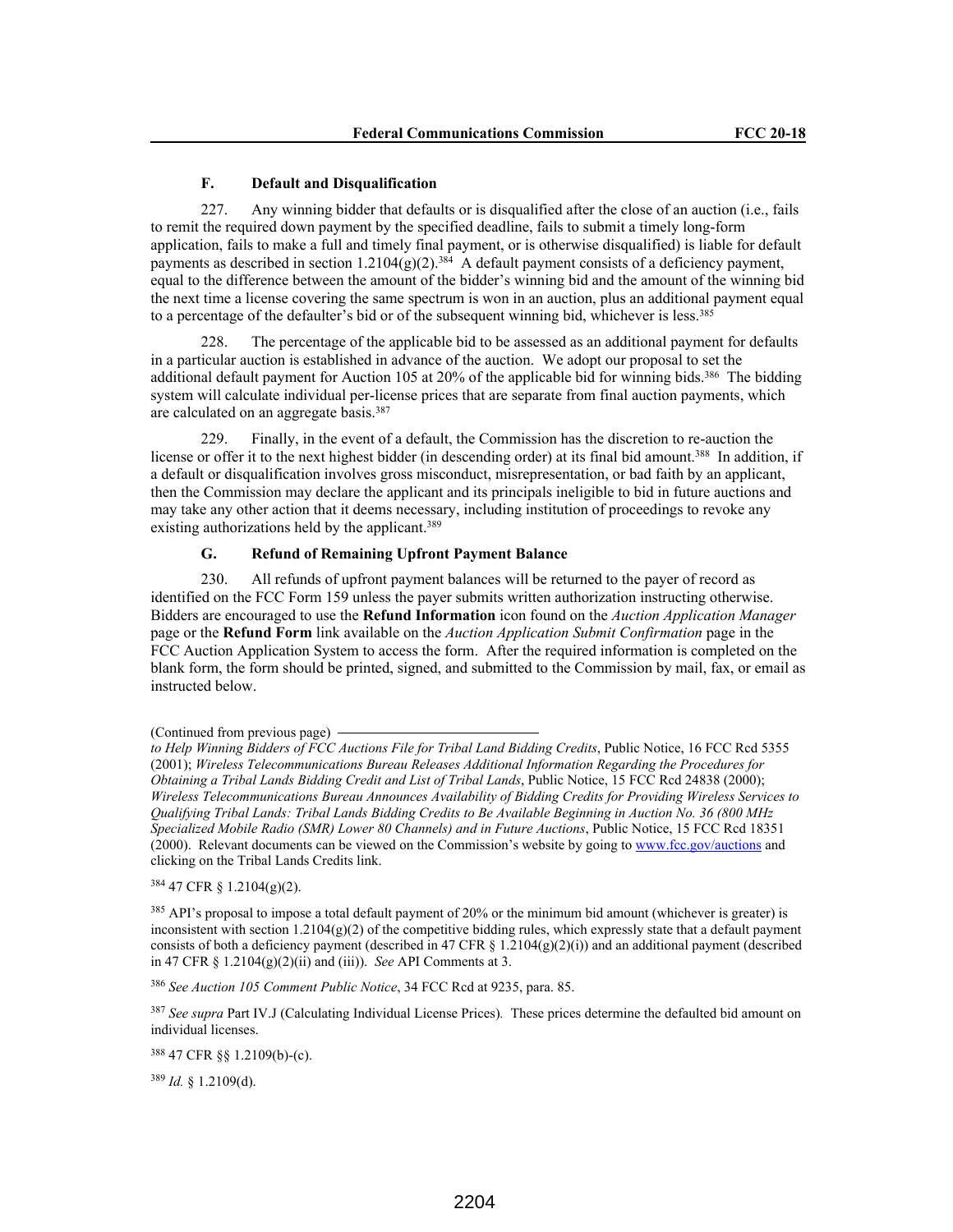231. If you have elected not to access the Refund Form through the *Auction Application Manager* page, the Commission is requesting that all information listed below be supplied in writing.

> Name, address, contact and phone number of Bank ABA Number Account Number to Credit Name of Account Holder FCC Registration Number (FRN)

The refund request must be submitted by fax to the Revenue  $\&$  Receivables Operations Group/Auctions at (202) 418-2843, by email to  $RROGWIREFAXES@fcc.gov$ , or by mail to:

> Federal Communications Commission Financial Operations Revenue & Receivables Operations Group/Auctions Scott Radcliffe 45 L Street, NE, 3rd Floor Washington, DC 20554

NOTE: Refund processing generally takes up to two weeks to complete. Bidders with questions about refunds should contact Scott Radcliffe at (202) 418-7518 or Theresa Meeks at (202) 418-2945.

## **VI. PROCEDURAL MATTERS**

232. *Supplemental Final Regulatory Flexibility Analysis.* As required by the Regulatory Flexibility Act of 1980, as amended (RFA),<sup>390</sup> a Supplemental Initial Regulatory Flexibility Analysis (Supplemental IRFA) was incorporated in the *Auction 105 Comment Public Notice* released in September 2019. The Commission sought public comment on the proposals in the *Auction 105 Comment Public Notice*, including comments on the Supplemental IRFA. No comments were filed addressing the Supplemental IRFA. This Public Notice establishes the procedures to be used for Auction 105 and supplements the Initial and Final Regulatory Flexibility Analyses completed by the Commission in the *2017 NPRM and 2018 3.5 GHz Report and Order*, and other Commission orders pursuant to which Auction 105 will be conducted.<sup>391</sup> This present Supplemental Final Regulatory Flexibility Analysis (Supplemental FRFA) conforms to the RFA.<sup>392</sup>

233. *Need for, and Objectives of, the Rules.* This Public Notice implements auction procedures for those entities that seek to bid to acquire licenses in Auction 105. Auction 105 will be our first auction of mid-band spectrum in furtherance of the deployment of fifth-generation (5G) wireless, the Internet of things (IoT), and other advanced spectrum-based services. The Public Notice adopts procedural rules and terms and conditions governing Auction 105, and the post-auction application and payment processes, as well as setting the minimum opening bid amounts for Priority Access Licenses (PALs) in the 3.5 GHz (3550-3650) band that will be offered in Auction 105.

234. To promote the efficient and fair administration of the competitive bidding process for all Auction 105 participants, we adopt the following procedures proposed in the *Auction 105 Comment Public Notice*:

<sup>390</sup> 5 U.S.C. § 603. The RFA, *see* 5 U.S.C. §§ 601-612, has been amended by the Small Business Regulatory Enforcement Fairness Act of 1996, Pub. L. No. 104-121, Title II, 110 Stat. 857 (1996).

<sup>391</sup> *See Promoting Investment in the 3500-3700 MHz Band et al*., GN Docket No. 17-258 et al., Notice of Proposed Rulemaking and Order Terminating Petitions, 32 FCC Rcd 8071, 8100, Appx. B (2017) (*2017 NPRM*); *2018 3.5 GHz Report and Order*, 33 FCC Rcd at 10674-86, Appx. B.

<sup>392</sup> *See* 5 U.S.C. § 604.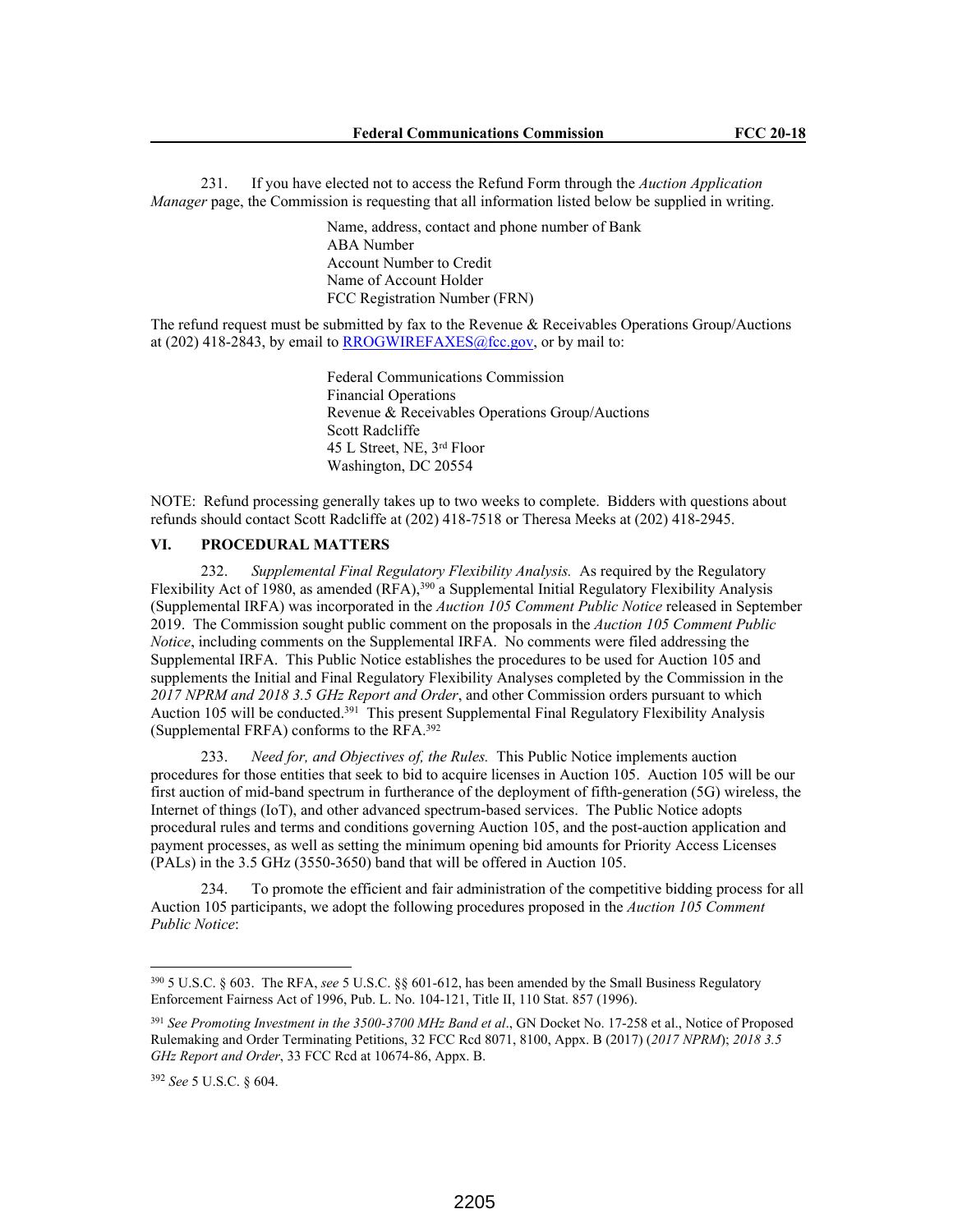- use of anonymous bidding/limited information procedures which will not make public: (1) the licenses or license areas that an applicant selects for bidding in its auction application (FCC Form 175); (2) the amount of any upfront payment made by or on behalf of an applicant for Auction 105; (3) an applicant's bidding eligibility; and (4) any other bidding-related information that might reveal the identity of the bidder placing a bid, until after bidding has closed;
- establishment of bidding credit caps for eligible small businesses and rural service providers in Auction 105;
- adjustment of the bidding schedule as necessary in order to manage the pace of Auction 105;
- use of a simultaneous stopping rule where all blocks in all counties will remain open for bidding until bidding has stopped in every county;
- provision of discretionary authority to OEA, in conjunction with the Bureau, to delay, suspend, or cancel bidding in Auction 105 for any reason that affects the ability of the competitive bidding process to be conducted fairly and efficiently;
- use of a clock auction format for Auction 105 under which each qualified bidder will indicate in successive clock bidding rounds its demands for generic blocks in specific counties, and associated bidding and bid processing procedures to implement the clock auction format;
- use of an activity rule, which requires a bidder to bid actively during the auction on a high percentage of its bidding eligibility, including a modification that would allow a bidder to submit bids, but not to be assigned bids, that exceed its bidding eligibility;
- use of an activity rule that does not include a waiver of the rule to preserve a bidder's eligibility;
- a requirement that bidders be active on between 90% and 100% of a bidder's bidding eligibility in all clock rounds;
- a specific minimum opening bid amount for generic blocks in each county available in Auction 105;
- a limit of four generic license blocks of spectrum per county that a bidder can demand at any point in Auction 105;
- a specific upfront payment amount for generic blocks in each county available in Auction 105;
- establishment of a bidder's initial bidding eligibility in bidding units based on that bidder's upfront payment through assignment of a specific number of bidding units for each generic block;
- establishment of acceptable bid amounts, including clock price increments and intra-round bids, along with a proposed methodology for calculating such amounts;
- a proposed methodology for processing bids and requests to reduce demand subject to the no excess supply rule for bids to reduce demand;
- use of bid processing procedures that the auction bidding system will use, after each bidding round, to process bids to determine the processed demand of each bidder and a posted price for each county that would serve as the start-of-round price for the next round; and
- establishment of additional default payments of 20% for bids pursuant to section 1.2104(g)(2) of the rules in the event that a winning bidder defaults or is disqualified after the auction.

235. The procedures for the conduct of Auction 105 constitute the more specific implementation of the competitive bidding rules contemplated by Parts 1 and 30 of the Commission's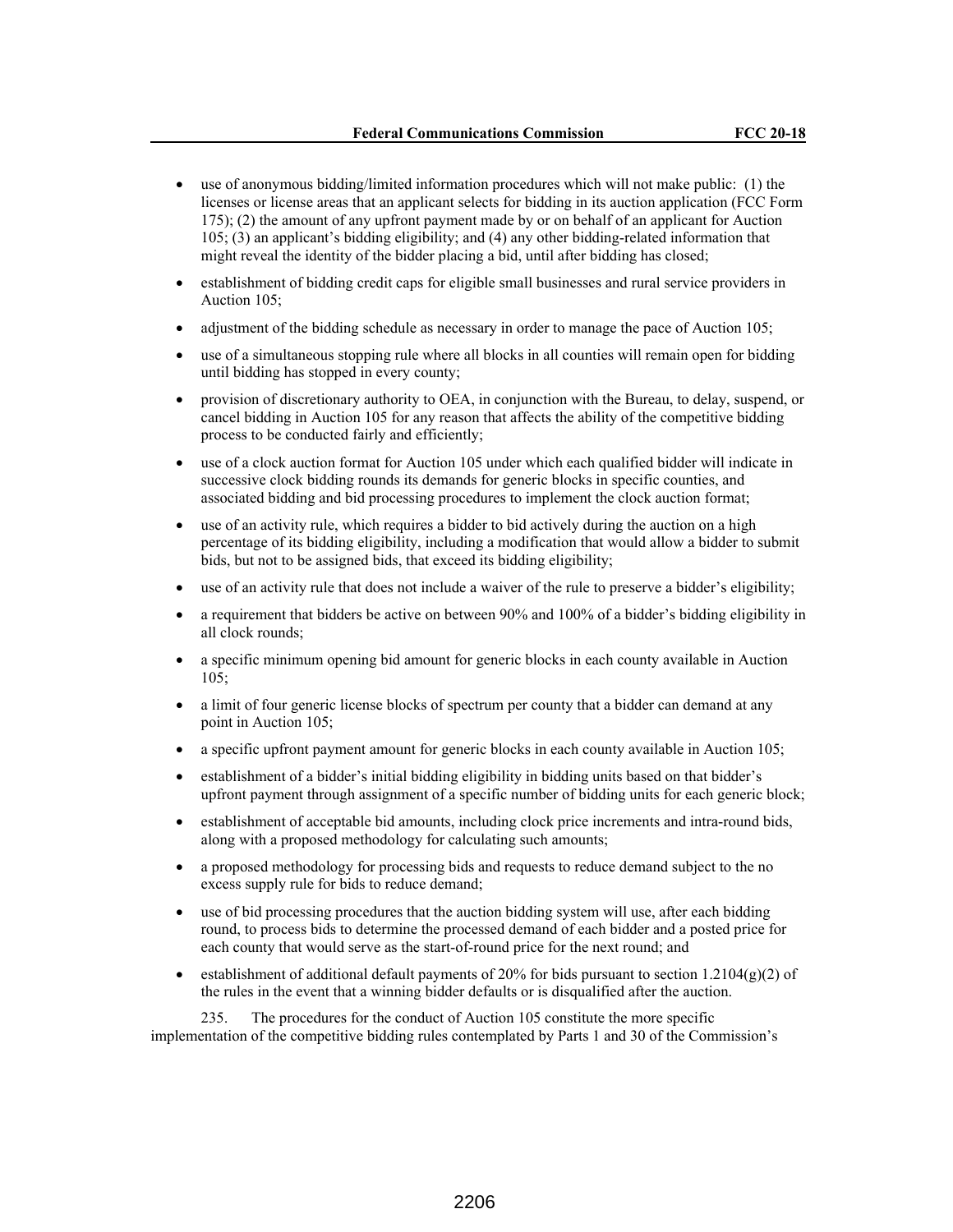rules and the underlying rulemaking orders, including the *2015 3.5 GHz Report and Order* and *2018 3.5 GHz Report and Order*, and relevant competitive bidding orders, and are fully consistent therewith.<sup>393</sup>

236. *Summary of Significant Issues Raised by Public Comments in Response to the IRFA*. There were no comments filed that specifically address the procedures and policies proposed in the Supplemental IFRA.

237. *Response to Comments by the Chief Counsel for Advocacy of the Small Business Administration.* Pursuant to the Small Business Jobs Act of 2010, which amended the RFA, the Commission is required to respond to any comment filed by the Chief Counsel for Advocacy of the Small Business Administration (SBA) and to provide a detailed statement of any change made to the proposed procedures as a result of those comments.<sup>394</sup> The Chief Counsel did not file any comments in response to the procedures that were proposed in the *Auction 105 Comment Public Notice.*

238. *Description and Estimate of the Number of Small Entities to Which the Rules Will Apply.* The RFA directs agencies to provide a description of, and, where feasible, an estimate of the number of small entities that may be affected by the rules and policies adopted herein.<sup>395</sup> The RFA generally defines the term "small entity" as having the same meaning as the terms "small business," "small organization," and "small governmental jurisdiction."<sup>396</sup> In addition, the term "small business" has the same meaning as the term "small business concern" under the Small Business Act.<sup>397</sup> A "small business concern" is one which: (1) is independently owned and operated, (2) is not dominant in its field of operation, and (3) satisfies any additional criteria established by the SBA.<sup>398</sup>

239. As noted above, Regulatory Flexibility Analyses were incorporated into the *2017 NPRM*  and *2018 3.5 GHz Report and Order*. These orders provide the underlying authority for the procedures proposed in the *Auction 105 Comment Public Notice* and are adopted herein for Auction 105. In those regulatory flexibility analyses, we described in detail the small entities that might be significantly affected. In this Public Notice, we hereby incorporate by reference the descriptions and estimates of the number of small entities from the previous Regulatory Flexibility Analyses in the *2017 NPRM* and *2018 3.5 GHz Report and Order*. 399

240. *Description of Projected Reporting, Recordkeeping, and Other Compliance Requirements for Small Entities.* The Commission designed the auction application process itself to minimize reporting and compliance requirements for applicants, including small business applicants. In the first part of the Commission's two-phased auction application process, parties desiring to participate in an auction file streamlined, short-form applications in which they certify under penalty of perjury as to their qualifications.<sup>400</sup> Eligibility to participate in bidding is based on an applicant's short-form application and certifications, as well as its upfront payment. In the second phase of the process, winning

<sup>393</sup> *See generally Competitive Bidding Second Report and Order*, 9 FCC Rcd at 2360-75, paras. 68-159.

 $394$  5 U.S.C. § 604(a)(3).

<sup>395</sup>*Id*.

 $396$  *Id.*  $\,601(6)$ .

 $397$  *Id.* § 601(3) (incorporating by reference the definition of "small business concern" in the Small Business Act, 15 U.S.C. § 632). Pursuant to 5 U.S.C. § 601(3), the statutory definition of a small business applies "unless an agency, after consultation with the Office of Advocacy of the Small Business Administration and after opportunity for public comment, establishes one or more definitions of such term which are appropriate to the activities of the agency and publishes such definition(s) in the Federal Register."

<sup>398</sup> 15 U.S.C. § 632.

<sup>399</sup> *See 2017 NPRM*, 32 FCC Rcd at 8100, Appx. B (2017); *2018 3.5 GHz Report and Order*, 33 FCC Rcd at 10674- 86, Appx. B.

<sup>400</sup> *See Competitive Bidding Second Report and Order*, 9 FCC Rcd at 2376-77, paras. 163-66.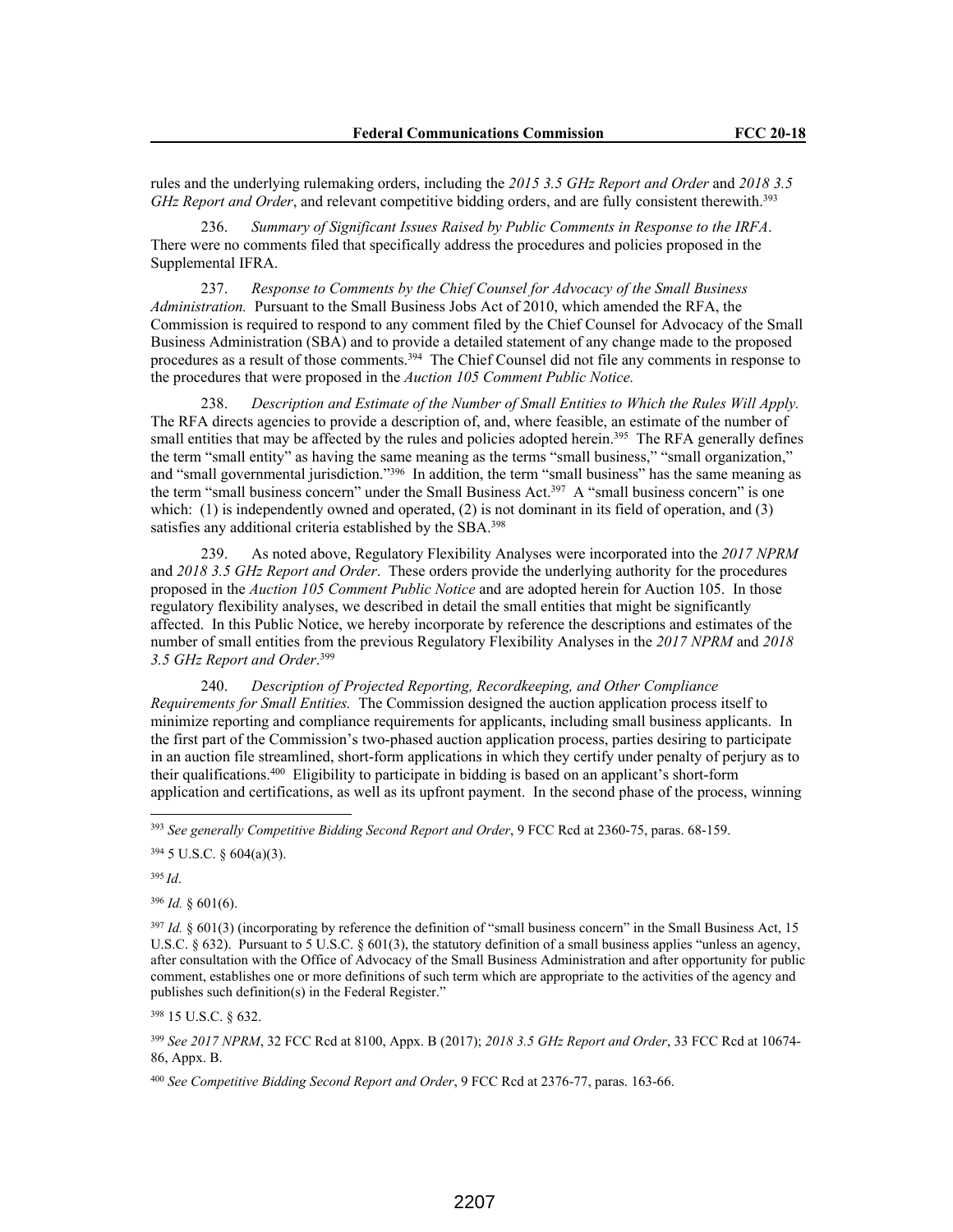bidders file a more comprehensive long-form application. Thus, an applicant which fails to become a winning bidder does not need to file a long-form application and provide the additional showings and more detailed demonstrations required of a winning bidder.

241. We do not expect that the processes and procedures adopted in this Public Notice will require small entities to hire attorneys, engineers, consultants, or other professionals to participate in Auction 105 and comply with the procedures we adopt because of the information, resources, and guidance we make available to potential and actual participants. The Commission cannot quantify the cost of compliance with the procedures; however, we do not believe that the cost of compliance will unduly burden small entities that choose to participate in the auction. We note that the processes and procedures are consistent with existing Commission policies and procedures used in prior auctions. Thus, some small entities may already be familiar with such procedures and have the processes and procedures in place to facilitate compliance resulting in minimal incremental costs to comply. For those small entities that may be new to the Commission's auction process, the various resources that will be made available, including, but not limited to, the mock auction, remote electronic bidding, and access to hotlines for both technical and auction assistance, should help facilitate participation without the need to hire professionals. For example, we intend to release an online tutorial that will help applicants understand the procedures for filing the auction short-form applications (FCC Form 175). We also intend to offer other educational opportunities for applicants in Auction 105 to familiarize themselves with the FCC Auction Application System and the bidding system. By providing these resources as well as the resources discussed below, we expect small business entities that use the available resources to experience lower participation and compliance costs.

242. *Steps Taken to Minimize the Significant Economic Impact on Small Entities, and Significant Alternatives Considered.* The RFA requires an agency to describe any significant, specifically small business, alternatives that it has considered in reaching its approach, which may include the following four alternatives (among others): "(1) the establishment of differing compliance or reporting requirements or timetables that take into account the resources available to small entities; (2) the clarification, consolidation, or simplification of compliance and reporting requirements under the rule for such small entities; (3) the use of performance rather than design standards; and (4) an exemption from coverage of the rule, or any part thereof, for such small entities."<sup>401</sup>

243. We have taken steps to minimize any economic impact of our auction procedures on small entities businesses through, among other things, the many free resources we provide to potential auction participants. Consistent with the past practices in prior auctions, small entities that are potential participants will have access to detailed educational information and Commission personnel to help guide their participation in Auction 105, which should alleviate any need to hire professionals. More specifically, small entities and other auction participants may seek clarification of or guidance on complying with competitive bidding rules and procedures, reporting requirements, and using the bidding system. Additionally, an FCC Auctions Hotline will provide to small entities one-on-one access to Commission staff for information about the auction process and procedures. Further, the FCC Auctions Technical Support Hotline is another resource that provides technical assistance to applicants, including small business entities, on issues such as access to or navigation within the electronic FCC Form 175 and use of the bidding system. Small entities and other would-be participants will also be provided with various materials on the pre-bidding process in advance of the short-form application filing window, which includes step-by-step instructions on how to complete FCC Form 175. In addition, small entities will have access to the web-based, interactive online tutorials produced by Commission staff to familiarize themselves with auction procedures, filing requirements, bidding procedures, and other matters related to an auction.

 $401$  5 U.S.C. §§ 603(c)(1)-(4).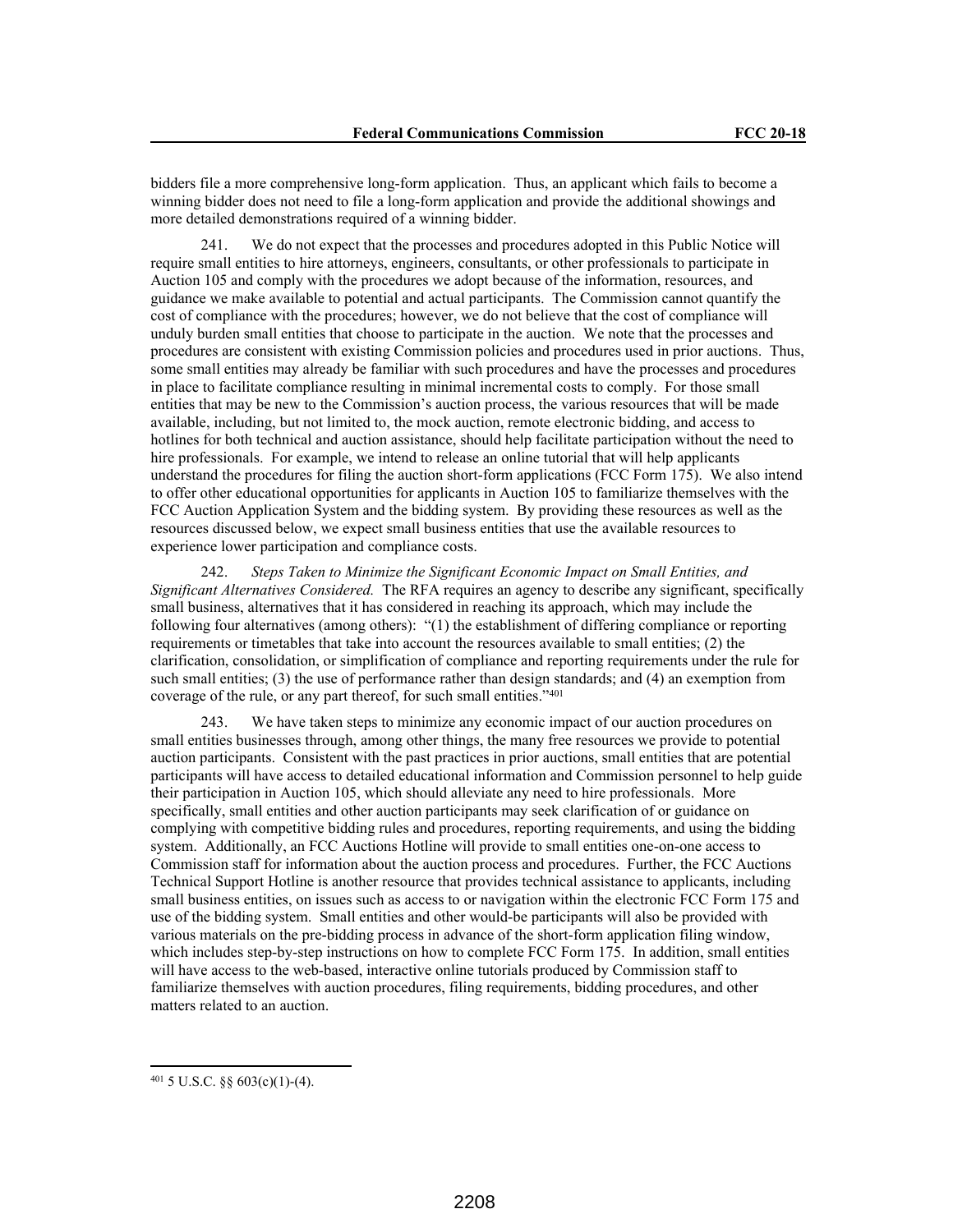244. We also make various databases and other sources of information, including the Auctions program websites and copies of Commission decisions, available to the public without charge, providing a low-cost mechanism for small businesses to conduct research prior to and throughout the auction. Prior to and at the close of Auction 105, we will post public notices on the Auctions website, which articulate the procedures and deadlines for the auction. We make this information easily accessible and without charge to benefit all Auction 105 applicants, including small entities, thereby lowering their administrative costs to comply with the Commission's competitive bidding rules.

245. Prior to the start of bidding, eligible bidders will be given an opportunity to become familiar with auction procedures and the bidding system by participating in a mock auction. Eligible bidders will have access to a user guide for the bidding system, bidding file formats, and an online bidding procedures tutorial in advance of the mock auction. Further, we intend to conduct Auction 105 electronically over the Internet using a web-based auction system that eliminates the need for small entities and other bidders to be physically present in a specific location. These mechanisms are made available to facilitate participation in Auction 105 by all eligible bidders and may result in significant cost savings for small entities that use these alternatives. Moreover, the adoption of bidding procedures in advance of the auction, consistent with statutory directive, is designed to ensure that the auction will be administered predictably and fairly for all participants, including small businesses.

246. Another step taken to minimize the economic impact for small entities participating in Auction 105 is the Commission's adoption of bidding credits for small businesses. In accordance with the service rules applicable to the PALs to be offered in Auction 105, bidding credit discounts will be available to eligible small businesses and small business consortiums on the following basis: (1) a bidder with attributed average annual gross revenues that do not exceed \$55 million for the preceding three years is eligible to receive a 15% discount on its winning bid or (2) a bidder with attributed average annual gross revenues that do not exceed \$20 million for the preceding three years is eligible to receive a 25% discount on its winning bid. Eligible applicants can receive only one of the available bidding credits—not both.

247. The total amount of bidding credit discounts that may be awarded to an eligible small business is capped at \$25 million. In addition, we adopt a \$10 million cap on the overall amount of bidding credits that any winning small business bidder may apply to winning licenses in counties located within any PEA with a population of 500,000 or less. Based on the technical characteristics of the 3550-3650 MHz band and our analysis of past auction data, we anticipate that our caps will allow the majority of small businesses to take full advantage of the bidding credit program, thereby lowering the relative costs of participation for small businesses.

248. These procedures for the conduct of Auction 105 constitute the more specific implementation of the competitive bidding rules contemplated by Parts 1 and 96 of the Commission's rules and the underlying rulemaking orders, including the *2015 Report and Order* and *2018 3.5 GHz Report and Order*, and relevant competitive bidding orders, and are fully consistent therewith.<sup>402</sup>

249. *Report to Congress.* The Commission will send a copy of the *Auction 105 Procedures Public Notice*, including the Supplemental FRFA, in a report to Congress pursuant to the Congressional Review Act.<sup>403</sup> In addition, the Commission will send a copy of the *Auction 105 Procedures Public Notice*, including the Supplemental FRFA to the Chief Counsel for Advocacy of the SBA. A copy of the *Auction 105 Procedures Public Notice*, and Supplemental FRFA (or summaries thereof), will also be published in the Federal Register.<sup>404</sup>

<sup>402</sup> *See generally Competitive Bidding Second Report and Order*, 9 FCC Rcd at 2360-75, paras. 68-159.

<sup>403</sup> *See* 5 U.S.C. § 801(a)(1)(A).

<sup>404</sup> *See id.* § 604(b).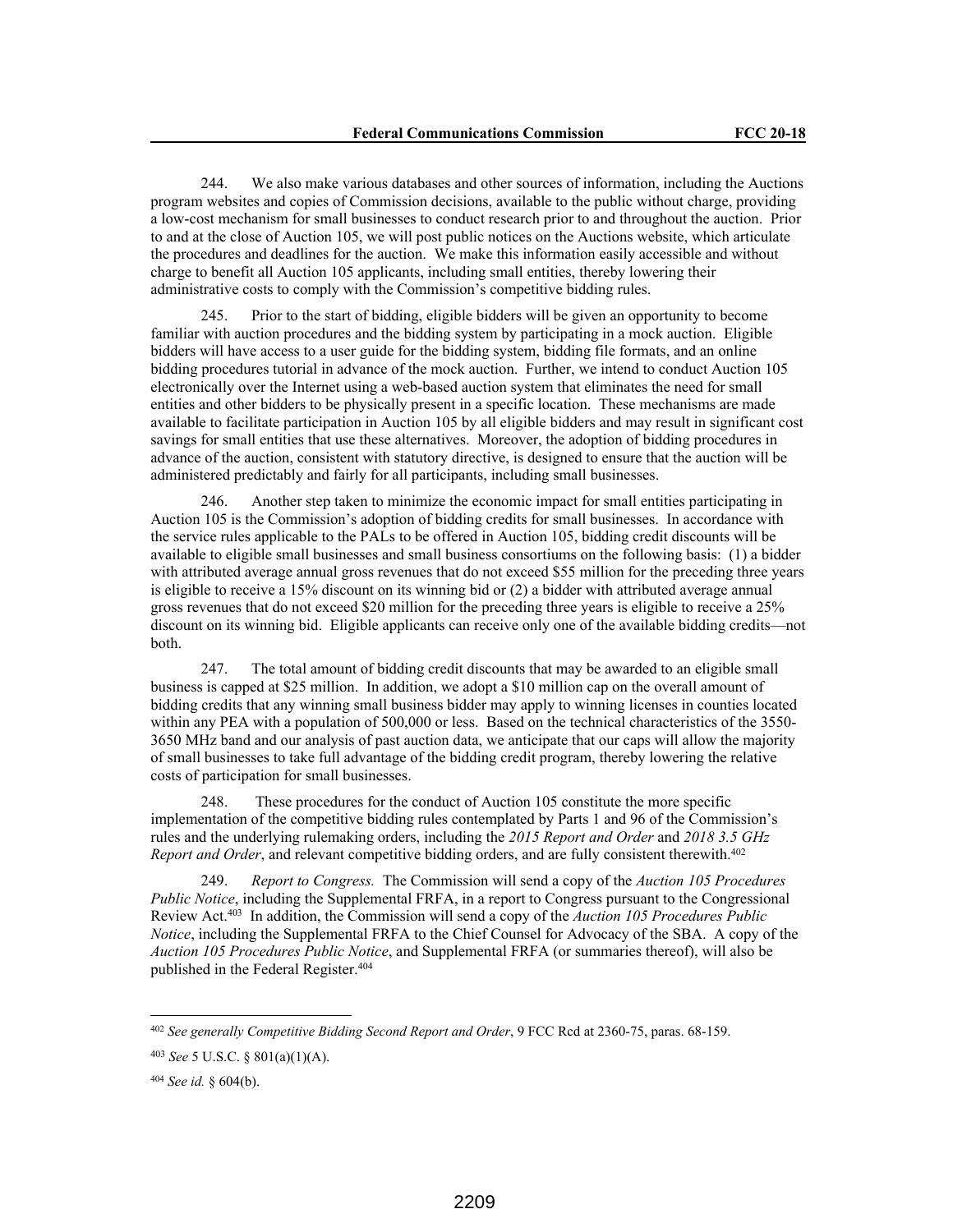250. *Contact Information.* For further information concerning this proceeding, contact the offices listed below:

#### **General Auction 105 Information** General Auction Questions

Auction Process and Procedures

#### **Auction 105 Legal Information**

Auction Rules, Policies, Regulations, including Reports of Section 1.2105(c) Violations and Application Major Modifications

## **3.5 GHz Information**

Service Rules, Policies, Regulations Licensing Issues, Engineering Issues Due Diligence, Incumbency Issues

## **Technical Support**

Electronic Filing FCC Auction System (Hardware/Software Issues)

## **Payment Information**

Wire Transfers Refunds

#### **Accessible Formats** Braille, large print, electronic files, or

audio format for people with disabilities

## **Small Businesses**

Additional information for small and disadvantaged businesses

### **FCC Internet Sites** www.fcc.gov

## **FCC Auctions Hotline**

(888) 225-5322, option two; or (717) 338-2868 Hours of service: 8:00 a.m. – 5:30 p.m. ET, Monday through Friday

#### **Auctions Division, OEA**  (202) 418-0660

Mary Lovejoy (Attorney)

# **Mobility Division, WTB**

(202) 418-1991 Jessica Quinley (Attorney)

## **FCC Auctions Technical Support Hotline**

(877) 480-3201, option nine; or (202) 414-1250 (202) 414-1255 (TTY) Hours of service: 8:00 a.m. – 6:00 p.m. ET, Monday through Friday

# **FCC Revenue & Receivables Operations Group/Auctions**

Scott Radcliffe at (202) 418-7518, or Theresa Meeks at (202) 418-2945, or (fax) (202) 418-2980, or email to RROGWireFaxes@fcc.gov

**Auction Bidder Line** Will be furnished only to qualified bidders

**Press Information** Cecilia Sulhoff at (202) 418-0587

**FCC Forms** (800) 418-3676 (outside Washington, DC) (202) 418-3676 (in the Washington area) www.fcc.gov/formpage.html

> **Consumer and Governmental Affairs Bureau** (202) 418-0530 or (202) 418-0432 (TTY) fcc504@fcc.gov

**Office of Communications Business Opportunities** (202) 418-0990 www.fcc.gov/ocbo/

www.fcc.gov/auction/105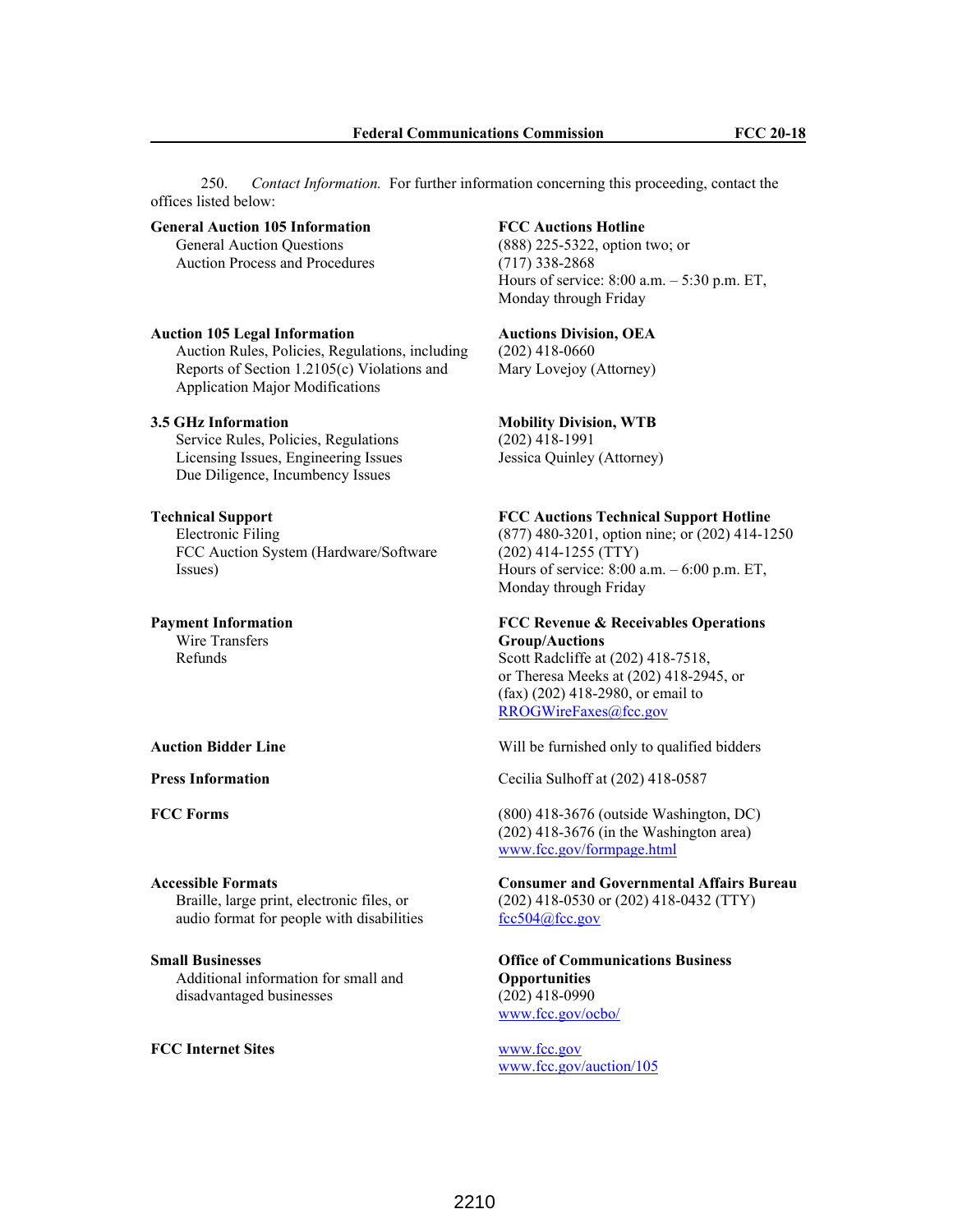251. Action by the Commission, February 28, 2020: Chairman Pai and Commissioners O'Rielly, Rosenworcel, and Starks issuing separate statements.

**- FCC -**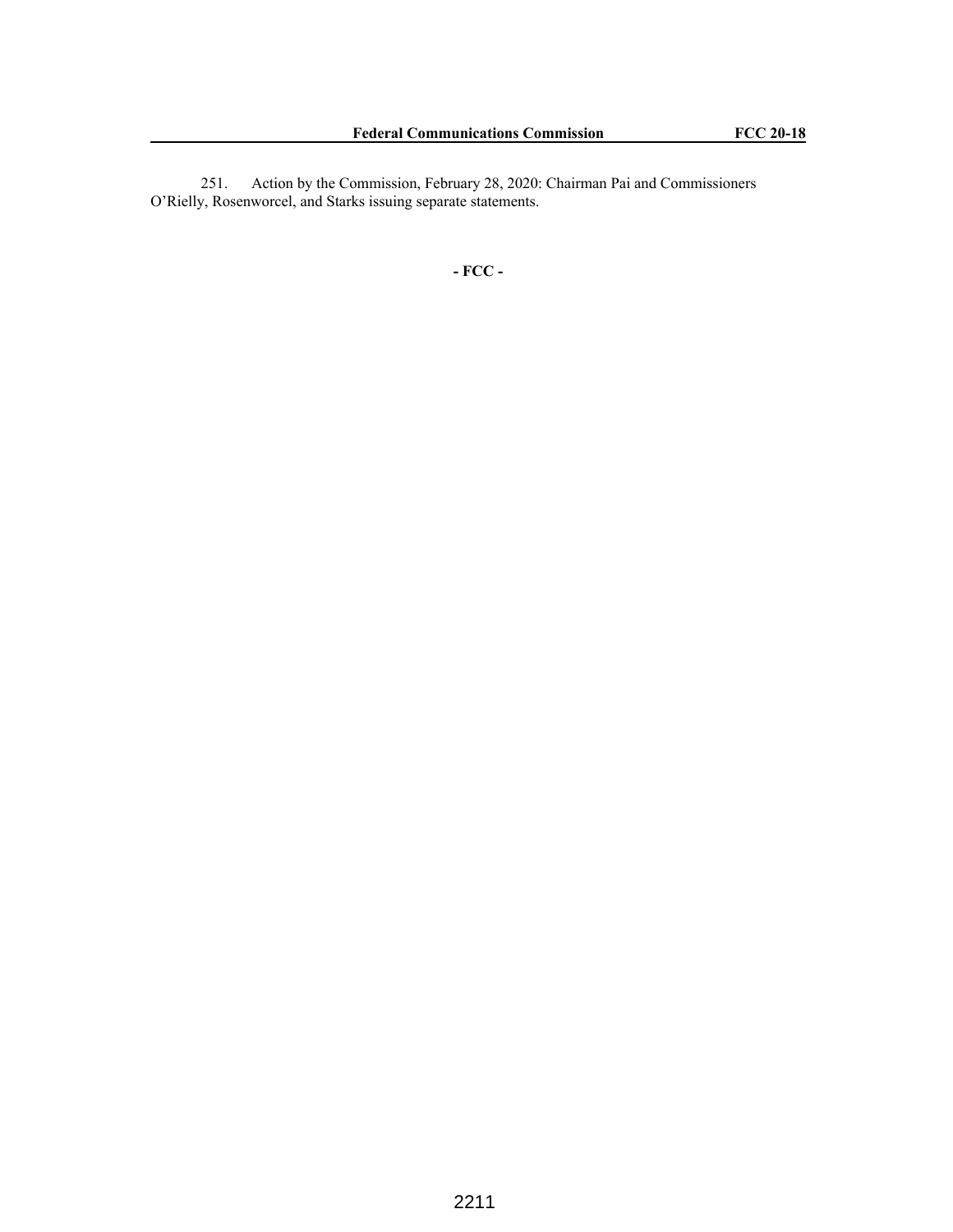# **APPENDIX**

## **Commenter Short Names**

| <b>Short Name</b> | <b>Name of Filer</b>                                       |
|-------------------|------------------------------------------------------------|
| API               | American Petroleum Institute                               |
| AT&T              | $AT&T$ Inc.                                                |
| Blooston          | <b>Blooston Rural Carriers</b>                             |
| CCA               | Competitive Carriers Association                           |
| CenturyLink       | CenturyLink                                                |
| DSA               | Dynamic Spectrum Alliance                                  |
| EWA               | <b>Enterprise Wireless Association</b>                     |
| GeoLinks          | California Internet, L.P. DBA GeoLinks                     |
| Harlan 2 Way      | Richard Torstrick, Mike Brock                              |
| ПоТ               | Industrial Internet of Things Coalition                    |
| NA-OTI            | New America's Open Technology Institute                    |
| NCTA              | $NCTA$ – The Internet & Television Association             |
| NRECA             | National Rural Electric Cooperative Association            |
| NTCA              | NTCA—The Rural Broadband Association                       |
| RWA               | Rural Wireless Association, Inc.                           |
| SCE               | Southern California Edison                                 |
| Southern Linc     | Southern Communications Services, Inc. d/b/a Southern Linc |
| T-Mobile          | T-Mobile USA, Inc.                                         |
| UTC               | Utilities Technology Council                               |
| Verizon           | Verizon                                                    |
| WISPA             | The Wireless Internet Service Providers Association        |
|                   |                                                            |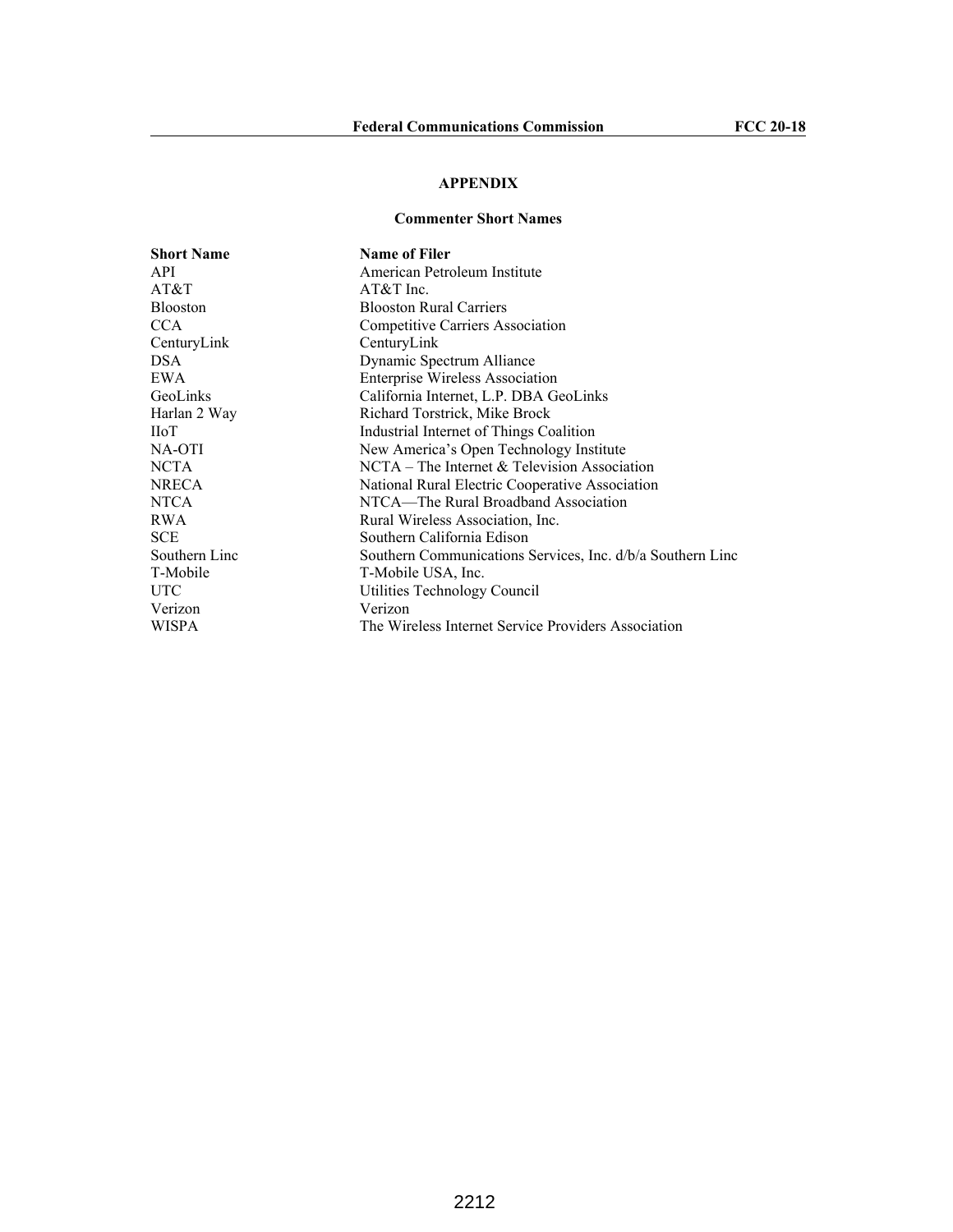#### **STATEMENT OF CHAIRMAN AJIT PAI**

Re: *Auction of Priority Access Licenses for the 3550-3650 Band; Notice and Filing Requirements, Minimum Opening Bids, Upfront Payments, and Other Procedures for Auction 105, Bidding in Auction 105 Scheduled to Begin June 25, 2020,* AU Docket No. 19-244

This Public Notice represents another key step in implementing the Commission's 5G FAST Plan. One important component of that plan is making more spectrum available for 5G. And today, we adopt procedures to auction licenses in an important piece of mid-band spectrum for next-generation wireless technologies.

It's worth noting that when the Commission began its effort to open up the 3.5 GHz band for commercial use in 2012, it wasn't about 5G at all. Instead, it was more of an experiment in spectrum policy. The 3.5 GHz band was known as a federal "radar" band, but federal agencies made little use of the band across much of the country.

So the FCC decided to create a dynamic, three-tiered, hierarchical framework to coordinate shared federal and non-federal uses. There were many positive aspects of this framework. But unfortunately, the rules that the Commission adopted under the prior Administration didn't do enough to encourage investment and innovation in the 3.5 GHz band. When I became Chairman, I knew that we had to change this, particularly to encourage 5G deployment in the band. And led by Commissioner O'Rielly, that's exactly what we did. We finished our review in 2018 and made targeted changes to our rules to make 3.5 GHz licenses much more appealing for 5G deployment. In particular, we extended the term of Priority Access Licenses (PALs) from three years to ten years, created a license renewal expectancy, and expanded the geographic size of licenses from census tracts to counties. These reforms will encourage the rapid deployment of next-generation wireless networks in the band.

Last year, we took another important step toward commercial use of the 3.5 GHz band by authorizing several Spectrum Access System (SAS) applicants to begin initial commercial deployments in the band. And we achieved other important milestones, such as approving two Environmental Sensing Capability applications, certifying end-user equipment so that consumers will be able to access the band, and seeking comment on auction procedures. And just last month, we certified several SASs, paving the way for full commercial operations in the band.

Today, we have reached another important milestone: we are adopting procedures to auction PALs in the band. In this auction, which will begin on June 25, 2020, the FCC will offer over 22,000 licenses, the most ever offered in a single auction. It's an impressive testament to the speed of technological development in the wireless sector that 5G was barely on the radar when the Commission began re-imagining the way we use this band. But now, because the FCC made necessary mid-course corrections to reflect changes in the marketplace, the 3.5 GHz auction will help make this band a primary avenue for deploying 5G services.

Getting to this point wasn't easy. But that we got here is due in significant part to Commissioner Mike O'Rielly. I tapped him as the Commission's point person on the 3.5 GHz band, and he delivered, and I thank him for that. I'm also so grateful to the Commission staff who have labored long on this. From the Office of Economics and Analytics, Craig Bomberger, Jonathan Campbell, Rita Cookmeyer, Jill Goldberger, Daniel Habif, Amanda Hilfiger, Bill Huber, Shabnam Javid, Mary Lovejoy, Giulia McHenry, Gary Michaels, Erik Salovaara, Linda Sanderson, Debbie Smith, Martha Stancill, Sue Sterner, and Margaret Wiener; from the Wireless Telecommunications Bureau, Keith Harper, Joyce Jones, Roger Noel, Matthew Pearl, Paul Powell, Milton Price, Jessica Quinley, Dana Shaffer, Sean Spivey, Donald Stockdale, Cecilia Sulhoff, Becky Tangren, and Joel Taubenblatt; from the Office of General Counsel, Michael Carlson, David Horowitz, Bill Richardson, and Anjali Singh; from the Office of Managing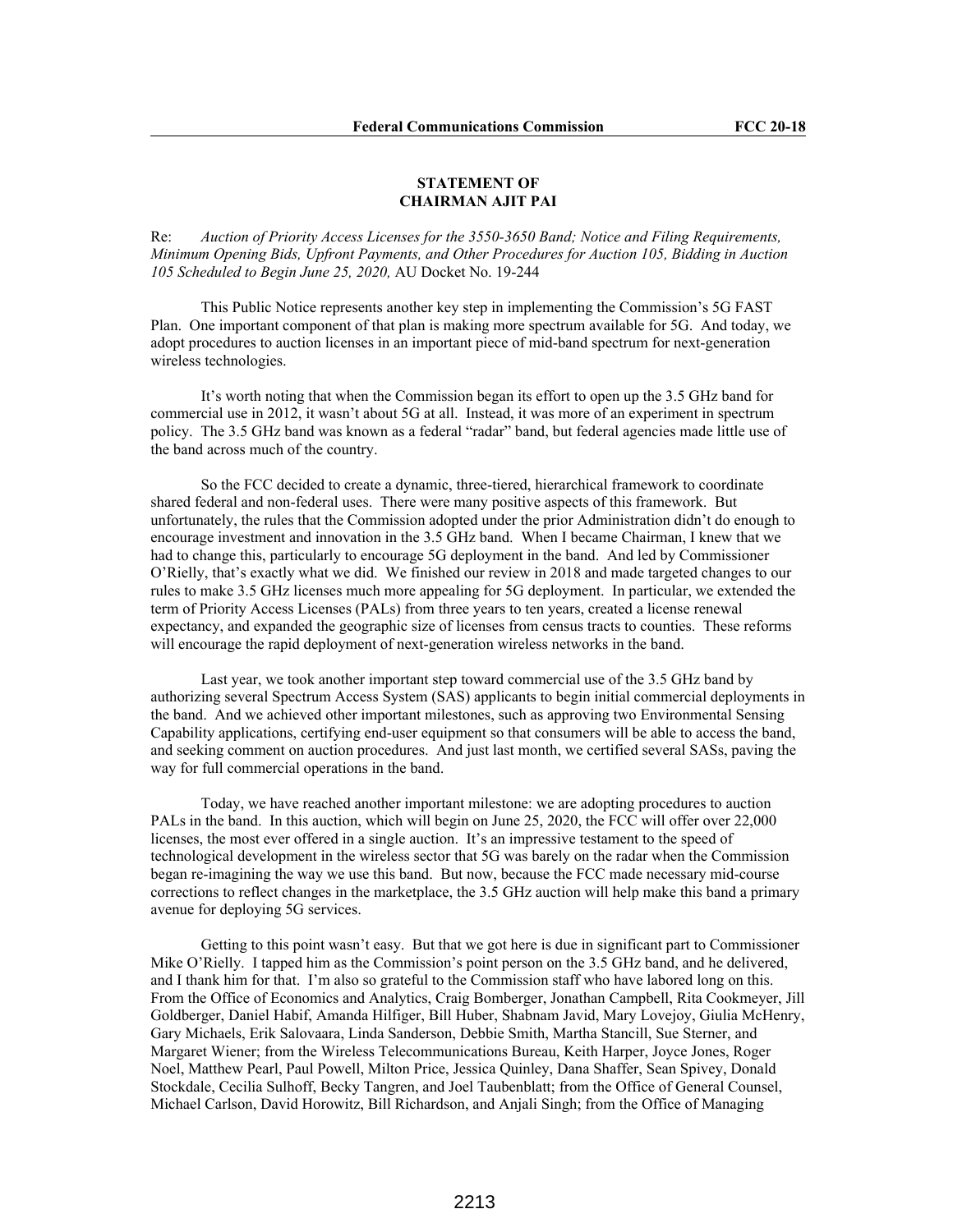Director, LaVonia Proctor and Scott Radcliffe; and from the Office of Communications Business Opportunities, Chana Wilkerson and Sanford Williams. Because of all your efforts, we can look forward to commencing this auction in less than four months.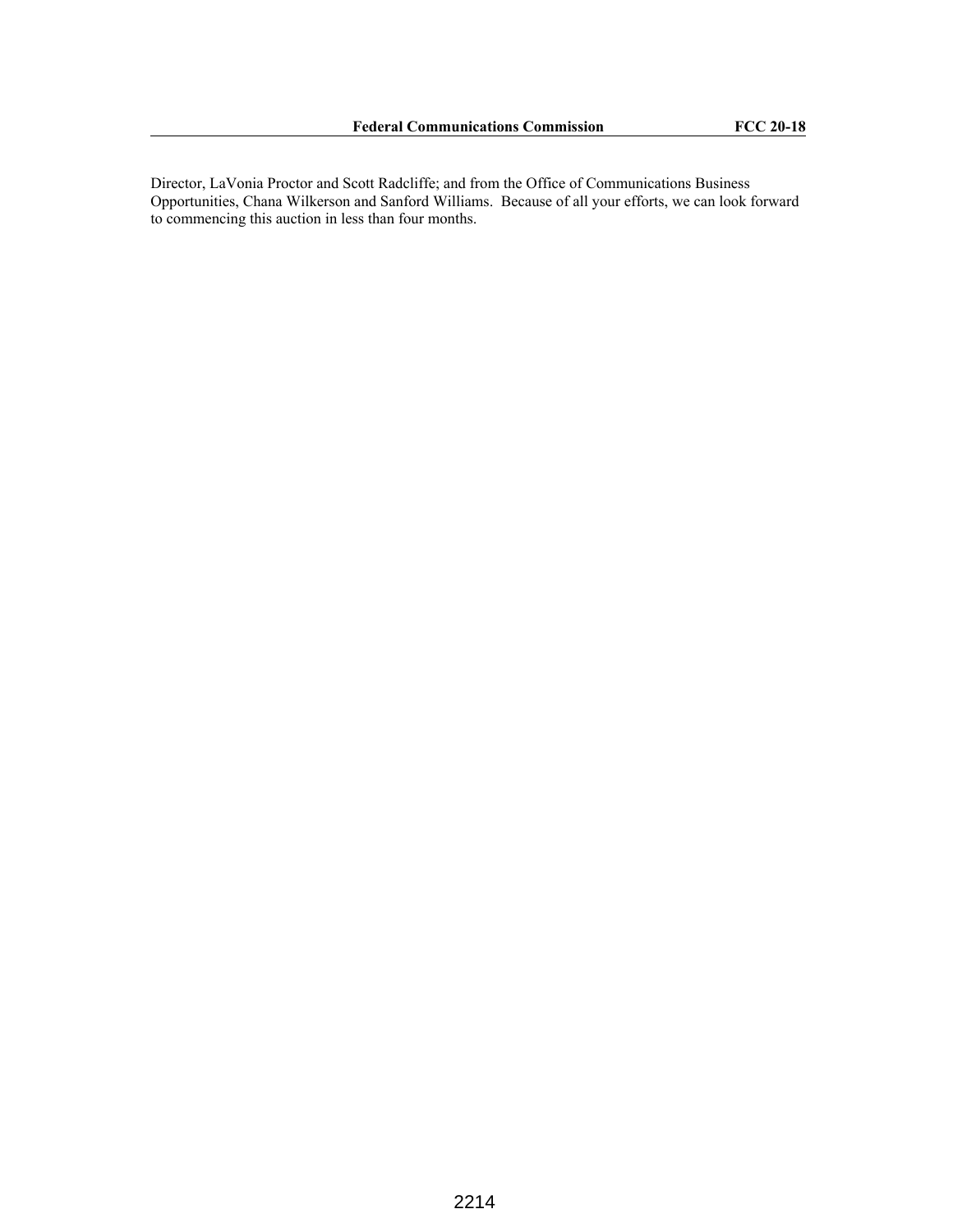#### **STATEMENT OF COMMISSIONER MICHAEL O'RIELLY**

Re: *Auction of Priority Access Licenses for the 3550-3650 Band; Notice and Filing Requirements, Minimum Opening Bids, Upfront Payments, and Other Procedures for Auction 105, Bidding in Auction 105 Scheduled to Begin June 25, 2020,* AU Docket No. 19-244

It is amazing how much time has been devoted to the 3.5 GHz band to get us here today. As the Chairman's point person on this project, I am extremely proud of the efforts that took us from a three-tier structure that included priority access licenses (PALs) designed to discourage participation by many in the wireless sector, to a compromise plan reflected in the October 2018 order, and now to procedures that will allow a successful PAL auction. We will finally auction 10 MHz, county-sized licenses with standard license terms that are renewable, providing potential bidders with confidence that, if they invest, build, serve Americans, and follow the rules, they will not be at risk of losing their licenses and stranding investment. As I have previously stated, this mid-band spectrum is incredibly significant for 5G and other advanced wireless services. Accordingly, today's item is very important for three main reasons.

First, we decide not to pursue the option of CMA-level bidding packages, as previously proposed. While I remain unconvinced by the arguments against it, I must take into account the views of all the potential bidders. Declining to pursue package bidding here should help calm the waters for any remaining complainers, without altering auction participation or results.

Second, while it is not embedded in the document itself, we gained a commitment from the Department of Defense (DoD) that there would likely be no new DoD sites needing protection. This has become an issue over the last many months as previously unaccounted for sites were suddenly being "located" and now needed to be protected by the ESCs and SASs. Since the goal posts kept moving, it became difficult to establish a foundation for purposes of determining the utility and value of the nonfederal spectrum. With this new understanding, unless something drastic changes, this process should be completed. And, that is a good development.

Third, the item signifies that we are ready to move on from the previous debates and tackle the remaining work to be done on this band. Specifically, everyone involved in CBRS—including DoD—is mindful that the power limit restrictions on PALs and General Authorized Access (GAA) are woefully inadequate, especially in rural America. Along with the unlicensed-like GAA spectrum, these licenses provide an excellent opportunity for fixed services providers, like WISPs, and smaller mobile providers. Potential users are interested in finding economical solutions to expand into unserved, remote areas, but they need higher power in 3.5 GHz to do so. DoD has already agreed to look into this, but we need a definitive timeframe for this review, along with a clear process to evaluate whether the dynamic protection areas can be reduced in size.

The Commission has acquiesced to the argument that the current statutory reimbursement structure applies in this instance. While we weren't necessarily required to do so under the statute, this decision should provide DoD with funding by the end of the year for research and the testing of higher power limits. That process should be able to be completed by the end of next year, if not sooner. I will continue to push on this matter and to get this finalized as soon as possible. We also may need to consider how to mitigate harmful interference between future C-Band licensees and CBRS users.

For now, we are able to finally proceed to the auction, which will allow the Commission to put these licenses, which have been in consideration for about a decade now, into the hands of the innovators, entrepreneurs, service providers, and industries that have been clamoring for mid-band licenses for all these years. Not to mention, these will be the first frequencies—70 megahertz in total—put into the marketplace that can be used for 5G networks. After all the speculation and, at some points, pessimism,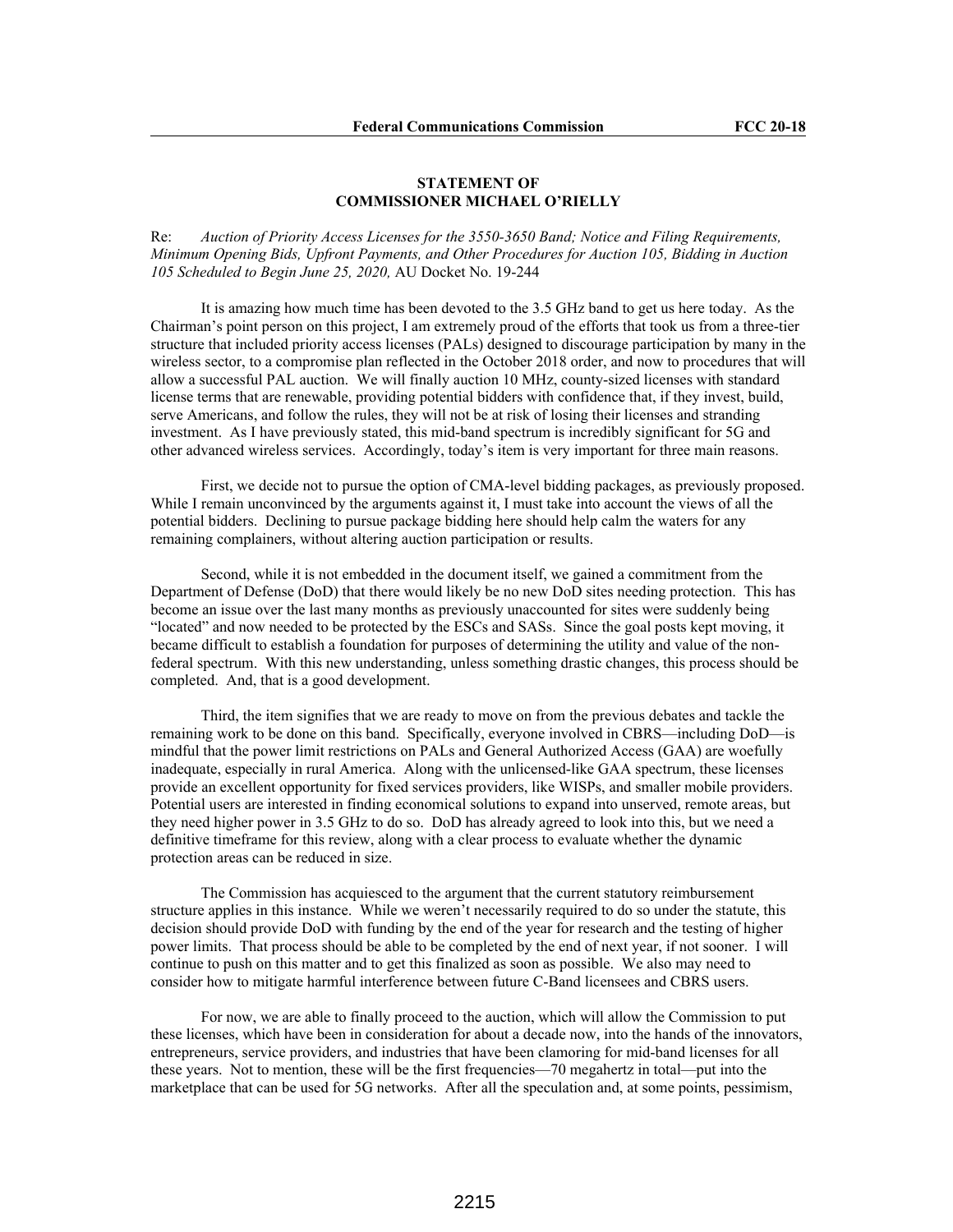we will find out who is interested in these licenses and for which uses. I personally cannot wait to see how this band develops and what services are offered.

I thank the Chairman for bringing today's item before the Commission and for taking the necessary steps to ensure a successful auction in June. I approve.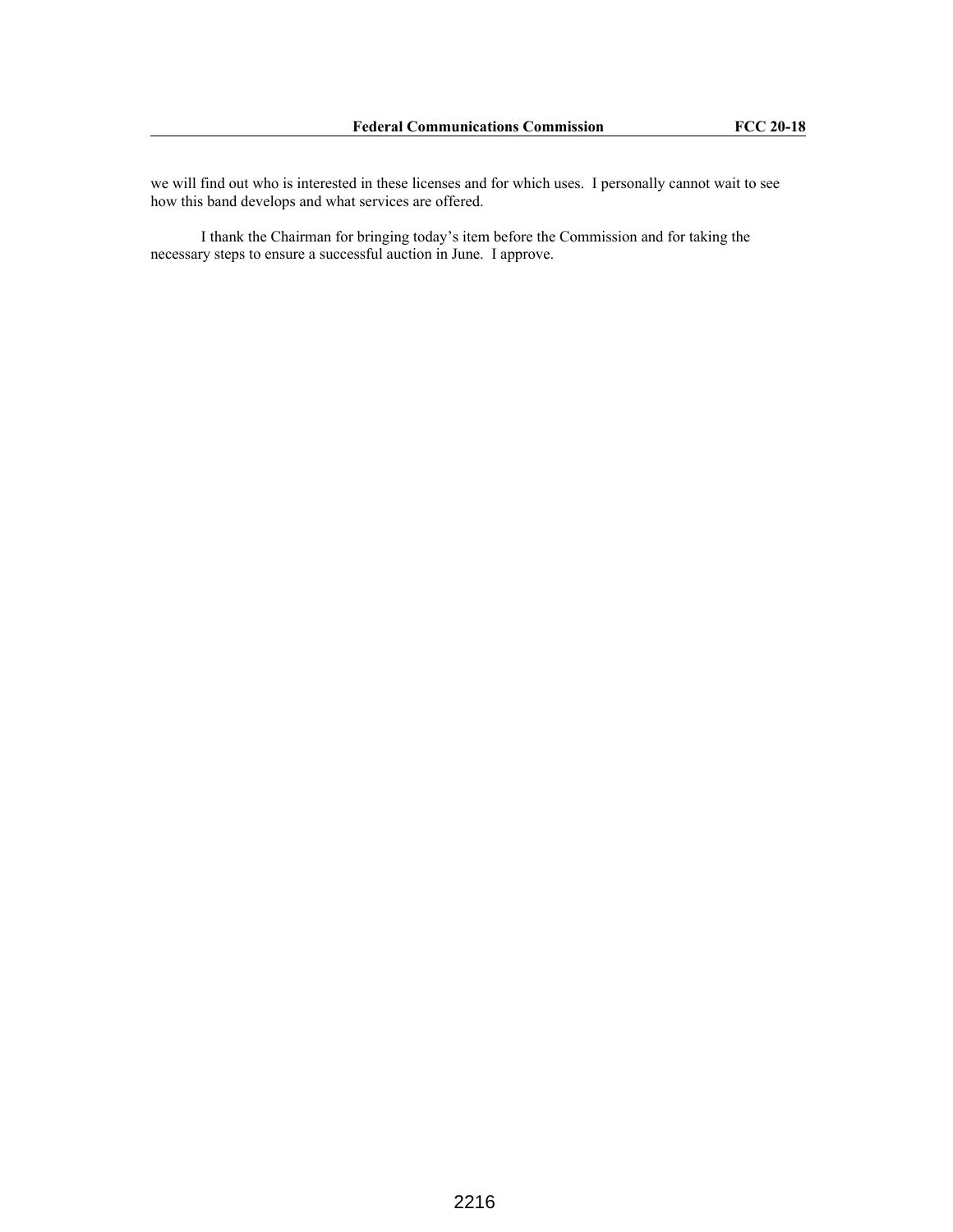## **STATEMENT OF COMMISSIONER JESSICA ROSENWORCEL**

### Re: *Auction of Priority Access Licenses for the 3550-3650 MHz Band*, *Comment Sought on Competitive Bidding Procedures for Auction 105*, *Bidding in Auction 105 Scheduled to Begin June 25, 2020*, AU Docket No. 19-244

Mark your calendar. This vote is big. It's a major milestone in United States spectrum policy. That's because the wireless auction we schedule today features something truly radical—a framework for sharing that can turn spectrum scarcity into abundance. That's very cool. But as exciting as this moment is, it is also bittersweet. That's because we could have been celebrating this achievement years ago.

Let's begin with what makes this effort so profound. To do so, I think it's important to put it in context. We have a long tradition of spectrum innovation in the United States. When it comes to wireless policy we have a history of embracing ideas that are cool, kooky, and new before anyone else. After all, it was two and a half decades ago that we took the academic ideas of Ronald Coase and ushered in a whole new era of spectrum auctions. We also pioneered the use of unlicensed spectrum—the airwaves we now know and use every day as Wi-Fi. More recently, we blazed a trail for two-sided incentive auctions. With each of these efforts we reoriented ourselves from what was to what could be. In doing so we changed the way that wireless systems are developed and distributed not just domestically, but worldwide.

Five years ago, this agency recognized that our traditional spectrum auctions needed an update too—and that the 3.5 GHz band was the perfect place to start. Instead of relying on the traditional binary choice between licensed and unlicensed, the agency adopted an unprecedented three-tiered model or spectrum sharing and management. Under this three-tiered system, incumbent government users have a primary and preemptive right. But we know they do not need access all the time, everywhere, so we created a secondary license opportunity, custom-built for small cells. Then to the extent the demand for licenses is limited, opportunistic use is permitted by rule. To coordinate this grand effort, we proposed dynamic spectrum access systems.

Here's the best part. The framework we put in place for the 3.5 GHz band was ideal for 5G, too. The very structure of this band recognized that the smartphone might be the least interesting thing about our 5G future. Instead, it was designed for innovation. It recognized that we are on the verge of new networked world with connectivity built into everything around us.

So in addition to the familiar carriers, we saw early interest in this band from entities that support industrial operations and wanted to use this spectrum for intelligent manufacturing, power generation and distribution, and healthcare. Our record supported its use for advanced inspection and sensor technologies, including aerial drones, terrestrial crawlers, and robotics. The American Petroleum Institute expressed interest in its use for updating drilling operations. The Port of Los Angeles wanted to explore its use for sharing shipping data. Plus rural interests saw a unique opportunity to bring more service and more competition to remote areas of the country that are too often left behind.

All of this required us to operate with a heavy dose of humility. Because at the heart of our initial plan for the 3.5 GHz band was the recognition that the Federal Communications Commission could not know the best use cases for 5G, who will have the best business models for deploying it, or who will have the best way to extend 5G service to rural communities. So instead of choosing winners and losers in this band by adopting rules that were biased toward certain uses or the same-old, same-old carriers, we developed policies to balance the services we know today with opportunities for those that may be coming our way tomorrow.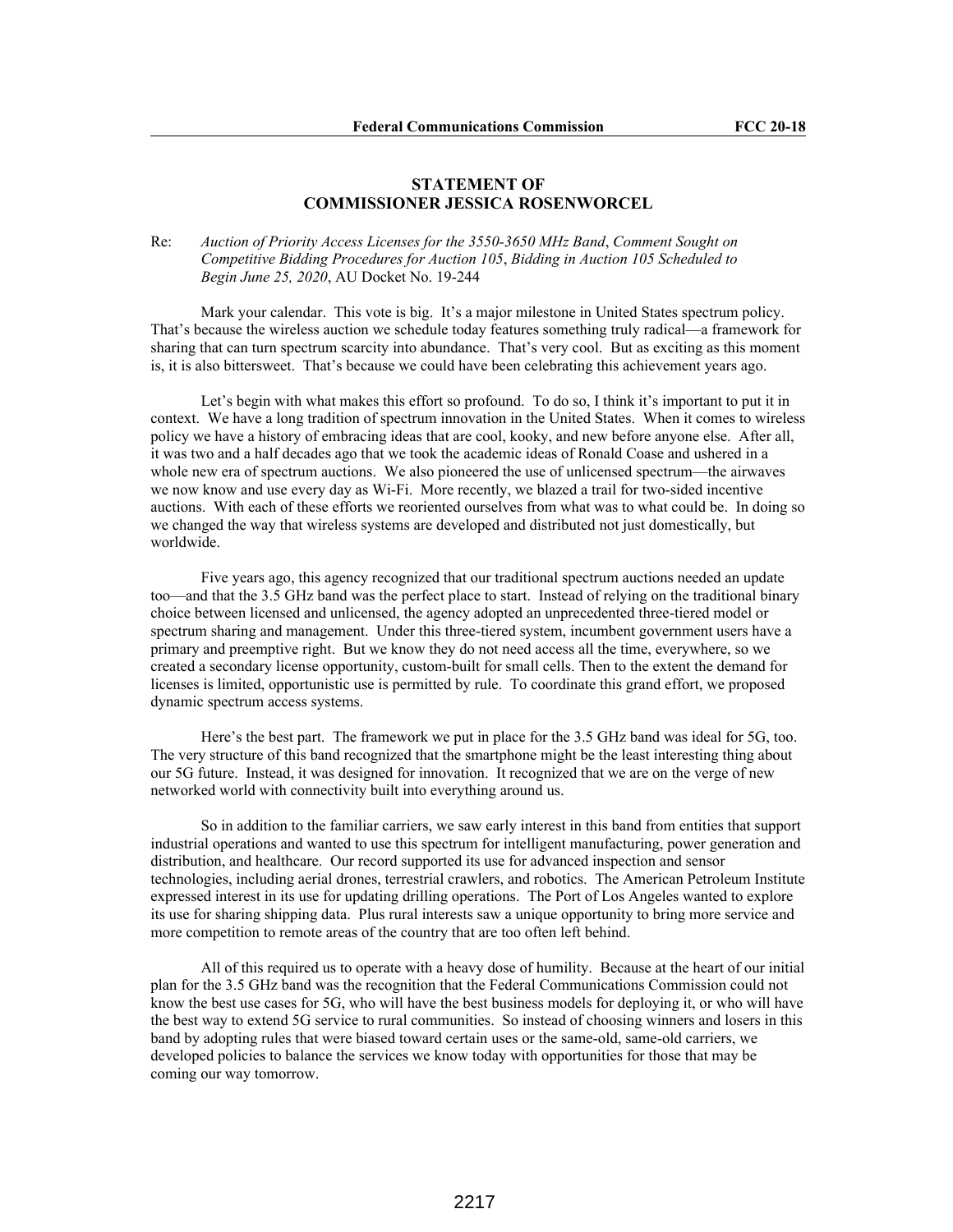Now the bittersweet. It never should have taken us this long to get here. We started down this road five years ago—five years ago! During the intervening years we hemmed and hawed and revisited some of the fundamentals of our new framework. We lost our nerve and in key ways retreated back to the old. Then we claimed that these changes made this portion of our airwaves more 5G-friendly. But the honest truth is that these changes exposed our lack of imagination and a misunderstanding of what 5G is, what it needs, and what it can do.

Most notably, we expanded license sizes from census tracts to counties, shutting out new 5G spectrum interests that cannot compete at that scale. Then we proposed even larger service territories at auction. I am glad that we do not continue on this course in today's decision, because it would narrow even further the range of spectrum interests that could use these airwaves. I'm glad that we honor the hard-fought compromise that kept service areas in this band defined by counties.

In addition, it is important to remember that we didn't get this far alone. It wasn't that long ago that the 3.5 GHz band was coveted military spectrum. Creating this opportunity—combining incumbent use with new commercial licensed and unlicensed use—took effort. It took working with our federal partners to reach a shared goal. We will need a lot more of this cooperation and coordination if we want to realize greater success in securing mid-band spectrum for new mobile use. But lately it feels like when it comes to 5G policy, the right hand of the government is not talking to the left. We see it in this Administration's all-too public disputes about supply chain security, protecting weather radar, and traffic safety. In fact, late last year, the bipartisan leadership of the Senate committees on Intelligence, Homeland Security and Governmental Affairs, Foreign Relations, and Armed Services wrote the White House expressing concern that we do not have a coordinated plan for a secure 5G future—and that we need one. I think they're right.

I also think that today's effort represents progress. We have the first mid-band auction of the 5G era on the calendar. We have a genuinely creative framework for wireless sharing. It's an important new chapter in the history of spectrum policy in the United States. I'd also like to thank staff who have been working long—too long—on bringing this vision of the 3.5 GHz band to market. Plus, a special shout out to John Leibovitz, who championed this effort early and often. Thank you also to my colleague Commissioner O'Rielly for following though.